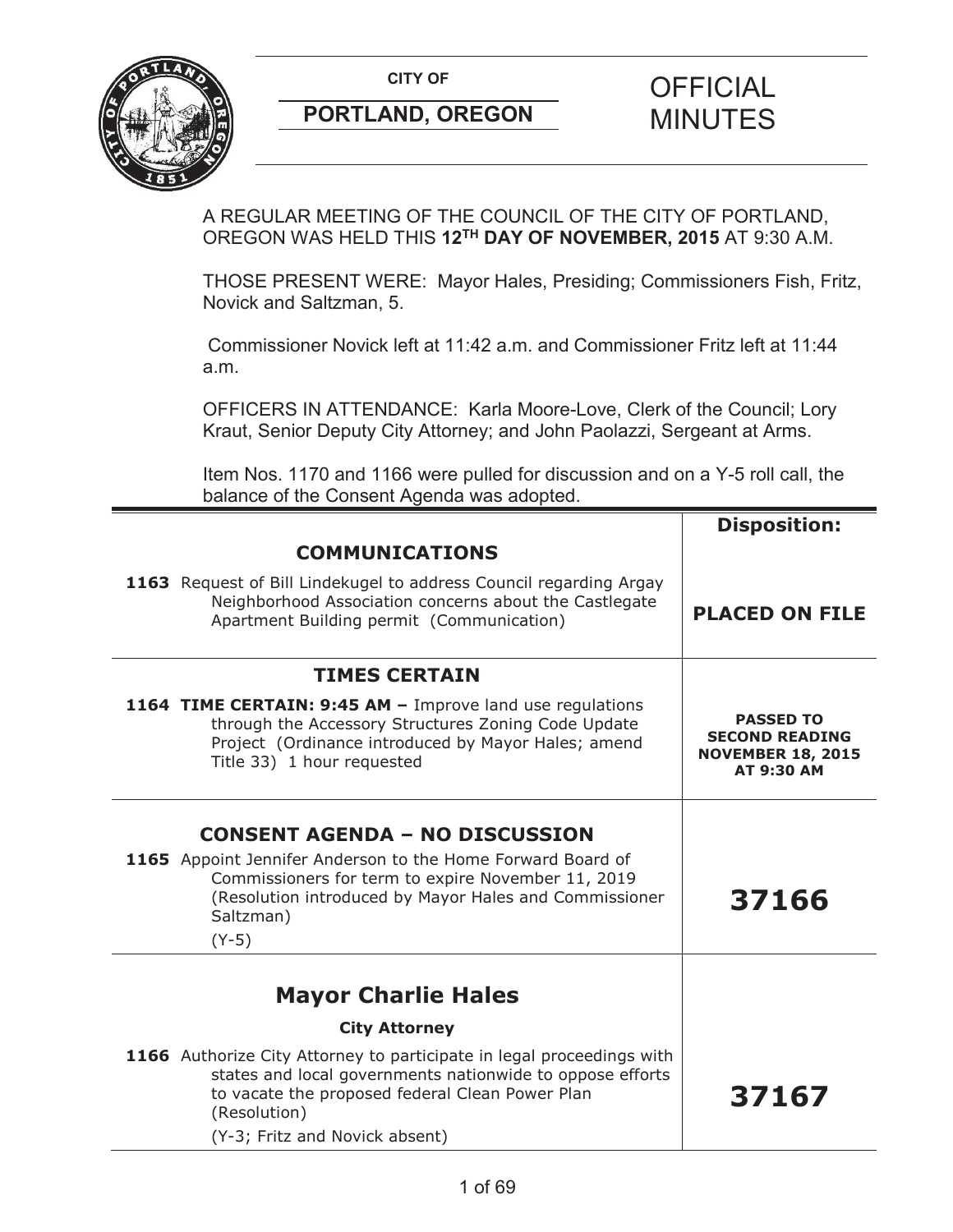| November 12, 2015                                                                                                                                                                                                                                                                                                          |                                                                                            |  |
|----------------------------------------------------------------------------------------------------------------------------------------------------------------------------------------------------------------------------------------------------------------------------------------------------------------------------|--------------------------------------------------------------------------------------------|--|
| <b>Office of Management and Finance</b>                                                                                                                                                                                                                                                                                    |                                                                                            |  |
| *1167 Pay claim of Jerry L. Johnson in the sum of \$10,000 involving<br>the Bureau of Transportation (Ordinance)<br>$(Y-5)$                                                                                                                                                                                                | 187435                                                                                     |  |
| 1168 Create a new nonrepresented classification of Accounting<br>Manager and establish a compensation rate for this<br>classification (Second Reading Agenda 1130)<br>$(Y-5)$                                                                                                                                              | 187436                                                                                     |  |
| 1169 Create a new represented classification of Accountant IV and<br>establish an interim compensation rate for this<br>classification (Second Reading Agenda 1131)<br>$(Y-5)$                                                                                                                                             | 187437                                                                                     |  |
| <b>Commissioner Nick Fish</b>                                                                                                                                                                                                                                                                                              |                                                                                            |  |
| <b>Position No. 2</b>                                                                                                                                                                                                                                                                                                      |                                                                                            |  |
| <b>Bureau of Environmental Services</b>                                                                                                                                                                                                                                                                                    |                                                                                            |  |
|                                                                                                                                                                                                                                                                                                                            |                                                                                            |  |
| 1170 Amend contract with BergerABAM Inc. for additional work and<br>compensation for the Tryon Creek Trunk Sewer Upgrade<br>Project No. E10251 for \$325,025 (Ordinance; amend<br>Contract No. 30003097)                                                                                                                   | <b>PASSED TO</b><br><b>SECOND READING</b><br><b>NOVEMBER 18, 2015</b><br>AT 9:30 AM        |  |
| <b>Water Bureau</b>                                                                                                                                                                                                                                                                                                        |                                                                                            |  |
| 1171 Authorize an Intergovernmental Agreement with the Board of<br>Governors of the Colorado State University System for<br>Laboratory Services for Cryptosporidium Wildlife Scat<br>Analysis (Second Reading Agenda 1134)<br>$(Y-5)$                                                                                      | 187438                                                                                     |  |
|                                                                                                                                                                                                                                                                                                                            |                                                                                            |  |
| REGULAR AGENDA                                                                                                                                                                                                                                                                                                             |                                                                                            |  |
| <b>Mayor Charlie Hales</b>                                                                                                                                                                                                                                                                                                 |                                                                                            |  |
| 1172 Amend Ioan agreement with Oregon Infrastructure Finance<br>Authority for the Levee Ready Columbia effort to extend<br>project completion deadline (Ordinance; amend Loan<br>Agreement) 30 minutes requested for items 1172 - 1174                                                                                     | <b>PASSED TO</b><br><b>SECOND READING</b><br><b>NOVEMBER 18, 2015</b><br><b>AT 9:30 AM</b> |  |
| 1173 Amend Intergovernmental Agreement with Metro, Port of<br>Portland, Multnomah County Drainage District No. 1,<br>Peninsula Drainage District No. 1 and No. 2 for the Levee<br>Ready Columbia effort to accommodate certain changes to<br>the arrangement among the parties (Ordinance; amend<br>Contract No. 30004151) | <b>PASSED TO</b><br><b>SECOND READING</b><br><b>NOVEMBER 18, 2015</b><br><b>AT 9:30 AM</b> |  |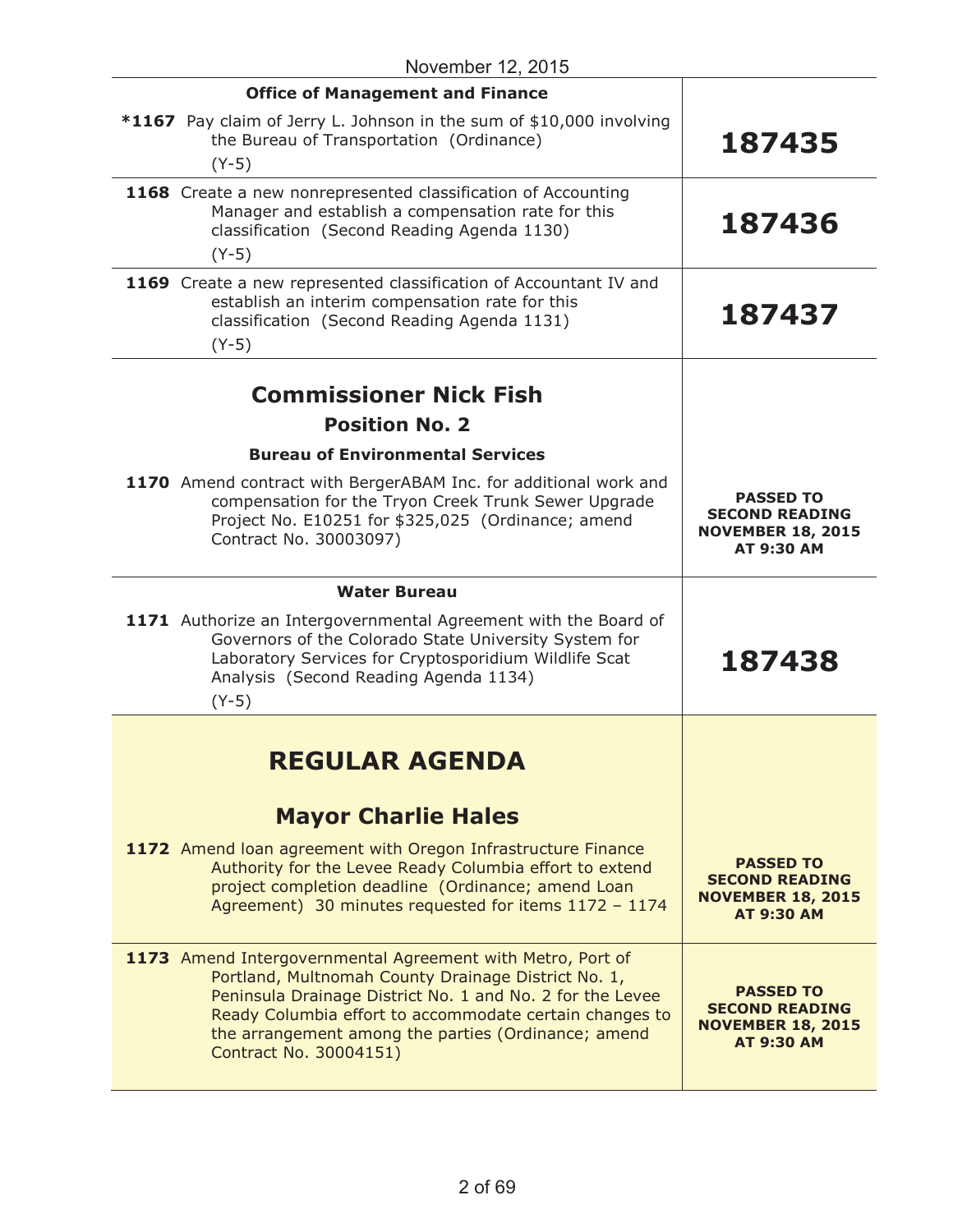| 1174 Authorize cost-sharing Intergovernmental Agreements with<br>jurisdictions participating in the Levee Ready Columbia<br>effort for expenses not covered by the Phase I Loan and<br>for repayment of Phase II Loans (Ordinance)                                                                                                                          | <b>PASSED TO</b><br><b>SECOND READING</b><br><b>NOVEMBER 18, 2015</b><br><b>AT 9:30 AM</b> |
|-------------------------------------------------------------------------------------------------------------------------------------------------------------------------------------------------------------------------------------------------------------------------------------------------------------------------------------------------------------|--------------------------------------------------------------------------------------------|
|                                                                                                                                                                                                                                                                                                                                                             |                                                                                            |
| <b>City Budget Office</b>                                                                                                                                                                                                                                                                                                                                   |                                                                                            |
| *1175 Adopt the FY 2015-16 Fall Supplemental Budget and make<br>other budget-related changes (Previous Agenda 1147)                                                                                                                                                                                                                                         | 187442                                                                                     |
| (Y-4; Novick absent)                                                                                                                                                                                                                                                                                                                                        | <b>AS AMENDED</b>                                                                          |
|                                                                                                                                                                                                                                                                                                                                                             |                                                                                            |
| <b>Commissioner Steve Novick</b><br><b>Position No. 4</b>                                                                                                                                                                                                                                                                                                   |                                                                                            |
|                                                                                                                                                                                                                                                                                                                                                             |                                                                                            |
| <b>Bureau of Emergency Management</b><br>*1176 Authorize application to the Rockefeller Foundation for a                                                                                                                                                                                                                                                    |                                                                                            |
| grant in the amount of \$1,000,000 to develop and<br>implement a citywide resilience plan, become a member of<br>the 100 Resilient Cities Network, and create a Chief<br>Resilience Officer within City government (Ordinance) 10<br>minutes requested<br>$(Y-5)$                                                                                           | 187439                                                                                     |
| <b>Bureau of Transportation</b>                                                                                                                                                                                                                                                                                                                             |                                                                                            |
| *1177 Authorize application to the Oregon Department of<br>Transportation for grants in the amount of up to \$7 million<br>for four non-highway transportation infrastructure<br>projects: Flanders City Greenway, Red Electric Trail,<br>Streetcar Vehicle Purchase, Naito Crossing (Ordinance)<br>10 minutes requested for items 1177 and 1178<br>$(Y-5)$ | 187440                                                                                     |
| *1178 Authorize application to the Oregon Department of<br>Transportation for grants in the amount of up to \$5.5<br>million for two non-highway transportation enhancement<br>projects: SE 70s Neighborhood Greenway and I-205<br>Gateway Green Connector/HOP Neighborhood Greenway<br>(Ordinance)<br>$(Y-5)$                                              | 187441                                                                                     |

At 11:48 a.m., Council recessed.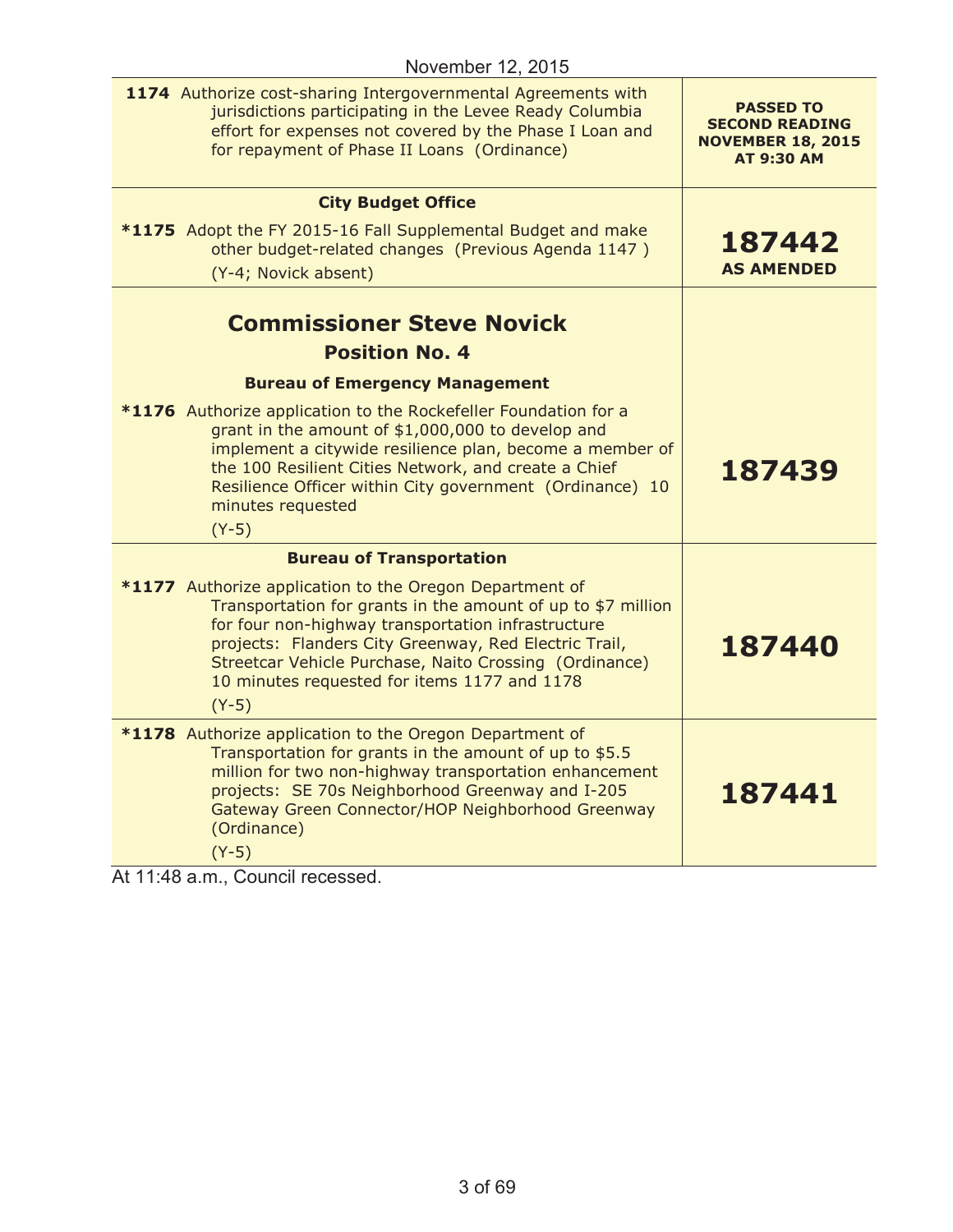A RECESSED MEETING OF THE COUNCIL OF THE CITY OF PORTLAND, OREGON WAS HELD THIS **12TH DAY OF NOVEMBER, 2015** AT 2:00 P.M.

THOSE PRESENT WERE: Mayor Hales, Presiding; Commissioners Fish, Fritz, Novick and Saltzman, 5.

OFFICERS IN ATTENDANCE: Karla Moore-Love, Clerk of the Council; Kathryn Beaumont, Chief Deputy City Attorney and Judy Prosper, Deputy City Attorney; and Mike Cohen, Sergeant at Arms.

| 1179 TIME CERTAIN: 2:00 PM - Oppose expansion of<br>infrastructure whose primary purpose is transporting or<br>storing fossil fuels in or through Portland or adjacent<br>waterways (Previous Agenda 1157; Resolution introduced<br>by Mayor Hales and Commissioner Fritz) 3 hours<br>requested                                      | <b>Disposition:</b>        |
|--------------------------------------------------------------------------------------------------------------------------------------------------------------------------------------------------------------------------------------------------------------------------------------------------------------------------------------|----------------------------|
| Fish November 4, 2015 amendments were withdrawn.<br>Motion to accept Fish substitute amendment package a: Moved<br>by Fish and seconded by Fritz. (Y-5)                                                                                                                                                                              |                            |
| Novick November 4, 2015 amendments 4 and 5 were<br>withdrawn.<br>Motion to accept Novick November 4, 2015 amendments 1 and<br>2, and new Novick amendment 6: Moved by Novick and seconded<br>by Fish. $(Y-5)$                                                                                                                        | 37168<br><b>AS AMENDED</b> |
| Motion to add directive "NOW, THEREFORE, BE IT FURTHER<br>RESOLVED, notwithstanding anything in this resolution, the<br>Council will exercise its duty as a quasi-judicial land use<br>decision making body in an impartial manner consistent with<br>City Code and Oregon law": Moved by Saltzman and seconded by<br>Fritz. $(Y-5)$ |                            |
| Motion to accept friendly amendment to add "and communities<br>of color" to directive paragraph 8: Moved by Fish and seconded<br>by Fritz. (Motion passed. No vote taken)                                                                                                                                                            |                            |
| $(Y-5)$                                                                                                                                                                                                                                                                                                                              |                            |

At 4:25 p.m., Council adjourned.

**MARY HULL CABALLERO**

Auditor of the City of Portland

By Karla Moore-Love Clerk of the Council

For a discussion of agenda items, please consult the following Closed Caption File.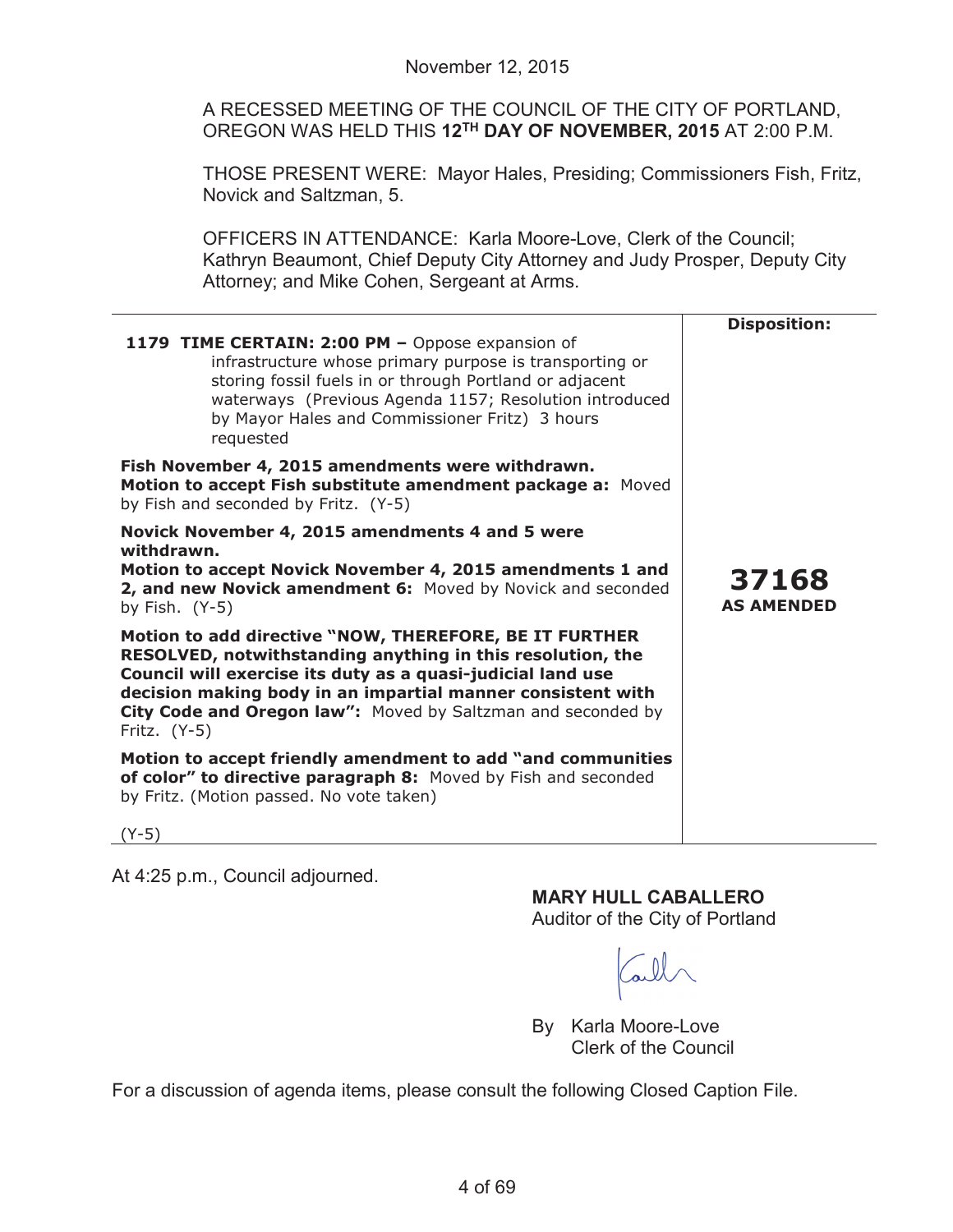### November 12, 2015 **Closed Caption File of Portland City Council Meeting**

This file was produced through the closed captioning process for the televised City Council broadcast and should not be considered a verbatim transcript. Key: **\*\*\*\*\*** means unidentified speaker.

## **NOVEMBER 12, 2015 9:30 AM**

**Hales:** Good morning, everyone. Welcome to the November 12th meeting of the Portland City Council. Would you please call the roll?

**Novick:** Here. **Fritz:** Here. **Fish:** Here. **Saltzman:** Here. **Hales:** Here. **Hales:** Good morning, everyone, welcome. We have only one citizen signed up for communications -- we'll get to him in a moment -- then we have some time certain items and our regular and consent agenda. At this point, I have a request on our consent calendar to pull 1166 to the regular calendar for discussion, and likewise, 1170. Any others? OK. So, let's then please hear from Mr. Lindekugel, Item 1163. **Item 1163.**

### **Hales:** Good morning.

**Bill Lindekugel:** Good morning, Mayor Hales and City Council Commissioners. My name is Bill Lindekugel with the Argay Terrace Neighborhood Association. We're asking for your help to protect our neighborhood from the traffic and density of the proposed Castlegate Apartment homes at 3001 NE 148th.

Argay is known as a quiet neighborhood with streets intentionally designed some 50 years ago to limit traffic. The design has worked well. Our streets are used daily by walkers, joggers, bikers, and playing children. We do not want these people-friendly streets compromised by this development's traffic.

Our discussions over the past two years with the City and developer over how best to incorporate Castlegate into Argay have resulted in two concerns. First, PBOT wants the Castlegate traffic to use Argay's NE Rose Parkway, which for the past 50 years has been a dead-ended street. Opening this street would force the permanent residents to travel through Argay over one mile just to reach the arterials of NE 122nd or Sandy Boulevard. These are winding local service streets posted at 25 miles per hour that pass through a grade school crossing and past two City parks.

Our position is that the most logical connection is for Castlegate to connect to NE 148th Street because it's a designated as a district collector. Castlegate has full frontage on NE 148th. PBOT, however, has declared such access as to be unsafe. Our view is that NE 148th is safe and used for well over 30 years by 200 plus households living directly across the street from Castlegate. They use NE 148th as their only way to get to and from homes.

PBOT reports no significant accident history at these locations. If access to NE 148th right across the street from Castlegate is proven safe for them, why is it declared unsafe for Castlegate residents? Further, PBOT staff has in its possession two traffic engineer studies conducted within the last year. One states there is no safety issue at this location. The other states that northbound traffic could pose a danger. One of our photo shows suggests an alternatives both temporary and permanent.

Our second concern is that the 56-unit density and three-story design of Castlegate is not consistent with the current R3 zoning. As the code reads, R3 zoning is to be one and two-story buildings. It would allow up to 42 units on this site, but the 56 units is a lot closer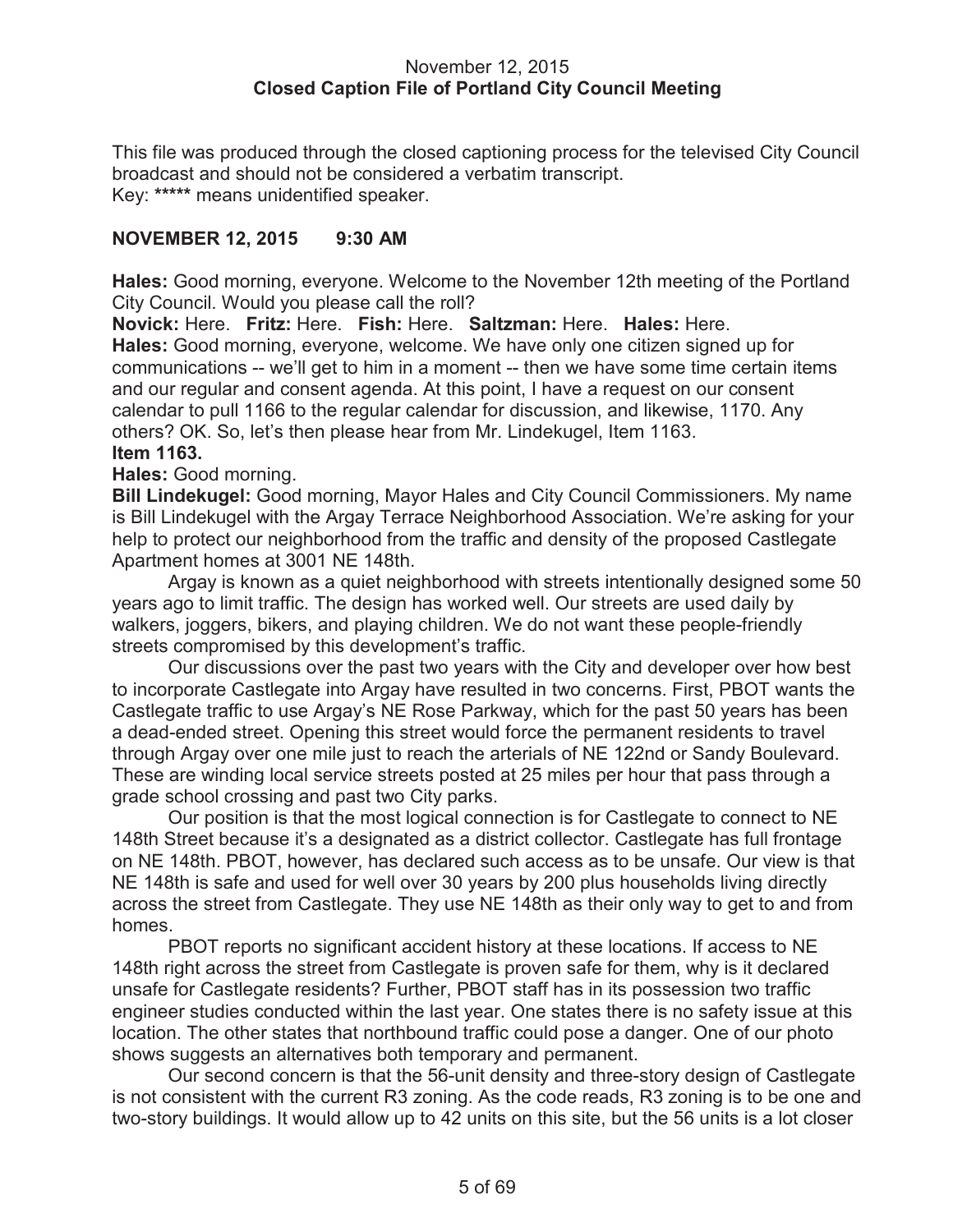to 62 units in an R2 zone. 56 units are also totally inconsistent with the R5 zoning that is anticipated to be approved for this site under the 2035 Comprehensive Plan.

We would greatly appreciate the opportunity to meet with any Council member or other staff to answer any questions, and we've provided both PBOT and BDS with this information. Thank you for your time and consideration.

**Hales:** Thank you. I don't know if there are members of the Council that want to comment on this because obviously there's discussions underway between bureaus and the neighborhood, but you've obviously given us a coherent, organized presentation of the issue, so thank you.

**Novick:** And my staff and Kurt Krueger from PBOT are available to continue the discussion.

**Lindekugel:** Thank you.

**Fritz:** I just want to highlight for everybody that Argay Terrace is a neighborhood formerly known as Argay. It's the whole neighborhood, right?

**Lindekugel:** Correct.

**Fritz:** And you've changed the name of the neighborhood association.

**Lindekugel:** Correct. Just changing now. In fact, that was the original name, Argay Terrace, but then it got shortened to Argay.

**Fritz:** Thank you very much.

**Hales:** Appreciate you bringing this to us this way. Thank you.

**Lindekugel:** Thank you.

**Hales:** OK. Let's move on to taking a few items before time certain because we want to make sure we address them while we have Council members here. So, let's deal with the consent calendar first. We pulled 1166 and 1170 to the regular calendar. We'll get to those later. Let's take a vote on the balance of the consent calendar.

### **Roll on consent agenda.**

**Novick:** Aye. **Fritz:** Aye. **Fish:** Aye. **Saltzman:** Aye. **Hales:** Aye.

**Hales:** OK. Then let's move before our time certain to items 1176, 1177, and 1178, please. **Item 1176.**

**Item 1177.**

**Item 1178.**

**Hales:** OK, these are all grant applications but they involve different bureaus, so I put both under Commissioner Novick's management. We'll start with the first one, please.

**Novick:** Colleagues, I had to get up too early this morning to go to a JPAC meeting -- [laughter] -- so I won't try to be coherent for too long. All I'm going to say is that as Commissioner Fish says, it's always good to be able to use the word "resilience," and I also think it's always good to take [indistinguishable] from the Rockefellers. With that I will turn it over to Jonna Papaefthimiou.

**Jonna Papaefthimiou, Portland Bureau of Emergency Management:** Thank you very much. I'm Jonna Papaefthimiou from the Portland Bureau of Emergency Management. I'm here to speak very briefly about the 100 Resilient Cities grant application. This is the third time we've talked about it, and it'll be the last time, I promise, because they are choosing their last 100 cities this year. It is the City's opportunity to join that network of 100 cities across the world that are focused on resilience. If we were awarded the grant, we would receive funds for a Chief Resilience Officer plus resources to support their work.

A receipt of this grant would support our bureau and I hope the citywide strategic focus on resilience. In keeping with that strategy, the application describes resilience work that would focus on engaging residents and local civic groups to really do the work of resilience on the ground and building on existing citywide plans like the Portland Plan and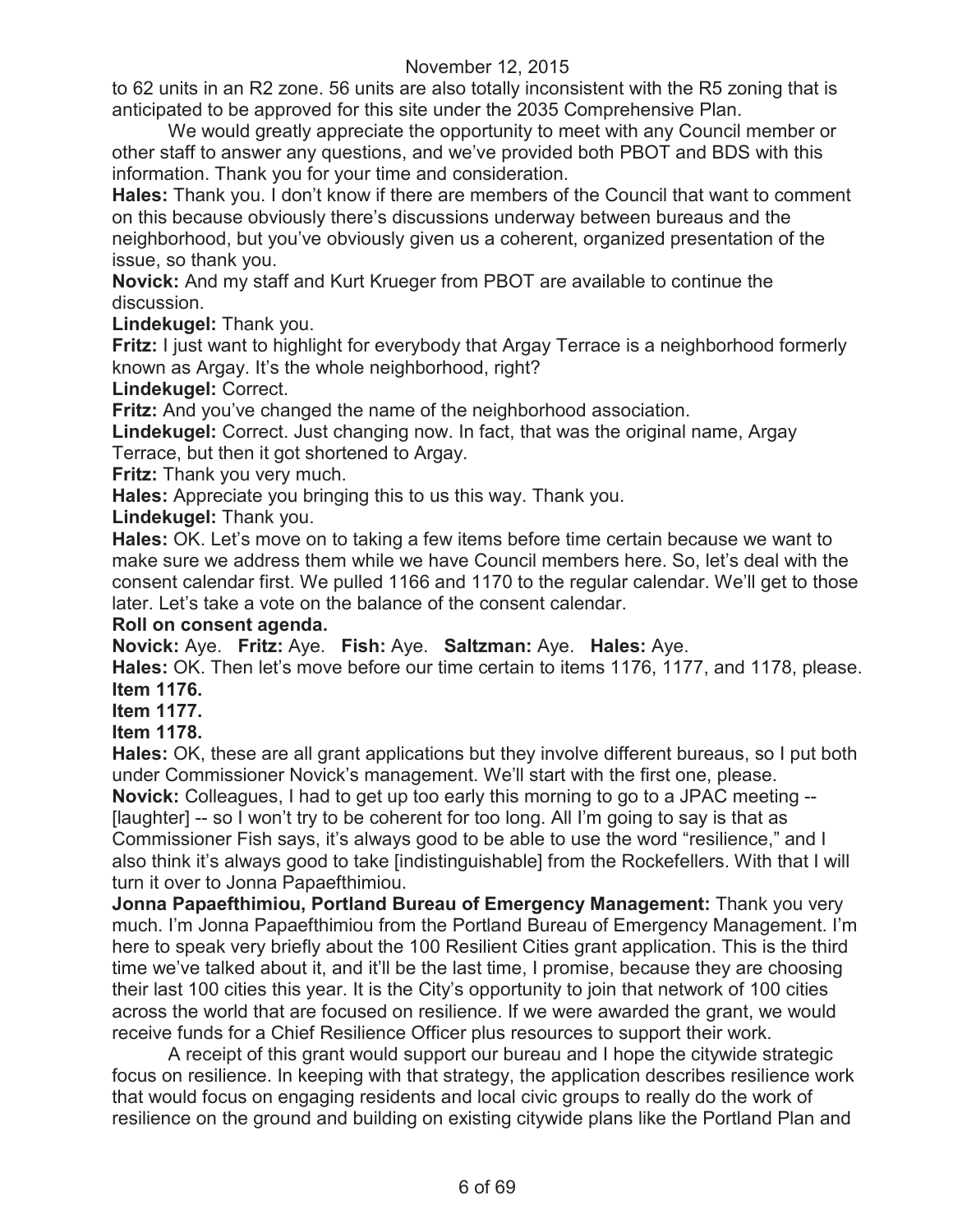the climate adaptation strategy and also building on people's energy and concern around earthquakes, which definitely has been strong in the last year.

Our hope is to channel these efforts to build resilience to those hazards across the city and particularly to use an equity lens in doing that work and to focus on communities that we know are most vulnerable. Of course, we're eager to have more resources to do this work. There is no specific matching requirement for this grant, but they do ask that we consider continuing the position and the work when the grant expires in three years. I think of course, we want to continue our resilience work, and we can come forward and ask for funds to continue the position if it demonstrates value.

**Hales:** Great. Questions for Jonna?

**Fish:** I think we discussed this before, Steve, but I don't probably remember how we left it. Currently, I think of Carmen Merlo to the closest thing we have to a chief resiliency officer. When these come up in my bureaus, we reach out to her, and she has a great working relationship with the directors of both utilities. How will this position work with the Director of the Bureau of Emergency Management?

**Papaefthimiou:** This person will report directly to Carmen Merlo. So, they will be housed at the Bureau of Emergency Management and their position will be within that bureau. As our bureau exists to be a connector between all bureau in continuity of operations planning, emergency preparedness planning, we would seek to be a connecter among all bureaus for resilience.

**Fish:** Steve, is it your intent to do the equivalent of an annual check-up with each of the bureaus the way we do with equity and other areas of citywide concern to see how we're doing against the citywide goals in resilience?

**Novick:** I hadn't thought of it that way, but now that you have said it, that it is definitely my intent. [laughter]

**Fish:** I would urge that. That gives us a chance to set some citywide goals each year. And then if we're going to have this person who is sort of the resilience czar, I think it would be worthwhile to sit down with each of the bureaus and check our progress. I think that would help us at budget time identifying projects. We're going to be heavy this year in my

bureaus on projects that have a resilience component, but to the extent it fits into a larger plan and we're sort of being evaluated to citywide goals, we would welcome that.

**Fritz:** It might be a resilience czarina.

**Papaefthimiou:** Thank you.

**Saltzman:** Does the grant fund this position?

**Papaefthimiou:** It does fund this position for three years. And I'll just say, they don't say quite how much money it is, but our anticipation is it would be a senior program manager position within our bureau, and if funding is in excess to what the position pays, we would reprogram that money just to do the work.

**Saltzman:** So what would be the annual salary, roughly, for that position?

**Papaefthimiou:** I hesitate because I know it changes, but in the 80s, I think, is what a senior program manager pays. And it's very anecdotal what CROs get paid in other cities, but I think it's generally a bit more than that.

**Saltzman:** So part of the grant is we maintain that position for at least three years? **Papaefthimiou:** Right, and we get money to keep it for three years.

**Saltzman:** OK.

**Hales:** Other questions for Jonna? Thank you very much.

**Papaefthimiou:** Thank you.

**Hales:** Anyone want to speak on this item?

**Moore-Love:** Yes, we have one person signed up.

**Hales:** OK, come on up. Good morning.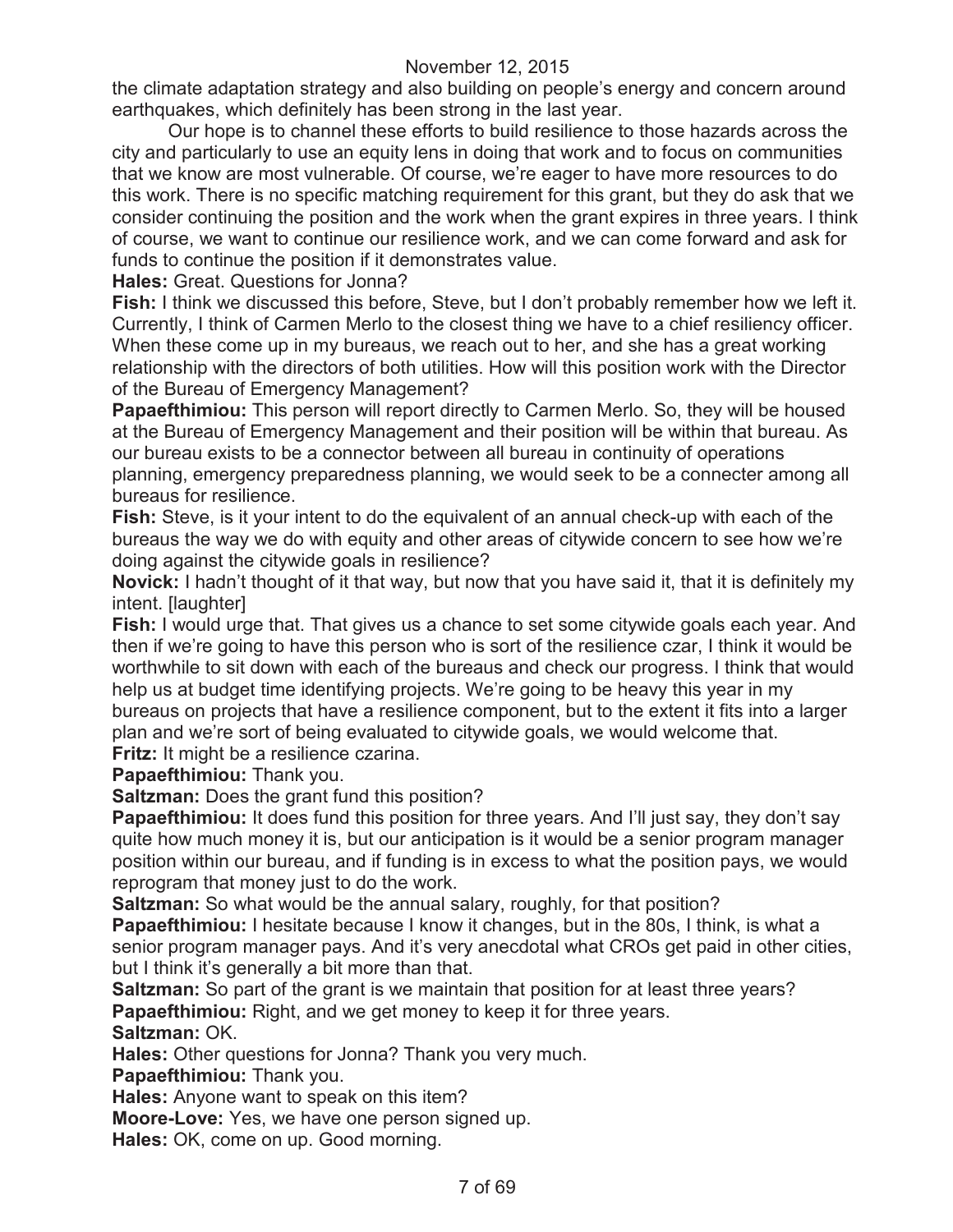**Don Baack:** Good morning. I'm actually here to speak about the Red Electric projects. Since I'm here, I'll speak about it -- I don't think it's that far out of order. I pass to you a copy of the brochures SW Trails put together on the Red Electric. If you look at the map on the side, the part that we're talking about is out by Alpenrose -- the segment in this area right here -- the map is inside the brochure. And basically, this is a really important next step in the Red Electric trail. We enthusiastically support it.

I want to make a footnote also and congratulate Commissioner Novick on his efforts with ODOT to get the bridges on Barbur down to three lanes so we can have a safe bike and ped connections, because this enables -- if you look at this, the other end, it looks a little complicated, but it enables us to get through the east end of the park on to the bridges and across and then use the road. So, that basically takes away the blockage we have had from moving forward. We are looking forward to that. That is really important.

This is something we have worked on since 1998. The first money appropriated for the Red Electric in '99. The study was done in 2007. We have a bridge that's under design in Hillsdale that would be a very important connection and this will be the next step in this. We enthusiastically support it. Thank you.

### **Hales:** Good morning.

**Lightning:** Good morning. My name is Lightning, I represent Lightning Watchdog PDX. I have a few concerns on this application with the Rockefeller Foundation. My number one concern is that you've been denied -- my understanding -- two different times, possibly three. Now with that in mind, you have on this that you want to go with the Portland Bureau of Emergency Management and also with the Bureau of Planning and Sustainability to apply for this grant. Now, if you have done that in the past and have been denied, I don't think that is a good direction to go.

One of the biggest concerns I have on this is, Mayor Hales, you have declared the City of Portland a state of emergency in housing. As you know, the Rockefeller Foundation grant is obviously very concerned about affordable housing and homelessness. I would suggest that you also put in Portland Housing Bureau on this grant due to the fact that you have declared a state of emergency pertaining to housing for the city of Portland. I would like the Rockefeller Foundation to look at this very close and understand we are in a state of emergency in housing. They also have the ability not only to grant the \$1 million loan - or grant, I'm sorry, in the amount of \$1 million. They also have the ability to grant a higher amount if they feel it is necessary. My opinion -- the Rockefeller Foundation will look at this very close, understand that Portland, the city of Portland has been named state of emergency in housing, and I hope that they will provide this grant due to the fact, Mayor, you have designated this city in a state of emergency in housing. Thank you very much. **Hales:** Thank you. Appreciate that. Anyone else want to speak on this item? To that point, Commissioner Novick, we do mention housing actually in the findings. Would it improve or dilute our prospects, I guess, is the question? I don't think we have to -- we don't have to do anything to the ordinance to change the verbiage in the application, but I guess I'd like to at least hear if you want to take that suggestion under advisement. **Novick:** Let's ask Jonna.

**Papaefthimiou:** Actually, I appreciate Lightning bringing this up. I'm trying to be concise this morning, but the Rockefeller Foundation looks not just at shocks -- sort of those sudden events like floods and earthquakes that we often think about particularly with emergency management -- but also at chronic stresses, which diminish our resilience over time and also make people vulnerable to even small floods, for instance. And so, the application actually does talk a great deal about the affordable housing crisis and that being the greatest stress that threatens our city's resilience. My hope is that if we fill this position, they will be able to channel some of the energy to do something about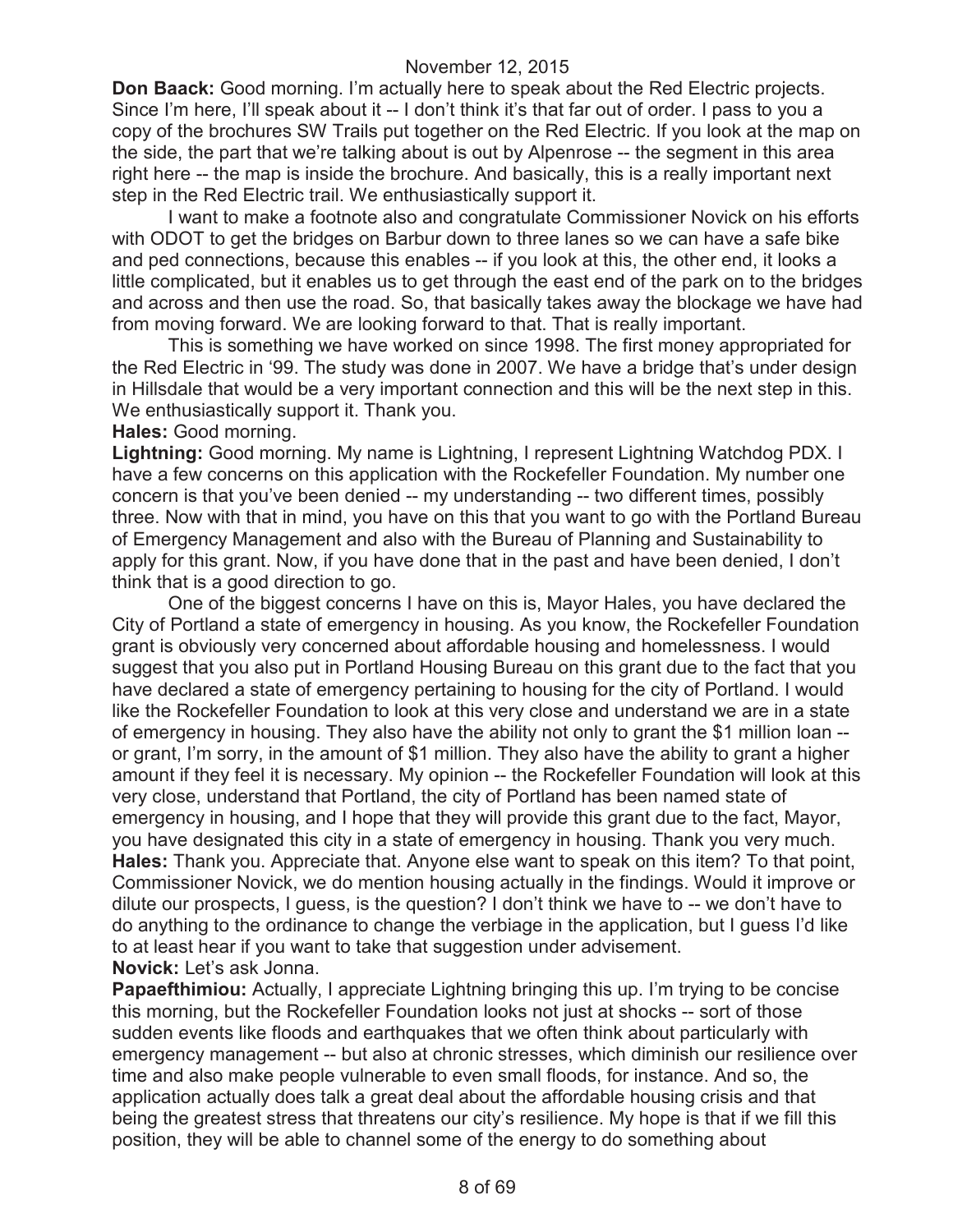earthquake preparedness to connect those folks with people working on affordable housing, because I do see them as related.

**Fish:** How many times have we applied for this?

# **Papaefthimiou:** Twice.

**Fish:** I just want to put in a plug for sticking to it. I seem to recall that twice the voters of the City of Portland said, "not yet" when I ran. It was actually the third time that I got this unique opportunity. And I take it you are going to add -- include in the application a copy of the New Yorker essay?

## **Papaefthimiou:** Absolutely. Thank you.

**Hales:** Good. And obviously, based on Lightning's point and your explanation there, if you need to call on other bureaus to help support the application -- you probably have already done so -- but don't hesitate and come to each of us for any support because we would like to win the grant this time and do the work.

**Papaefthimiou:** Thank you very much.

**Hales:** Thank you. OK. Unless there is further testimony on that item, we will take a vote on that one and move on to the other two that are transportation applications.

### **Item 1176 Roll.**

**Novick:** Thank you so much, Jonna. Crossing fingers. Aye.

**Fritz:** I very much appreciate Jonna and Carmen Merlo for working on this after I raised concerns last year. I think this application is way better than last year's. It's stronger and more robust. It has the appropriate level of funding for the manager which therefore will leave more funding for actually doing stuff. So, I'm very pleased with it. And I appreciate when I met with Jonna in the office, she called out the fact that immigrant and refugee communities, while certainly communities of special concern, are those who have already endured pretty horrific conditions in their home countries and refugee camps, etc., so that we can learn from them as well as providing services. I appreciate that insight. Aye. **Fish:** Steve, we're wishing you luck on this one. The first thing that I encountered when I was elected in 2008 was a winter storm that was coming our way and a very disjointed system for dealing with homeless individuals and families that were on the streets. And it was your bureau and Carmen Merlo in particular who called together all of the players and hammered out a written plan and educated us about things like incident commander and PIO and all the various components of a plan. So, I've learned firsthand the benefit of communication and coordination around this work, and I think this is vital. Thank you for bringing this forward. Aye.

**Novick:** Commissioner, I saw you on TV during that event, and you did a great job. **Saltzman:** Aye.

**Hales:** Commissioner Novick, thank you for keeping the focus on preparedness and resilience, because it's critical. There's years of work to do -- this is a piece of it -- but I just appreciate your consistent advocacy for this part of our work and this is one more opportunity. So, again, anything the rest of us can do to make the third time the charm and actually get the funding, call on us. Thank you. Aye.

Let's take the next item, please -- and you've already read it. Steve, staff, do you want to bring up on these two?

**Novick:** I think so. Who wants to talk about these four great things? **Hales:** Good morning.

**Mark Lear, Portland Bureau of Transportation:** Good morning. Mark Lear, Portland Bureau of Transportation, here with Brett Horner from Parks. We're here to talk about the start of what's going to be six month, year-long transportation grant process. We're here to talk about Connect Oregon enhance grants, and we'll be here in a few months to talk about the bigger funding allocation that comes out of the regional flexible funds. But today,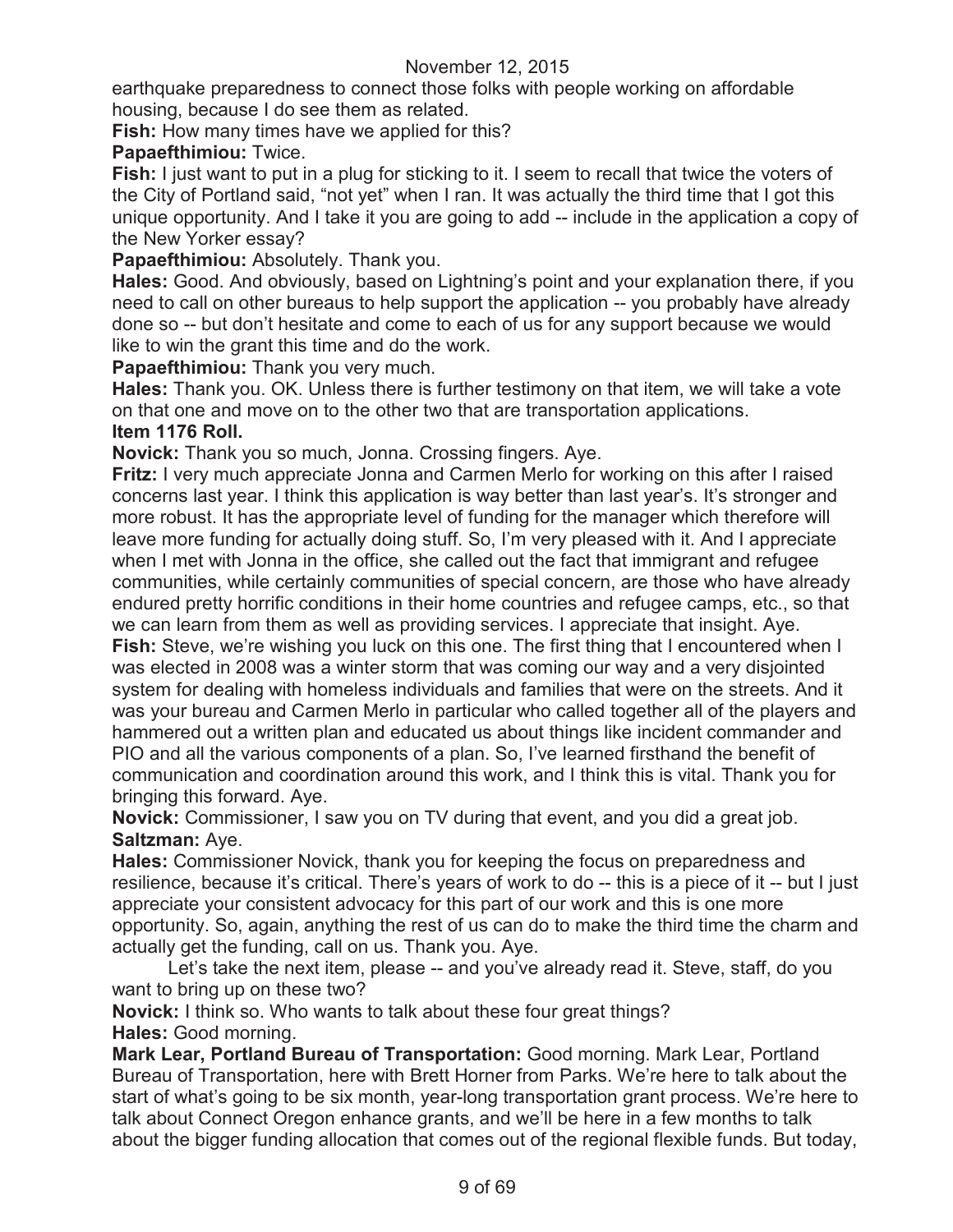we wanted to give you an upshot of work that we have done to put together current grant requests for your review.

We were driven by three principles. The first one we wanted to be sure that we got the priorities right for the projects we picked. So, we really had to do a better job that we've done in the past of looking at the trial priority projects, the transportation priority projects. Recently, we've [indistinguishable] on our transportation system plan to help us with that.

The second thing that's becoming a huge problem for us is we really looked hard at where the match is going to come from. With limited resources, our ability to make sure that we have -- in this case, five of the six projects have system development charges from Parks or Transportation, the other project has capital operating funds from streetcar that they would be using from that project. We've done a good job -- maybe than sometimes in the past -- to make sure that we have a lot of good coverage for match.

The last thing is we want to win. We worked really hard to develop projects and really go back to the different scoring people at ODOT and talk about what projects will be most competitive and move projects around a little bit to make that work. So, that's the boring background piece. The exciting part is the projects.

The first project that we're proposing to ask for out of ODOT Enhance -- this is \$30 million statewide -- this just available for ped and bike improvement in right-of-way or not in the right-of-way. The first project is what we're calling I-205 pathway to Gateway green. This is the extension of the Sullivan's Gulch trail. It was a really good project last time we asked for it, but we have made it better. We figured out ways to make the crossing under 205 safer so that people won't be out of sight in places that have public safety problems.

In addition to that, we connected to this project an element of a neighborhood greenway, which was one of the first or second highest neighborhood greenway in Northeast Portland called the Holladay, Oregon, Pacific that would extend out to the east from this project, as well as a third phase -- if there is funding available for it in the grant - that would connect the Gateway green and the I-205 path project into the Tillamook neighborhood green so that it would connect to the whole system.

The second project we're looking at within ODOT enhance is the 70s neighborhood greenway. Again, this is a really important project for our city and our network. It's a neighborhood greenway that would parallel 82nd, connect some of our most diverse schools like Vestal. As someone who worked in the programs in the past, there aren't really good connections like this to connect schools and parks. This project we think is very competitive at ODOT Enhance because, like the I-205 project, it provides a direct benefit to state highway, to 82nd, to a degree to minimize some of those crashes that occur at 82nd with this proposal, we think it makes it a strong candidate.

Now, moving over to the Connect Oregon grants. Connect Oregon is a lotteryfunded program issue bonds to pay for projects. Initially, it was focused on projects outside of the right-of-way. It's still pretty much focused on that, but in the last few years, they added some ped and bike as an element in addition to rail and some of those other system improvements.

We have three projects -- or four projects, two of them are kind of combined. The first one is the Flanders city greenway. This is a \$2.5 million grant request which would be matched with SDC funding and a 500,000 to improve safer crossing of Naito.

One thing that I think is really exciting about this project is with Connect Oregon, you have to estimate how many people will be using the facility. Right now, our modeling numbers say if we build that connection it will be about 8000 people per day annually using it today and in 2035, as growth occurs and as the mode split changes, there will be over 13,000 people using that facility. This is also maybe --

**Saltzman:** Which one is that for?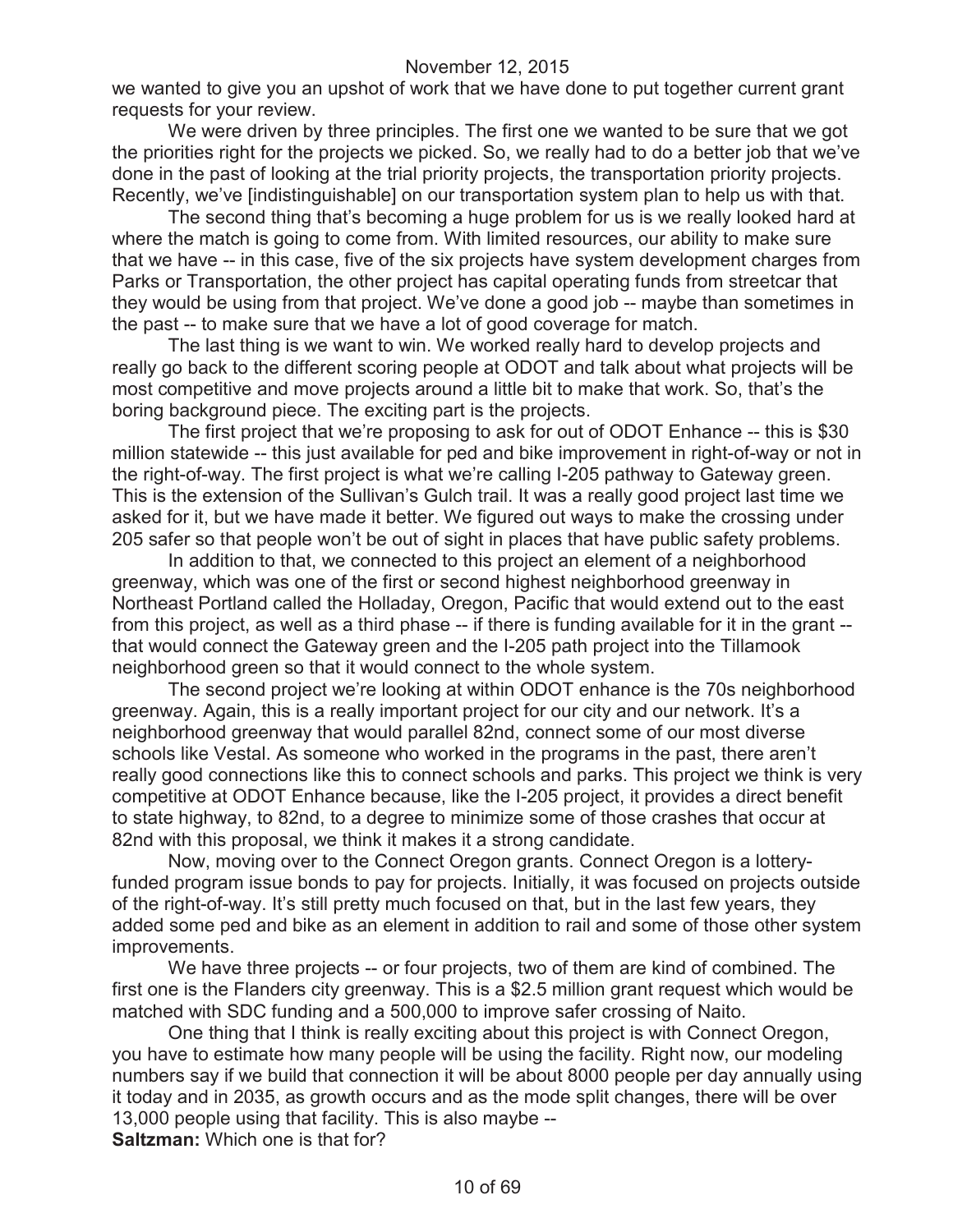Lear: This is for Flanders -- the bridge. The other thing -- I'm hoping to get a gold star or something from the resiliency czarina on this one. Because of the use it's gonna get, it needs to be 24-feet wide. When we looked at it -- this is a recommendation that came up in a public discussion -- someone said, why can't it be a lifeline route after an earthquake? So our engineers are looking at it and we think that could work and we think that makes it a much more competitive project as well -- and hopefully blessed by the resiliency czarina as well.

Next project on the list is streetcar purchase. Seattle is doing some changes to how they operate their streetcar -- conflicts with overhead electrical lines. It made it so three streetcars they purchased they now want to sell. So, we have the opportunity to buy those at basically a third of the normal price. It has major benefits to the streetcar system in the sense that you can run the system more efficiently if a car is down or if there are other things happening. It doesn't compete against these other projects in the sense that Connect Oregon has its own competitive categories. We think it's a good, strong project and really could benefit and reduce some of our ongoing operating costs for the streetcar.

The third project, which Don Baack mentioned earlier, is the Red Electric. So again, Connect Oregon is one of the only funding sources we have to pay for trail improvements that are outside of the right-of-way. Gas tax is constitutionally restricted to improvements in the right-of-way, so these kinds of projects come to the top. As Don mentioned, this connection would connect Southwest Portland all of the way from the Willamette River to the Fanno Creek trail. Metro estimates when the project is complete, there will be 3000 to 4000 people a day using the facility.

Again, I think this has been a nice community process. Parks has been really supportive. If you look at -- I mean, just being here a week ago and talking about the comp plan and the transportation system plan and how we are going to make this stuff work, I think it is through these kinds of projects that have a lot of users and a lot of benefits that we see the path forward.

**Brett Horner, Portland Parks and Recreation:** Great. Good morning. I'm Brett Horner, I'm the parks and trails planning manager at Parks. I would just like to reiterate that it was a very collaborative process this year -- probably the most collaborative one that I've been in since I have worked here in the eight years that I have worked here. We worked very closely with PBOT over the last six months, I believe, to line up priorities. They are very compelling projects. I think they will score highly, and hopefully we will be receiving the funds.

We feel like these projects are very responsive to not only neighborhood and advocacy groups, but also your previous direction. You may recall the Council directed us to really put Sullivan's Gulch forward in the next round of applications and we are doing so here. It's a very important connection to Gateway green and connecting east and west sides of the I-205 freeway. And we just wanted to thank you for your support on these grants and funding for the match. It was a very good process this year. **Hales:** Questions?

**Saltzman:** What's the total capital costs for the Flanders bridge?

**Lear:** The amount that we're asking in the grant request is for --

**Saltzman:** Yeah, you're asking for two and a half million, but what's the total? **Lear:** Right. I think -- I was going to see if there is a note on this, but we are still in the final design and working that through. The range of cost -- I think right now, last numbers that I saw were between five and seven million for the options they were looking at. This would provide about half, and the other half of the funding likely would come out of the system development charge revenue. I can provide a packet that has more detail. **Saltzman:** That's fine.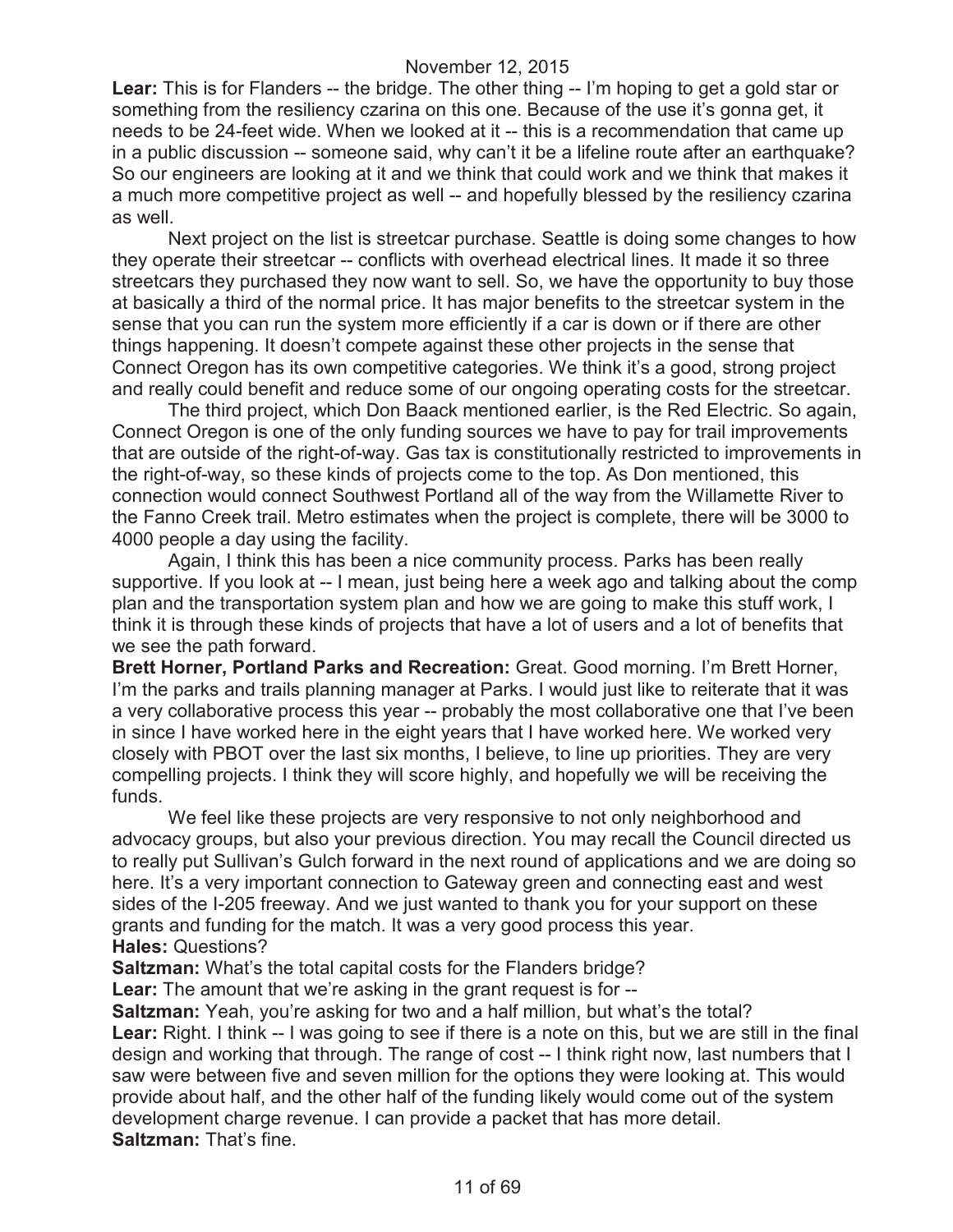**Lear:** OK.

**Hales:** Other questions for either of these guys? Thank you both very much. We'll see if there is any further testimony on either of these grant applications. Anyone want to speak on these items? Let's take a vote please, 1177.

# **Item 1177 Roll.**

**Novick:** Thank you. Aye.

**Fritz:** I very much appreciate the collaboration between Parks and Transportation. Like Commissioner Saltzman, I'm concerned about the high cost of the Flanders Street greenway. I recognize that's a decision that has been made by the Commissioner-in-Charge of Transportation. Aye.

## **Fish:** Aye.

## **Saltzman:** Aye.

**Hales:** These are really exciting projects. Again, anything the rest of us can do to help support the Commissioner of Transportation as he contents at JPAC for our list, let us know. By a strange coincidence, I was the manufacturer's representative for the sale of those streetcars to Seattle. [laughter] So, what goes around comes around. I can vouch that they were properly constructed and delivered in good condition -- [laughter] -- so hopefully Seattle is delivering them in good condition to us. We'll ask Mayor Murray to vouch for them because I think if we are going to buy a used streetcar from this man, he should stand up and say they're OK for us. The opportunity to buy three vehicles at that kind of price is really compelling. Really happy to hear that. Aye.

### **Item 1178.**

**Novick:** I should note that at this time we have no plans to purchase Seattle's tunnel boring machine. [laughter]

**Fritz:** I'm very pleased to see Gateway green having this great partnership. Aye. **Fish:** Steve, I'm embarrassed to say we actually surplused that after the Big Pipe. Aye. **Saltzman:** Aye.

**Hales:** Aye. Great work. Great projects. Thank you very much. OK, I think it's time to return to our time certain item, which is 1164.

### **Item 1164.**

**Hales:** Mr. Zehnder and Mr. Scarlett are ready to walk us through this proposed tune-up of our regulations. Good morning.

**Joe Zehnder, Bureau of Planning and Sustainability:** Good morning, Mayor and Commissioners. I'm Joe Zehnder with the Bureau of Planning and Sustainability. I'm here with Paul Scarlett, the Director of the Bureau of Development Services. We're just gonna introduce what you will hear today and turn it over to staff to do the presentation.

The topic today is an update of the zoning code for accessory buildings, accessory structures. This is part of the work of the regulatory improvement program, which is a joint initiative of Bureau Planning and Sustainability and Bureau of Development Services. This program gives us the ability to address programs and inefficiencies in our current code. It's also the way that we address new approaches to development and new issues to keep the code relevant to the way the city is being built today, to keep it relevant to changing trends, and keep it aligned with City goals.

The accessory structure project you're going to hear about today does both of those things. With that, I'll turn it over to Director Scarlett.

**Paul Scarlett, Director, Bureau of Development Services:** Thank you, Joe. Good morning. Paul Scarlett, Director of Bureau of Development Services. Very happy to be working with BPS and the collaboration between BPS and BDS in forwarding these improvements to the zoning code. Extremely glad to have Matt Wickstrom and Kristin Cooper, who have been the main staff working for BDS with BPS staff in working with the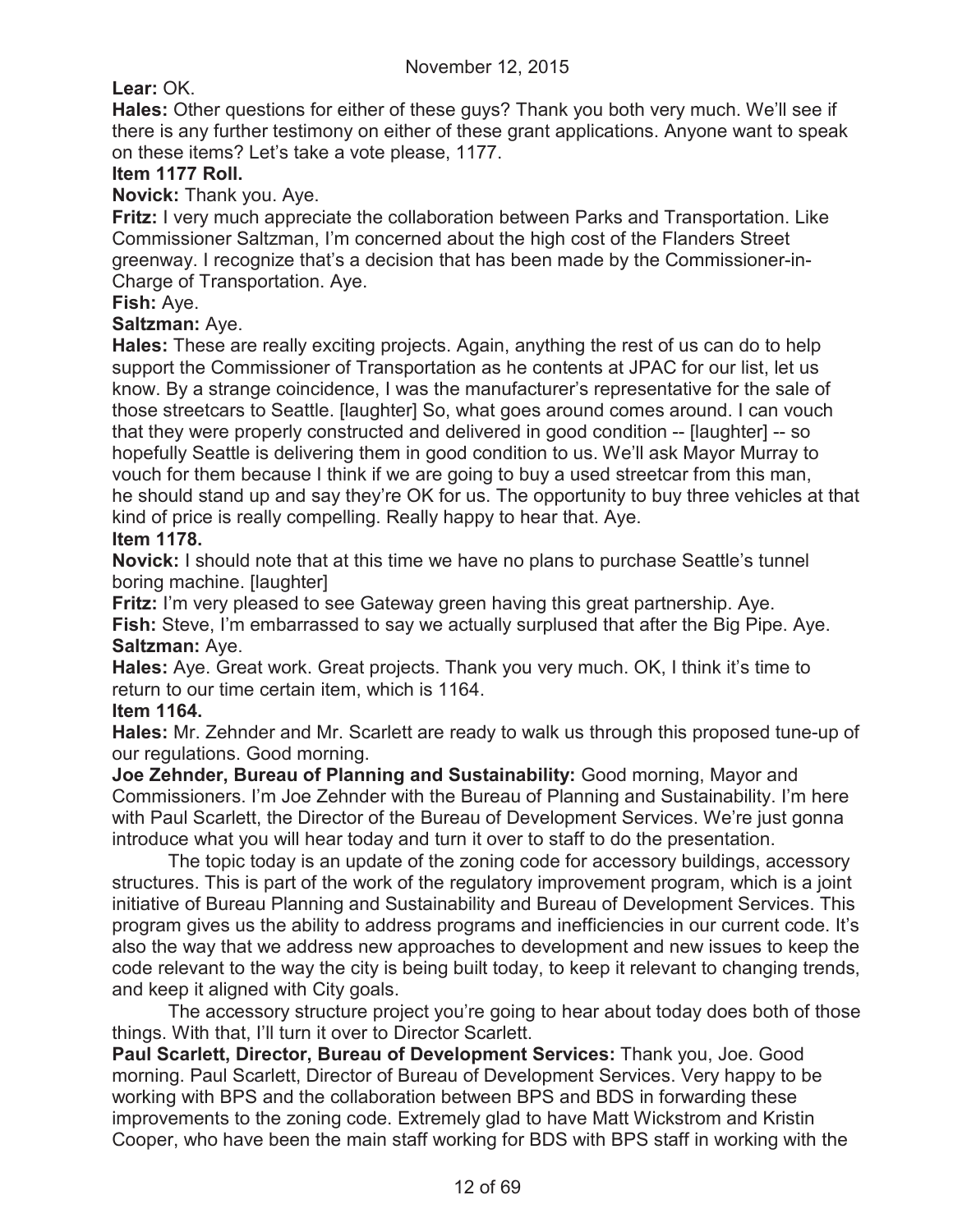stakeholders in the community in identifying improvements that will result in consistency, reduction in time, reduction in money, streamline procedures for dealing with all detached accessory structures regardless if they're a garage, an ADU, a shed, a fence, a trellis.

Those things will come back to be huge benefits for the bureau. We'll have less of these things to deal with, whether they're through a complaint or information. There won't be adjustments that in some cases are \$1000 or up to \$2600. That's a huge cost savings for our customers in the community. There won't be the aspect of having to wait eight to 10 weeks to figure out if these things would be allowed within the setback.

So, accessory structures now have been sort of uniform to allow all different types in the setback, whether it's a five foot setback, it will allow the structure be three feet or four feet away. These are, I believe, all good improvements. And ultimately we are, again, I believe, bringing to you a project that shows really good partnership between BPS and BDS. And ultimately, BPS writes the code, BDS enforces and administers. In working together, we have developed a pretty good partnership and pattern resulting in some really good results over the years. So, glad to be a part of this process. Thank you.

**Hales:** OK. Let's bring up Phil and Matt and walk us through the specifics of this, please. Thank you. Good morning.

**Phil Nameny, Bureau of Planning and Sustainability:** Good morning, Mayor and City Council. My name is Phil Nameny with the Bureau of Planning and Sustainability. With me is Matt Wickstrom, and we're here to provide the background for the hearing in front of you here that includes the Planning and Sustainability Commission's recommendation on the accessory structure zoning code update. I also want to just give a thanks to Kristin Cooper -- who is sitting in the audience -- from BDS, and Julia Gisler from BPS who basically were our partners in working up the research and the code proposal.

I'm going to go over some of the background and some of the issues before we dive into the actual proposal. So, first off is what accessory structures are -- and they can be a wide variety of types of structures. The code actually defines them as structures of a secondary importance on a site and generally not the location of the primary use. So in the case of single-dwelling development, they're usually other types of structures that support the household living use such as the house.

The code does split them into four types of structures. This has been historically the case. If you look at the PowerPoint from left to right, we call them covered accessory structures, uncovered vertical, uncovered horizontal, and mechanical equipment. Each type of structure has its own set of regulations.

If we dig down a little deeper, even within the covered accessory structure subcategory, you can have a wide variety of types of structures. They can include things such as sheds, pool houses, artist studios, workshops, accessory dwelling units or ADUs, or garages. Our setback height and design standards based on what occurs in the structure as opposed to necessarily how the structure is placed on the lot and what its size is. The complexity of the different sets of regulations have led to issues and suggestions for regulatory improvement, which is why it got looked at as part of this project.

Going into the project, we had some simple objectives. One was that we decide to simplify the zoning code regulations, especially those that apply to detached accessory structures that are accessory to houses and duplexes. That's where the current regulations are the most complex. We did not want to dive into making changes to other City codes or building codes, as that can oftentimes result in larger project and involve other agencies such as state agencies. And we wanted to base these standards more on the bulk and form on the structure rather than on what you're doing inside the structure.

The project kicked off in 2014. We spent the first few months researching the issues and coming up with some of the regulatory issues that have come through the years. We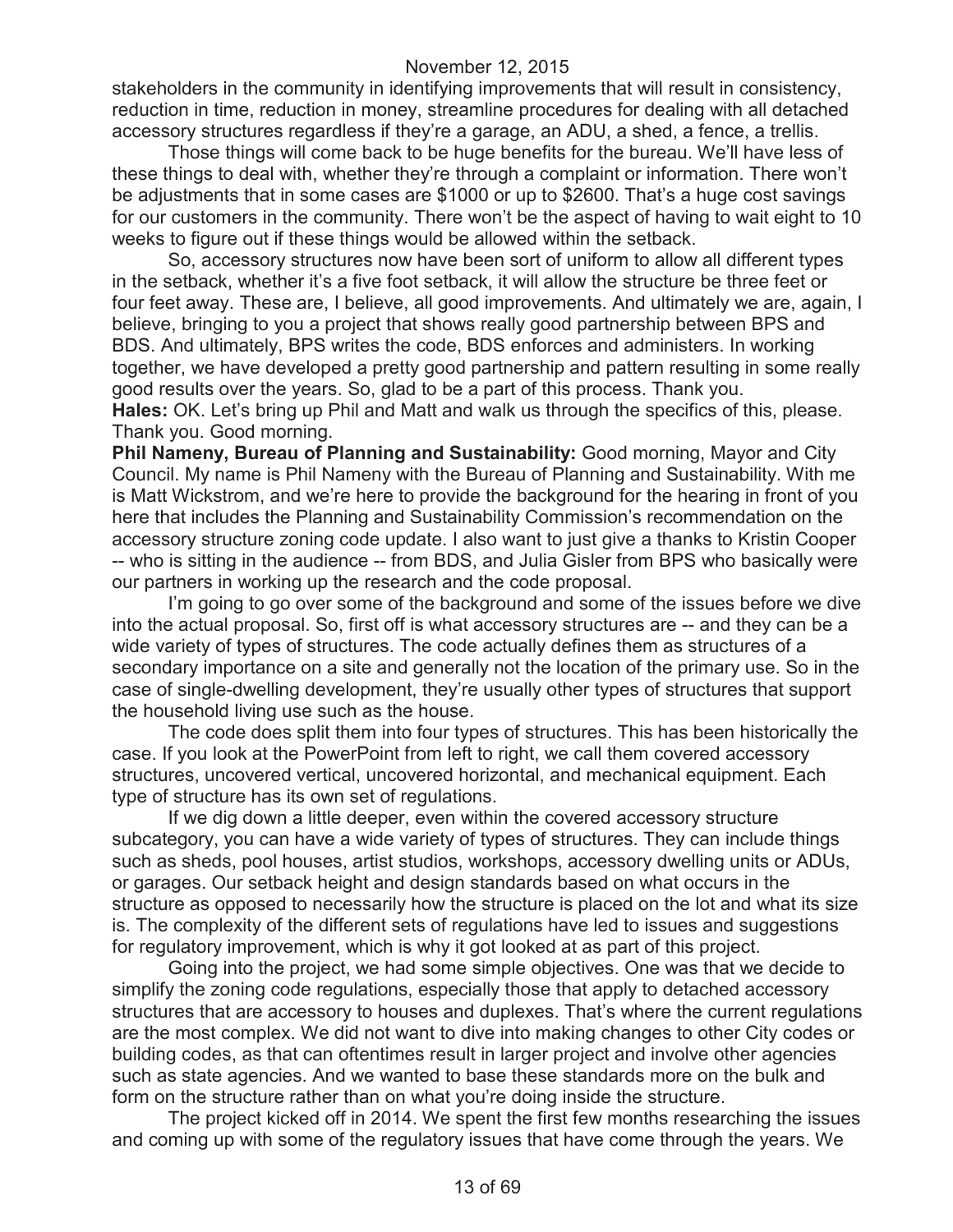did some history on the permits with accessory structures and some of the land use reviews, and collaborated with BDS on some of their issues that they see in their implementation.

From that, we started to work with the focus group. The focus group is made up of - selected by Planning and Development Services staff and was made up of both neighborhood representatives and small-scale builders, folks that build ADUs or other types of accessory structures, and architects. The focus group was kept relatively small to be able to keep this going through pretty quickly. We met several times from January to April, and we provided information and examples. We also talked to members of the other bureau technical staff dealing with fire, life safety, stormwater. And from that, we worked out the proposal that we then shopped around to the public.

I wanted to mention we do have a couple of folks from the focus group that are out here I think in the audience. I believe they are planning on coming and testifying. But their help was valuable in coming up with this proposal.

Once we had a draft going, we released our discussion draft in May. We had meetings with six of the seven district coalition offices. And also for the one that we didn't meet with, we provided them with the information. We went to the residential infill expo that was held in Northeast Portland in June. Had a table there and provided information. Had an open house on July 9th. Generally, in all of these situations, we found general support for the regulatory changes that we're bringing before you. And in the interest of the project was definitely greatest with ADUs, but I do want to reiterate that the changes affect all types of accessory structures.

The PSC held their hearing September 22nd and passed the recommendation on to you with the recommended draft. I'm going to pass it on Matt to go over some of the issues.

**Matt Wickstrom, Bureau of Development Services:** Hi, I'm Matt Wickstrom with Bureau of Development Services. I will go over some of the issues that we currently face with our accessory structures and regulations.

But first, I want to just bring up a term that's going to be used a lot just to make sure that we're all on board, all aware of it. The term is "setback," and that refers to the distance a building is required to be from a property line. So in this situation, you'll look at graphics and you will see we have side, rear, and front setbacks. And so on the left side, the darker blue building is shown to be outside of the side and rear setbacks. And then on the right side, you'll see the darker blue building -- the setback is essentially the light blue border around the edges of the lot. On the right side, you can see the building is located within the setback. That's just what we are getting at when we talk about that.

**Saltzman:** The one on the left properly sited or constructed setback?

**Wickstrom:** Not sure if I'd use "properly sited" because some buildings are allowed to be in the set back and some are not. But you're right, the one on the left is a building that's outside of the setback.

**Fritz:** And currently, what's on the right is what's proposed?

**Wickstrom:** Currently, what's on the right is what's allowed for some structures, such as a detached garage, but what's being proposed for more structures that fit that same envelope as the detached garage.

**Hales:** So -- maybe you'll get to this -- are you creating more scenarios in which structures will be allowed in the setback or less?

**Wickstrom:** I think what we're doing is creating a uniform approach because right now, detached garages that are under a certain size are allowed in the setback. And rather than differentiate between the function of the building, it will would be more the form of the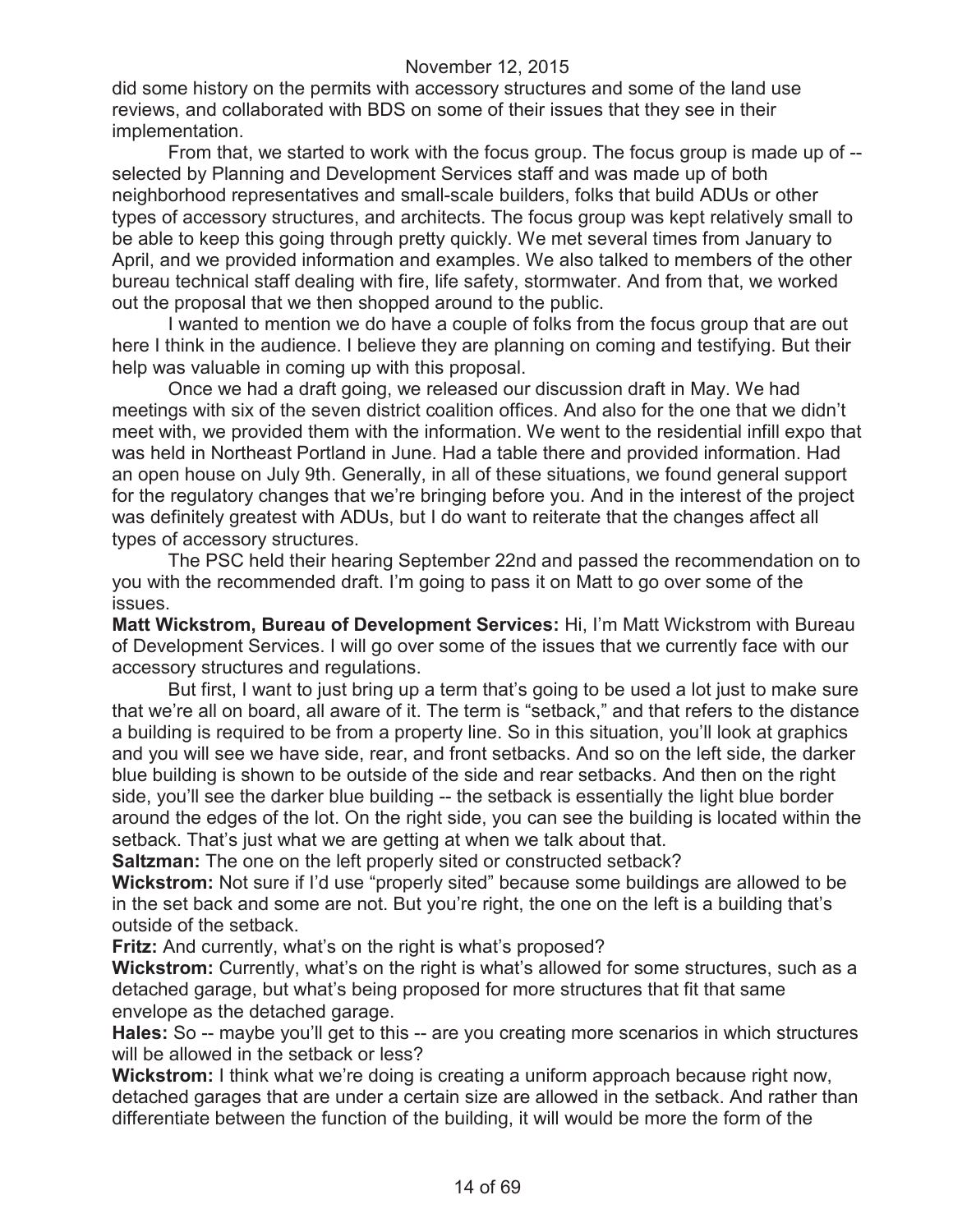building -- so, smaller buildings similar to the size of a detached garage would be allowed in the setback.

**Nameny:** I think you'll see we have a series of slides. This is sort of laying out the issue, and then we will get to the nitty-gritty.

**Hales:** OK. Thank you.

**Wickstrom:** OK. To just go over some issues that we have with accessory structures. What you see here three different types of accessory structures. The one on the left is a detached garage. In the middle is a garage with an ADU above, and on the right is a shed over six feet in height. The detached garage, like I said, is allowed in the side and rear setbacks provided it's under a certain size and provided it's a certain distance from the street property line. The detached garage has no design requirements and it can't be more than 10 feet in height. The middle picture of the accessory dwelling unit isn't allowed in the setback and it does require -- it does have design standards associated with it. It's also limited to 18 feet in height. On the right, you'll see a shed, which also -- if it's over six feet in height -- is not allowed in the setback. And it does not have design standards. So, just three sets of standards applied to three fairly similar types of structures.

This is really good example of the same situation. On the left, you will see a detached garage and on the right, you will see a shed. The detached garage is actually larger than the shed, even though both appear fairly similar. The detached garage is allowed in the setback whereas the shed would not be allowed in the setback. This just creates issues for compliance and confusion for neighbors when trying to site these accessory buildings on their property.

Similar situation here. We've got a carport on the left. The carport is allowed in the side and rear setback. We've got a covered patio on the right. Covered patio -- even though they both have about the same amount of activity and use -- they covered patio isn't allowed in the setback, whereas the detached carport is allowed in the setback.

This photo here -- what you're looking at is two houses and then behind those two houses are accessory structures -- so, on the same lots as those houses. On the left, the detached structure doesn't have a kitchen and therefore, it is allowed to be up to 30 to 35 feet tall. So, it's not an accessory dwelling unit, it's just accessory living space. It's not required to match the house. And in this situation, it's actually quite a bit taller than the house itself.

On the right, you'll see the detached structure is an accessory dwelling unit -- so therefore it has a kitchen -- and it is required to match the house and is required to be limited to 18 feet in height, which in this situation makes it probably comparable or less in height than the house.

And then finally, I want to wrap up with some numbers as far as permits and land use reviews go. We get a large number of permits for accessory structures, about four to five per day. Most permits were for garages, but there has been a large increase in accessory dwelling unit permits since 2010. And then there has also been an increase in the number of land use reviews -- or adjustment reviews, specifically -- associated with accessory dwelling units. Between January 2010 and October of 2014, we had approximately 400 adjustment reviews. 83 of those were for accessory dwelling units' setback in height adjustments. So, that's about 29% of the overall number of adjustments and that's a pretty disproportionate amount of adjustments being required for accessory dwelling units.

We can't say that this project would get rid of all of the adjustments, but we're estimating of those 83, between 27 and 40 of them would no longer be necessary. **Fritz:** You're saying that like an adjustment review is a bad thing.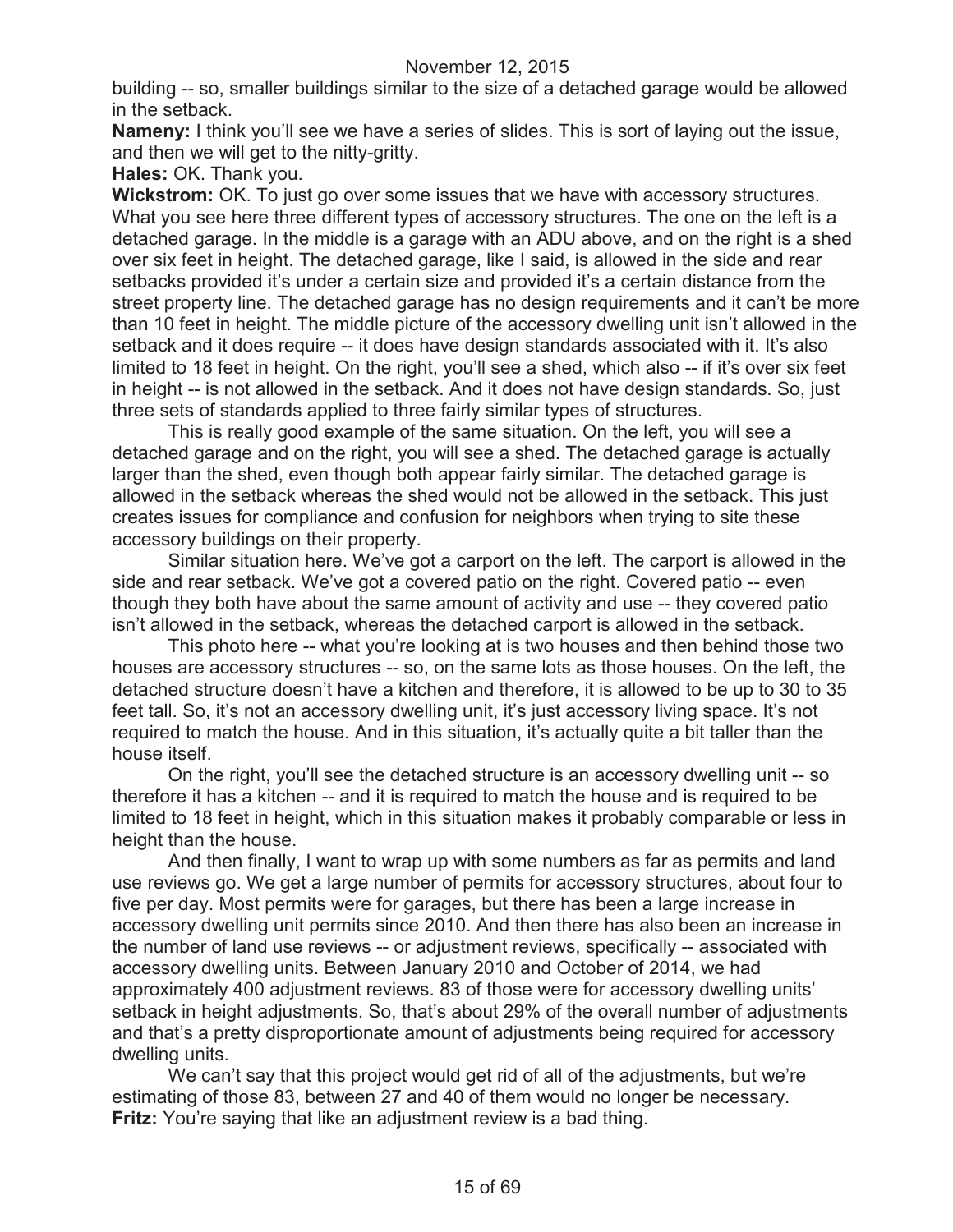**Wickstrom:** I'm not saying that an adjustment review is a bad thing, I'm saying in some situations, there's such little controversy and such little amount of really thought that needs to go into the adjustment review that by eliminating it, we're saving applicants time and money.

**Fish:** Is this a time for questions?

**Nameny:** No -- [laughter]

**Hales:** Keep going.

**Fish:** We do what we're told up here.

**Nameny:** I'm going into what the proposed regulatory changes are covering. We're going to focus on covered accessory structures because that's where the bulk of the changes are occurring.

What the Planning Commission recommended was to create a uniform set of standards that apply to all detached covered accessory structures in areas where currently a garage can go in the side rear setbacks -- so, the R7, R5, R2.5 zones -- as well as single family development in multidwelling zones. Currently, a garage can go into the setback if it's 15 feet tall, has walls up to 10 feet high, and does not have a dimension more than 24 by 24. So, those same kind of standards are going to apply to all covered accessory structure. So if you're building a woodshop, if you're building an art studio, if you're building an ADU, this essentially one-story structure that means these dimensions, you can be in the side and rear setbacks.

The building coverages for accessory structures remain the same building coverages and overall mean the same for the site. It's not necessarily that you're going to start seeing a lot more additional accessory structures, there are still going to be limits on overall building coverage.

Also, we want to mention because it of possible concerns with things like privacy and noise, we are putting some provisions in the code that aren't currently in the code that if you are building within that five-foot setback, if you're building a wall, that wall cannot have any windows or doors facing the property line. And if you're building an open structure, such as a carport or patio, that it be screened with a fence or landscaping. And these are things that are not necessarily in the code currently but are a way to kind of screen the structures and provide for privacy if there's not an -- if they're being built in the setback. The idea is if you're kind of meeting the garage standards, you can go into the side and rear setbacks in the zones.

If you're taller or aren't able to meet the standards -- so, if you're taller than 15 feet tall, if you have a dimensional requirement that's more than 24 by 24, you have to meet the five foot setbacks. We are creating a hybrid height limit for detached accessory structures of 20 feet, and this is in between the current 18 feet limit that's allowed for ADUs and the 30 to 35 limit that's allowed for any other accessory structure.

The intent is that the purpose of an accessory structure is to be sort of a smaller structure, a subsidiary structure to the house, so we felt a uniform height limit that was less than the height limit allowed in the base zone was appropriate. At the same time, we have seen situations where if people are building an ADU above the garage, the 18 foot height limit can be very limiting and causes people to do all kinds of creative things with dormers to get the head room on the second floor. When we talked to the focus group, the 20-foot height limit was found to be a good balance.

**Saltzman:** In this last figure, there's no restriction on windows in that case when it's outside of the setback?

**Nameny:** Right. For example, if you built your primary structure, if you built the house, you would only have a five-foot setback and you could have windows. And building code doesn't limit openings until you're actually three feet away or closer.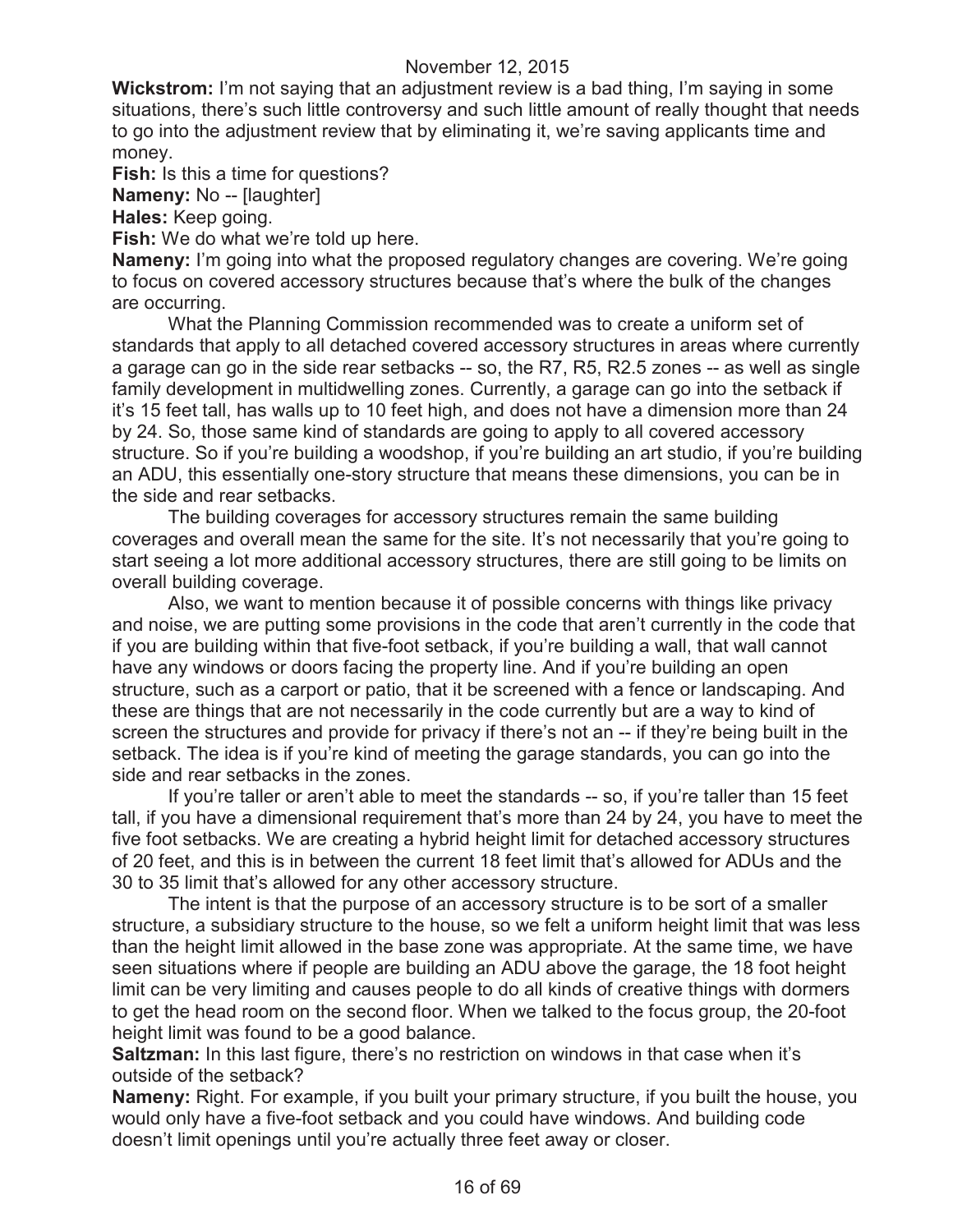I did want to also mention that we are expanding what we currently have as design standards for ADUs. We're expanding those to apply to all accessory structures more than 15 feet tall. So, if you're building an accessory structure from 15 to 20 feet tall -- generally a two-story structure -- you will have to meet some design standards that are very similar to what we have for the ADU standards currently. And I will go into those in the next slide.

Building coverage limits stay the same as what we currently have.

So just to reiterate on the design standards, these would apply to all covered accessory structures that are 15 to 20 feet tall. They do expand on the ADU compatibility standards that we have. They add a little more flexibility. We've borrowed some language from our community design standards. The ADU standards generally require you to match the house without really any kind of variation. This allows you to either match the house or provide materials that are similar to what we require in our community design standards which are usually higher quality materials.

We do allow adjustments in case, you know, somebody wants to propose something else or can better meet the purpose with another type of material or another type of form.

And just to give you a summary, the things we look at for design standards are the exterior materials, the trim, window openings, the roof pitch, and the eves.

Most of the interest we had -- I assume some of the testimony we have will probably focus on ADUs. One of the things that I wanted to reiterate on that is how this affects the ADUs. And because we're creating a consistent set of standards for what's allowed in the setback or out of the setback, this does allow potentially for some things to occur for ADUs that can't currently. So for example, a smaller ADU could potentially be built in the side and rear setbacks. It would have to meet the 24 by 24 dimensions in height limits. ADUs will not have to meet design standards if it is a one-story, small structure. The idea once again was that taller structures are the ones that are going to be more noticeable from neighboring properties, more noticeable from the street, whereas a one-story structure similar to a garage is not going to be as noticeable.

And then the ADU height -- we did increase that by a couple of feet while reducing the height on all of the other accessory structures.

So, that's the bulk of our changes and that's where a lot of the interest was, but I do want to just quickly talk about a couple of other changes we're making to our accessory structure standards. For uncovered vertical structures, which can be trellises, arbors, flagpoles, statues -- it's a wide range of things -- the one thing we're changing is we're adding a flexibility for things like trellises and arbors. And similar to the covered accessory structures, we're allowing ones up to a certain size and height to be in the side and rear setback. The thought of that was if we are going to allow a covered carport or covered patio to be in the side and rear setback, the act of taking the roof off shouldn't suddenly force that to be out of setback. So if you are proposing a similar kind of structure, you can put that on the side and rear setback.

Once again, similar to the covered structures, if you are going to be in the setback, you do have to screen it with a fence or landscaping in those cases.

We also did clarify some of the code for uncovered horizontal structures. That can include things like decks, hot tubs, pools -- you know, things that are generally low to the ground. We didn't actually change our code on that but we did clarify -- there has been some misunderstanding between if something is attached to the house versus something free-standing. And so we just clarified the code so that if a deck is providing access to the house or attached to the house, it has to meet the projection requirements of our code. If it's free standing, it falls under our detached accessory structures.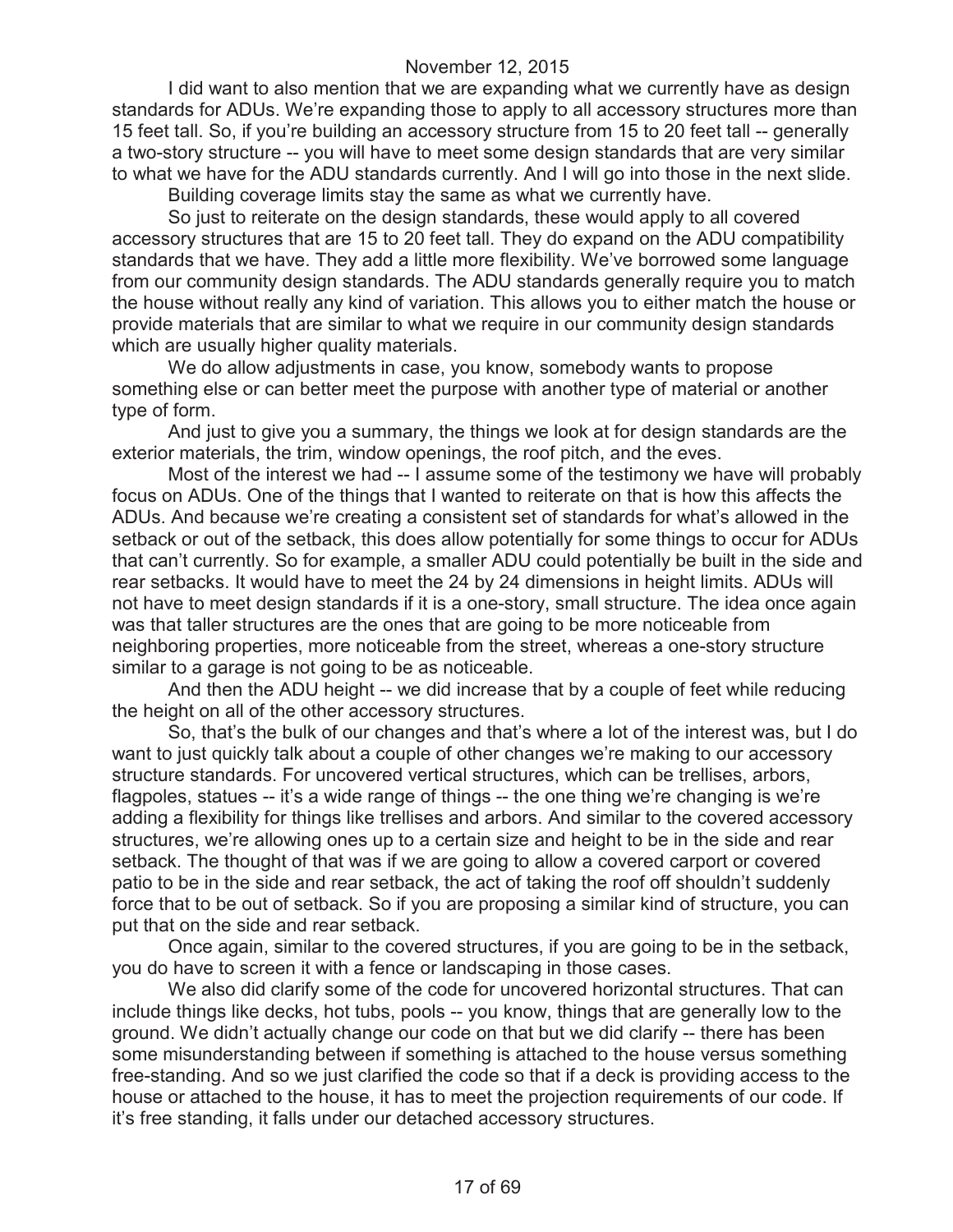The last thing I wanted to mention was with mechanical equipment. This can include heat pumps, H-VAC units, radon detection equipment, and things like that. Currently, mechanical equipment is not allowed in the setback at all. So in R7, R5, R2.5 zones, it has to be five feet away. We are proposing to allow mechanical equipment that is stand-alone - - such as the picture on the left there -- to also be in the setback, but it will have to be screened with a fence or landscaping. What we found in talking to our noise officer and so on is when you're dealing with noise, five feet doesn't really make a whole lot of difference in terms of whether you're exceeding the noise level or not. And Title 18, the noise code, does apply to this kind of equipment and it will continue to apply to equipment so if complaints come up, they have to rectify it. But in talking with some of our BDS reps who work on mechanical inspections, there's also quite a few new mechanical units that are able to be much quieter than existing ones. With the requirement for a fence, that's another possible reduction in visual and noise impacts that we don't currently require.

For things that are attached to the building, like radon filter that's shown on the right, we're going to treat those similar to other projections from the building such as chimneys, eaves, things like that so that they can project 20% into the setback. And that will help with some of the situations because oftentimes, radon filters have to be in a certain spot on the house to get access from the basement, and sometimes it is hard to turn them around. This allows a little more flexibility for those kinds of equipment.

**Saltzman:** I'm not sure what you mean by a 20% projection allowed.

**Nameny:** In the example of a five-foot side and rear setback, a 20% projection means we allow that item to go one foot into that five foot setback, or 20% into the setback. So for example, if you have a five-foot setback, you can have an eave before a foot, you could have a chimney before a foot, even bay windows. This is the same kind of logic that this equipment if it's attached to the building can be four feet away instead of five. **Saltzman:** OK, thanks.

**Nameny:** It is not a lot but it allows a little flexibility.

The Planning Commission had the hearing on September 22nd. They generally moved that forward as staff proposed and so the PSC recommends that the Council adopts the ordinance that adopts the recommended draft. Amends Title 33, planning and zoning code, as shown in the draft, and adopts the commentary and discussion as further findings of legislative intent. And that does conclude our presentation. **Hales:** OK.

**Nameny:** We're available for Q and A and I think there's also some people signed up. **Hales:** Questions.

**Fish:** I have some, Mayor, if I could. I did what I often do on something as complicated as this, which is I reach out to Bonnie McKnight and I ask her for her thoughts. She told me she had seen a rough draft but not the final draft. What was your level of engagement with the citywide land use committee?

**Nameny:** We talked to the citywide land use during the discussion draft stage, and that was also when we talked to the other district coalition offices. And really, the proposal from discussion draft to proposed draft to recommended draft did not change very much. The one change I can recall is that for covered existing structures, we also had a limit of 500 square feet, which would be slightly smaller than 24 by 24. We took that out because we currently allow a garage to be 24 by 24. So, the sense of adding another measuring stick would add more confusion than it was worth to have a little more of a limitation.

The other thing I want to mention with the covered accessory structures is we limit the cumulative effect that can occur in somebody's back yard. If somebody builds a garage up to the property line, they can't then -- you know, that's 24 by 24. They can't then also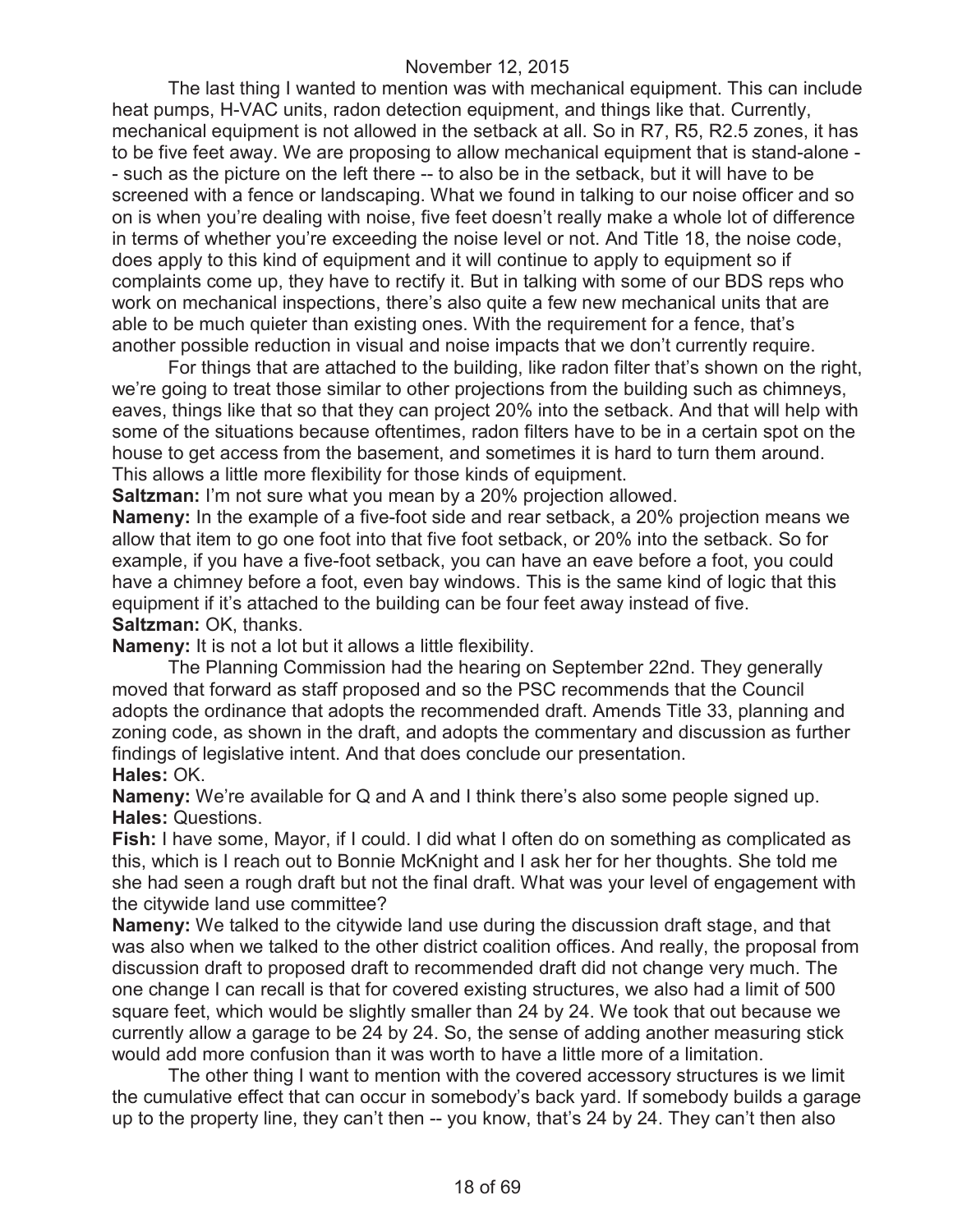build a small ADU at the property line and then a woodshop next to the property line. They have to limit what it is that can be on the property line to a dimension of 24 feet.

**Fish:** Let me frame a couple of concerns she had and give you a chance to respond to them. One is a concern about how Title 11 dovetails with what you're proposing, and particularly, you know, the protections for old growth trees and what cross-references there are in this new code language to ensure that we're protecting trees.

**Wickstrom:** Title 11 will still apply, and the same tree protection requirements and tree planting requirements will apply as well. In fact, when you build a -- when there's exterior development on a site, that triggers title 11.

**Fritz:** But if I might jump in here -- Title 11 covers the lot where the development is happening. If there's a tree on the neighbor's property, there's more likelihood that the roots will be impacted by development on the property line versus five feet away. So I think Commissioner Fish's question and maybe Bonnie McKnight's concern is how do we look after the trees on the adjacent property?

**Wickstrom:** Oh, OK. That's a good question. Do you have a response to that? **Nameny:** I think the thing -- we're not doing anything that -- we are creating more flexibility in the type of development that might be put in the setback, but the overall amount of development that somebody can do isn't necessarily changing. And so I don't see that there's -- other than the one point that you might be able to have more flexibility about what you build close to the property line, it can't just only be a garage. I think that is a point that probably should get addressed with the changes that are going to happen with Title 11 about how you look at neighboring property resources, such as trees. But I don't think it is necessarily changing the development on the site to a great extent.

**Fish:** Well, it's an issue given recent history. I'd like to have some follow-up on so that we have some clarity on it. There's a couple of other things she mentioned, I'll just put them on the record and see if they trigger any discussion.

There was some concern about noise criteria generally. And the closer that you move equipment to a property line, the greater the impact. I have to say, I have some personal experience with this since the house next to me, a bungalow, was torn down and a monster house was put in its place that has significantly enhanced systems because the house is twice the size. And the systems are very robust and it's actually been surprising to me how much the noise impacts my house. And I'm right across from it. And there's a fence, which is one of the things that we look to as a mitigation, but this system goes on and off all night and when it's on, it sounds almost like someone drilling next door. And I - we're talking about moving equipment closer and particularly -- this is actually a system that's in the house with a vent. This isn't a big piece of equipment that's adjacent to the house that's moved closer to the property line.

We have, you know, one person who monitors sound for the entire city, really -- one or two. And increasingly with this kind of development, we are creating noise impacts. So, as we allow equipment to go closer and closer to someone's property line, aren't we opening the door here to a significantly more noise conflicts?

**Wickstrom:** I think what we were looking at is the fact that currently, the equipment, if it's five feet away or further, there's no screening requirements. And in discussion with both Paul van Orden, who's the noise officer; and Carl, who works for BDS under mechanical equipment inspections, the sense was if something is five or two feet away, it's not going to necessarily have a large impact on deflecting the noise. I think Title 18 has a fairly robust noise limit -- I think it's something like 45 decibels for the nighttime. So, you know, we have the mechanisms in there. I mean, does it maybe create more opportunity? Possibly. But I don't know if placing it five feet instead reduces that. I mean, our neighbor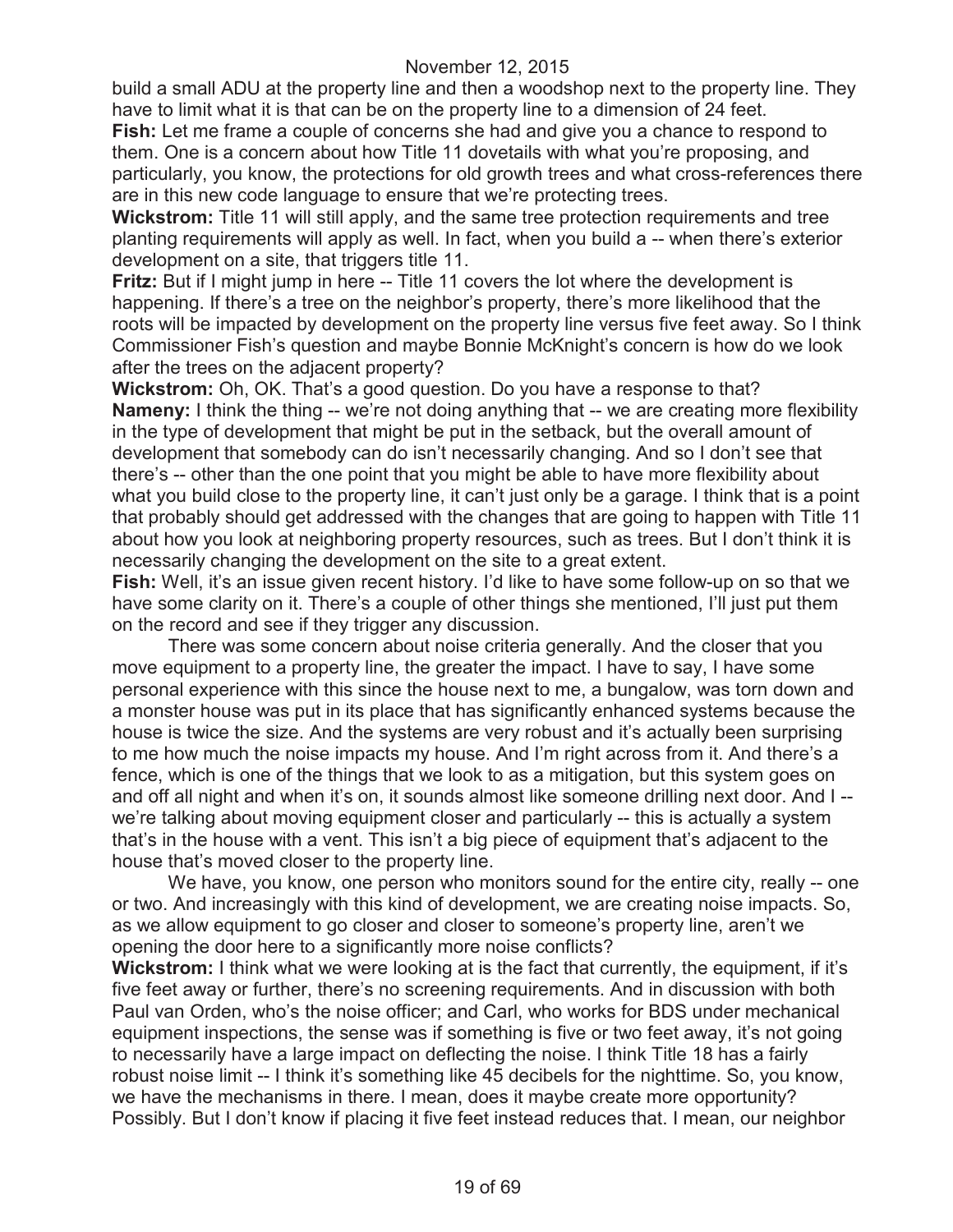just put an H-VAC unit in this summer and similar thing. They put it behind the house but it is definitely noticeable in our back yard. I think that's --

**Fish:** You think this is something we should address through just other parts of the code - noise code and encouraging quieter equipment, if it is -- I mean, setting up maybe a more stringent standard as to noise. 45 decibels is -- my guess is that the noise standard for the equipment that we're talking about is enforced in a very limited way. My guess is that the standard is more honored in the breach than the observance. And there's more of it now. We have higher density. So, I think it's going to become an increasing challenge. It may not be something that we address directly through what you're presenting today.

Would you remind me, when does the SDC waiver for ADUs expire? **Nameny:** That's scheduled to expire July 31st of next year.

**Fish:** Does it make sense to continue it through July, or have market forces changed sufficiently that we should consider an earlier sunset?

**Nameny:** I think that's a matter of opinion. We have information that shows a definite correlation between the waiver of SDCs and the ramp up of ADUs. I don't think there's necessarily been an analysis that placing those SDCs back on -- whether the ADU market is robust enough to be able to absorb \$15,000 in new fees.

**Fritz:** But we've also changed the regulations so they can be rented out as Airbnbs, so that's changed the calculation on the other side, too.

**Fish:** That's right. We've monetized a lot of space in the last couple of years, and we're seeing I would say foreseeable and unforeseeable consequences that are quite staggering in our marketplace.

I'm going to pause there. I just want to make an observation. It looks like you have done a very robust job of community consultation on this -- you have had some hearings - but generally I have found that citywide land use committee is very thoughtful in the kind of comments that they have. My guess is that they would have more to say if they had been more engaged, but that's just an observation.

**Fritz:** I concur with Commissioner Fish that you have done a very good job of looking at all of the issues around here. My concern is with accessory dwelling units. With the monetization of them, as was said, I think there will continue to be more and more. And to me, it does matter what goes on inside a structure. A garage where a car is going to be taken in and out a couple of times a day maybe -- and maybe you'd have some gas or something stored in it, but not generally a lot of activity -- is really different from a living space where people are coming in or playing their electric guitars and doing all kinds of other things that would impact the neighbors. So, I have several concerns about that. In the first diagram that you showed us showing the setbacks and showing the blue rectangle right in the corner, what's to stop the other neighbors putting a similar ADU in their corners and having them all smack dab against each other?

**Wickstrom:** Nothing, really. Building code would require a fire wall for fire protection. **Fritz:** But that would be for the second one. Whoever got in first wouldn't have to do that. **Wickstrom:** I'm sorry -- any wall within three feet of the property line, whether the first or the second, is going to trigger that fire wall requirement. **Fritz:** OK.

**Nameny:** These regulations are intended to partner with the building code regulations. So even if you are building a garage currently and you want to be closer than three feet to the property line, you do have to make those walls that are adjoining the property lines fire walls as well as you have to limit the eave and things like that. And that's even if there's nothing next to it. The only time they may waive that is if the owner gets some sort of a nobuild easement on the property next door.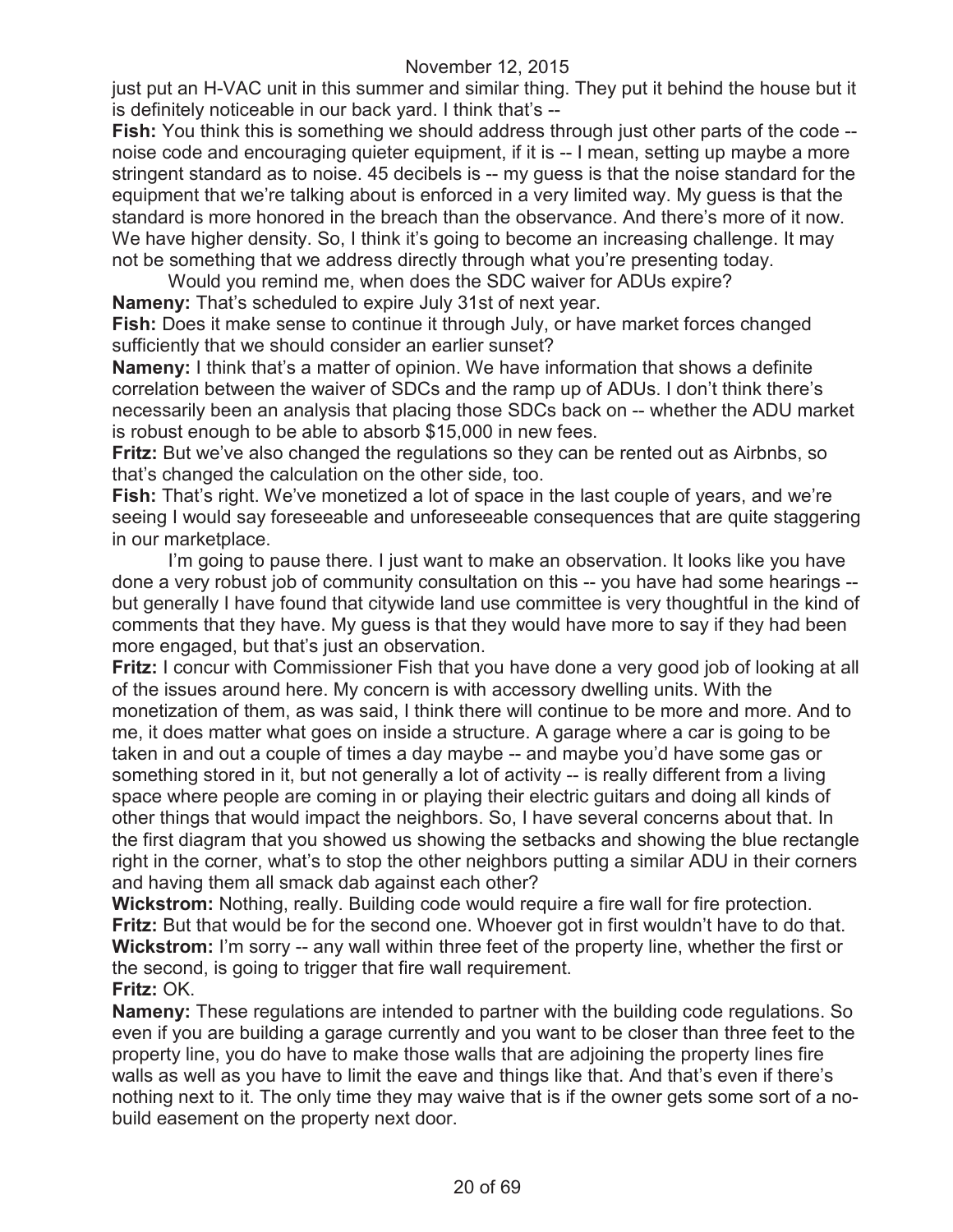To get at the other concern, the thing we have to grapple with a lot of times is people may build a garage, half of the time they may not use it to store a car, they're using it as their woodshop, they're using it to play guitar. So, you know, it is one of those things where it's hard to control what somebody does within a building. And about 10 years ago, the Council agreed to allow people to convert the garage to other types of accessory structures if that garage was in the setback. The thing that comes up is oftentimes people try to do that and the garage itself is not structurally robust enough to be able to support being converted to another type of structure. And so in the act of converting the structure, if they want to expand and make the structure wider, they have to meet the setbacks, and that also creates confusion.

**Fritz:** I do have a concern about cumulative effects, though. It would be bad enough to have an accessory unit right next to me right on the property line that was 15 feet high. It would be even worse if then the other neighbor on the other side of that corner decided to put one there, and suddenly you've got two corners, 24 feet wide, 15 feet high, blank wall because we're not allowing windows. Those new structures -- they're going to have to come on to my property to do any kind of painting of said walls. That's of concern. Setback -- I think I remember the purpose statement. The purpose of setbacks is to promote air and light and to allow for circulation. So, I'm very concerned about going to zero setback for ADUs in particular, and actually wondering whether we should go the other way in requiring new detached garages not to be on the property line. I don't know how many new developments are doing detached garages rather than incorporating them into the building, but as I say, I'm guessing that there would be more that are ADUs.

I have a question. On page 39, it's talking about rebuilding garages and it says it has to be rebuilt on the same foundation. Why is that and why not just allow -- what was the reason for having that particular regulation?

**Nameny:** The original intent of that was actually I think -- and this is a set of regulations is probably used more often in those cases in older neighborhoods where somebody actually has the garage right up to the street. So not only is it in possibly the side setback, but it may be in the front setback. You see in Irvington and other older neighborhoods where the land of the house veers up from the street and the garage is set right into the land there and may only be three or four feet away from the sidewalk. And so, this allows somebody to rebuild their exact garage. It can also apply to garages in the side and rear setback, but because we have existing regulations that allow you to build a new garage in the side and rear setback or expand your garage, this doesn't usually get invoked because of limits on total size. But I think it was originally done for more of the ones right in the front.

**Fritz:** That's helpful context. It just seemed a little incongruent to say that in this particular situation if you have a garage, you would have to use the existing foundation and you can't do something else. I would like more information about that.

**Hales:** Any other questions you have, Commissioner Fritz? Do those cover yours? **Fritz:** I would like to get to testimony and I may have more after that. Thank you. **Hales:** Any others for now? Thank you both very much. Stand by and we'll see what we have lined up in the way of testimony.

**Moore-Love:** We have five people signed up. The first three, please come on up. **Hales:** Good morning. Welcome.

**Kol Peterson:** My name is Kol Peterson. Nice to speak with you all about this. I was on the focus group and just for a little background, I run the citywide ADU tour. I am a homeowner, I'm not a professional architect or professional builder, not a professional anything in terms of ADUs, but I do a lot of ADU education advocacy consultant work for homeowners who are interested in building ADUs on their property. And I guess I'm in the fortunate position of probably having spoken to more homeowners than anybody else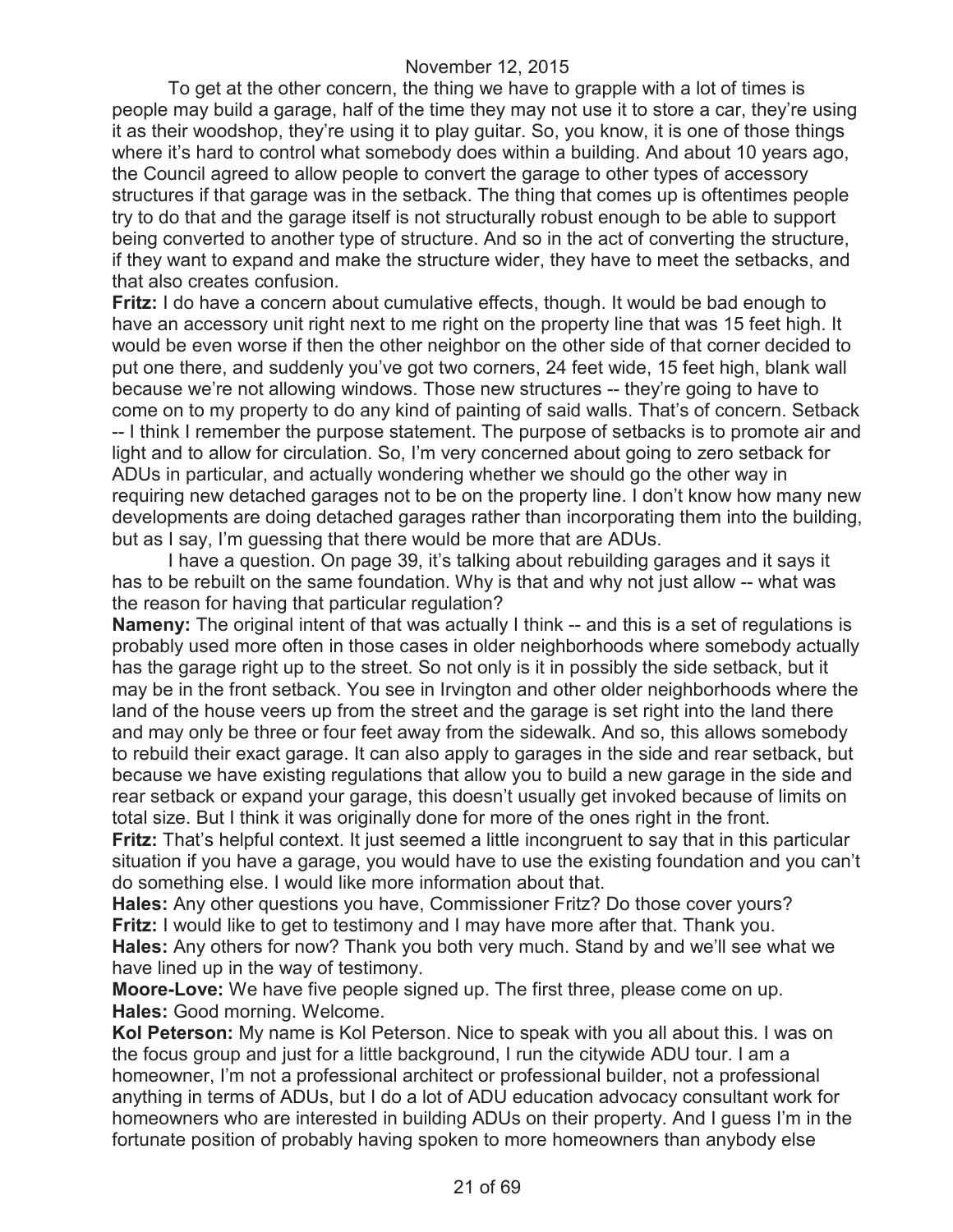about this issue because BDS isn't really in a position to be talking and consulting with homeowners about the impacts of the changes.

I've spoken to roughly 200, 300 people since kind of learning about the changes, and I just want to kind of convey that these changes are extremely popular amongst homeowners. A lot of people are actually -- they're waiting to see whether these pass before submitting permits because these are so advantageous in terms of being able to build smaller, more affordable ADUs.

Right now, the codes effectively create, you know, incidentally create an incentive for building an 800 square-foot ADU essentially because as you add on additional square footage, it's not that much more money. So, there's almost like a fixed cost for any size ADU that you build. What this set of codes does is basically gives a regulatory incentive for building a small one-story ADU, which is really nice. That means more affordable ADUs and more accessible ADUs -- meaning more accessible design for people who are elderly, people with children, people with disabilities. So, it's a nice kind of benefit that these codes provide. I guess I just want to express that there seems to be extremely broad homeowner support for these codes, and I think they're fantastic as well.

Speaking to something that was brought up a moment ago about SDCs -- I know it's a little off topic but feel it is pertinent. After the ADU tour that we had last weekend and after the spring ADU tour, I did a survey of all of the participants on the tour and in both cases, 74% and 75%, respectively, said the return of the \$17,000 SDC fee come July would deter them from building the ADU. It's not a formal survey, but it's pretty indicative now that two surveys have said 75% of people would not proceed with building an ADU if the SDC returns. I think that's something to think about. It's really a question of whether the City wants to see more ADUs or not. It is not a question of how big the impact is going to be. It would be pretty devastating in terms of the development of ADUs moving forward. [beeping] I think I'm out of time.

**Hales:** Let me ask you a question, because I want to make sure that I understand the heart of the matter with respect to the changes. So, the change that makes it more practicable to build a smaller, perhaps single-story ADU is allowing the unit to be in effect slid into the setback, right?

**Peterson:** Correct, yeah. Effectively, right now people are being incentivized to convert garages that don't really lend themselves well to being ADUs and it's more expensive to convert garages than to build new construction -- or as expensive -- but then they end up with this less than ideal form. But people do it. Roughly one half of people who come to my class are people who want to convert the garage. In reality, it's not a very practical solution. What this does is says now we're basically going to say that as long as it's short, you can build within the setback, and there's not really an incentive to convert the garage, which didn't make sense to begin with. So people are like, "oh, finally, there's a code that allows us to build something small within the setback so that we can preserve some of our yard and not have huge impacts on neighbors because it's not towering." It's just like what you currently allow for garages.

**Hales:** OK. That's helpful, thank you. Eli, I think you're next.

**Eli Spevak:** Hi, my name's Eli Spevak. I'm a developer, general contractor, with a focus on small homes and clusters of homes in Northeast Portland.

I want to first commend staff. They did a great job of simplifying what was a difficult sections of codes and coming up with a compact language and elegant language that actually simplifies zoning code. And I think Kol a great job of describing some of the things that he called "allows" but I and also want to share things the code prevents with this code change.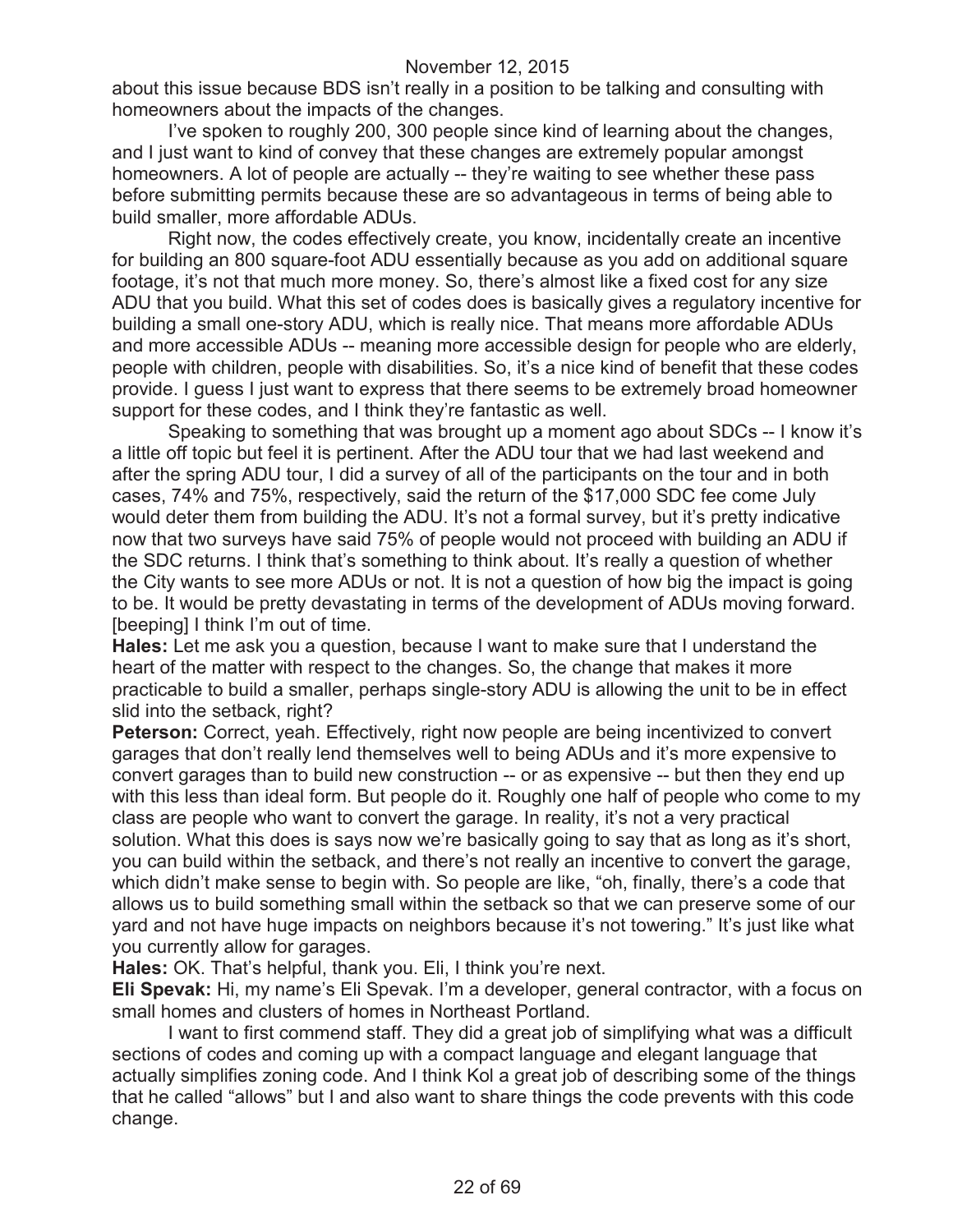It's sort of a wild west out there for detached accessory structures. I have seen 30 foot tall structures that have no match to the main house that are totally legal and we figure there's no rhyme or reason for someone to build a structure that big. So, part of this code update brings that limit down to 20 feet. And oftentimes, large structures get converted illegally to ADUs and give ADUs a bad name, frankly. So, I think this is helpful.

Also, they had no design review, and now they would be subject to design review now like accessory structures have already been.

It also deals with the issue that right now, when an ADU, you have to match the main house, even if the main house is butt ugly. So, if you have like T111 siding on the house, you have to go through a design review to not do the same thing with the ADU. This code addresses that issue.

I totally agree with Kol's point that we need more one-story living options for small households and elderly households, and providing a path to that is great that the code supports.

There's a couple of things I wish that were part of this code that didn't make it in. I'm hopeful they can make it in to the residential code update that's starting off now. One of them is to allow an ADU on the duplex lot. That's sort of fuzzy in the current code. I know properties 100-by-100 lot, walking distance of downtown that the most you can do is the duplex there. You can't build anything else on that property, which seems like a land use use. And I sent a letter out to you guys that has a couple of other things on there.

Lastly, I'll give a little pitch for tiny homes. I was thinking, if you have a hard time figuring out where to do that, you can make them legal and safe and do them in Cully neighborhood. I think that's the best field test spot and it's happening already, frankly, prelegal. That might be one way to encourage another kind of housing type that wasn't included in the code update because we were told to reign in the scope and focus on the items. I think staff did a great job with that piece of it, but there's a couple of things left on the table.

**Hales:** Thank you very much. Good morning.

**Susan Beal:** Good morning. Thank you so much for the chance to speak. My name is Susan Beal. I'm a homeowner in the Richmond neighborhood. I took Kol's class in April of last year and my husband and I have had a long-time dream to convert our garage into a small home for my mother, who's just retired. We're at the stage where the floors are in and windows are trimmed and doors are trimmed but it's been quite an experience, and I wanted to share a few things about our particular path that might inform a really positive interpretation of this.

First, we spoke with every neighbor on our block. Our adjacent neighbor, laura wood, was outstanding. She and three others wrote letters of recommendation when we had a land use review because our garage was built a foot and a half from the property line in 1950 when these codes were not as rigorous and we were able to preserve the foundation and bring it into a three foot setback after successfully negotiating with BDS. I am so thankful that we were, because that meant we were able to reuse two walls and the concrete foundation rather than just demolish the entire thing and start off. While that might be cheaper, it's certainly not greener. The change to reuse the structure that stood for 65 years -- very solid -- was wonderful.

I also wanted to mention that we were able to -- through negotiating with the City, since it is close to the property line, we were asked to add three small windows with obscured glass so there wasn't a blank wall facing our neighboring property. The solution suited everyone. It wasn't one we would have asked for, because we are very aware and wanted to be sensitive to everyone's privacy, but we now have three small windows. It gives more of a house façade without the loss of privacy and does lend natural light.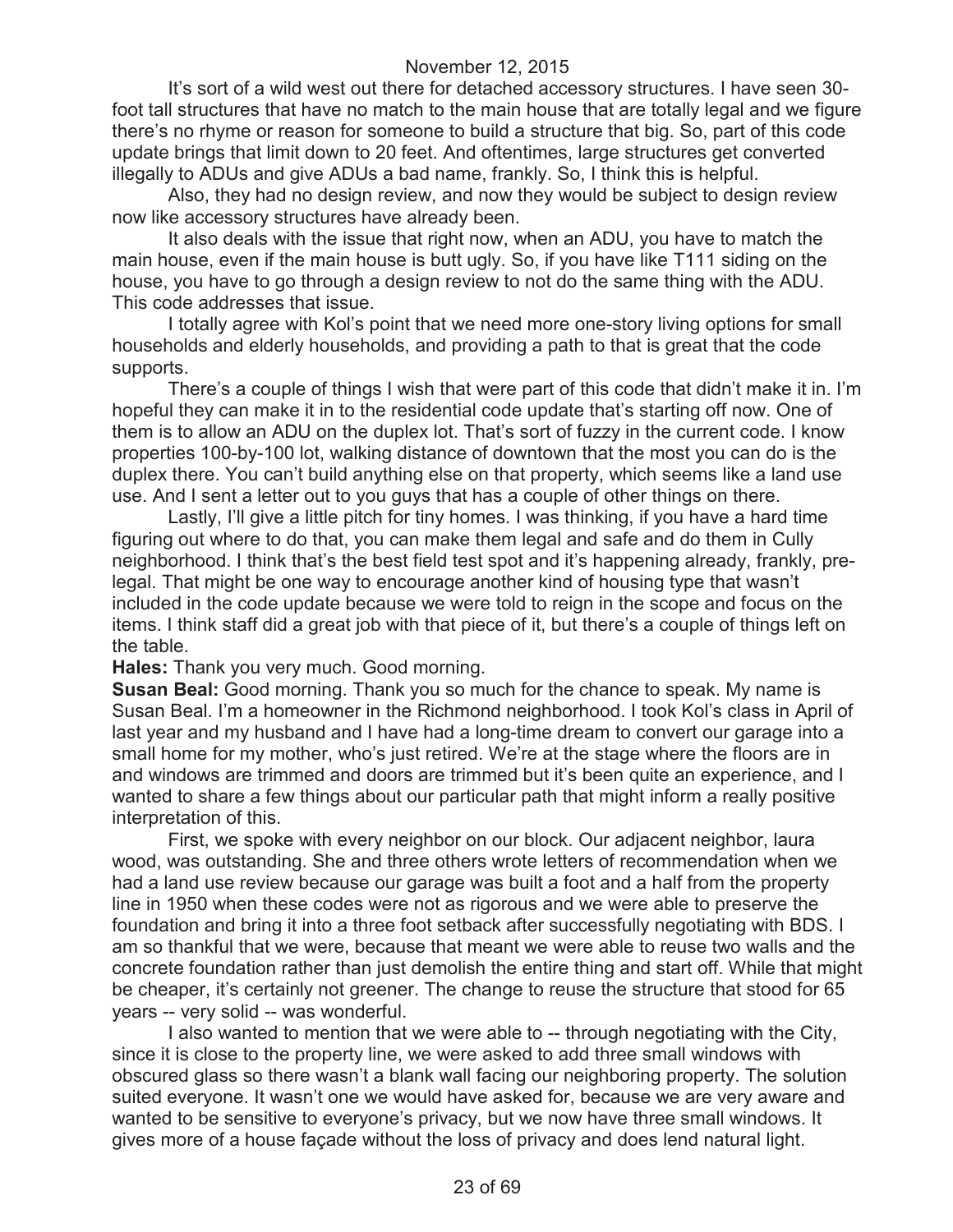I also wanted to mention one more thing, which is different for everyone, but it it's possible whether within code or through encouraging, I would say the change to have spoken to all of the neighbors about this -- which isn't mandated, but made an understandable and clear project. Everyone supported it, even neighbors who I think had a little skepticism about us creating a rental. Most of them had met my mom. It's an important family project for us. That was an incredible correction. My husband and I both spoke with at least 30 of our neighbors. As a result, when I called Richmond Neighborhood Association to ask if we should appear at the next meeting because it would be on the docket, they said because they had received absolutely no objection, they had taken us off, which is very unusual in this era of massive construction and a lot of change happening.

So, I just wanted to thank you for a chance to potentially clarify some of these things. We were able to use that setback very positively.

If I may add one other quick related thing. Speaking of my neighbors, who are wonderful, we banded together to hopefully improve safety for the Clinton greenway enhancement project and I was able to come to the town hall and speak with you, Mayor Hales, and you, Commissioner Novick. If I could beg your indulgence, may we please leave materials for you?

**Hales:** Yes, certainly.

**Beal:** We were able to present at the meeting that PBOT hosted on Thursday the 5th. I'm very proud to say that our neighborhood coalition, more than 20 families were able to convey our positive ideas for improving safety. We would be appreciative for your eyes on this. And we were able to bring in the bike community as well. Thank you very much. **Hales:** Thank you for going to the trouble in both cases.

**Beal:** I appreciate it because I love the city and I'm proud to be here. I love the neighborhood and it is changing fast, and to make these careful incremental changes with some safety would be incredible for us. Thank you.

**Hales:** Thank you.

**Fritz:** I have a question for you. I really commend you talking to all of your neighbors. Did your project require an adjustment review?

**Beal:** Thank you. It did. Our garage was built at one foot, eight inches form the property line. So, everyone had lived with a blank cinder block fire wall for 65 years. Not very attractive -- you know, a one-hour fire wall -- safe but very ugly. We ended up successfully negotiating the setback with the BDS person on our case. It was a \$1898 fee. We were able to successfully adapt our design so they accepted the three-foot setback. And I think our neighbor endorsement, including the adjacent neighbor, really helped that as a positive statement. The other thing that was helpful with that was we were able to create a 560 square foot apartment that wasn't artificially narrowed, while using our structure, which is important for us. I know some people start from scratch, which is wonderful, but I've seen too many people taken down with excavators. A chance to save our wood -- and the other [indistinguishable] from the walls we are reusing in the interior.

**Fritz:** So were the windows with the inclusive panes -- was that required as part of the adjustment review?

**Beal:** It was. And again, I was pleasantly surprised that when the City asked us to add the windows, they specifically said from a BDS perspective that they didn't want a blank twostory wall on a property line and that these windows would add an enhancement visually for the neighbors while not peering into their yard or providing that too-close that has been mentioned with noise and with kind of privacy.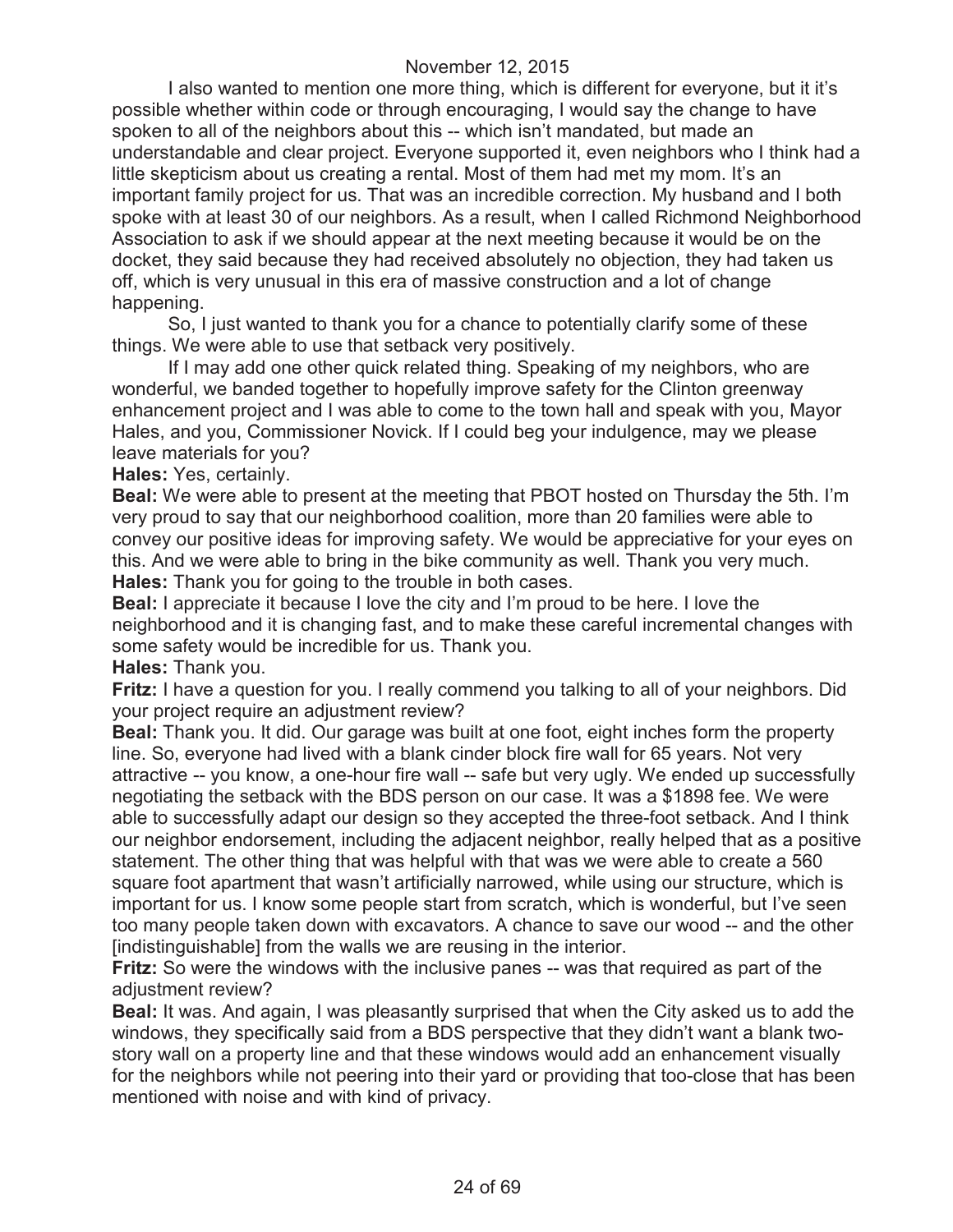**Fritz:** Thank you. So when staff comes back, I'd like to know if there's a requirement for similar things. If we're going to make this a standard, I would like to know, are we requiring those kinds of windows? Thank you.

**Beal:** Thank you.

**Hales:** Thanks very much. That's very helpful. Thank you. Let's hear from others, please. Come on up, please. Good morning.

**Dana Denny:** Good morning. My name is Dana Denny, and I've been here before. I was here during the housing state of emergency meeting and I am constantly plugging for tiny homes. I really appreciate what Eli said. I really appreciate what the others are saying also about allowing these smaller units in two areas.

I think we really need to look at inclusionary zoning for lots of different reasons. For all of us that may not fit the structure exactly, I know that a tiny home is different. I would certainly -- listening to all of the rules and regulations, we are below the height requirements, and I think I personally would like to not have windows on the side of the neighbors so I wouldn't be encroaching on their privacy. And I think there's definitely a way of working them in to the existing systems in Portland because I really feel you guys listen and you care, and we do seriously have a housing problem. I'm willing to give up all of my stuff, build a little tiny place, and just need a place to go. And I hope you will include us in this latest zoning upgrade. Thank you.

**Hales:** Thank you. Thanks very much. Good morning.

**Elaine Budlong:** Good morning. My name's Elaine Budlong. I'm here -- actually, I came here with my mother just to listen because I'm in the planning stages actually with Joe to build an ADU. But as I'm hearing testimony and as I'm hearing questions you guys are asking, I'm recognizing that my perspective isn't necessarily being represented in the media or in conversations, so I'd like to offer that.

One is regarding the setback. It's probably not going to impact me. I live in a very tiny house now that's only 648 square feet. So, I'm taking a small house and building a smaller house. Many of the ADUs that are being built are larger than my existing house. I have a lot of trees in my back yard -- which, if I was a developer, I might have a greater chance of removing. I don't necessarily want to. My plan is to build a two-story house and it won't be in the setback because of just how my lot is. But I want to tell you that I'm flanked by neighbors who, one, has built an illegal structure in his setback right next to my fence that he and his wife use as a bedroom. He built it larger than the size allowed at the time. My other neighbor is somebody who has a garage who does not use it as a garage. It is his family's, essentially, rec room. There's five people live in their house. He works on motorcycles in the garage. They actually have an electric guitar in their garage. They play very loud music from their garage, and so the noise that is generated from their garage is collectively in a day more than comes from my house in a year. So, having different setback rules for a garage versus an ADU doesn't make sense to me, because I don't think people use a garage for driving a car in and out.

The design issues that impact me now are the height, and I encourage you to consider the 20-foot height, being that my lot is set how it is and I need to do two stories. If it's at 18, my ceilings are gonna have be below eight foot, which is pretty closed-in. So, the 20-foot rule would help. Also, matching the windows and the roof pitch and the siding is really awkward. I live in the Sumner neighborhood. It's an older house, not particularly attractive -- similar to what Eli might have called an ugly house. I just spent a lot of money re-plumbing it and fixing the inside of the house. So, my theory is to build an ADU, I would live in the ADU -- because if you're going to build something new, you may as well live in it yourself -- rent out my house, and eventually be able to fix up the exterior of my house. So,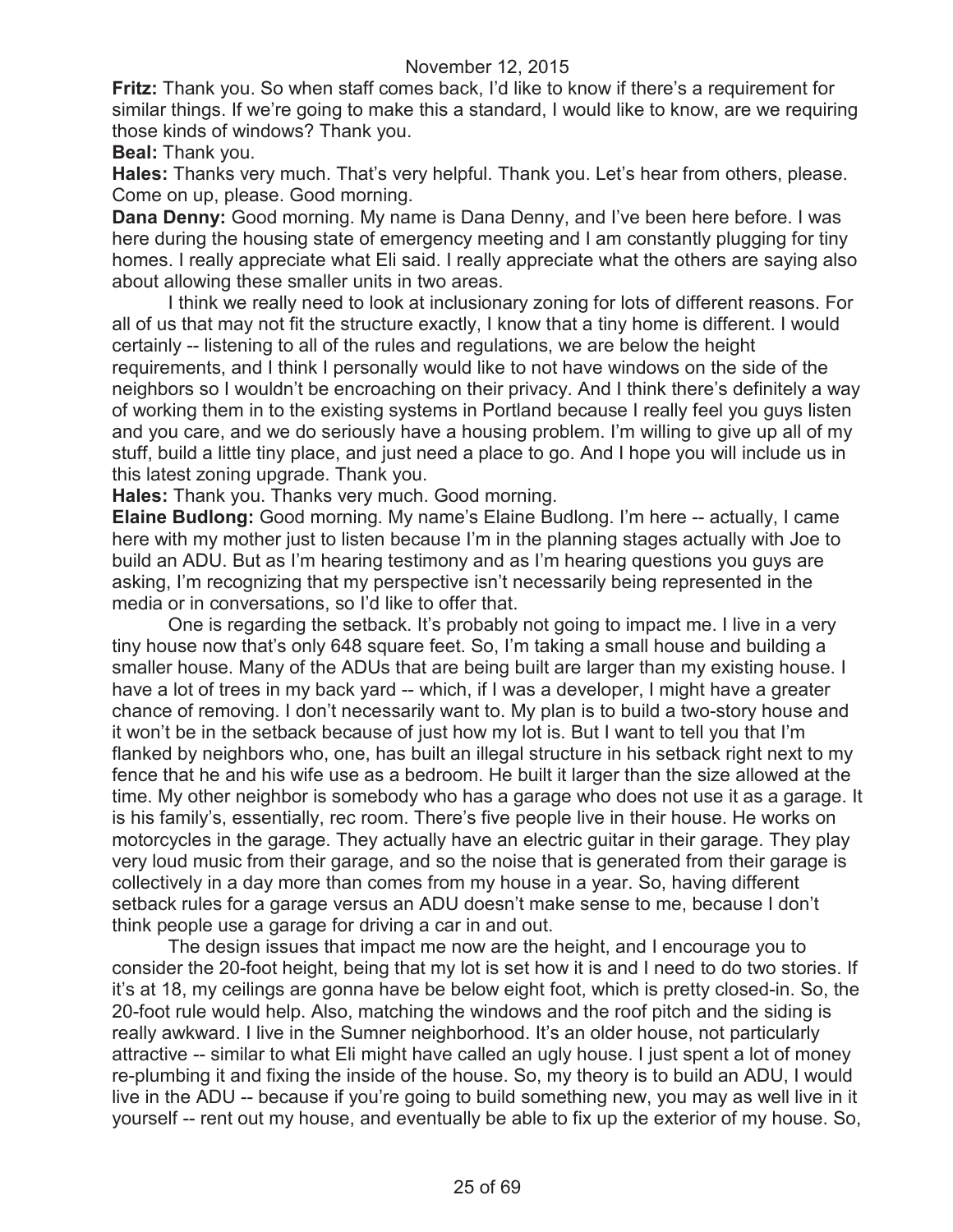if I have to build to match my existing house, it's not doing the community any favors, frankly. It would be better to design the ADU in a way that makes sense.

**Hales:** Thank you. Very helpful. Good morning.

**Joe Robertson:** Good morning. My name is Joe Robertson, I'm owner of Shelter Solutions, which a small design-build company here in Portland. I have been building accessory structures and accessory dwellings for 16 years now in the city of Portland

I must say when I first heard that there were some zone planning changes in the works, I was bracing myself for a "uh-oh, what now?" kind of a thing and when I actually read them, they perfectly made sense to me. I look at it as clearing up some inequities within the planning code between accessory structures and accessory dwellings. So, I am here in support of it.

I think it relaxes some design constraints that's hampered designers and architects. As Elaine mentioned, I'm designed a structure for her right now -- didn't even know she was going to be here today -- but matching an existing house that may not be that favorable looking is just creating another structure that's not that favorable looking. So by relaxing those restrictions, by keeping them tasteful I think is very important. I think it gives homeowners more flexibility and consistency in siting their accessory structure on their properties. It removes some of the necessity for expensive and time-consuming adjustments, which I've had to put through for customers numerous times -- that were pretty much, you know, going in it's gonna pass, but it's because of these restrictions they're cleaning up a necessity to go through first.

Lastly, I'd like to say that as far as the uses of ADUs, I've built pottery studios, glass-blowing studios, home offices -- all these other accessory structures -- but I have built approximately 50 ADUs over those 16 years. And when I first saw that as a potential niche market, so to speak, I first thought, wow, people are going to build those for rental income and increase their investment. As it turns out with my customers over those years, less than half have turned into full-time rentals. There are so many other uses for these. A lot of elderly housing for single elderly parent or both, adult children that come back between careers and education, all kinds of other uses. I've had some elderly people that we built the ADU for them so they could afford to stay in their house and pay their taxes. And they moved in it, made it accessible. I do a lot of accessibility designs for elderly. So, there's a lot of uses for these structures rather than just the typical rental scenario. Thank you.

**Hales:** Thanks very much. Anyone else?

**Moore-Love:** That's all that signed up.

**Hales:** Could we get staff to come back up, please. The question I think occurred to both Commissioner Fritz and me about the window with obscured glass option.

**Fritz:** Is that required?

**Wickstrom:** That would be required as part of the adjustment review. Typically, we wouldn't approve a two-story accessory dwelling unit in the setback. In this situation, it seems there was a compromise made where -- and that's because of the privacy and the light and air, etc. -- and in this situation, it sounds like based on the circumstances of that review, we were able to write findings to approve it at three feet with obscured glass windows.

**Fritz:** Well, that shows the value of the adjustment review. The question the Mayor and I have is, does the code where we're moving it to be allowed by right with standards -- does it include any required windows?

**Wickstrom:** We aren't allowing two-story accessory dwelling units in the setback by right. They would still need an adjustment review.

**Fritz:** I know.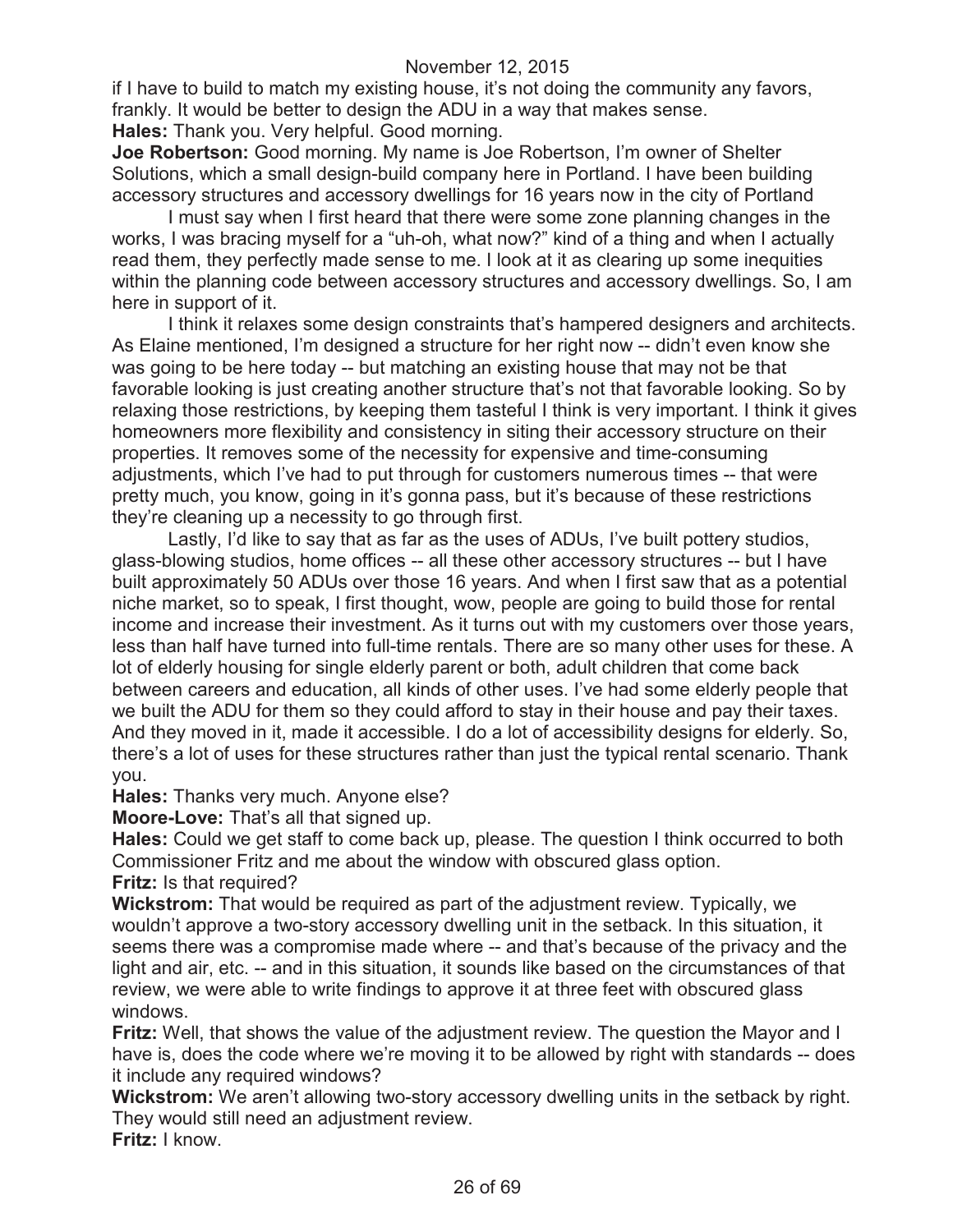**Wickstrom:** Oh, OK.

**Fritz:** I believe what your proposal says is it has to be a blank wall.

**Nameny:** Let me clarify. What we're proposing is that with a 10-foot wall and 24 by 24 and 15 foot overall height that can be in the setback that there be no openings on that wall. So, there is no provision. If you wanted to put glass block, sight-obscuring windows, you have to go through an adjustment to adjust that process. We do have some conversations about whether we would allow some other types of openings. Part of an issue that can come up is then if they are closer than three feet, then the building code comes into play, so they have to negotiate whether that can still work as a firewall. We also considered the fact you can build an eight-foot fence by right in your side and rear setback and we didn't think the difference between an eight foot solid fence and a 10-foot wall was necessarily that large of a difference. So, it felt like the line in the sand was better to be placed just not allowing openings than to start making the code more convoluted by requiring a certain number of windows and also have reference potentially to building code as to whether things offer fire separation.

**Hales:** There's a difference in that situation of requiring them and allowing them by right, right? In other words, don't we want to at least consider -- maybe you have considered - allowing obscured glass windows by right in that situation rather than requiring people to go through the adjustment to get to a more neighborly structure, right?

**Fritz:** Right, because it's about the livability of the structure as well. Especially if you're in the corner, you've got two completely blank wails with no openings for light. That's going to make a pretty dismal living experience.

**Nameny:** There's also the ability to put skylights in those situations as well. Once again, the idea is if having windows are that important to folks, then they move the building five feet away. I mean, that was part of the idea. If what you really want to have is a window in one of the two walls, you can go ahead and meet the setback and then have a window just like with a regular house. So, I think there is flexibility there, but it has to do with that line in the sand about whether you want to project into the setback or not.

**Fritz:** My other question is about engagement, getting back to what Commissioner Fish was talking about. I see in the ordinance that you mailed notice to all the neighborhood associations. Did United Neighbors for Reform or any of the neighborhood associations participate in the Planning Commission hearing?

**Nameny:** When we went out with the discussion draft and talked to some district coalition land use chairs, there were some folks that were part of United Neighbors for Reform that we engaged during those meetings with the land use coalition offices. Generally, there was support for the development. The one thing that we did hear at the discussion draft stage I think from one of the members -- not necessarily representing UNR -- was that from an ADU standpoint, they felt that it would be better to limit ADUs to only be built with houses that had been there at least five years. And we weren't really addressing that policy about whether ADU should be part of an existing house or not. Because we would also allow ADUs are basement conversions, garage conversion, house expansion, and we hadn't done enough research or had knowledge of whether that was an issue or not.

**Fritz:** Having been on the Planning Commission when we first put in accessory dwelling unit code, I'm pleased it's apparently now completely noncontroversial and everybody is fine with it. On the other hand, I'm surprised that we haven't had anyone today talking about being concerned about having potentially two ADUs on their property line looking into their -- not looking into, but towering over their property. So, it worries me that we haven't heard from anyone in opposition. Because I often do hear from people who are emailing concerned about accessory dwelling units that are noisy, being rented out, those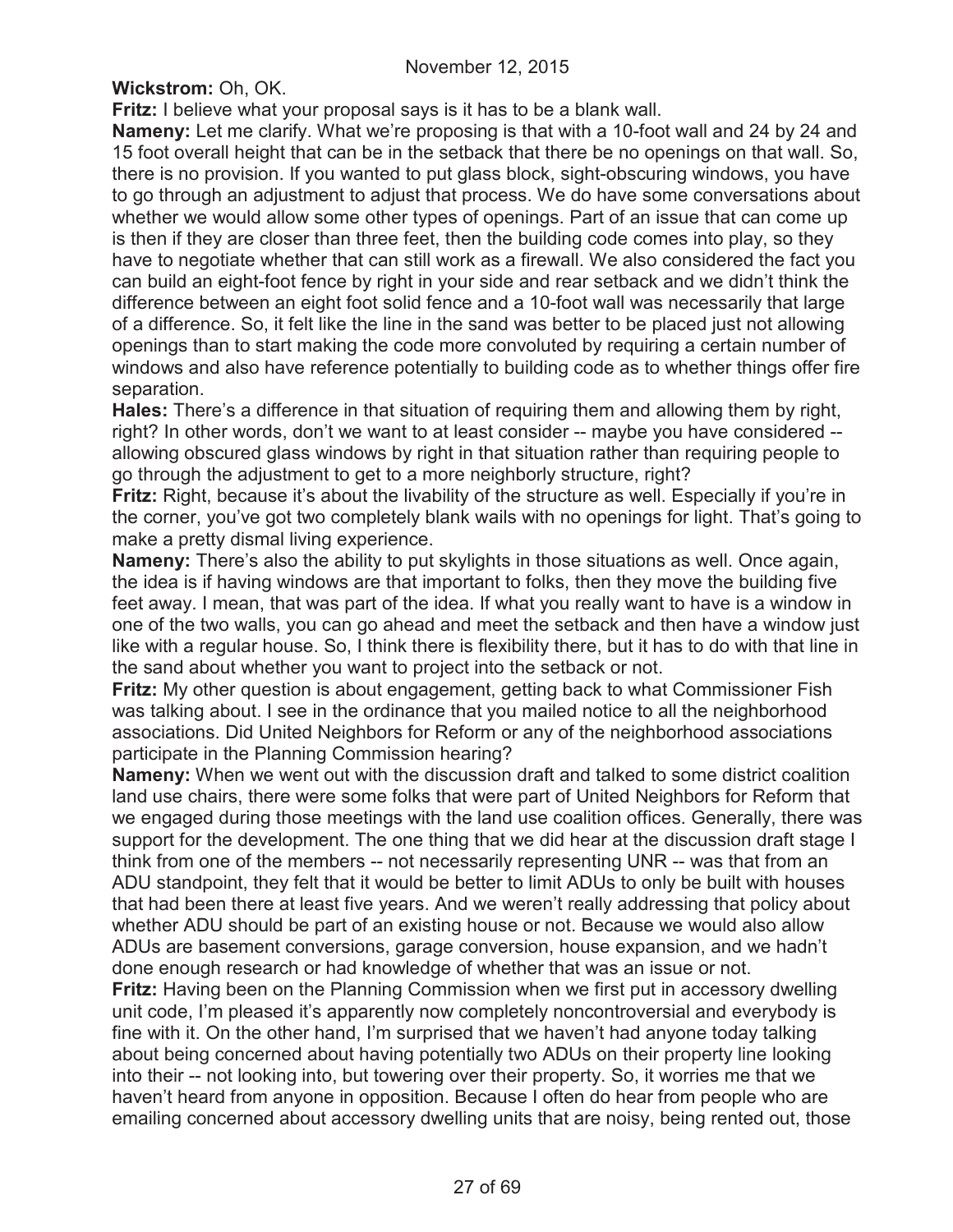kinds of things, because people don't get notified when there's going to be an ADU built, right?

**Nameny:** Right. When we went to the commission offices -- I mean, not that we intend to try to engage them in a way to have them react, but we mentioned that this would allow more flexibility and you could build more structures right to the property line. And generally, the response was people were interested in doing that themselves. It didn't seem like people were hearing complaints about that when they were bringing it up. So both Julia Gisler and I, who did a lot of the outreach, were surprised at actually the lack of concern on either the privacy or the noise issues on that. There was a little bit of concern with the mechanical equipment, but not so much for the structures.

**Hales:** Another question I have is -- so obviously, Susan mentioned an illegally built unit. There are nonconforming structures out there today. Does this set of changes -- I assume the set of changes reduces the size of the universe of nonconforming structures? Or does it?

**Nameny:** Potentially, because many people will build a tool shed and building code does not require a building permit for anything under 200 square feet or 10 feet tall, at least in the residential chapters, zones. So, you could have a tool shed or a little workshop or things like that that technically needs to be five feet away, and this provision would allow it to be there so it would lose its nonconforming status. Once again, those things tend to be complaint-driven so unless somebody complains about it, they stay.

**Saltzman:** So, these obscured windows -- they're windows that cannot be opened, is that correct?

**Wickstrom:** True. Kind of like glass block or what you've got behind you there. **Saltzman:** And then the testimony by Elaine -- I can't remember her last name -- but about garages being used for other things and how most garages are probably being used other than parking a car. So what is our philosophy of why we will allow garages to be built in the setback? What is the underlying policy rationale for that?

**Nameny:** I think it's been in the code since prior to '91, actually -- I don't think I went back further than '91. I believe the sense was especially in our older neighborhoods, that was a standard development pattern. You would build your detached garage in the back of the lot. Oftentimes, if they were building in the '20s, they didn't have concern for firewalls or fire life safety and so they were just built. Some more recent ones were often built with things like concrete block wall because I think that may have satisfied the one-hour fire. Currently plans actually allow you don't have to build a concrete wall, you can just add a layer of chips and board to make it a one-hour firewall. But it's just that sort of history there. We at least since prior to '91, we've allowed garages to be built in the side and rear setback. Even in the '80s, we allowed greenhouses and other small structures to be in the side and rear setback in the zones.

**Saltzman:** So, it's current policy.

**Nameny:** Right.

**Saltzman:** Not changed by these new rules. [speaking simultaneously]

**Nameny:** We've always considered the garage, yeah, so the garage has always been that way and we're just expanding on that philosophy to address other structures because people tend to now want to do other things in their backyard with structures.

**Saltzman:** I guess what I'm trying to get at -- does that make the case for -- and I don't know if the world will end by doing this -- but saying for new garages, they have to be outside of the setback because people are living closer together now, they are building ADUs, and so we have so many activities going on in a closer space. Would it make sense just to say that new garages would be subject to that five foot setback?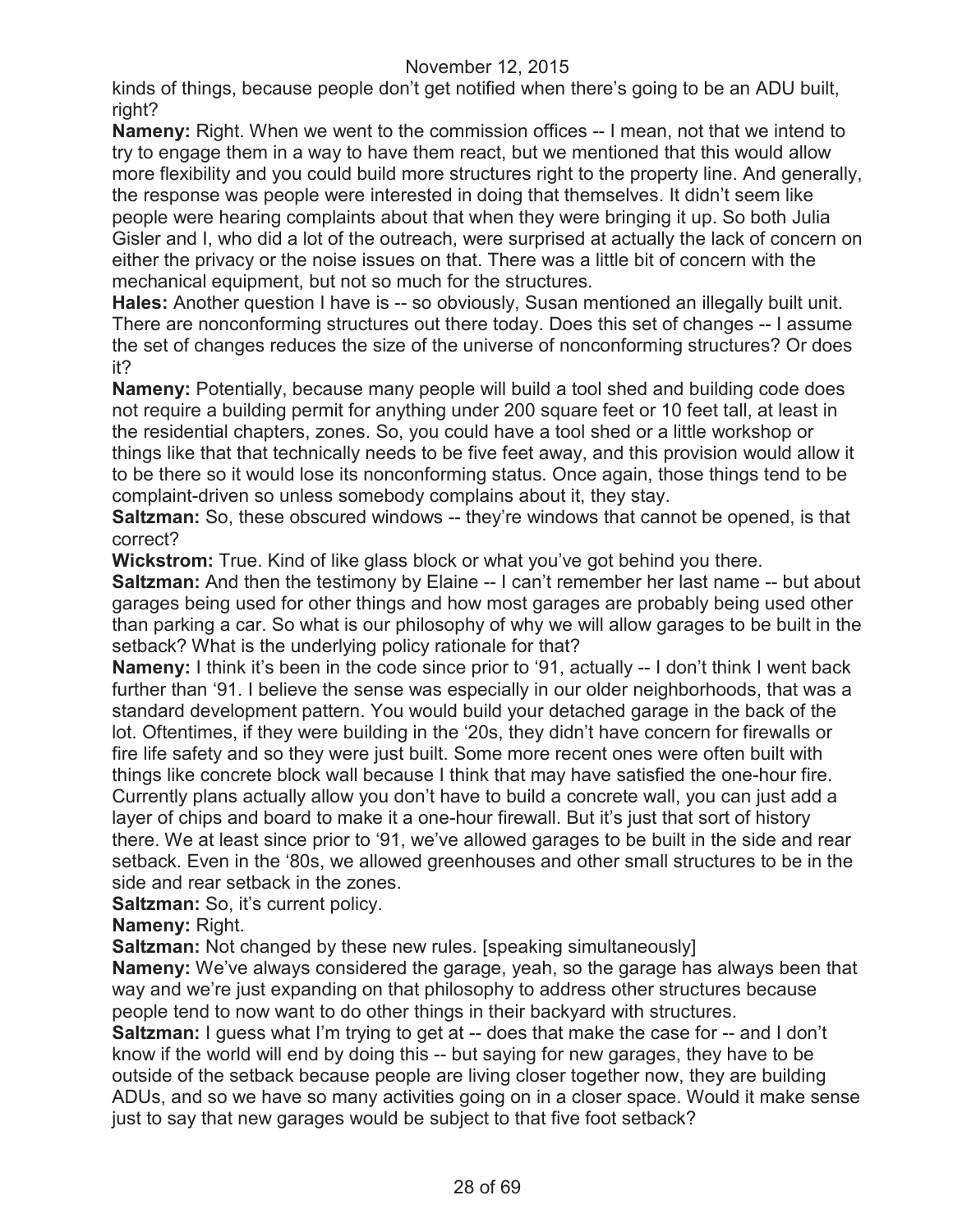**Nameny:** Well, that's something to consider. Essentially, under the regulatory improvement program where we're usually trying to work within our current policy directives and keep things how they've been, we did not necessarily want to rewrite policy on is a five-foot setback -- or in some zones, a 10-foot setback -- overrule everything? I think the idea was we have gone in a different direction. We've over time allowed garages in the setback. I think 10, 12 years ago we started allowing garages to be converted to other types of accessory structures in the setback. So, the intent was not necessarily to wipe all that out.

The other thing that can come up if you have an older one-car garage, 12 by 20 and it's in the setback, if we now said you had to be out of the setback, if you wanted to expand that garage at all you'd potentially have to expand it out of the setback as well. We didn't want to change that policy.

**Hales:** My sense is we're not seeing a lot of new garages per se. We're seeing lots of ADUs, we're seeing lots of conversions, but my sense is we're not seeing people just building a new garage. Some?

**Wickstrom:** Yeah, we do see some garages, and even some new detached garages where people are wanting to not rely on parking on the street but to park on their own property. Just the other thing -- Phil kinda got at this -- but if we were suddenly requiring detached garages to be outside of the setback, we'd suddenly have a really large number of nonconforming existing detached garages.

And while we're at it, could I make sure I'm understanding your point, Commissioner Fritz, about the openings? Are you saying that it may be more appropriate just to say silent on that in this code rather than make requirements so that somebody has the potential to, if they were three feet back from the property line, put glass block or something in? **Fritz:** Not even three feet back. Instead of saying you have to have a blank wall, you could say you may have the obscured glass block or whatever.

**Wickstrom:** Provided that building code requirements are met. **Fritz:** Yeah.

**Hales:** Yeah, I'd be interested in that approach as well.

**Nameny:** The one thing we maybe have to check -- I don't know, Matt, if you would know from a building code standpoint -- if it's a situation where we require that and so they place some sort of window into there with a sight-obscuring glass and then after the fact change the glazing or whatever, that's not something that we would actually even be aware of because they often don't need permits to swap out windows and things like that. So once again, that was why I think we were kind of drawing the line at the opening itself. **Hales:** Let's consider that and think about that.

So at this point -- this is going to come back for second reading next week. I think there are some issues we may want to think about, so we certainly -- we don't have to act on it next week if there's still an interest in those kind of amendments, but I'll schedule it for second reading and we can take up amendments if there's a member of Council that wants to. That sound good? Well, great work. Thank you very much. You've obviously really thought this through and worked well with folks in the community that are interested. Appreciate your good work, and we'll schedule this for second reading next week. Thank you.

OK, let's get to -- I know we've got some folks waiting on a couple of these items, so let's move to our package of issues about the Columbia River levees, 1172 through 1174. **Fish:** Mayor, I think our rules are that when we pull something from consent, we take that first.

**Hales:** Oh, you want to do that first?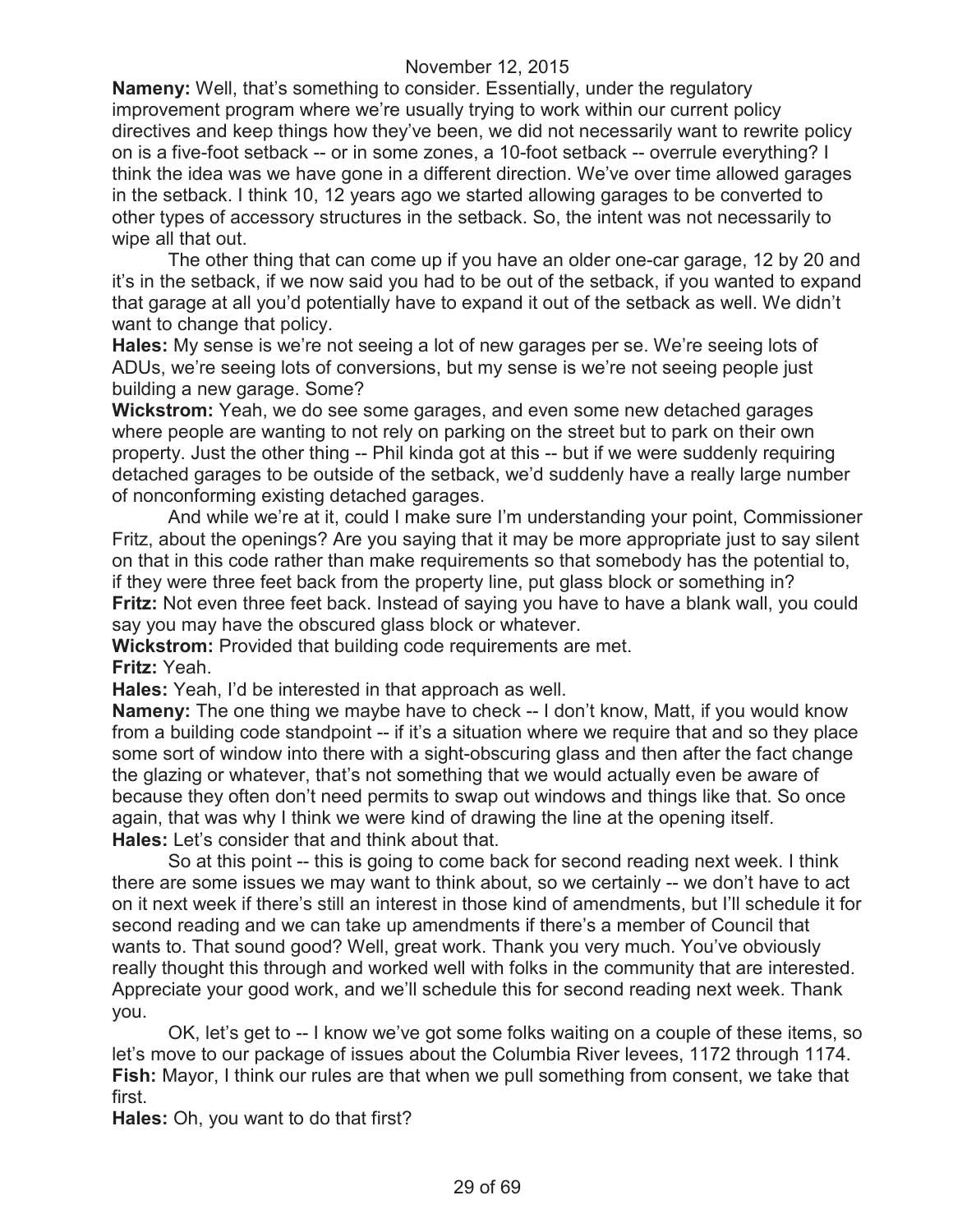**Fish:** Well, I don't want to, but they -- I mean, one was pulled by your office. The other one --

**Hales:** I'm content to wait on those if there's no objection because I know we've got people here on the levees, so I'd rather move into that first.

**Fish:** Alright. I have staff people who came over just to hear that right now.

**Hales:** Oh, alright, let's handle this then.

**Fish:** We could do 1170 since they came over specifically --

**Hales:** Sure. Let's do 1170.

### **Item 1170.**

**Hales:** You pulled this, Commissioner?

**Fish:** Mayor, I pulled this one. As you know, our threshold for putting it on the regular agenda is a half million or more. After getting a briefing on this, we thought it would be appropriate to pull this to the regular agenda and give you a quick update. I've asked Scott Gibson to walk us through it. Scott, good morning.

**Scott Gibson, Bureau of Environmental Services:** Good morning. For the record, my name is Scott Gibson, I'm a principal engineer at the Bureau of Environmental Services. This morning, I'm here to request authorization to amend a contract.

This amendment adds scope to the work performed by the contractor and increases the contract amount by \$325, 025. Before I get into the detail of the amendment, I'd like to give you a brief description of the project.

As the name implies, the Tryon Creek trunk sewer upgrade project is located adjacent to Tryon Creek with much of the sewer alignment inside the Tryon Creek state park. This sewer is unique in that it's elevated on piers. It runs overhead rather than underground.

The objective of the projects are to increase reliability of the sewer by mitigating risks associated with damage due to landslide, high creek flows, and associated erosion as well as earthquake. The project also contains the objective of enhancing Tryon Creek habitat in the reach adjacent to the sewer. The current budget for this effort for design and construction all in is about \$4.3 million.

The original contract was authorized by Council three years ago in November 2012 in the amount of \$471,410. The Council also authorized a prior amendment in March of 2014 in the amount of \$267,267. The current amendment request increases the scope of work to design up to 10 new stream habitat enhancement elements, which were not originally envisioned. It adds permitting tasks to update the project approvals, which are quite expensive if you consider being in the state park and also a sensitive resource. It also adds support for construction by the designers and scientists associated with the stream enhancements.

If you have any questions, I'm here to answer them. Before we move into those, I just [indistinguishable] you a quick review of what's been done at a staff level to look at this. We'll go ahead and move to questions, then.

**Saltzman:** My question is philosophical, and I've raised this when I was in charge of BES, but it's truly a citywide issue. You know, at what point do you through contract amendment increase the scope of the project versus taking that additional scope and putting it out to a request for proposals from additional firms?

**Gibson:** I think philosophically, you would do that if you lacked confidence in the firm's ability to move forward or felt they were somehow not performing adequately or if you think the scope has changed so significantly that you could get a more qualified firm, could bring extra expertise into the project. Of course, the down -- those are the positives. The downside is the additional time, effort, and schedule spent do the procurement. So, you're sort of hedging the bets. Am I going to get a better firm? Am I going to perform better long-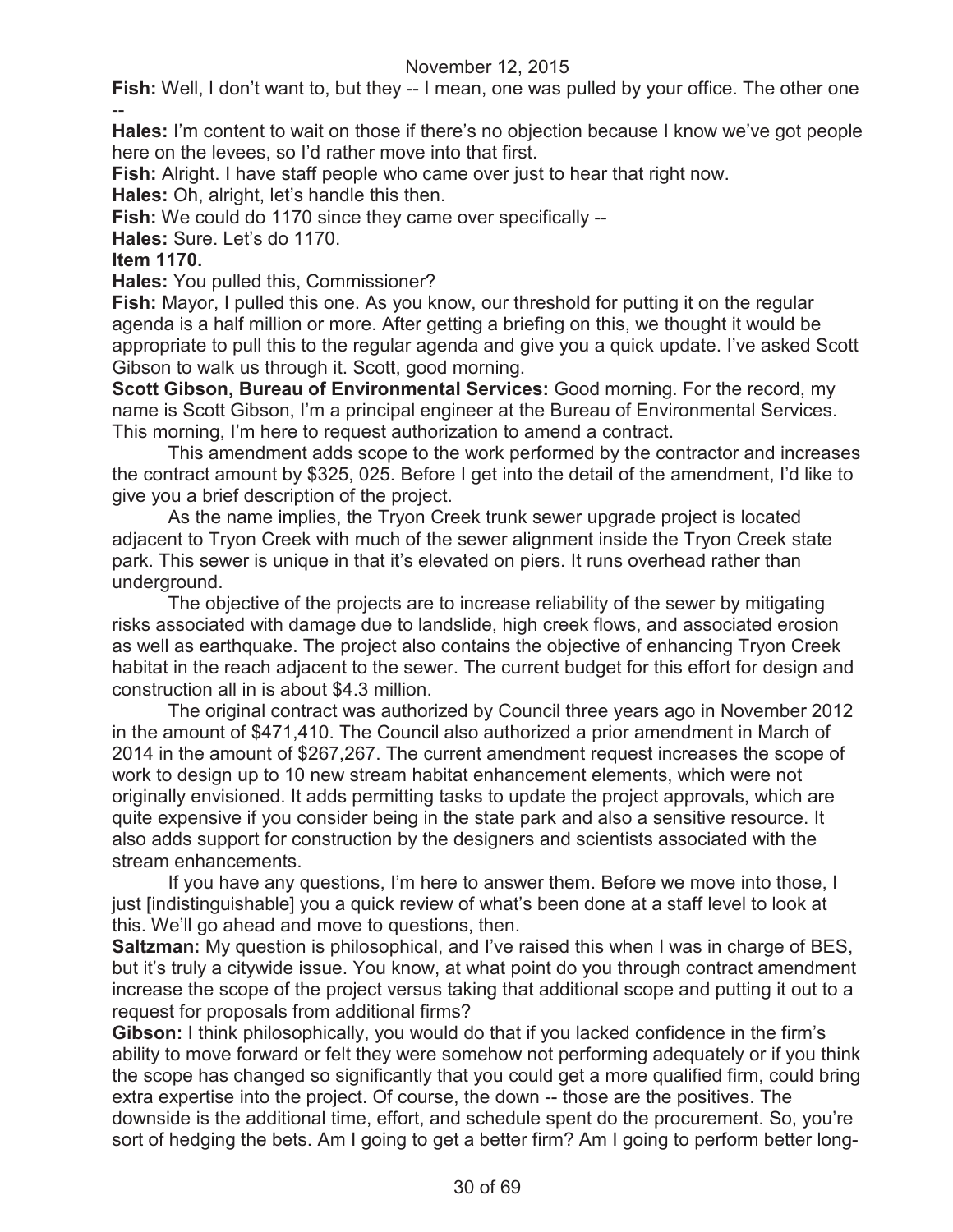term if I take a short-term hit? And I think in this case, we made the assessment both with the project team and management that it's best to continue with BergerABAM firm. **Fish:** I guess, Scott, what Dan is saying politely is he would frown on us using the amendment process to skirt the contracting process. The situation I guess the most egregious example hypothetically would be scoping out project A, but through amendments, it becomes essentially project B, and we've avoided our normal procurement process. And I assume that you would flag that for us if at some point the scope went beyond just dealing with unforeseen events.

**Gibson:** I would do that. This contract was originally procured through an open, competitive, formal process, so it went through the most rigorous procurement process at that time.

**Saltzman:** Thanks.

**Fish:** But it's precisely that question, Commissioner, that I think makes it appropriate for us to hear an amendment of this kind. Even though it doesn't reach the half million dollar threshold it has the effect -- if you look at the table that we provided -- of essentially doubling the cost of the contract. And I think that requires a skeptical review of Council to make sure in fact we're still operating within the same framework of the contract and that you're satisfied with the rationale for these amendments.

**Saltzman: OK. I appreciate that.** 

**Hales:** Thank you. Thanks, Scott. Anyone want to speak on this item? If not, then it passes to second reading next week.

**Fish:** Thank you, Mayor.

**Hales:** You bet. OK, let's move on to please the levee items that I just mentioned -- the three of those, please.

#### **Item 1172.**

### **Item 1173.**

#### **Item 1174.**

**Hales:** We have Eric Shaffner, Jackie Dingfelder, and Steve Greenwood lined up to update us on this big project that we're a partner in. Good morning.

**Jackie Dingfelder, Office of Mayor Charlie Hales:** Good morning. Thank you, Mayor. My name is Jackie Dingfelder, I'm policy director for Mayor Charlie Hales. Hopefully, our presentation might be shorter than the title of these ordinances, but we'll do our very best.

We are pleased to bring you these ordinances that approve intergovernmental agreements to fund phase two of the Levee Ready Columbia and build upon our successful partnership to pursue recertification and accreditation of the levee system within peninsula drainage district number one, known as PEN 1, and peninsula drainage district number two, other was known as PEN 2 in North Portland.

I'm sure you're well aware that we have major assets that are protected by the levee systems, including the Portland International Airport, public road and transit infrastructure as well as large industrial, residential and commercial land and natural areas. The levees protects thousands of jobs and residents -- an important part of our tax base -- and hundreds of acres of parks and natural areas as well.

These agreements are the result of months of discussions with our collaborative partners to find a fair division of the costs among a number of jurisdictions benefiting from the project. You probably recall, Mayor, of course, because you were co-convener of this project through Oregon Solutions for a year, and you'll hear a little bit more from Steve Greenwood, who's here from Oregon Solutions.

Fiscal responsibility is shared across cities, drainage districts, and regional partners, with cities being asked to pay based on the acreage within the jurisdiction protected by the levee system. The signing of these IGAs will represent another important milestone in what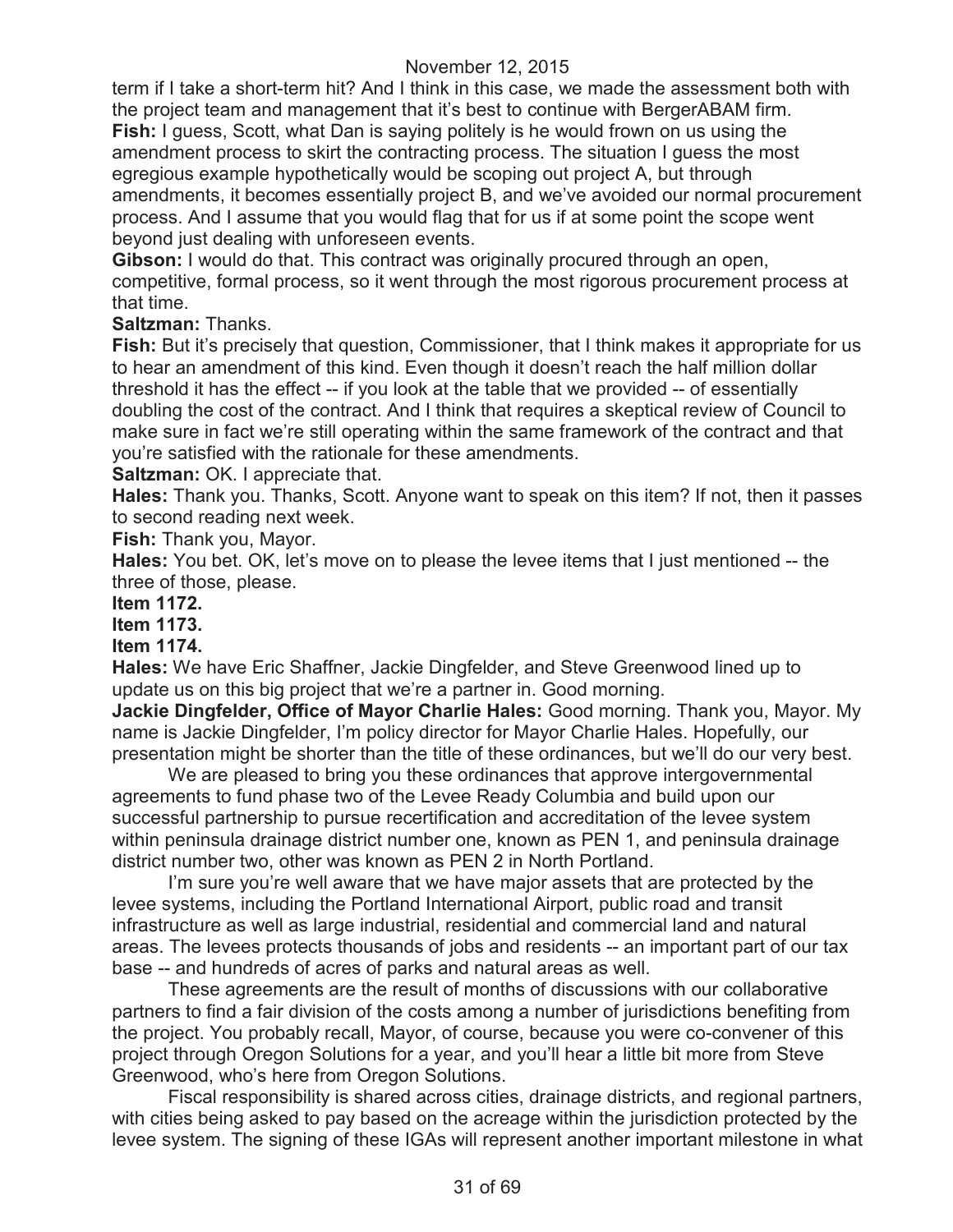has been a successful regional collaboration through the Oregon Solutions program and builds upon the declaration of cooperation signed by all the parties earlier this fall. Specifically, the first ordinance authorizes the amendment of a loan agreement between the City and the Oregon Infrastructure Finance Authority to extend the deadline for completion of phase one of the levee analysis project. You'll hear more about the details on that from Steve Greenwood shortly.

The second ordinance authorizes the amendment of the intergovernmental agreement that allocated the costs of the phase one analysis among the various jurisdictions and established the loan repayment process. This is necessitated by the formation of a joint contracting authority among the drainage districts and a change in the loan repayment schedule. I want to note that neither ordinance will increase the cost to the City.

The third ordinance does two things. It authorizes a cash payment of approximately \$88,000 -- which was approved in the BMP -- to the drainage districts to pay for public outreach and similar activities not covered by the state loan, and to formalize the City's financial participation in phase two of the levee analysis project by authorizing the execution of an intergovernmental agreement that will commit the City to repaying it by 2024, just under a million of the second loan by the state.

I have with me today Steve Greenwood, who's going to provide a brief update on the Oregon Solutions project and timeline. I have Eric Shaffner, City Attorney, to answer any questions about the specific language in the IGAs or the ordinances. We also have on deck Jennifer Cooperman, our City Treasurer; and Jonas Biery, who was whisked away to BES, but he was involved in the financial negotiations for the payment. With that, I'll hand it off to Steve.

**Hales:** Good morning, Steve.

**Steve Greenwood:** Good morning, Mayor Hales and members of the Council, I'm very pleased to be here this morning because I think that this is a really big step in the regional cooperation and collaborations on this project.

As Jackie said, the purpose of these ordinances in front of you are really to authorize the intergovernmental agreements that will fund this next phase of the project, essentially funding the declaration of cooperation that you signed earlier this year. I think it is, from the Oregon Solutions perspective -- you know, we get involved in a lot of projects - - this is a great example. And this step, which will be the second time that the regional partners have come together to jointly fund the effort, this is a great example I think of regional cooperation.

I was two nights ago at the city of Troutdale, which is one of the newer members of this coalition that now calls itself Levee Ready Columbia, and that Council passed their ordinances unanimously. So, we were happy about that.

One of the things I want to emphasize to you is that this next stage is more complex in the sense that we're going from two districts to five districts, and that's actually I think a result of our success in phase one. The City is paying for engineering assessments only within the city of Portland. Not in the other jurisdictions. I might add that the other jurisdictions want to make sure this same holds true for them, which it does.

The main interest of the City in the expansion is of course in the Multnomah County drainage district where the City is the majority jurisdiction. And that district alone is greater than the size of the two previous districts that we talked about, PEN 1 and PEN 2.

I really want to thank the City for its leadership in this regional collaboration. The City really stepped up in phase one and created the leadership, provided the administrative leadership for the IFA loan with the state of Oregon. And partly because of that leadership, Multnomah County is now stepping up in this phase and will play that role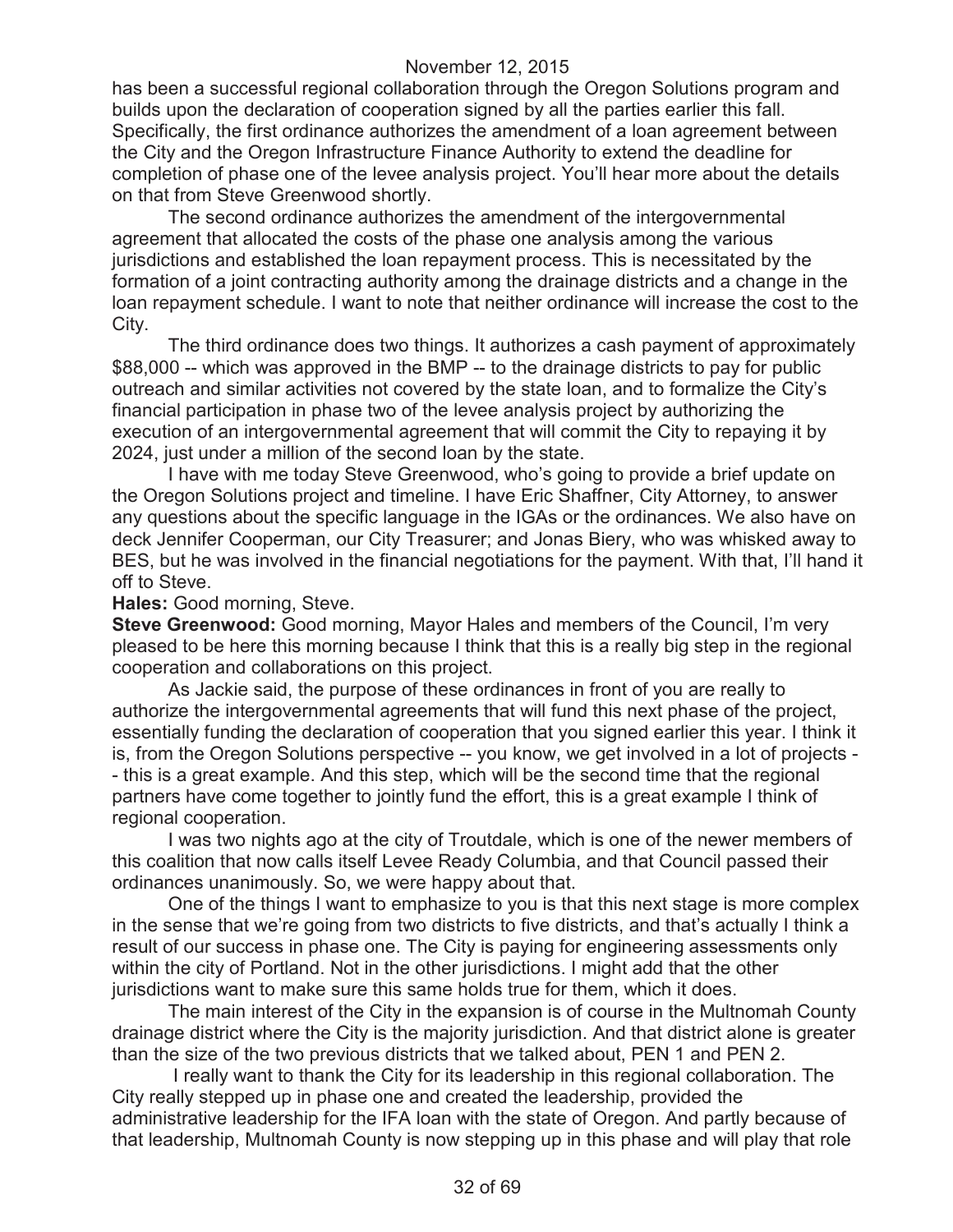rather than the City for phase two. So, I think other people are stepping up in part because of the model that the City provided in phase one, and I really appreciate that.

Just as a reminder, there are a number of bureaus involved in this project. Sometimes it feels like all the bureaus are involved in this project in one form or another, but BES, Parks, Development Services are really the principal bureaus that are at the Oregon Solutions table along with the Mayor's office. Because we've expanded this particular set of negotiations and agreements was frankly considerably more complex and complicated than in phase one. I really appreciate the work of Jonas Biery and Jackie Dingfelder and Eric Shaffner, who all put in a lot of hours in helping work through an agreement that everybody could support.

**Hales:** Thank you. Questions for the team?

**Fish:** I have a question for you. We're kind of moving into a critical phase of this project and it's going to have a life that goes into the future. So, you've been the quarterback in the Mayor's office, but you're leaving us for greener pastures. How are we managing that transition?

**Dingfelder:** Good question. We've been actually talking amongst ourselves in the different bureaus in the City, about who should take on that leadership role. Part of the reason that it fell in my sort of plate, so to speak, was because the Mayor was co-convener at the time of the Oregon Solutions process. And obviously, I ended up sort of acting as a part of the coordination team among the different bureaus. I have recommended that Fred Miller - that there's somebody at a level that can work across bureaus, and I recommended to Fred just the other day he may want to think about taking this on. It's really a decision of you all. I think it does -- there are benefits to having somebody in a central place that can work with all the different bureaus because it doesn't really fall neatly into any one bureau's portfolio.

**Fish:** I would say just as the Mayor's leadership in Superfund is essential to the success of that endeavor, I think having the Mayor's office providing some leadership is important here. I'm less concerned about who gets the handoff than to there being a clearlydesignated high-level person on the third floor that does so, because I'm a huge fan of both the Oregon Solutions and the regional solutions process, but we have to coordinate our various bureaus. I think you've done a great job at that, Jackie, but we don't have the power to prevent you from leaving.

**Dingfelder:** I appreciate that, Commissioner. I certainly will recommend to the Mayor that somebody continue in that vein. I think, though, that the next phase -- there's really now sort of a digging in and waiting for the results of the engineering analysis. And the remedy -- once we're at the point of reviewing the remedies -- that's going to be a really key time for collaboration and coordination among all the different partners and obviously internally in the city. So, certainly, I would advise the Mayor and staff that continues that this type of coordination is very important.

**Fish:** If Fred may even consider asking Betsy Ames to be his point on it, but just having someone who can handle the high-level coordination. Because we are -- sort of in the future, we're going to be heading to a set of decisions which will include real money, so that continuity of leadership I think is absolutely essential along the way.

**Hales:** Thank you. Other questions? Thank you all very much. Good work. Is there anyone signed up to testify?

**Moore-Love:** Yes. Mr. Lightning requested to speak.

**Hales:** Thank you very much. Come on up, Lightning.

**Lightning:** Good morning. My name is Lightning. I represent Lightning Watchdog PDX. One of the concerns I had on the IGA agreement is I noticed SIDIC Sauvie Island did not want to participate in the IGA, if I'm correct. I don't know why that would be, if that's a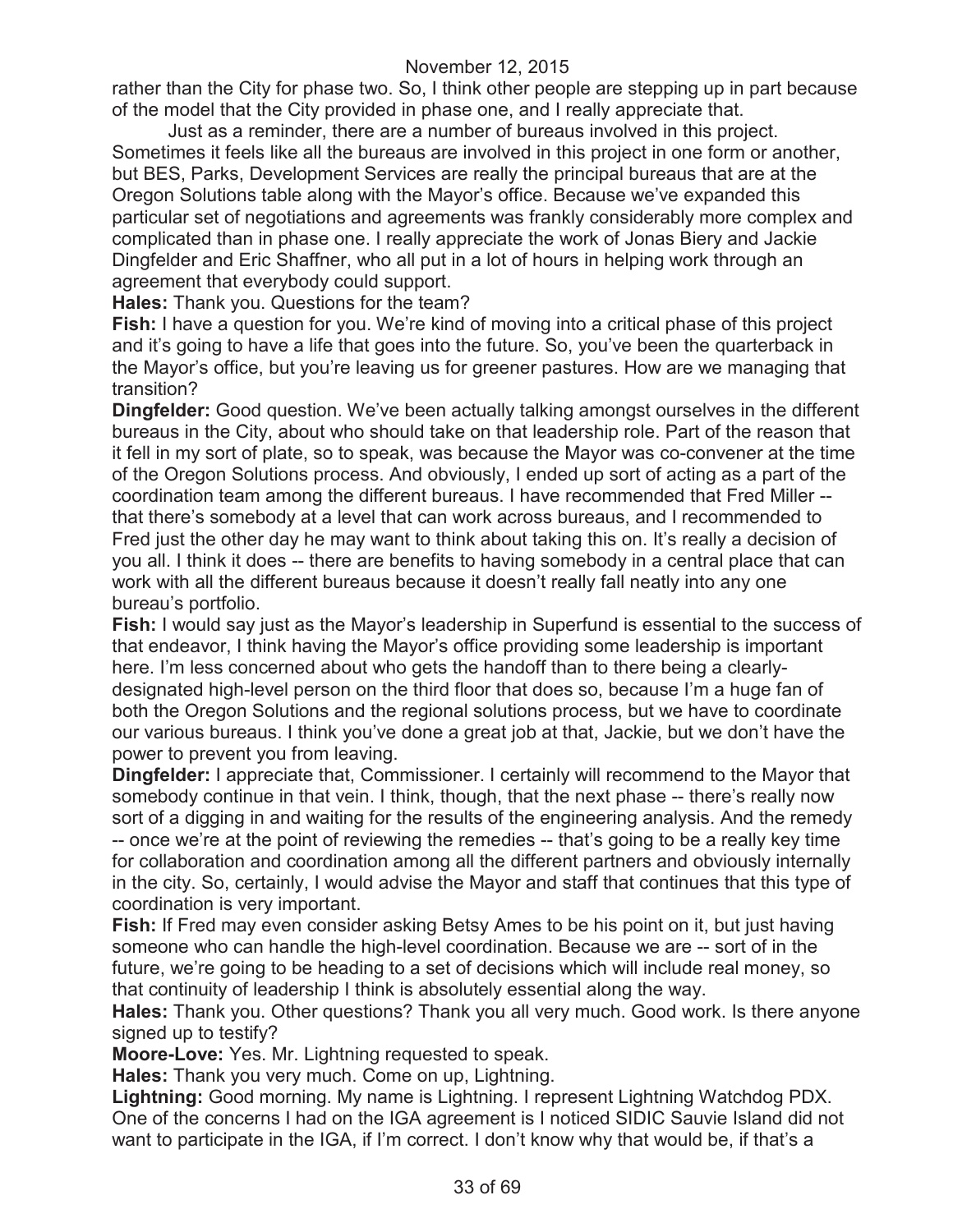positioning of legal responsibility on the levee or not, but I did notice that and I wanted to bring that point up.

Another issue of concern that I have on this is that again, when we're talking the acreage sizes such as like on PEN 1, 986 acres, PEN 2, 1612, MCDD, 8500 acres, and SDIC, 1550 -- and again, the SIDIC, 15,000. My biggest concern on this is to have a clear understanding not just on the obligation per the acreage size, but the understanding on what type of valuation we're having on the assets on these properties such as when you brought up the Portland International Airport. I want to have a clear understanding on where their current values are on these businesses, properties that we're discussing.

Another issue I have is, as I have stated before, which is up along the airport, is all the properties that are on the water side of the levee -- primarily the marinas, Salty's restaurant, up in that location just off 33rd. In my opinion, FEMA and the Army Corps of Engineers -- and talking specifically with FEMA is that I don't think you can have certification or accreditation on those properties due to the fact that they're on the water side of the levee. Again, I've stated in the past that I would like to see these properties proposed to be put into eminent domain and to be purchased at the fair market price because if we're going to truly have this certification accreditation, we cannot have these properties on the water side. I can't see how that can possibly be done, and that is a concern to me.

Another issue I have again is on rail transport that we've discussed. Where does the railroads come into effect on the levees? Where do they come into play on what their responsibility is? If we have to rebuild the levee, is it not true that we might suspend their operations for quite a long time and they will not have access on those railroads? I want to have a clear understanding of that to see where we're at on the studies on dealing with the railroads and understanding that if they're transporting whatever they're going to transport across these levees, what is their responsibility to make sure that the certification and accreditation is brought up to today's standards of the New Orleans levee, and not some old levee put in there many years ago to protect the farmers' interests? Because we're far from that on the valuation of the properties at this time.

**Hales:** Thank you. Good points, appreciate that. Thank you very much. The answer on the Sauvie's Island issue is that they are under a separate agreement, so it's outside of the scope of this particular intergovernmental agreement. Unless there's any further testimony, we'll pass all three of these to second reading next week -- 1172, 1173, and 1174. And then, let's take up 1175, please.

#### **Item 1175.**

**Hales:** OK. This is a continuation and vote and further guidance.

**Andrew Scott, Director, City Budget Office:** Yes, good morning. Andrew Scott, City Budget Director. I think all we need to do today -- unless there's anything else -- we talked about the BMP last week. There were two amendments to it, so it does sit as amended. It was carried over. It just needs public testimony and then a vote.

**Hales:** OK. Any further testimony on the fall BMP as amended? No one signed up? OK, then let's take a roll call vote, please.

#### **Item 1175 Roll.**

**Fritz:** I am very pleased with this budget, particularly the 100,000 to pay for the summer Park Rangers which are so necessary, and to have 28,000 for the restorative justice program with Resolutions Northwest, which was promised earlier in the year. Very important to me. And thank you, Mayor Hales and the rest of the Council, for setting aside 1.6 million to pay for phase one of the arbitration settlement agreement for the Parks and Recreation workers. This provides much-needed certainty for Parks that we can continue providing services the public needs and wants at least for the remainder of this fiscal year.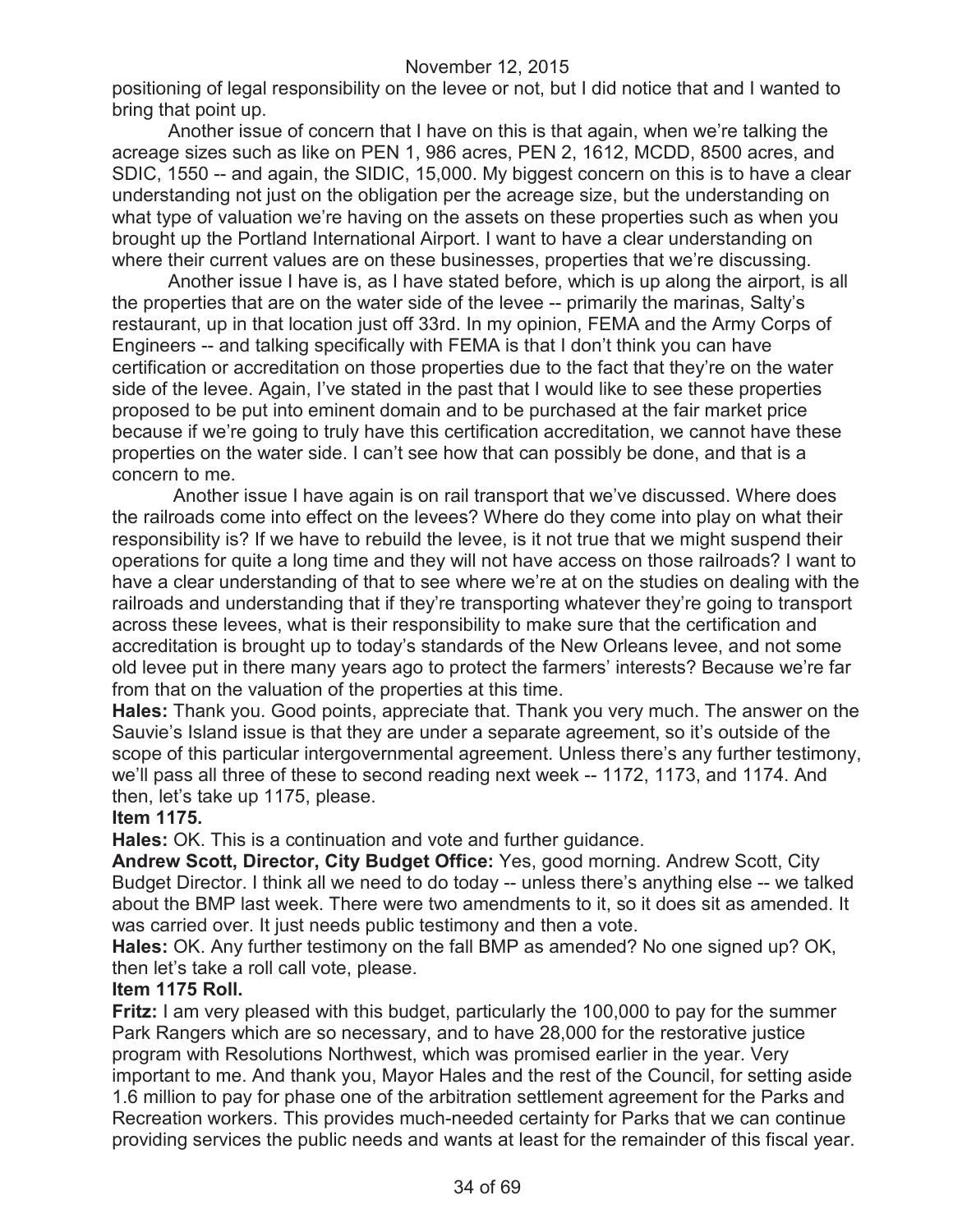I'm also glad that the Council voted to fund the Portland State University Institute on Aging request, which shows our commitment to follow through on our resolution to make Portland an age-friendly city. Finally, I'm happy to see we dedicated one million dollars towards the Sears building improvements that are needed to turn it into the westside operations center in the long term and potentially a winter shelter in the short term. Good job, Mayor. Thank you, City Budget Office. Aye.

**Fish:** I concur on everything Commissioner Fritz just said. I want to thank Andrew and his team. It's moments like this where it looks like it's a relatively easy and straightforward process, but a lot of work going into getting us to this day, so thank you for your work. I want to call out just one item that Commissioner Fritz just referenced, and that's the funding for the age-friendly Portland plan. In particular, I want to thank Mayor Hales and Commissioner Fritz for their strong support of this item. Since we adopted the action plan for an age-friendly Portland in 2013, staff and volunteers have been working hard to ensure that as Portland grows it does so in a way that's accessible to people of all ages and abilities. Today's decision to fund that work tells the community two things. First, that we value and want to support the important work that PSU is doing in implementing our plan; and second, that we realize the impact that our state of housing emergency is having on our elderly residents. Thank you both. I'm very pleased to support this budget. Aye. **Saltzman:** Aye.

**Hales:** Thank you all. It was a good process, and we've gotten to a good result. I'm heartened by our continued commitment to housing and homelessness. Every chance that this Council gets to do the right thing on housing and homelessness, we have been, and that's great. We also need to just make sure we understand that we're going to be in some difficult budget choices in the near future because of the commitments that we've made. I'm happy to have that problem because I like the commitments.

Also want to continue to flag the concern I have about the Police Bureau and over time. There's a lot of pressure in the community to hire more police officers. We certainly need to hire the ones that we don't have on the payroll today and try to relieve the folks that are out there working too hard in a really difficult environment. But I just want to flag the issue in terms of compensation set-aside and other adjustments we may need in the spring that we have a lot of bureaus that have their accelerator all the way to the floor -- Parks and Police are two of them, and Housing is another.

I really appreciate the good work from the Budget Office and from all of us. Thank you very much. Aye.

OK, we have more item that was pulled from the consent calendar. There was a request --

**Fritz:** Mayor, I have an official engagement so I must excuse myself. Thank you.

**Hales:** Please do, and we'll see you then. OK, item 1166.

#### **Item 1166.**

**Hales:** Someone want to speak on this item? Is that you, Lightning? Did you want to speak on this?

**Lightning:** Yes. My name is Lightning. I represent Lightning Watchdog PDX. I was hoping that the City Attorney could have a discussion on this issue. , where my concerns are is that on this resolution, we keep referring to the climate change and they're using estimates on the pre-industrial levels -- on wanting to drop the two degree Celsius above preindustrial levels. And, basically, we're talking 565 more gigatons of carbon dioxide into the atmosphere over 15 years. Now, when they keep using this term and they're saying the scientists are using this term that if we do not make some drastic changes in the next 15 years, we're going to look at some serious disruption to our climate, and when we're using this terminology and we're having City attorneys -- obviously on the clean power plan,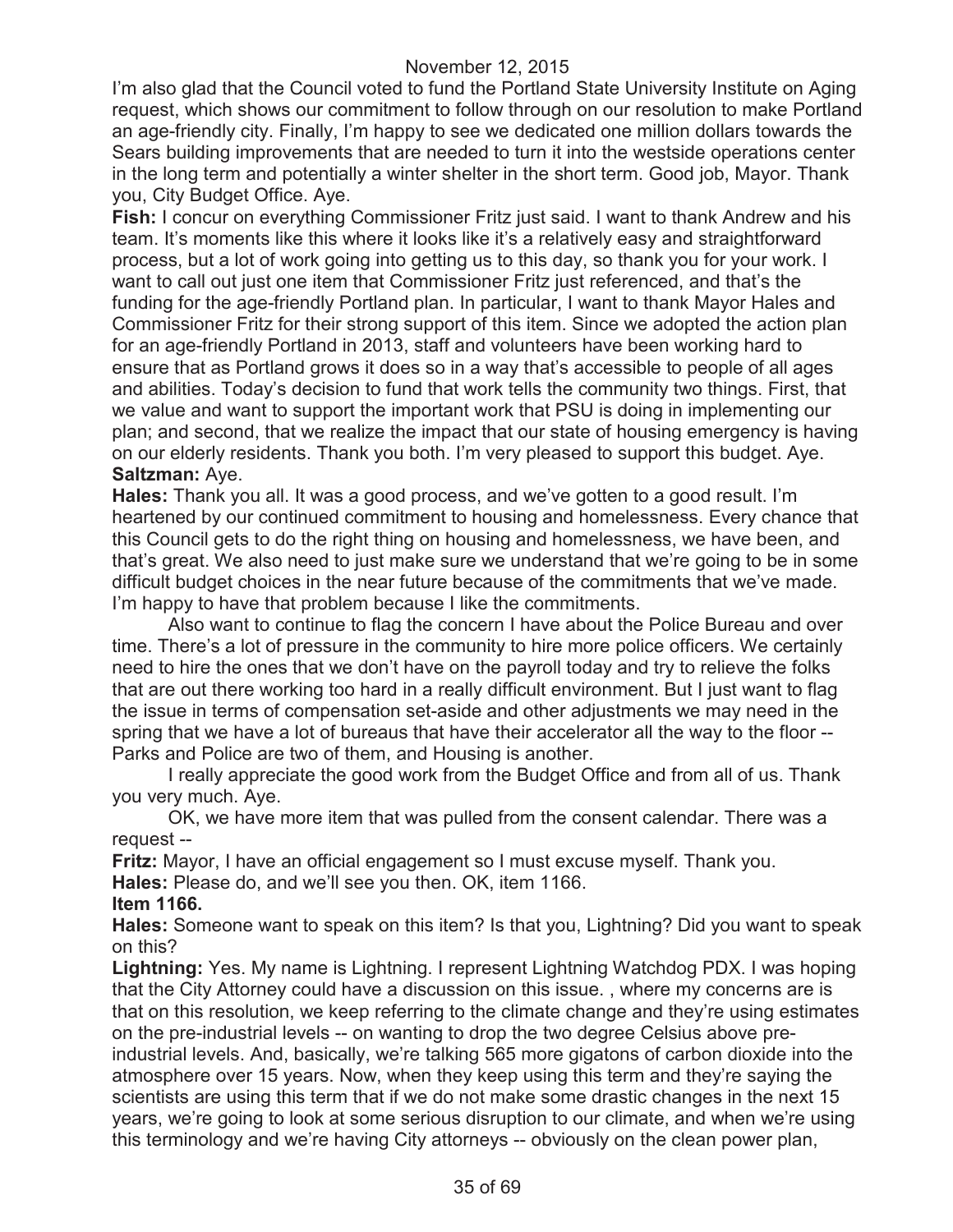we're beginning to see litigation from the fossil fuel industry step up, and we anticipated this. So, my position is -- and I've stated this before -- when we're talking on the railroads and fossil fuel transportation, we are claiming -- this pertains to the levee -- we are claiming some disruption on the climate that is going to create such problems that they're talking on our weather that it's going to have an effect on our levee, too. And we need to look at this. And this is based upon the scientists stating this. That's why I'm saying on this levee, when we're doing the study, we really have to also look at do we need to rebuild the levee, do we need to have a better understanding from the railroads on their transportation of the fossil fuels? We need to have a clear picture on what they are willing to do little on rebuilding these levees because they do have a responsibility here, too. This is why this is all tying in together. This is kind of what I wanted to have the City Attorney, because I think this is one of the most important issues on this clean power plan that the fossil fuel companies are right now beginning litigation to go against that. And I was hoping they would speak today, and they're not here. I made my points, but I was hoping they would state their position.

**Hales:** Appreciate your points.

**Lightning:** OK, thank you.

**Hales:** Thank you. Let's take roll call, please, on the resolution.

**Item 1166 Roll.**

**Fish:** Aye.

**Saltzman:** Aye.

**Hales:** Supporting the clean power plan is very consistent with our City energy policy and our Climate Action Plan, so I think it's very appropriate that we weigh in. Aye. We're recessed until 2:00 p.m.

At 11:48 a.m., Council recessed.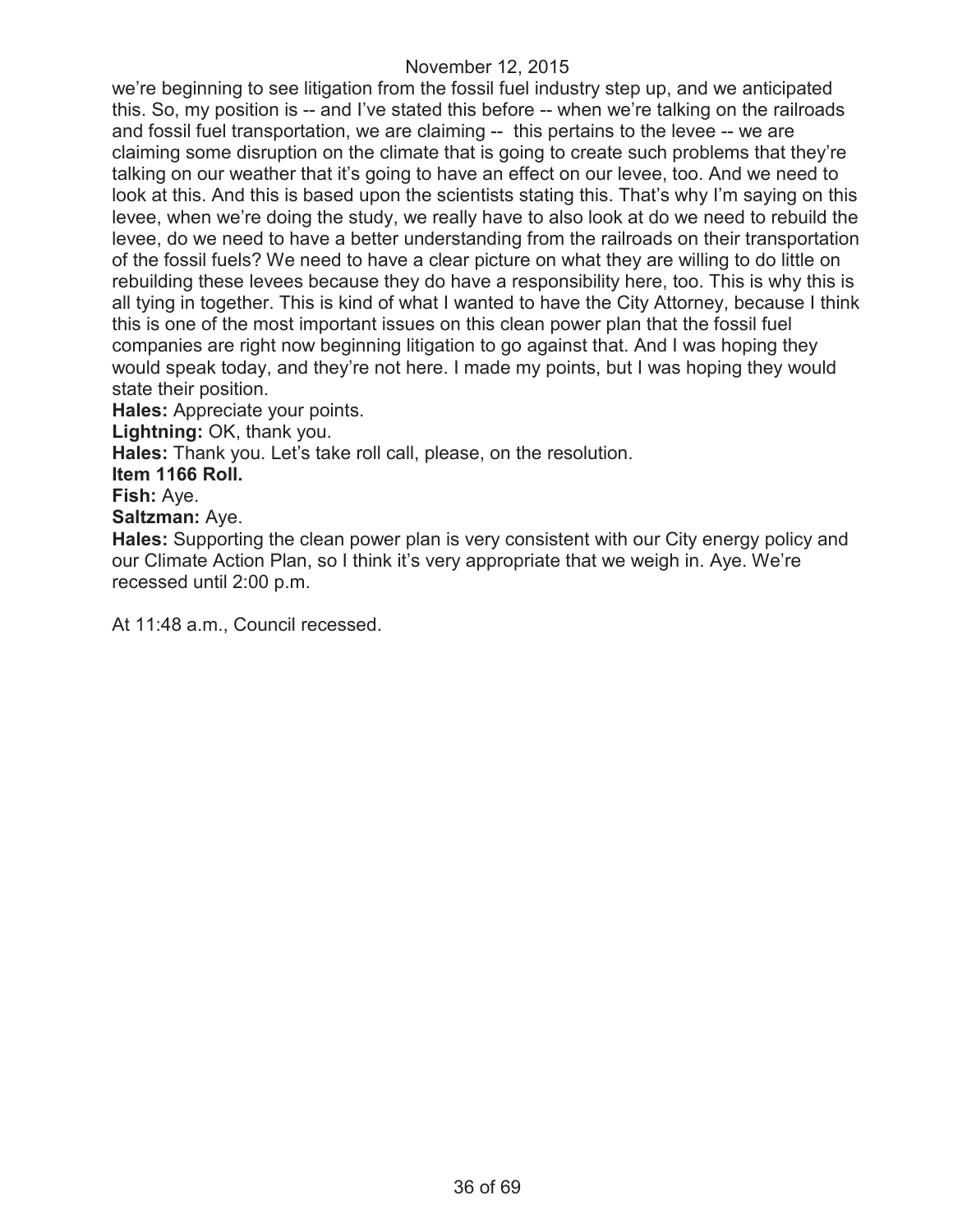### November 12, 2015 **Closed Caption File of Portland City Council Meeting**

This file was produced through the closed captioning process for the televised City Council broadcast and should not be considered a verbatim transcript. Key: **\*\*\*\*\*** means unidentified speaker.

# **NOVEMBER 12, 2015 2:00 PM**

**Hales:** Good afternoon, everyone. Welcome to the November 12th afternoon session of the Portland City Council. Would you please call the roll?

**Novick:** Here. **Fritz:** Here. **Fish:** Here. **Saltzman:** Here. **Hales:** Here. **Hales:** Welcome, everyone. Before we have Karla read the item, I'll just lay out some process points here. First, we're going to be continuing the hearing that we had on the second of our two resolutions on the subject of fossil fuel here in Portland. I want to welcome you all here for that discussion. We'll be taking testimony later. We'll have a little bit of a staff presentation up front to review the amendments that are in front of the Council that some of you may have heard us discuss last time, and then we'll take public testimony. First there were people who signed up to speak on this item and didn't get a chance to, so we want to give them the chance to speak first if they're here today, and then we'll take testimony just on the amendments.

We don't really want to go back to the original question for a couple of reasons. One, because we had an amazing and extensive hearing last week, and two, because I want the Council to be able to deliberate and take action at 4:00 today. We'd like to ask you to be succinct, and if someone has made your point, please say that you support the previous speaker, if you can, so that we can try to hear all points of view.

And to that point, our basic rules of decorum are pretty simple. We do want to hear all points of view on issues that face the city. So, if you want to indicate your agreement with somebody's point of view, a hand gesture or a wave of a hand or a wand or something is fine. If you disagree, a polite hand gesture to the negative is OK as well, but we ask that we not make vocal demonstrations or applause demonstrations in favor or against our fellow citizens in the room so that people don't feel intimidated and so they get to have their say. That's about it. Would you please read the item, please, Karla? **\*\*\*\*\*:** Mayor, will you turn up the audio, please?

**Hales:** We will do that. Thank you.

# **Item 1179.**

**Hales:** Thank you. Again, let me again set the stage for this. This is a resolution. What it does is it states the policy of our city and where we as a city want to go, and that we -- as we did last week on the first of these two resolutions -- are taking a stand that reflects the values of our community.

A couple of years ago, there was a survey called the Oregon Values and Beliefs study. And it was really -- I wonked out, because that's the kind of stuff that I read -- but it was really heartening. It showed that statewide -- not just here in Portland, statewide - more than 75% of our fellow citizens said climate change is real and we need to make changes in how we live in our communities to reflect that. That's not just Portland, that's Grants Pass and Baker City and the whole state. And so as an Oregonian as well as a Portlander, that gave me a lot of hope.

This is a chance really for us to take a stand about the future versus the past, about the public interest versus special interest, about climate change action versus climate change denial, and I think it's a really important day. I'm really glad that you're all here.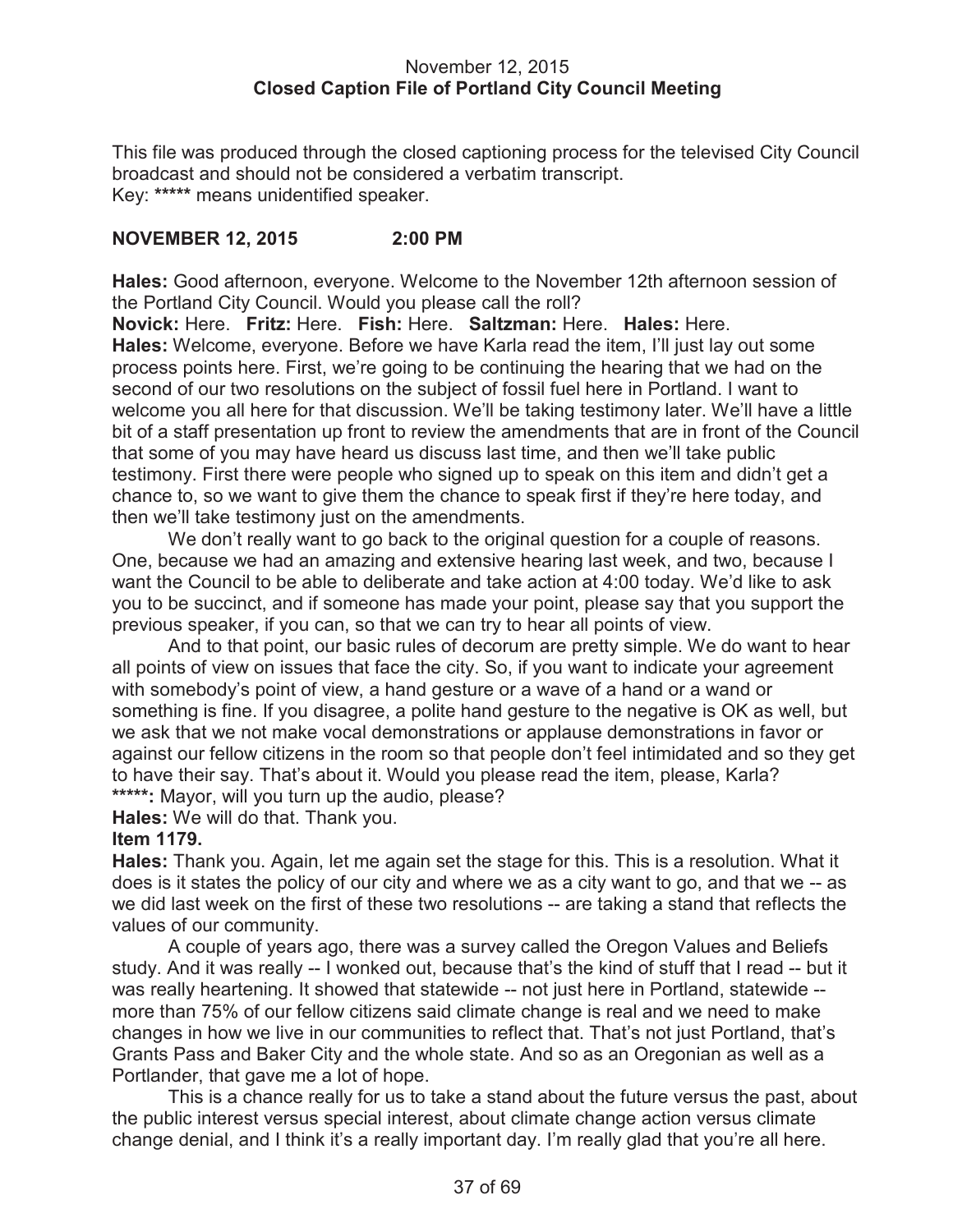Also in a national context, just Friday, last Friday, President Obama announced that he would not approve the Keystone XL pipeline from Alberta to the gulf coast -- [cheers] - big news, exactly. A lot of people observed that the Keystone decision itself as significant, but it also might increase the likelihood that we would see more proposed fossil fuel infrastructure here in the northwest. So, it really heightens the importance, I think, of what we're doing here today.

So again, we look forward to hearing from those of you who signed up to speak at our last hearing first, but first, we have some proposed amendments. We want to take up those proposed amendments and call on staff for questions or anything that the Council needs. So Michael, why don't you come on up, please, and walk us through the amendments that we have in front of us? And then we can take motions on those. I think we adopted one set already, but you can refresh our memory on that.

**Fish:** Mayor, let me jump in. At the last hearing, I proposed Fish amendments two through five.

**Hales:** Right, we've got those here.

**Fish:** And those were seconded. I now would like to propose a substitute package. Can we call this substitute A?

#### **Hales:** OK.

**Fish:** There are no substantive changes to the amendments, there's just a little wordsmithing. Amendment two remains unchanged. Amendment three in the third sentence is changed to reflect any proposed code changes to advance the policies set forth in this resolution, which is tightened.

### **Hales:** Right, OK.

**Fish:** Amendment four, second line, "the City and applicable bureaus shall seek and identify opportunities to invest in Portland's human infrastructure" -- again, the language has been tightened and clarified. And amendment five has an addition to tribal government partners in the state of Oregon includes local government and other key stakeholders including labor, business, environment, and neighborhoods. I move this as a substitute set of amendments A.

### **Fritz:** Second.

**Hales:** OK, those are seconded. Any discussion about those? Again, for those who may not have followed this, these are amendments that require that the Council review our code changes when they come forward in executive session to make sure we know where we stand legally, because we want our decisions to be upheld in court and not overturned. Secondly, that we're going to undertake an economic analysis of those code changes because we want to make sure that we document what's happening in the local economy as we move forward on this. Third, that we make sure that we retrain people. If we're moving from more of a fossil fuel-based economy to more of a green economy, we want people to make that transition as well as businesses. Fourth, that we confer with the tribes, other local governments, and the other stakeholders that Commissioner Fish mentioned in making sure that it works.

**Fish:** Mayor, thank you for that eloquent and succinct statement of my amendments. **Hales:** [laughs] Trying to translate government-ese, you know.

**Fish:** To my peril, I'll try to add one thing to what you said, which is Fish amendment two requires an executive session to review legal issues and a work session to review the proposed code changes. So, the entire community will have a chance as we get briefed to hear about the specific changes to our code.

**Hales:** Right, thank you. Further questions or discussion about those amendments? Let's take action on those and then we can take up others. So, let's take a roll call vote please on the Fish amendments as revised.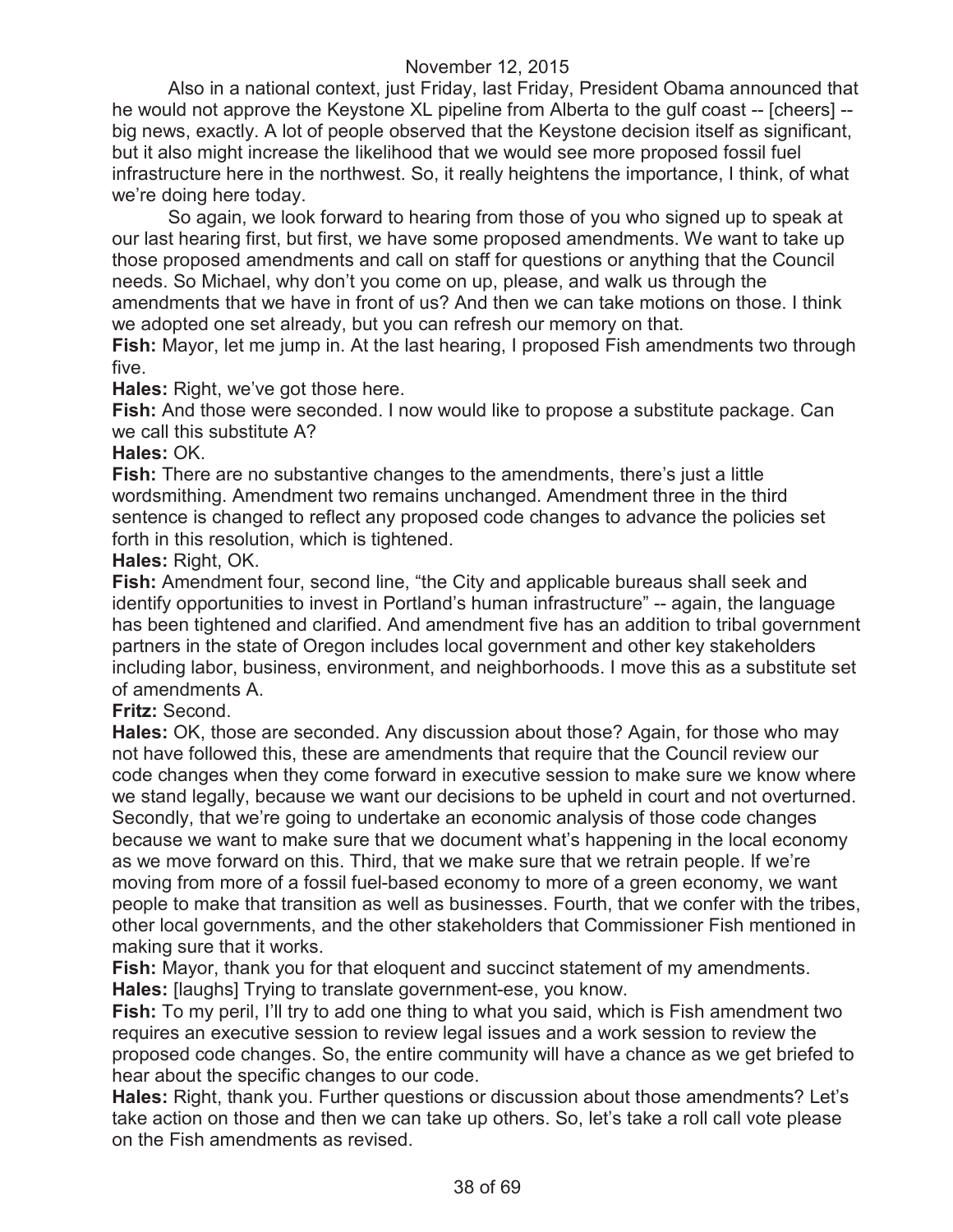# **Roll on amendments.**

**Novick:** Aye. **Fritz:** Aye **Fish:** Aye. **Saltzman:** Aye. **Hales:** Aye. **Hales:** Thank you. OK, what's next?

**Novick:** Mayor, I have two amendments I offered last week to withdraw and one more to put on the table. I would withdraw Novick amendment four, which added to the first "be it resolved" the language, "except for those infrastructure investments that improve the integrity of the current fossil fuel supply in Portland" and also withdraw Novick amendment five, which amended the fourth "be it resolved" to add language saying that this resolution is not intended to restrict the provision of service directly to end users, including improvements and new infrastructure needed to prevent fugitive gas emissions, improve seismic resilience, etc. So, I'd like to withdraw these two amendments. And Mayor, I believe you seconded them, so I'd ask you to withdraw your seconds.

**Hales:** I certainly withdraw those. That leaves Novick amendment number one, which pointed out that fracking increases the potential for earthquakes, right? **Novick:** That's right.

**Hales:** And the second one where we added the word "expanding" fossil fuel infrastructure.

**Novick:** That's right. And then the new one I'd like to propose is to delete the fourth "be it resolved" in the current draft and instead add a modified version of that immediately after the first "be it resolved" clause. So this would be the second "be it resolved" clause which says, "now, therefore, be it resolved, the Council would actively oppose expansion of infrastructure for which" -- the first one is, "for which the primary purpose is transporting and storing fossil fuel in or through Portland and adjacent water ways" and then add "be it further resolved that this resolution does not restrict improvements in the safety or efficiency, seismic resilience or operations of existing infrastructure, the provision of service to end users, development of emergency back-up capacity, infrastructure that enables recovery or reprocessing of used petroleum products" -- which is something someone suggested this week -- "or infrastructure that will accelerate the transition to nonfossil fuel energy sources."

**Fish:** Second.

**Hales:** OK, I like those. Further discussion of those amendments? Let's take a vote to accept those amendments.

**Fish:** Are we taking them as a package, Mayor? **Hales:** Yes.

### **Roll on amendments.**

**Novick:** Aye. **Fritz:** Aye. **Fish:** Aye. **Saltzman:** Aye. **Hales:** Aye.

**Fritz:** So then what about Novick amendment three?

**Novick:** I believe that did not draw a second.

**Hales:** That's right.

**Fritz:** But if it did, you don't want to -- you're withdrawing that, too?

**Novick:** Yes, it's already dead. [laughter]

**Hales:** It doesn't need to be dead twice. OK. Anything further?

**Saltzman:** I have an amendment.

**Hales:** You have an amendment, Commissioner Saltzman.

**Saltzman:** I would like our attorney, Kathryn Beaumont, to come to the table while I offer this amendment.

Mayor, in reviewing the resolution last night, the resolve that the City Council will actively oppose expansive infrastructure whose primary purpose is transporting or storing fossil fuels in or through Portland or adjacent water ways, it struck me that that should be true certainly when we're dealing with comp plans or any kind of legislative action that the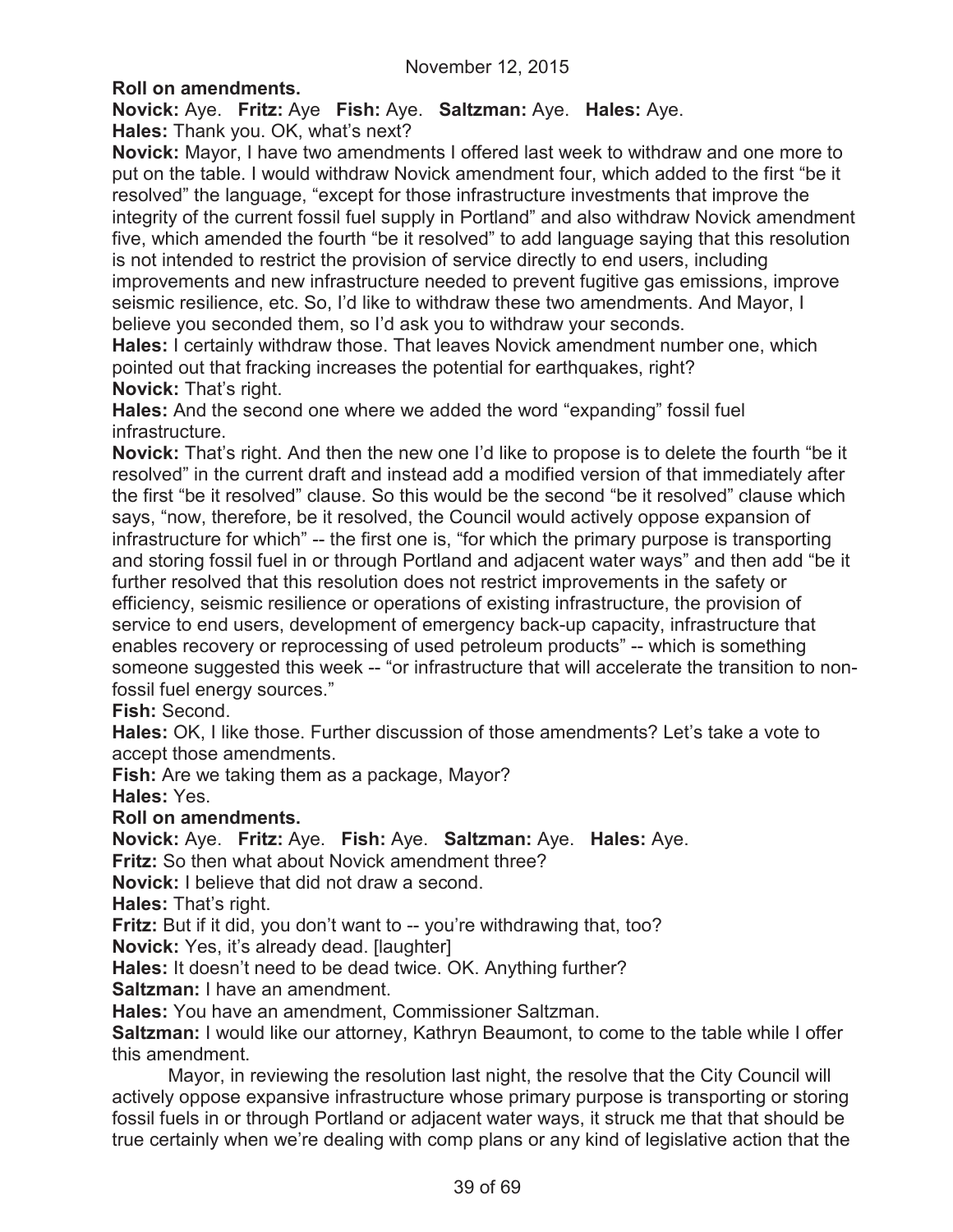City takes, but that the language to my mind is contrary to the oath of office we took to be neutral in quasi-judicial proceedings that come to us. In other words, I don't think we can blanketly say we are going to oppose something that may come to us through a judicial process where we're supposed to be impartial and act under the facts. So, I asked Kathryn Beaumont what her interpretation was and, Kathryn, you can give us your interpretation now. I will say I've offered an amendment which would add the words "oppose legislation allowing the expansion infrastructure," meaning City legislation. I feel that's -- **Hales:** City or other.

**Saltzman:** City or other, yeah. It could be City, state, or federal.

**Hales:** You're trying to make a distinction between the legislative environment -- **Saltzman:** But I do feel as the resolve as it sits now, it does create a conflict of the fundamental oath of office to be neutral in certain circumstances. Kathryn, do you want to - -

**Hales:** Yeah, let's delve into that, please.

**Kathryn Beaumont, Chief Deputy City Attorney:** When asked by Commissioner Saltzman about that point, my response was, yes, that potentially it could raise a claim that the Council's impartiality as a quasi-judicial decision-making body is compromised because of the breadth of the language. My recommendation to him was that if it was restricted to express opposition to legislation that would allow the expansion of infrastructure, that would be certainly much, much less problematic and would not -- **Hales:** I'm trying to think through. So, if someone wanted to propose a comprehensive - they wanted to seek a site-specific comprehensive plan amendment, which is a quasijudicial action, and the purpose of that amendment was to allow the construction of, say, rail lines to serve a coal terminal, and that that wouldn't normally be allowed in the code, but -- I'm trying to think, what's the quasi-judicial decision that we would be potentially making in a situation like this?

**Beaumont:** Well, it could be something like a quasi-judicial comprehensive plan map amendment to allow the type of facility that -- to allow them to impose a zone that would allow the type of facility that they might want to build. It could be some type of other environmental review. I mean, I admit I'm a lawyer, I'm not a planner. I can't think of every possible situation this could apply to.

**Fish:** Kathryn, let me just follow up on that though. With the code changes this resolution would result in, to the extent in any quasi-judicial proceeding there's a balancing of interest, our code will be quite clear as to how we are to slice it, correct?

**Beaumont:** Once the code is in place, yes, the code will be clear. It's during this interim period of time if you were to have a quasi-judicial matter come before you with this broad statement, there could be a claim that the Council's impartiality is compromised.

**Hales:** Try to speak louder, Kathryn, move closer to the microphone. I actually don't think I'm going to support this amendment because quasi-judicial decisions in a situation like that are discretionary. The Council reads the comp plan and makes a decision about whether or not we want to amend the comp plan, but there is discretion allowed to us based on policy in how we make those decisions, right?

**Beaumont:** In a comp plan map amendment situation, yes, there is. In other situations, there are approval criteria to be applied.

**Saltzman:** It's my belief if anybody were to challenge a discretionary decision that this Council made after this resolution passes, they would be handing the opponent's attorney a resolution that says, well, you already said back in November of 2015 that you were going to oppose this because you passed a policy that said it, so how could you argue you were being impartial in the quasi-judicial --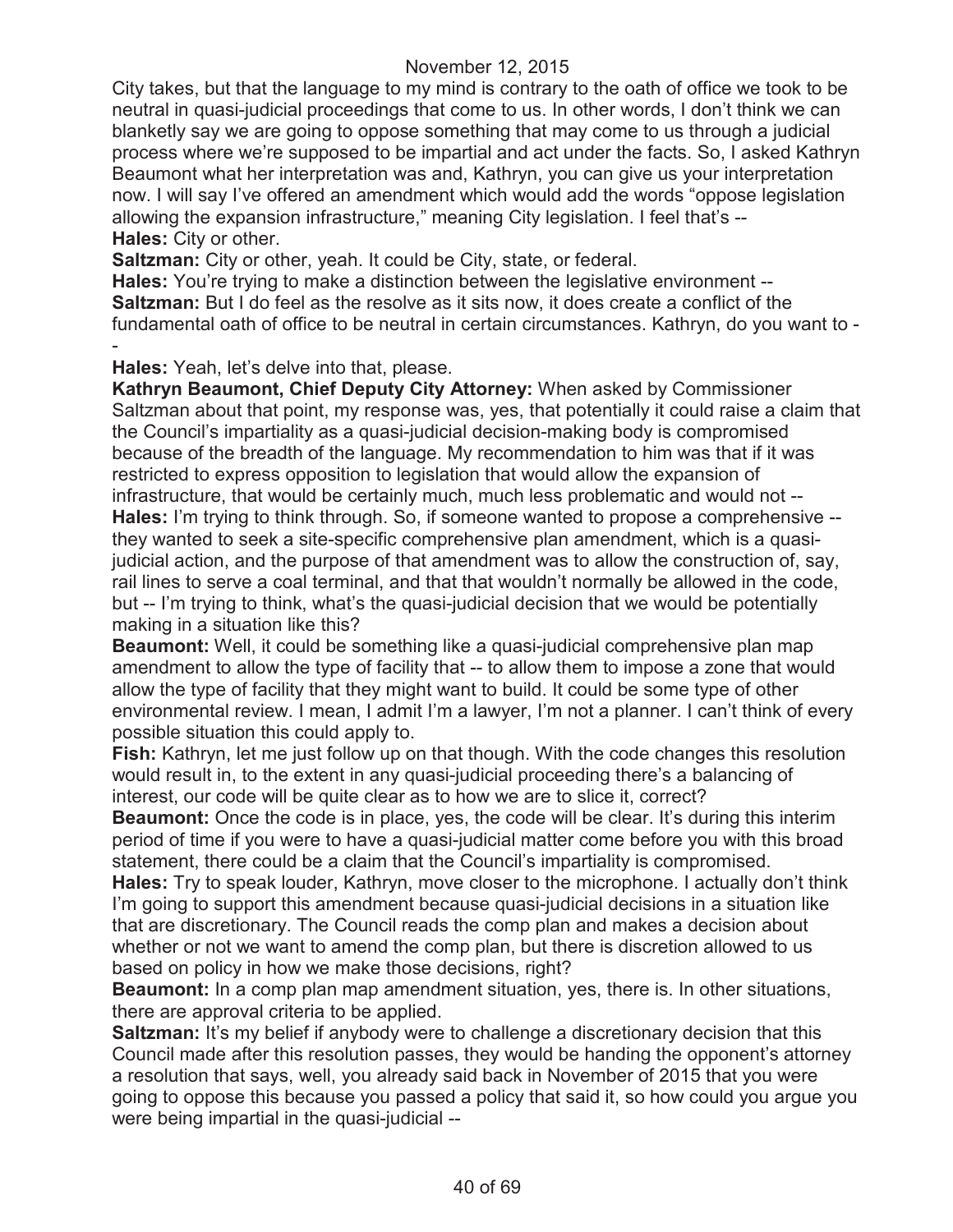**Hales:** We've already addressed in the resolution situations in which we would not interfere with the operation -- you know, existing facilities, all of these other exceptions, some of which we have just discussed -- reprocessing used oil, those kind of situations, getting natural gas service to an end user that doesn't have it today, but is within the network of the gas system in the city. Those are all permitted uses and wouldn't even be subject to a quasi-judicial decision. I'm struggling to think --

**Saltzman:** Yeah, I can't anticipate the specifics either, but as I just said a minute ago -- I mean, three years ago, nobody anticipated Uber or Lyft, and today we are spending a lot of Council time on Uber and Lyft-related issues. I'm just thinking this is an ounce of prevention may be worth a pound of pain.

**Fish:** Let me see if I can parse this out a little bit. We take decisions all the time at a policy level expressing approval or disapproval of certain things, and we embed it in resolutions and ordinances. So for example, we could pass a resolution saying we don't want nuclear power plants in Portland. It's conceivable we'll have a quasi-judicial proceeding in which as part of a request from a college or university, they have a little nuclear power plant that is a demonstration or has some scientific purpose or whatever. It doesn't seem to me it goes that it goes to our objectivity in hearing that that we have a strong policy statement on the books opposing some piece of it. We do that all the time. Most of our actions as a Council express a policy preference on one side or another. That's different than whether we are going to be objective in balancing often competing interests. The beauty of land use is we're often called upon to reconcile competing things. There's a statement in support and a statement against, and something that we have to harmonize. The objectivity -- the part of our oath as to objectivity is we say that we will go in to the best of our abilities and reconcile the matters, but doesn't preclude us from legislating on the underlying subject matter. Correct, counsel?

**Beaumont:** Certainly. The Council does balance many competing policy concerns at a very broad level but is still able to make individual land use decisions based on the facts of that decision. The language of this proposal is fairly broad. I was asked a question about could it conceivably create a problem in a quasi-judicial context by saying that the Council will actively oppose. Potentially it could compromise -- enable someone to claim that the Council's impartiality in a quasi-judicial setting was compromised, raise a claim of bias or pre-judgement. Would such a situation ever arise? I can't predict. You know, once code is in place that makes the Council's intent clear, that's much less of an issue.

**Fish:** Commissioner Saltzman, is your concern just with the period from today until we actually vote on proposed code changes?

**Saltzman:** No, it's really -- it's a concern that we should not pass something that could create a shadow of doubt about a quasi-judicial decision we make down the road to an appellate body, to somebody that hears an appeal of our decision. I think we should be fairly protective of the independence we need to exert under quasi-judicial proceeding. We should make sure the resolution we're talking about refers to our opposition to legislation, whether it's City, federal, or state legislation. I think it's just trying to protect our ability to have our decisions be upheld when they're appealed to appellate bodies.

**Fritz:** I appreciate the concern, Commissioner Saltzman, and yes, indeed, we want to protect the City's interest and indeed the interest of this resolution should a quasi-judicial request for a fossil fuel application come to Council. Unfortunately, I think just adding this legislation into this "be it resolved," weakens the whole "be it resolved." The policy is about more than just opposing legislation, it's about doing all kind of different things. So, I wonder if there is a way to capture your concern in a different -- by having another "be it resolved" that specifically says of course we're going to obey the laws of the land and being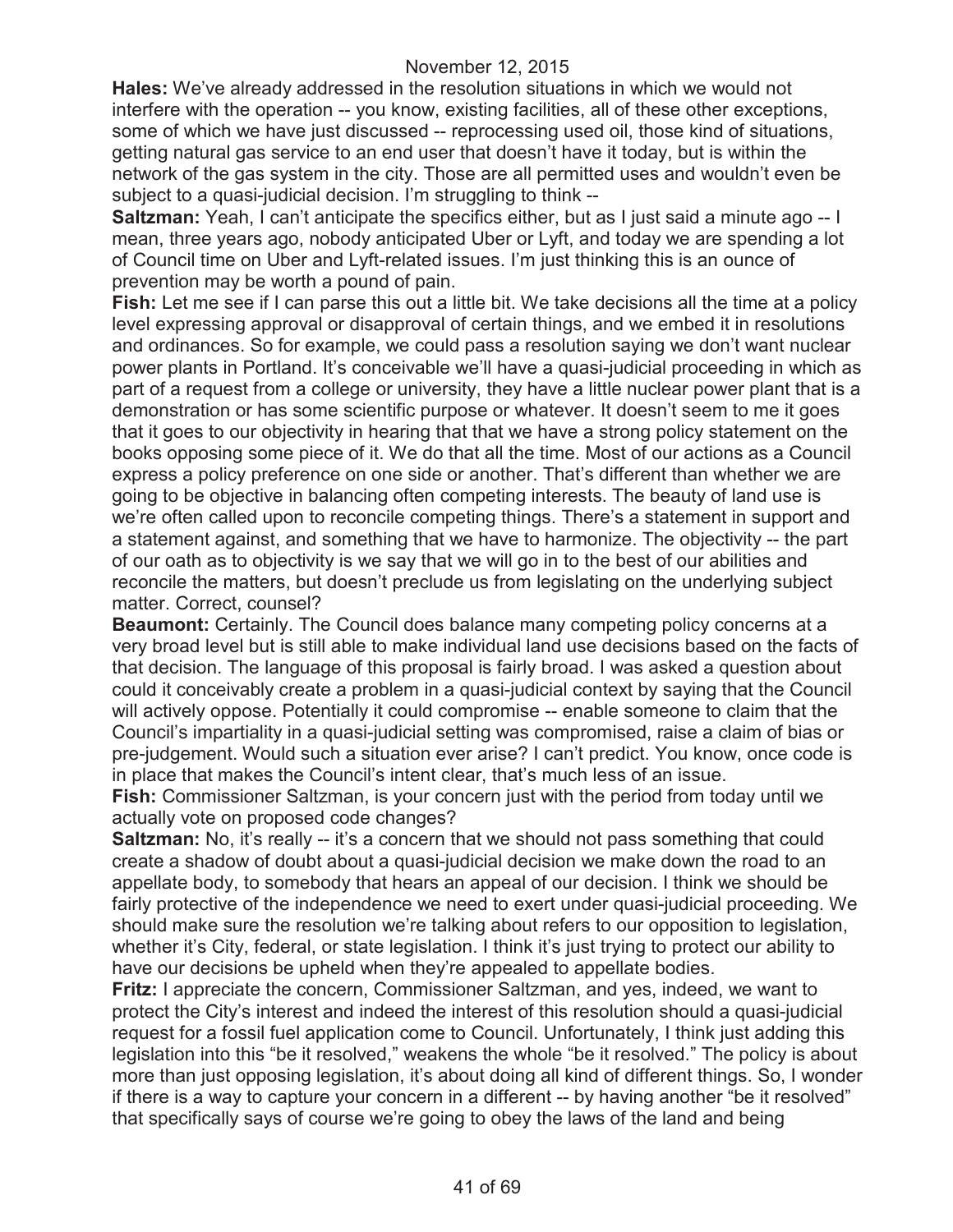unbiased and being careful and sticking to the approval criteria in quasi-judicial discussions.

**Fish:** Something like "notwithstanding the forgoing, this does not supersede any other obligation we have as a deliberative body in a quasi-judicial proceeding" -- **Fritz:** There you go, that's beautiful.

**Hales:** That's beautiful, but I don't think we have to write it down because that's in effect standing policy. Here's my suggestion. I appreciate the concern, Commissioner Saltzman, and I know you want us to be able to make quasi-judicial decisions properly, but I would rather keep the policy language that we have here clear and then maybe do two things. Ask for a legal memorandum from the City Attorney's office about how we should conduct ourselves on quasi-judicial cases if any come forward under this resolution, rather than try to craft a fence around a problem we can't quite see here today. I mean, we're all struggling to come up with a scenario where this would happen. Again, I believe in the integrity of that process, but I would say let's pass the policy clean, ask Kathryn and the rest of our City Attorney staff to prepare a legal memorandum about any issues with the quasi-judicial process. But I'm kind of returning to Commissioner Fish's first analysis of this, which is we always have to balance policies when we make quasi-judicial decisions. You know, we have --

**Saltzman:** I guess my preference would be to follow Commissioner Fish's example and have maybe Kathryn and somebody in my office draft something while we're hearing testimony and come back to that.

**Hales:** Well, I'm open to that, but let's proceed. If you come up --

**Saltzman:** My only concern with your suggestion, Mayor, is suppose a legal memorandum comes back and says, well, you guys all said you were opposed to this, therefore you should abstain from this quasi-judicial process. And then what do we do?

**Fish:** There's also another potential outcome -- and I have been in enough land use proceedings in my seven years where one or more colleagues have said, "if I wasn't bound by these rules, I might reach a different result." And I think we're pretty scrupulous about describing what the landscape is and what our obligations are, and I've had colleagues say, I might have a different view personally but the rules require me to do X, Y, Z, and you have not met your burden or whatever and therefore I have to grant or deny the appeal. I do think we have a pretty good track record of following the legal advice that we get at the outset of each of these proceedings.

**Hales:** I do, too. I guess I'm still trying to think of examples. We make land use decisions often in cases where we have a policy disagreement. I'm making this one up, but it's not a complete fantasy. We all oppose the availability of assault rifles, but we would make a quasi-judicial decision about the siting of a retail store that happened to sell assault rifles without respect to that. We follow the code and follow the requirements. I don't think it is a strange place for us to be for the City Council to be clear here's our policy on fossil fuel, oh, here's a quasi-judicial that happens to touch on that, and we still have the responsibility under our oath of office to make that decision based on the law.

**Saltzman:** That's a great example, but I still think it's debatable one way or the other. My preference would be to have Kathryn come back with something and if people don't like what I come back with, then so be it.

**Fish:** Kathryn, also to be clear, I'm not aware of any quasi-judicial proceedings that in the pipeline which would be impacted one way or another by our action today. Is that correct? **Beaumont:** I'm not aware of any.

**Hales:** Alright. Well, we'll let you go take a run at that. And Michael, anything else that you need to walk us through here now that we've reviewed those amendments?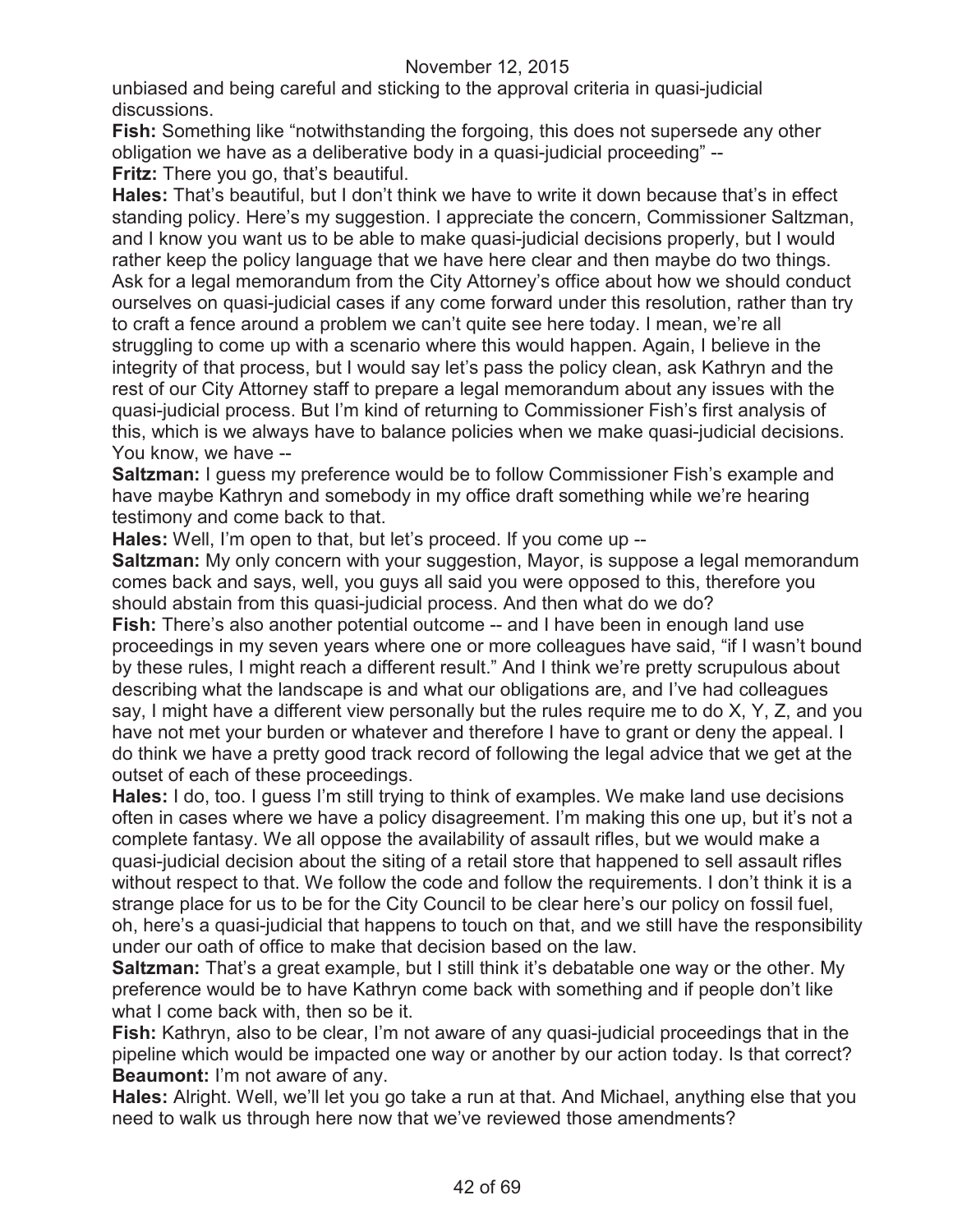**Michael Armstrong, Bureau of Planning and Sustainability:** I don't have anything specific to the amendments. I'm happy to answer any clarifying questions. **Hales:** Any more questions for Michael?

**Novick:** Actually, yeah, I've got a couple. Michael, you said during the last hearing that this policy would allow new gas stations to be built in the City of Portland because of the language of the resolution indicating the policy does not intend to restrict the provision of service to end users. Could you just explain a little bit by what you mean by "end users,"

and when you think we'll get an actual definition of it? **Armstrong:** Sure. If this resolution is adopted, it would initiate a code development process, and defining "end user" in that code is one of the really key -- it will be one of the key terms that has to be defined, and so that would come back to you having gone through the legislative development process. My understanding of what "end user" means is someone who uses the fuel directly. For example, someone getting fuel at a filling station, a utility customer, an industrial customer that may use fossil fuels either to burn for energy or as part of the process inputs or as part of even R&D that they're going through, they are using those fuels themselves. And so, capturing that in a kind of legally coherent definition will be extremely important, but that would happen through the code development process. **Novick:** Thank you.

**Fish:** And Steve, on that point, just to be clear, under one of my amendments, we would have as many as three bites at the apple on that question. We would have a legal stress test in executive session, we would have a discussion at a work session where you presented the proposed code and we got to ask questions to make sure we understood it, and then whatever you file for consideration would come to a public hearing at Council and the public would get a chance to testify on that and ask further questions. So, I see at least three opportunities for us to make sure that we get it right.

**Novick:** Northwest Natural suggested an amendment to make it explicit that infrastructure necessary for the supportive of service to end users will be allowed under this resolution, and we asked what do they mean by that? They said systems and equipment such as transmission pipes, compressors, and valves necessary to get the product to the distribution system. Do you think that kind of equipment would be covered under the resolution as amended?

**Armstrong:** I do. And the language you used I think is really important where those things aren't necessary to supply the fuel to the end user, and I think it's that immediate chain - that is the reason that that would be allowed under this "end user" definition.

**Novick:** Here's another scenario somebody offered up -- I can't remember who it was. Under the resolution, would a company be able to build new infrastructure needed to increase the amount of ethanol shipped into Portland via barge?

**Armstrong:** They would because ethanol is not a fossil fuel.

**Novick:** What if it was then blended with a fossil fuel?

**Armstrong:** So -- again, I guess if the infrastructure is to enable the ethanol to be brought in and blended, it's in service to the non-fossil fuel. And so as I read it, that would be allowed. I think you could get to scenarios where there needs to be a larger tank where the fossil fuel and the non-fossil ethanol are blended, and I think this is where the language in the amendment that gets specifically to infrastructure that -- I believe it's "accelerates the transition to non-fossil energy" I think is exactly responsive to that kind of situation. **Novick:** OK.

**Saltzman:** I had sort of a hypothetical type question, too. Commissioner, Novick, are you through --

**Novick:** Yeah.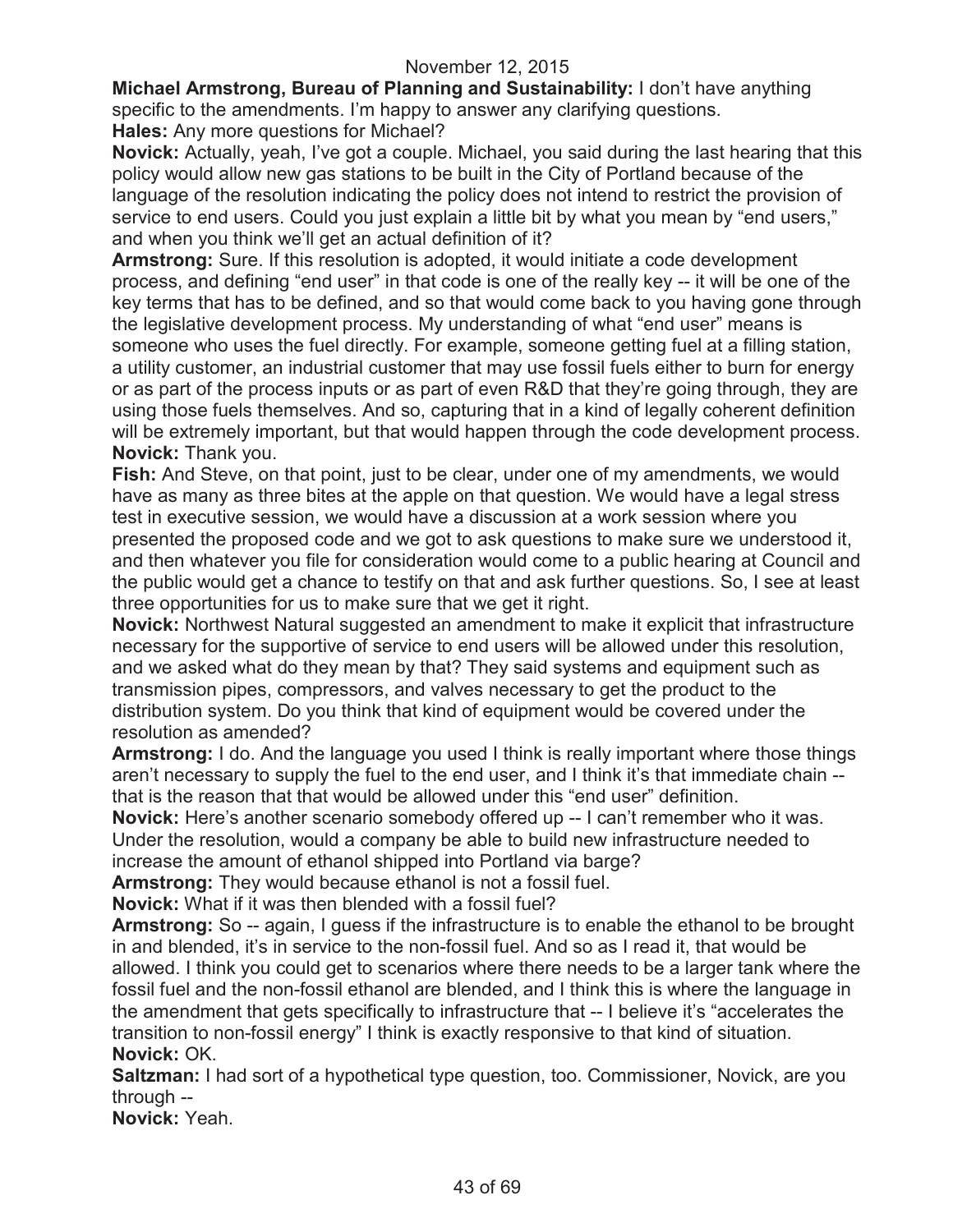**Saltzman:** I was talking to the Mayor about this a few minutes before the meeting, but suppose Northwest Natural gas wanted to build a pipeline to serve Tillamook County, which I know for a fact has no natural gas. So, suppose they wanted to build a pipeline that would have to come through Portland, picking up natural gas from wherever they pick it up from, through Portland to serve Tillamook County. Would this policy -- and this may reflect on the discussion we just had a few minutes ago about our quasi-judicial rules, but would this policy in and of itself say that we would oppose that?

**Armstrong:** I wouldn't think so for the same --

**Saltzman:** Would or would not?

**Armstrong:** Would not for the same reason infrastructure Northwest Natural needs to serve its customers in the Portland or in the Portland area is part of serving those direct end users. We're not differentiating between the county lines.

**Hales:** Where the end users happen to live.

**Saltzman:** So if the end user is currently not a fossil fuel consumer -- of natural gas, anyway.

**Armstrong:** I don't think that would change it. I think what this is getting at is if any company wanted to build a natural gas -- for example, an LNG terminal whose purpose is to provide gas to other utilities or other distribution channels, they're not giving it directly to the end user. That's the scenario that I think this would put the City in opposition to. **Novick:** I have one more question that I forgot, which is another local utility, PGE, had another question. They were saying that suppose they're trying to replace their existing coal generation with largely renewables but for right now, the sun doesn't shine all of the time, the wind isn't blowing all of the time, and for right now, we have problems storing energy from those sources. Hopefully the battery technology will improve dramatically as quickly as possible. But they are saying that gas is the best compliment because you can easily ramp it up and down when there is a gap. Their question is basically, would this resolution allow them to phase out coal and replace it with a combination of renewables and gas with the understanding that they're trying ultimately to move to just renewables? **Armstrong:** Again, because that infrastructure is in service to their customers, I think that's covered by what's required to serve end users.

**Fish:** And Michael, can I make an observation? We've spent a lot of time both in my office and then through this forum defining terms and also presenting hypotheticals for you to respond to. One of the things that you've consistently reiterated with me that made an impression was the language in the third from the end resolved about it's not intended to restrict the provision of services directly to end users was deliberately designed in this resolution to be general in scope. And it is going to be our challenge as we move to code to actually consider the intended and unintended consequences. And because we're doing this in a public way where people have a chance to comment, if there are other examples that come up where people either are either concerned that it might capture something where we get to say, "no, it's excluded" or there needs to be tweaking in order to capture something that we didn't intend to restrict, we have that opportunity down the road as we move to code. Is that correct?

**Armstrong:** Yes, that's exactly right. And the examples -- because this resolution gives direction to staff to kind of go, come back with language to make this airtight, the examples are extremely helpful as we think through that and get a sense of how you intend it to be interpreted, because we'll try to bring back something that matches to that.

**Saltzman:** And I did have -- sorry to -- one more question. The Bureau of Development Services issues various land use related permits largely guided by state law. So, how would the Bureau of Development Services staff reconcile this policy with a decision that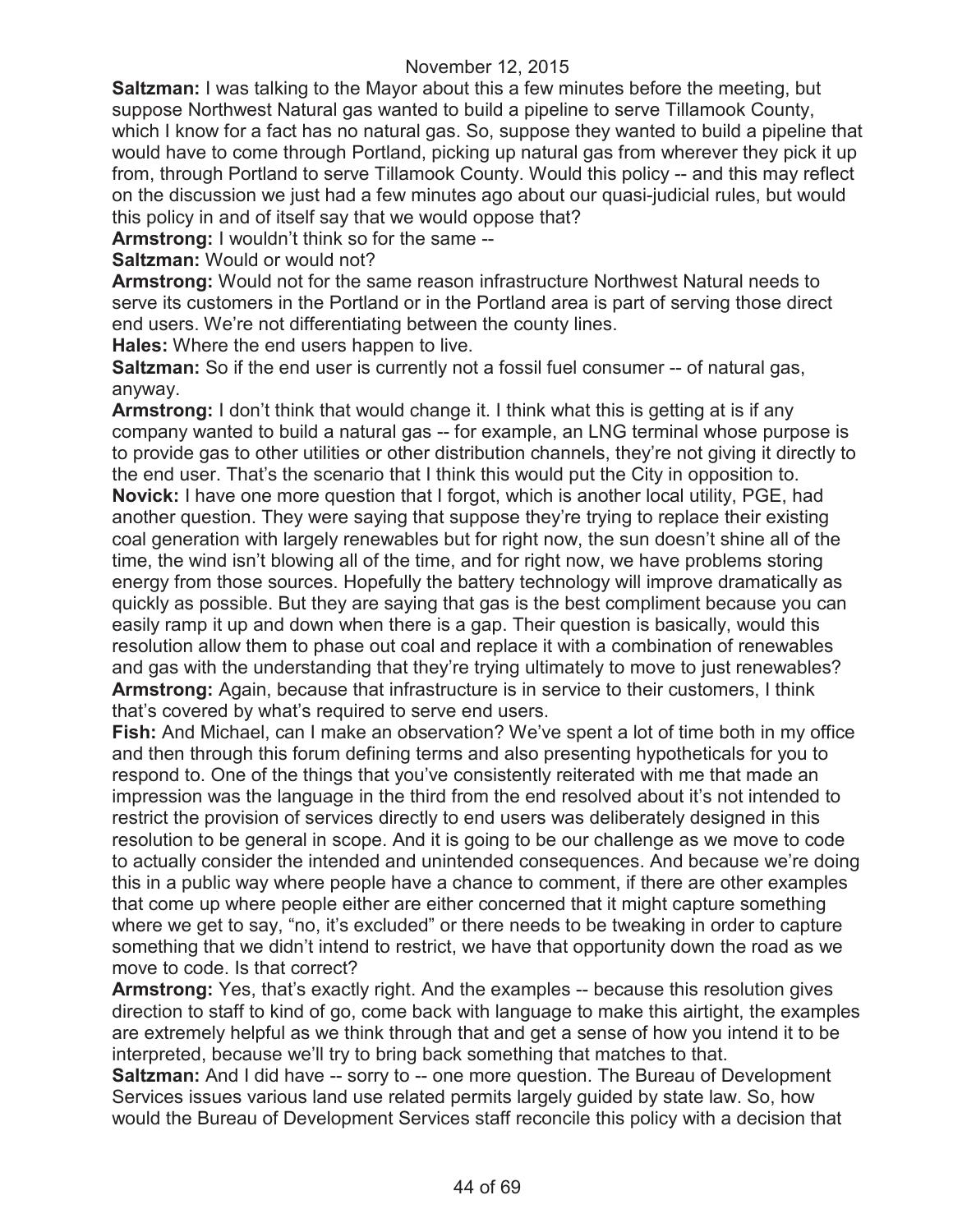that may be at odds with the state rules governing decision-making on a particular land use item?

**Armstrong:** Yeah, so there are certainly many instances where the decisions are governed by state law and not by City code, and in those cases, Development Services is obliged to apply the state law. I think what this is pointing toward in the arenas where the City does establish the legal code and rules -- this would apply to those situations. We're not trying to or in a position to go around or otherwise undo state law. There are other forums for that.

**Hales:** Right, so state law is superior and governs when it applies. Right.

**Saltzman:** I do have a revised version of my amendment.

**Hales:** Let's take a look at that now, ponder it for a bit.

**Saltzman:** I'll just read it out loud and we can decide later. It would be a new resolved that would say, "now, therefore, be it further resolved not withstanding anything in the resolution, the Council will exercise the duty as a quasi-judicial land use decision making body in an impartial manner consistent with City code and Oregon law."

**Fish:** Commissioner Fritz, doesn't this just restate the status quo?

**Fritz:** Yes, it states the law of the land, so yes. But I think it's a good clarification. Thank you.

**Fish:** I think we can all agree to it then.

**Hales:** Commissioner Saltzman moves --

**Fritz:** Second.

**Hales:** Commissioner Fritz seconds. Any further discussion on that amendment? Roll call, please.

### **Roll on amendment.**

**Novick:** Aye.

**Fritz:** Aye.

**Fish:** Dan, I appreciate you flagging this issue. I think it warrants a hearing, and I think this is an appropriate way to address it. I would just note for the people here for the first time, Commissioner Saltzman has a particular pet peeve about resolutions and ordinances that are not self-contained. To put it the other way, he likes to have everything under the same roof so that future generations looking at our laws can see that we captured all the moving pieces. I appreciate your attention to detail and I'll vote aye.

**Saltzman:** Thank you all. Aye.

**Hales:** Thank you, Dan. And I just want to say I appreciate the way we got to this language and the way that the rest of the Council's amendments have been put forward because in every case, you've helped make the clarity of this resolution better but have not watered it down. And that was my hope and my goal for how we would operate as a Council, so thank you. Aye.

**Novick:** May I actually clarify something? I think I may have got confused on the numbers of my own amendments earlier. I read off language for each of them, so I think it was clear what we were doing, but Commissioner Fritz asked if I was withdrawing Novick

amendment three, which literally was adding the word "expanding" which we did vote. The one I with -- the one that didn't get a second was Novick amendment five.

**Hales:** Right. I cited number three and mentioned the word "expanding" when I went through them, so we've got that on the record. Michael, thank you. We'll call you back later if we need you.

# **Armstrong:** Thank you all.

**Hales:** Let's move to folks that signed up for the last hearing who are here and would like to speak.

**Moore-Love:** I show eight people signed up. The first three, please come on up.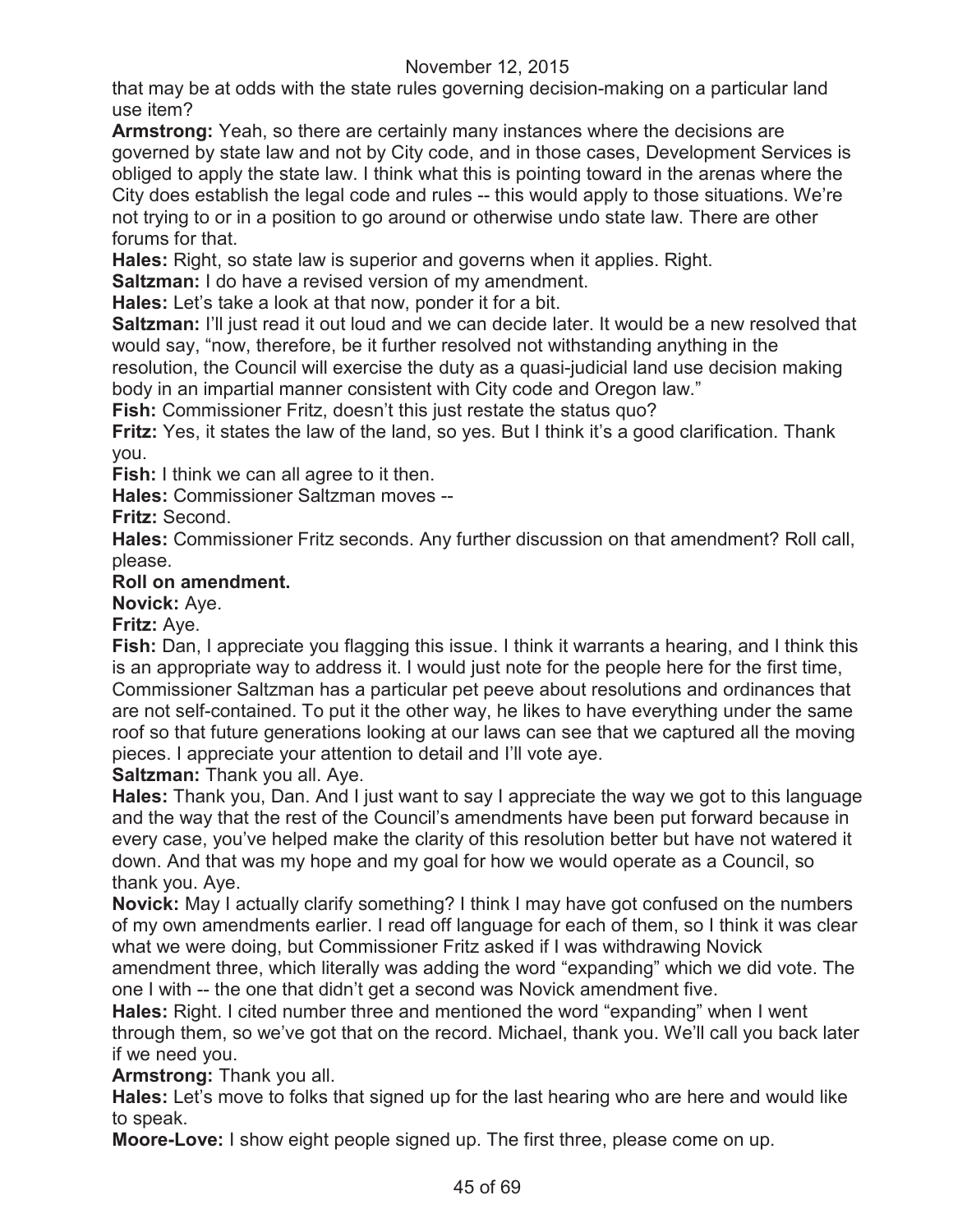**Hales:** OK. And then how many do you have signed up total? **Moore-Love:** On the amendments?

**Hales:** Yes.

**Moore-Love:** Probably about 40.

**Hales:** OK, so we're going to hold testimony to two minutes apiece so we have a chance to hear everybody. Welcome. We won't wait for your colleagues to come up. Go ahead. **Alex Anderson:** My name is Alex Anderson. As a biology graduate of Concordia University, I serve voluntarily as the environmental justice community chair for the Portland Right to the City Coalition.

Council, it is evident that you are being encouraged by a select few that believe the myth that fossil fuels are necessary and that they are safe. Let's take propane, for example. The great opposition is built on two main points: that it raises CO2 in the atmosphere and linked by homeostatic forces -- the oceans -- and two, that it exists in a three carbon ring structure. It takes very little strain to disrupt this shape and renders it highly reactive. At large quantities, devastatingly so. No carbon-based combustible fuel is safe, not in this day in age. We implore you to look at the global picture, not just the slice of pie. We must divest from fossil fuels.

During my senior year at the university, I cofounded and resided as co-president of the commuter club. The premise was to engage students in utilizing alternative methods of transportation other than gasoline-powered vehicles. I helped set the precedence and led by example. In one year's time, I traveled by bike over 4200 miles. Now, I find an electric car keeps my conscience clear, my budget sustainable, and my travel times manageable. The moral is we can do better. We must. Mr. Novick, Mr. Saltzman, and Mr. Fish, will today you lead by example?

**Hales:** Thank you very much. Welcome.

**Nancy Crumpacker:** Hi, I'm Dr. Nancy Crumpacker and I'm a retired cancer specialist. Thank you, Mayor Hales, City Commissioners, for listening today and for voting for the oil train resolution last week. Today, I speak in favor of the Mayor's amended fossil fuel resolution.

All stages of fossil fuels present health hazards. Extraction, transport, refining, storage, and burning of fossil fuels introduce toxics into our air and water. Diesel engine trains spew carcinogens into the air, and their exhaust is linked to asthma in children and heart and lung disease in adults. Recent derailments and storage tank explosions show that fossil fuel infrastructure and even so-called safe trains are dangerous when carrying these dangerous materials. By taking precautions now, we can avoid deadly tank explosions, train derailments, pipeline leaks or explosions, and toxic coal dust in our air. An earthquake poses horrific risks. Please support this resolution to keep our health out of the hands of the fossil fuel industry. Thank you.

**Hales:** Thank you. Good afternoon, welcome.

**Bryon Tennant:** Hi, I'm Bryon Tennant speaking on behalf of the Northeast Coalition of Neighborhoods or NECN. NECN represents 12 inner Northeast neighborhoods, serves over 60,000 Portlanders, and works to make our communities safe, livable, vibrant, healthy, and inclusive. NECN would like to thank Council for passing the oil train resolution last week, and we also support the resolution being considered by Councilors this afternoon. We commend Commissioner Fritz and Mayor Hales for taking real leadership to safeguard our neighborhoods.

The Union Pacific Kenton rail line travels through two NECN neighborhoods in close proximity to local businesses, schools, and residents. NECN has long been aware that transportation of hazardous materials -- especially oil, coal, gas -- along this route pose unacceptable risk to our nearby communities. These risks compounded by the citing of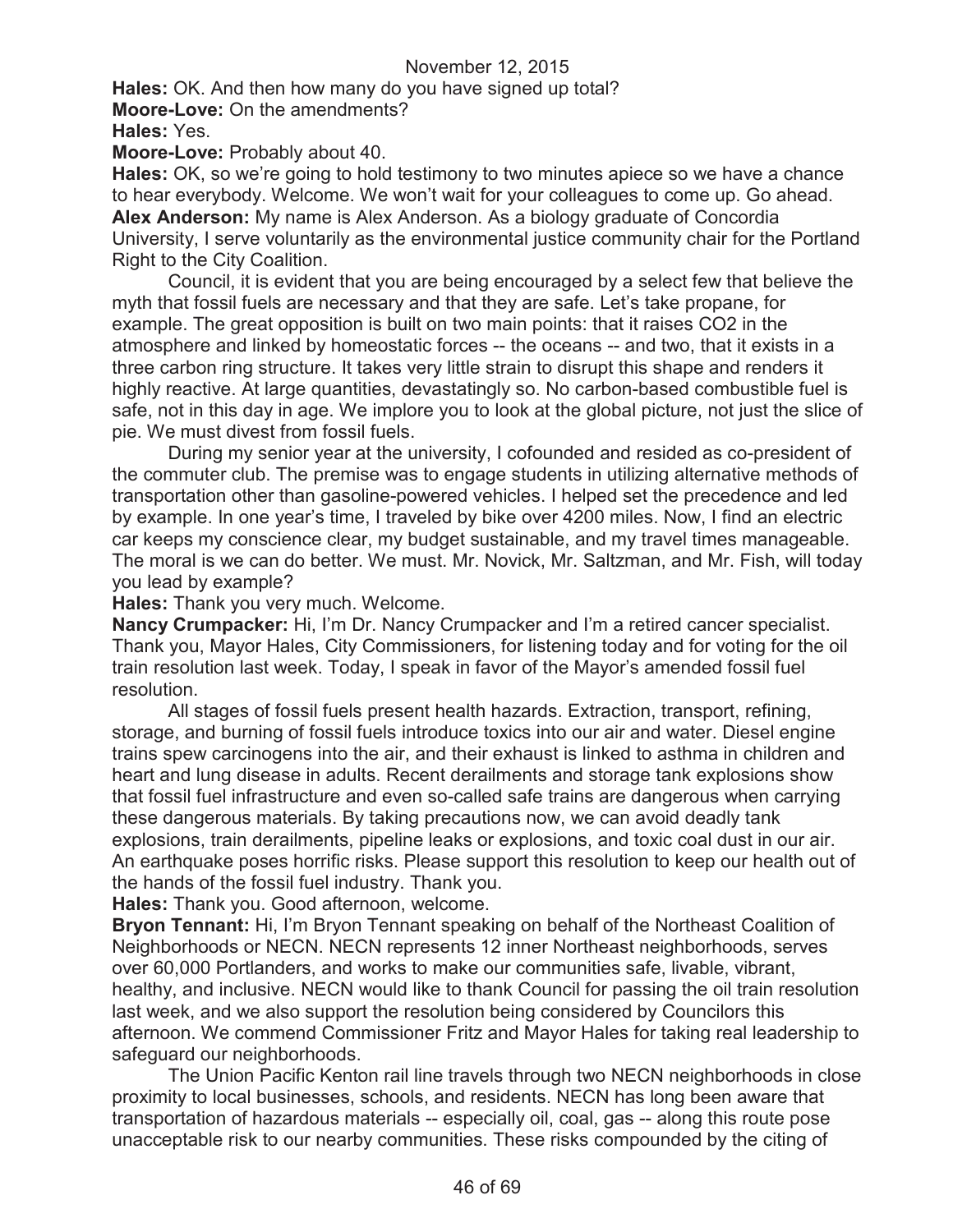large fossil fuel storage facilities nearby in close proximity to the Kenton line, and the looming possibility of the catastrophic natural disaster. This resolution takes substantive steps to reduce traffic of hazardous fossil fuels and helps curb further expansion of storage facilities, which will dramatically increase the safety and resiliency of our neighborhoods. It also lays out steps to improve the safety of current fossil fuel infrastructure and bolster response and clean up in the event of an accident.

Again, we would like to thank Mayor Hales and Commissioner Fritz for the leadership role in protecting the City and its residents. We strongly urge all Commissioners to join and give support for these resolutions to protect our local residents.

Also as a representative of Woodlawn Neighborhood Association, I want to say that train noise does affect our community very deeply. I have heard repeatedly from residents that it has got worse in recent years, that there appears to be rumbling and prolonged horn sounds in the middle of the night, which is I assume the time when these trains will be passing through our neighborhood.

**Hales:** Thank you very much. Thank you all. Welcome.

**Harlan Shober:** Thank you. Like most of us in this room and all of us who are not getting paid to be here --

**Hales:** Just put your name on the record.

**Shober:** Sorry -- Harlan Shober, Southeast Portland, 97214. As I said, like most of us here and all of us not getting paid to be here, I'm here to cash the check you wrote last week. I'd like to address what I call a jobs blackmail. You're going to hear testimony that this thing ruins jobs. And it can't be denied that some jobs will be lost, but I want to bring you this - the clean energy future report. Printed copies for you are delayed by a flat tire. A colleague is trying to get here by bus. But the gist of this report is that we can grow the economy, have more jobs, have cheaper energy, and have a clean environment. It's very well researched. I won't go through the citations here, I think I would run out of time. But the claims seem well-substantiated. The report acknowledges that there will be economic dislocations, but it demonstrates that there will be a net increase in good jobs, especially in construction and manufacturing, as we develop a sustainable economy.

Amendment seven -- I think that's the right number -- addresses the need to assure that workers in obsolete energy industries have a shot at jobs in the new industries. So, we do hope that you pass this. It seems like you've avoided letting it get watered down. Thank you.

**Hales:** Thank you very much. Thank you. Welcome.

**Deborah Romereiu:** My name is Deborah Romereiu. I'm business owner in the Portland area and it's an honor to speak before you all.

The Oregon Global Warming Commission recently warned the Oregon legislature that Oregon will fall further and further behind in its 2020 target of reducing our carbon emissions to 51 million -- a mere 10% below 1990 levels -- unless aggressive steps are taken in Oregon. Further, the state has set a goal for reducing carbon emissions to a little less than 33 million tons by 2035 and down to 14 million tons, which is 75% below the 1990 levels by 2050. If we have any hope of reaching these goals, we will need bold action and courageous decisions by our elected officials.

If we knew we had a massive asteroid that was on a collision course with earth due to hit on, say, November 12th, 2030, and we knew it would wipe out 70% of life on earth, alter irrevocably our carbon cycle, our hydrologic cycle, and the ocean circulation system - clearly an emergency of the highest magnitude -- governments all over the world - national, state, local -- would all marshal their efforts and call upon scientists, universities, business leaders everywhere to do everything in their power to avert such a tragedy. Well, we are in a huge emergency now. No asteroid, but we're on a collision course just as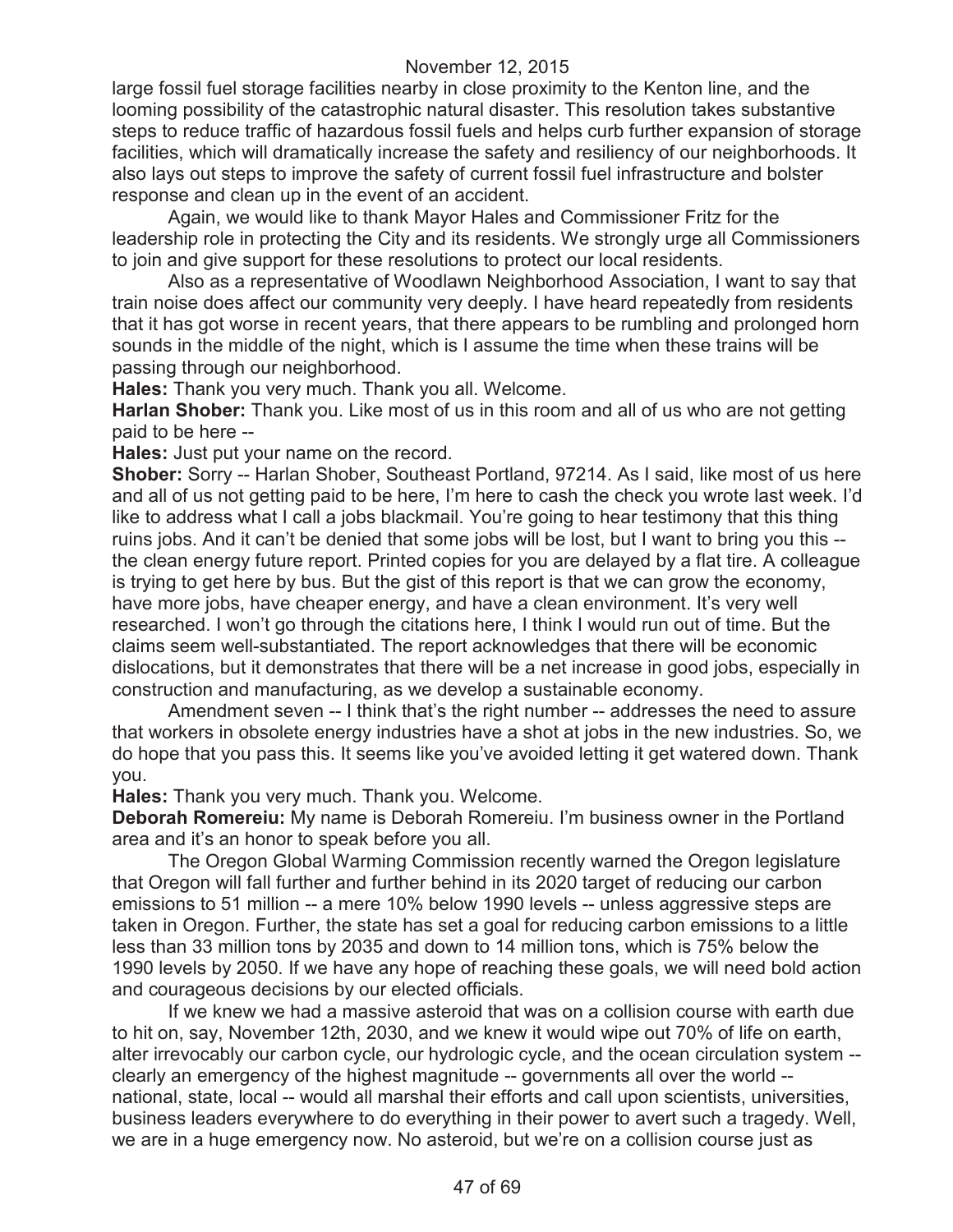destructive. And the warnings -- warnings like go back, turn around, danger -- those are legion and they're growing louder and more desperate.

We can't say we haven't been warned. For example, two weeks ago, maybe some of you caught the front page article in the New York Times that said, "Greenland is melting away." That is devastating for us. And there's this month's issue -- maybe some of you have picked up that, the current issue of National Geographic, which devoted its entire issue to warning of a dire future that awaits us if we don't boldly act today.

**Fritz:** Thank you for your testimony.

**Romereiu:** Just about done.

**Hales:** Wrap up please.

**Romereiu:** OK, wrapping up. Fossil fuel industry leaders sometimes talk about sacrifice zones, which is the destruction of one area and population sacrifice for the claimed greater good than the fossil fuel facility would deliver. Now, that sacrifice zone is the entire planet.

And lastly, we are often told we need to make a slow, measured, long transition to renewables. To them I say. we just don't have the time. Thank you.

**Hales:** Thank you very much. Welcome. Good afternoon.

**David Schor:** Hello, my name is David Schor. I'm a local attorney and a candidate for Mayor, and I wanted to thank the Council here for the bold leadership they have shown in passing the resolution last week and that I hope you will show today in passing today's resolution, including the thoughtful amendments that have all been offered and approved here. I was happy to see that some of the amendments that had some reasonable objections have been altered or removed from contention.

I want to say that Portland has an opportunity here to be an example to other communities not just in Oregon or in the United States, but around the entire planet, and I think we can see the impact that this has on our planet when we look at examples like the tar sands in Alberta, Canada. Many of you probably have not actually seen these firsthand. I've had the humiliating pleasure of actually seeing them in person and I must say that photographs can do justice to the damage that they represent. Just as no photograph can demonstrate the beauty of something like Grand Canyon, no photograph can demonstrate the utter destruction we are wreaking on our planet. You must see it in person to understand. This is devastation that cannot be reversed.

By taking this stand here in Portland, we are starting the process that must be completed of moving all of our economy on to a renewable, sustainable energy economy. I want to thank you again for showing the leadership necessary for us to begin this transition globally and I want to thank you also for recognizing that this is an important issue not just for Portland but for the world.

**Hales:** Thank you. Thanks very much. Thank you all. Welcome.

**Donna Cohen:** Thank you. Hello, my name is Donna Cohen. First, I just want to mention that I brought a letter last week from the North Portland Neighborhood Association chairs, and they wanted me to say how much they support this and just to let you know that.

You know, they say when you find yourself in a hole, first thing you do is stop digging. This resolution is stopping digging, but as has been said in many different ways, we have to do more than that. So when I hear something like from Pembina that they are going to do things to offset the emissions that they're going to cause, I say that is not acceptable. That is just the status quo. Last week, there was a woman here from Bureau of Planning and Sustainability talking about bridge fuels, transition fuels like propane. And we hear about that a lot. Well, Pembina's plans for their project is to last from 25 to 50 years. I don't consider that bridge fuel situation.

Lastly, I want to mention, and I hope -- forgive me if I miss something in the discussion of the amendments -- but where it says about investing in Portland's human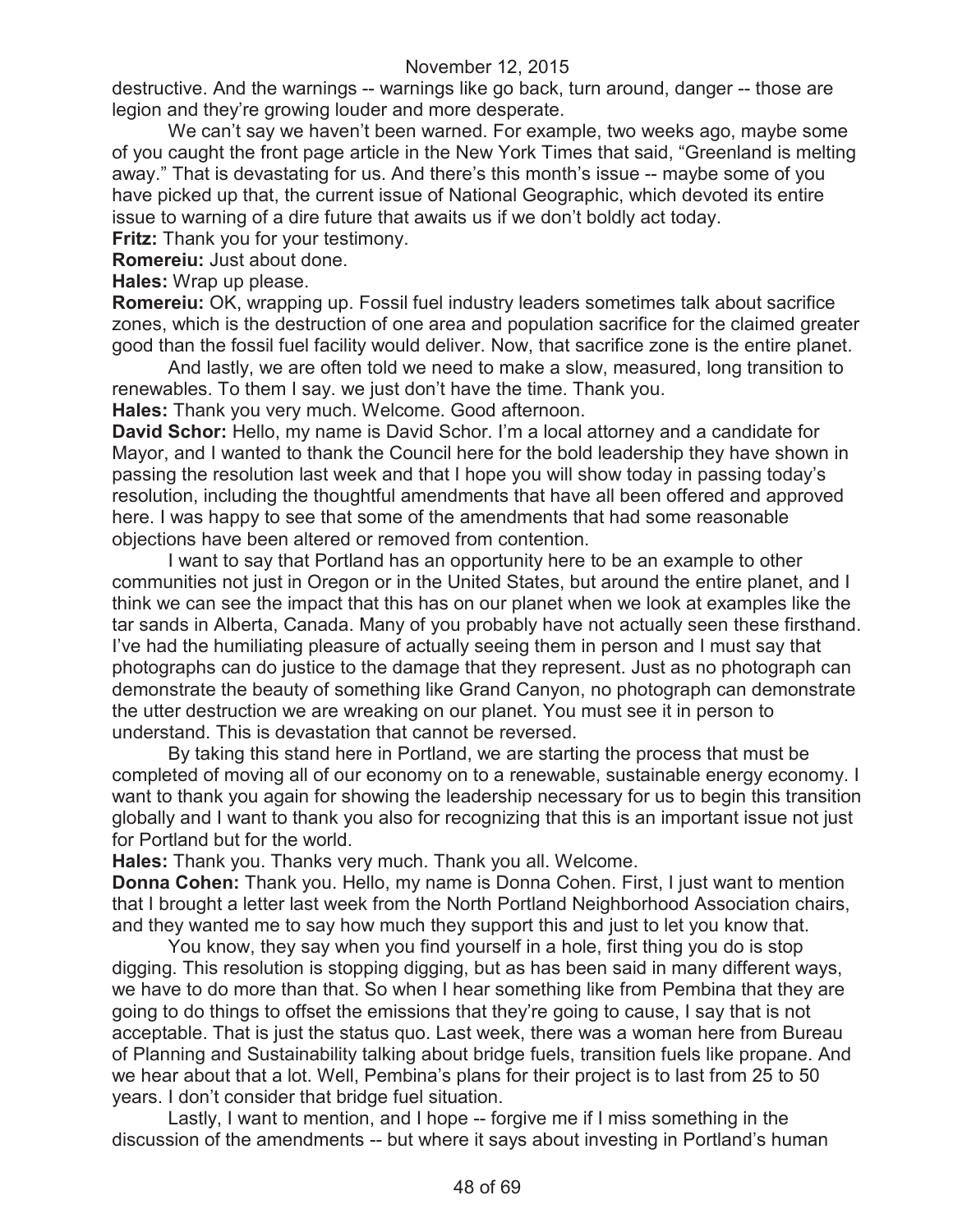infrastructure by supporting programs to retain our work force as the City transitions to clean energy economy, I would say by supporting programs to retrain our work force in clean energy as the City transitions. I mean, I think that is an important distinction. It's not any job. It's that we're going to help you get into clean energy jobs.

**Hales:** Good point. Thank you very much. Welcome.

**Jenny Holmes:** I am Jenny Holmes with Ecumenical Ministries of Oregon, Environmental Ministries Director. Mayor, City Council members, thank you very much for this opportunity to speak with you, and thanks for giving these issues the time that they deserve and for listening to your community. We really appreciate your leadership.

I'm pleased to be able to share input today from a faith perspective, and I would like all people of faith -- clergy first -- to stand up. And I know there are many clergy and other religious people -- would you stand up -- who would like to give testimony in this vein today, but for various reasons haven't been able to. And I also want to convey that Courtney [indistinguishable] and the Portland Green Muslims were not able to be here, and they support a strong resolution.

Last week, I submitted testimony on the positions of EMO and OIPL -- Oregon Interfaith Power and Light -- on fossil fuel infrastructure, and today I want to share ethical guidelines that might be helpful to you that were developed by the faith community thinking about energy policy. At this point, as far as our policy is concerned, we have officially opposed as Ecumenical Ministries, and OIPL the Pembina propane terminal, and we've called for regional environment impact statement for coal transportation. We're in the process of developing a comprehensive statement on fossil fuel exports rooted in faith teachings and principles.

I first want to give you -- provide a quick theological take on energy, and then I'll share some of those principles. God has provided an abundance of energy on our earth home. The gift of energy, especially when sourced from clean renewable sources, enhances human life. And when used carefully and skillfully, a vibrant human society and responsible energy stewardship are not mutually exclusive. A healthy environment intact, ecological functions, a biologically diverse world are foundations of a just and sustainable world.

So, I commend these ethical guidelines to you that I've provided here, and since my time is getting short, I just want to call out one of these principles and that is renewability of energy, the capacity of an energy source to replenish its source and reliance of renewable sources taking priority. The City of Portland is on record in its Climate Action Plan of supporting the transition to renewable energy. I would ask, how does fossil fuel export enhance the City's vision and identity as a climate leader?

**Hales:** Thank you.

**Fritz:** Thank you.

**Hales:** Thank you very much. These are great, these principles of equity, efficiency, adequacy, appropriateness, risk, peace, cost, employment flexibility, participation, and aesthetics could apply to more than energy but they certainly apply there. Thank you. **Holms:** Thank you very much.

**Hales:** OK, so those are the folks that signed up last week to testify on the resolution itself. **Moore-Love:** One may be come coming late.

**Hales:** Oh, OK. Good. Just one more?

**Moore-Love:** Yeah, he's not here yet.

**Hales:** Alright. We have folks signed up to speak on the amendments. Again, we'll give you the opportunity to speak on the amendments. If you think we got it right on the amendments, you can give us a thumbs up and not speak. But if you think we got it wrong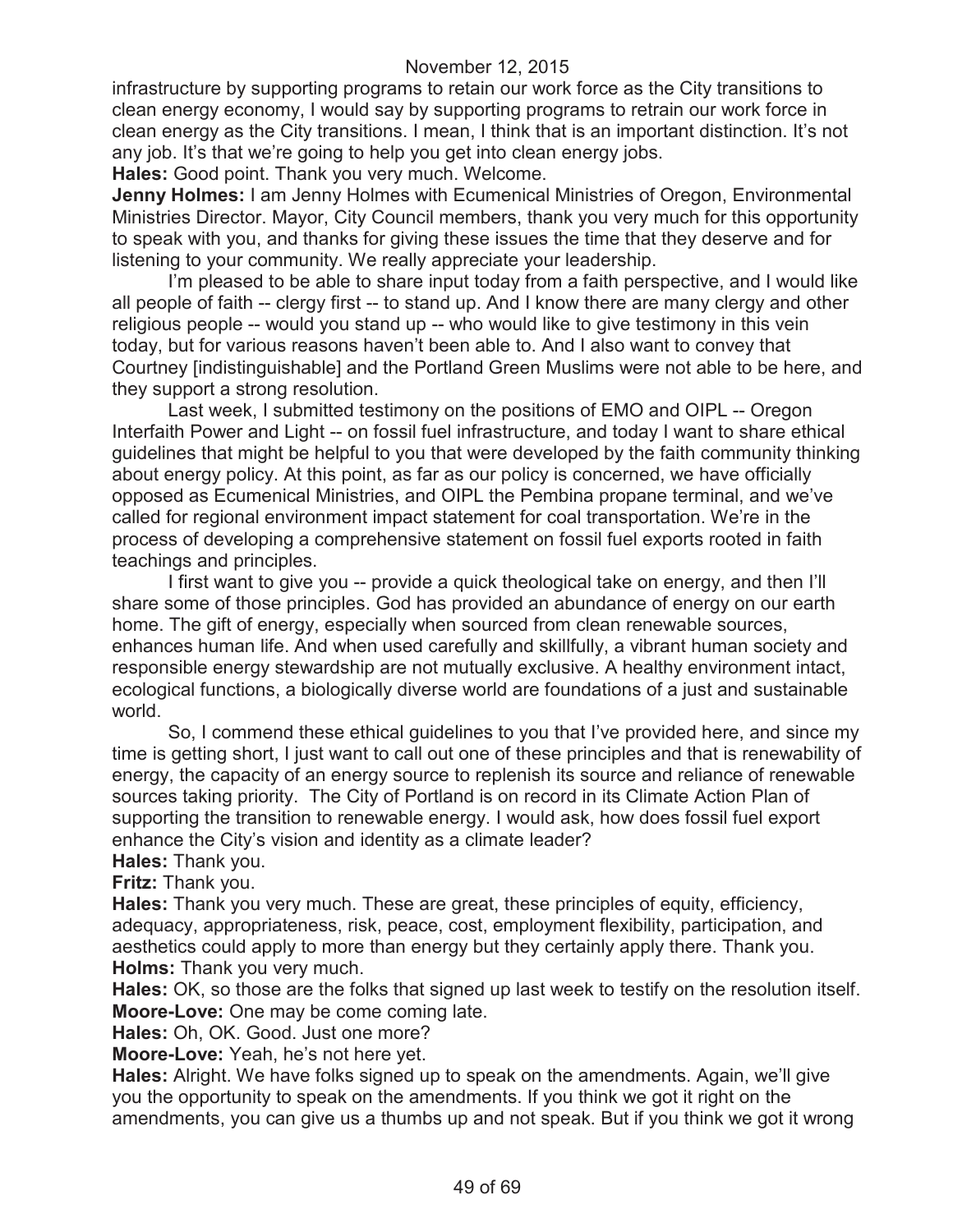on the amendments, we should definitely hear from you. Feel free to exercise your prerogative there as you see fit.

**Moore-Love:** The first three, please come on up.

**Hales:** Good afternoon. Hey, I like that.

**Edith Gregory Gillis:** Good afternoon, I'm Edith Gillis, and thank you very much for your vote on the oil trains and oil terminals.

When I moved to Portland 33 years ago, I came after living in Portland, Bend, Klamath Falls, and Eugene, because I love the bright, shiny, sunny perspective that we have of Portland. I used to watch the Rose Festival on TV. I heard that you had diversity, you had justice, you had sustainability, and you had livability. I love Portland.

I have been here for 33 years. But when I find out that you might be voting no on this resolution, that is a black eye on Portland and all of us that have given so much of our lives for Portland. And it gives me a black mood because when you have oil, coal, propane, and explosive methane -- let's not call it natural gas -- projects here, it's not jobs for us. It's outsiders that come in. The corporations are not going to hire people who are going to have a loyalty to the local people, the environment, and our rights. They're not easily exploited. They want outsiders who don't care, come in for a quick buck. And you know what those people do? They often come in for a quick [expletive] of our little children, too.

September 1993. My two and a half year-old little girl Grace and my seven and a half year old little boy Will according to the Portland police homicide detective were kidnapped to be sold into prostitution for drug money. Everywhere across Canada, United States, we have coal, oil, and LNG projects, outsiders come in and take the jobs, spoil the land, and hurt our children. It's been 21 years. You have not invested in protecting my children and help them heal and recover. [beeping]

**Hales:** Thank you.

**Gillis:** Do not allow them to come in, rape and ruin our country and our children. Vote yes so we can have our sunny future.

**Hales:** Thank you very much. Welcome.

**Kendra Hubbard:** Thank you for your time today. I'm Kendra Hubbard, and I represent the Oregon Solar Energy Industries Association, as well as my family and my future solar installer. Thank you.

I wanted to talk about how important renewables are to the city of Portland. Economically as a job creator, we have manufacturers here who have invested in our state and in our cities. We have jobs that are created from those manufacturers. I also represent contractors here in the state and in Portland, as well as the community. So, when we talk about revenue from renewable energy, I believe that the jobs that would be lost potentially by not having fossil fuels here would be more than made up for in renewables - specifically, solar.

I also wanted to talk to you about fossil fuels. My family is from Kentucky and they worked in the coal mines and they all died from coal dust, and I don't want that future for my son. I want to ask you -- if not us, then who? And if not now, hen when? Now is our golden opportunity to divest.

I also wanted to pose our slogan in Portland is to "keep Portland weird," but I think we should consider changing that to "keep Portland clean." Thank you.

**Hales:** Thank you very much. Welcome. Get closer to the microphone, if you could, please, thank you.

**Cathy Sampson-Cruze:** Good day. My name is Kathy Sampson-Cruze. My Native name is Wey-ow'sux. I am an enrolled member of the Confederate Tribes of the Umatilla Indian Reservation in Pendleton, Oregon. Our real name of our people is the Wallulapum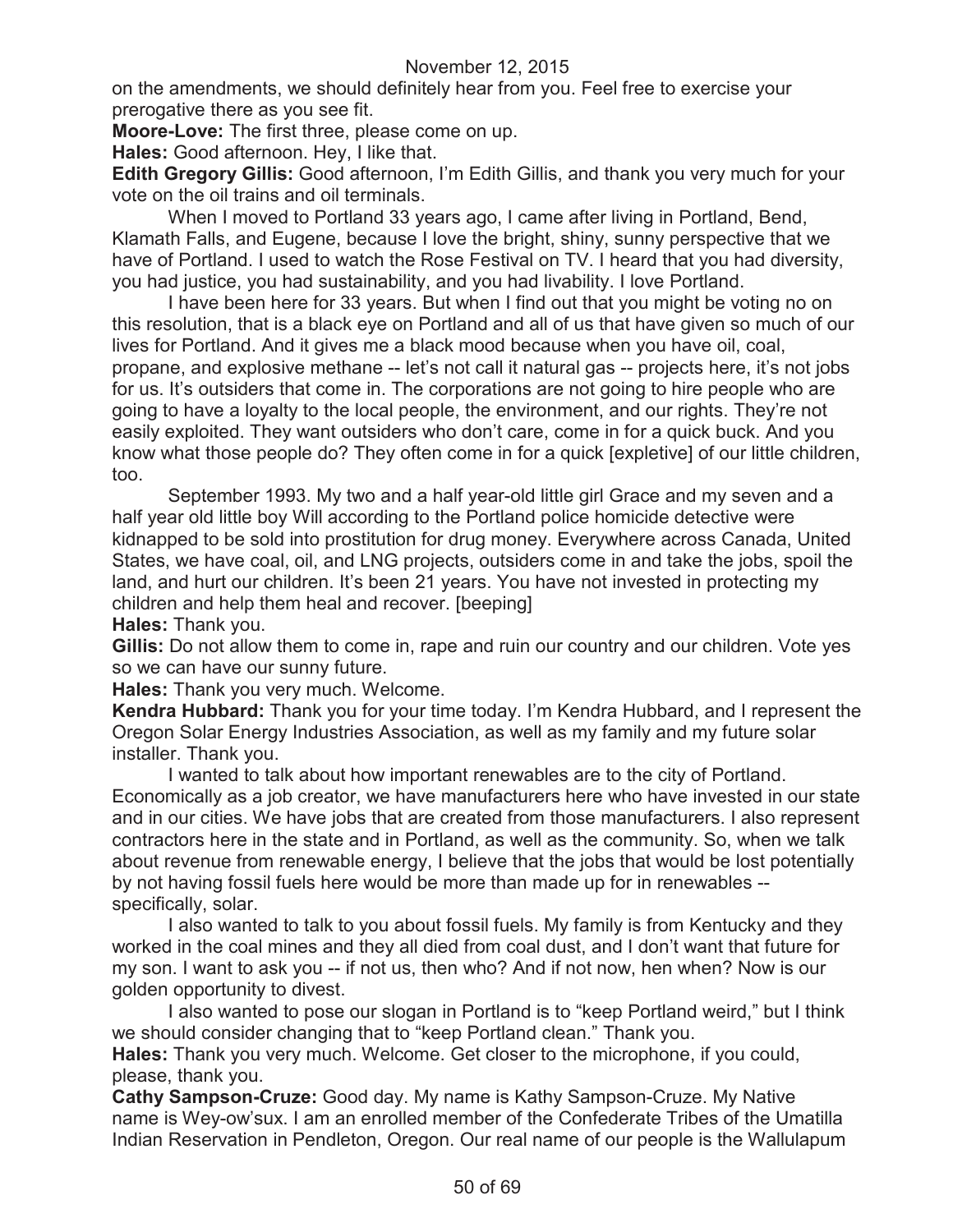People, the Walla Wallas. We're a small part of the three tribes but we stand proud. My father is head man of our tribe.

I also want to introduce my daughter, Mariah Morning Rose Sampson, who has been with us constantly on this journey from the LNG terminals to the coal terminals that we're trying to stop to walking at New York through the climate march and stopping the mega loads that were trying to come through our homelands and head up to TransCanada.

I used to go to school here over on Alberta. And I went to junior high -- when it was a junior high -- over on Sauvie's Island during the relocation times when they told my father to come here to go to work. My mother became a nurse here. I went to Portland State. Portland is part of my home and my heart. I love Portland.

You have a daunting responsibility. You can really make a change here. It's not just the sea of red, but the sea of red to stop this line of destruction that is coming down through the Columbia Gorge. Every time I drive down that beautiful river -- we call it Nch'i-Wána, the great one, the big one. You have a chance to stop this fossil fuel infrastructure that is demanding, pushing its way through the heart of this country.

I have a dream back to 1491 I want to share briefly. It's when this land was all tall trees. Our traditional foods were here. Our medicines grew here. Fish were abundant. Then they start to call it "Stumptown." I don't like that name because we knew what was here. You have a chance for the future to take this good-heartedness of the people and the land and make it right. Be that leader. March to Paris. Tell them, be that change. [applause] [cheers]

**Hales:** Thank you. Thank you very much.

**Fritz:** You are going to Paris, right?

**Hales:** As a matter of fact, I am going to march. Actually, I probably can't march to Paris, but I'm going to get there. [laughter] So let's take the next three. Welcome, good afternoon. Would you like to be first? Go ahead while the others are getting settled. Just pull that microphone a little closer to you.

**Kyle Smith-Doolittle:** Mayor Hales, members of the Council, my name is Kyle Smith-Doolittle, and I'm a senior at Madison High School. Thank you for listening to me speak today about the importance of passing the fossil fuel resolution.

Extending fossil fuel infrastructure is irresponsible and short-sighted. From every angle, voting no on the fossil fuel resolution is a mistake. The expansion of the fossil fuel industry is generally justified with local economic opportunities. The prospect that something creates jobs does not mean it is a good decision. The long-term environmental and economic costs with enabling the industry outweigh the minimal short-term economic benefits.

As a high school student I will inherent the benefits and implications of decisions made by current governments. The choices made by previous generations to ignore the consequences of our dependence on fossil fuels is having severe impacts on current generations. Fossil fuels are not a long-term solution to the energy crisis.

The end of the era of fossil fuels is already apparent. President Obama rejected the Keystone XL pipeline last Friday, indicating a trend in future national policy. We can either prepare for the future or cling to the past. We must prove to the world and ourselves that amidst crisis, we are capable of action.

The City of Portland has the opportunity to lead the charge in the inevitable energy revolution. Oregon used to be on the cutting edge in environmental efforts. We have fallen behind. We can regain our place as a leader into environmental policy and pave the road for future legislation across the country. I encourage you to pass this resolution. Thank you for your time.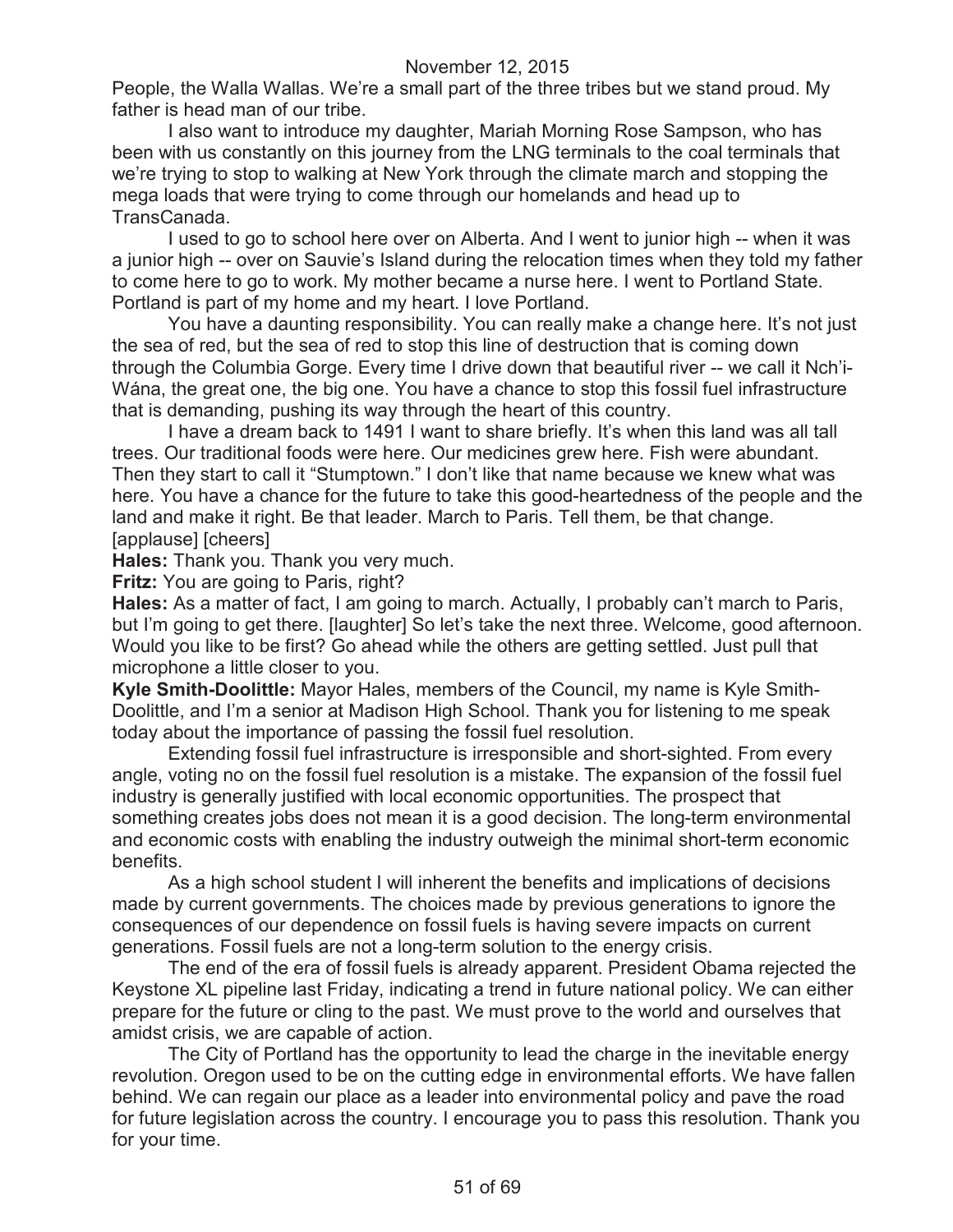**Hales:** Thank you very much. Marilyn, welcome.

**Marilyn Sewell:** Thank you. Mayor and Commissioners, I just want to thank you for your service to our city. It's not easy being in that position, but thank you.

I am Marilyn Sewell, minister emerita of the First Unitarian Church, a congregation of some 1600 individuals who are very involved in justice issues, including climate justice. I also represent Ecumenical Ministries of Oregon where I was on the board for six years, a group of over 165 churches, ecclesiastical institutions, and inter-faith organizations. Today, I want to question Commissioner Fish's amendment number two concerning the need for an analysis of potential impacts to local blue-collar jobs.

Every time I come to one of these climate hearings, business interests talk about jobs. What jobs will be lost? How can we secure more jobs? But the question here today is not how can we preserve just any jobs, the question is, first of all, what is the right thing to do? What is the right thing to do? And once we decide that, then we decide which jobs. I mean, we could build a bridge to nowhere. Jobs would be created, but at what cost to the community? So, business interests are saying "jobs, jobs, jobs." But you know what? I'm hearing "money, money, money." We want and deserve jobs that will be green and sustainable that will lead us to a transition away from fossil fuels. Those are the only energy-related jobs that we should be encouraging and protecting.

And I would like to say one more thing, if I may. I hear some people say, well, aren't these activists just hypocrites? Don't they come here in cars? And those kayaks -- aren't they made of plastic? We all use fossil fuels, they say. Actually, thanks to big oil, in this country we have been made thoroughly reliant upon fossil fuels. They are totally integrated into our living. This charge of hypocrisy is one that serves only to constrain the moral voice of the people. I hope I never hear it again from a business leader and certainly not from an elected official. [applause] [cheering]

**Hales:** Thank you.

**Fish:** Mayor, can I clarify something?

**Hales:** Please do.

**Fish:** I think you make an excellent point, I just want to clarify something. The Climate Action Plan contains a directive that we based on feedback from the public gave to Planning and Sustainability Commission that they consider a number of factors, including the economic impact. That was our directive to PSC. And the reason I have separated out that amendment with the retraining amendment is that in order to understand where we put our investments in helping workers retrain, we have to understand the economic impact. And finally, not a single amendment that I prepared was prepared with so-called business interests.

**Sewell:** Thank you for that response. I appreciate that.

**Hales:** I think it's important to note that we'll make sure that the economic analysis looks at both problems of people that might be moving out of an industry, and opportunities of all of the new industries that we're creating here. We have 12,000 people working green tech in Portland. Some of them are great blue-collar jobs because we actually make things here. For example, we make generators that fit into water lines, and Commissioner Fish has installed them in parts of our water system. So, there are blue-collar jobs in the new economy as well as in the old. We will make sure it is a truly economic balance that looks at them both.

**Fish:** Yeah, and let me even state more plainly -- amendment two is not a road block. Amendment two is the bridge to the next economy. And along the way I believe that blue and green link arms and we're a better community. Don't mistake the intent of it because that was not my intent.

**Sewell:** Yes, thank you so much for clarifying that. I appreciate it.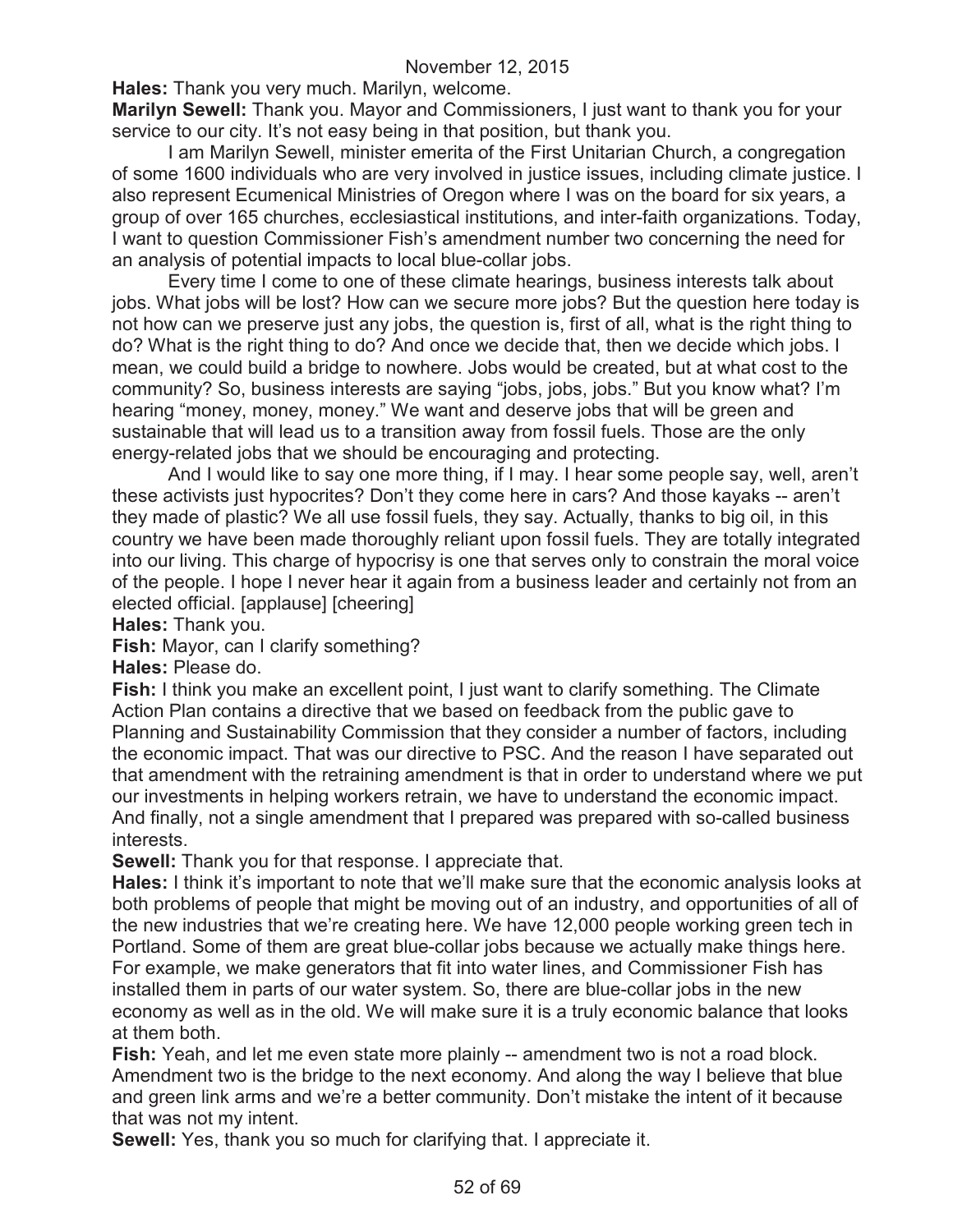**Hales:** Hello, and welcome. Sit nice and close to the microphone and tell us what you think.

**Liel Voss-Anreae:** Hi, my name is Liel and I'm eight years old. Thank you, Mayor, for stopping all fossil fuel projects in the city. Because if nobody commits to stopping fossil fuel projects people have more fires often, animals extinct, and beauty black. Please make sure our city is safe. Commissioners, please vote yes. Thank you.

**Hales:** Thank you.

**Fritz:** Can we suspend the rules, Mayor? [applause]

**Hales:** Yes. We clap for students at all times.

**Fish:** We have had two, three hearings. We've had hours and hours of testimony. I think we can all agree that was the most effective advocacy we have had during the entire process. [laughter]

**Fritz:** Very succinct and well done.

**Hales:** Absolutely the best. Alright, who wants to follow that? [laughter] Good job. **Novick:** May I add a new amendment to express our intent to reduce the voting age to six? [laughter]

**Hales:** Good idea. Good afternoon.

**Ted Gleichman:** Mayor, Commissioners, I appreciate you to letting me be tardy. The flat tire on my truck today has reduced my carbon footprint, improved my walking, busing, and train skills, and given two dollars in additional revenue to TriMet. [laughter]

Last week, I provided to you hard copy of documents around the climate impacts of natural gas. Commissioner Saltzman, this set is for you. I'm Ted Gleichman, I'm with the Center for Sustainable Economy and Sierra Club, and my little piece of this is to emphasize the fact that there is no fossil fuel solution to the fossil fuels crisis. And the three documents that I gave you last week and today -- and provided now electronically as well to you and your teams and as testimony submittal -- really demonstrate the current state of the science. It is not possible to characterize natural gas or any other gaseous hydrocarbon, including propane, as climate solutions based on the science that is now really definitively defined. And it's really important in terms of dealing with this kind of a broad approach to the climate crisis that we understand that.

And I want to turn quickly, though, to the clean fuels program conversation that occurred last week. There are two key points around that. One is to remember that this was an originally approved in 2009 under the administration of Governor Kulongoski. And at that point in time, we did think natural gas was the bridge to the future. So, the inclusion of natural gas and propane in that program was not unreasonable in that era.

The second point is if you think back on how vitriolic the struggle got in the last session of the legislature, as compared to how warm and friendly this has all been here, you will recall that this was a bitter fight over the simple removal of the word "sunset" and a decision was made by the organizations that were the primary advocates of the clean fuels program that it was not possible to work in the legislature this year for a broader redefinition of the program to try to get it to survive and to move forward, to collect the data, and to see what could be done in the existing model. So, thank you for your time. **Hales:** Thank you. Thanks very much. Appreciate that context. Thank you. Good afternoon, welcome.

**Wiley G. Barnett:** Good afternoon, City Council, Mayor, and Commissioners. My name is Wiley G. Barnett. I'm a plus 40-year resident of Northeast Portland and I want to read a short statement that I made.

This resolution and its amendment herald a major constructive commitment to the health and safety of Portlanders and the protection of our environment. It further provides re-enforcement to strengthen the City's movement toward addressing the need for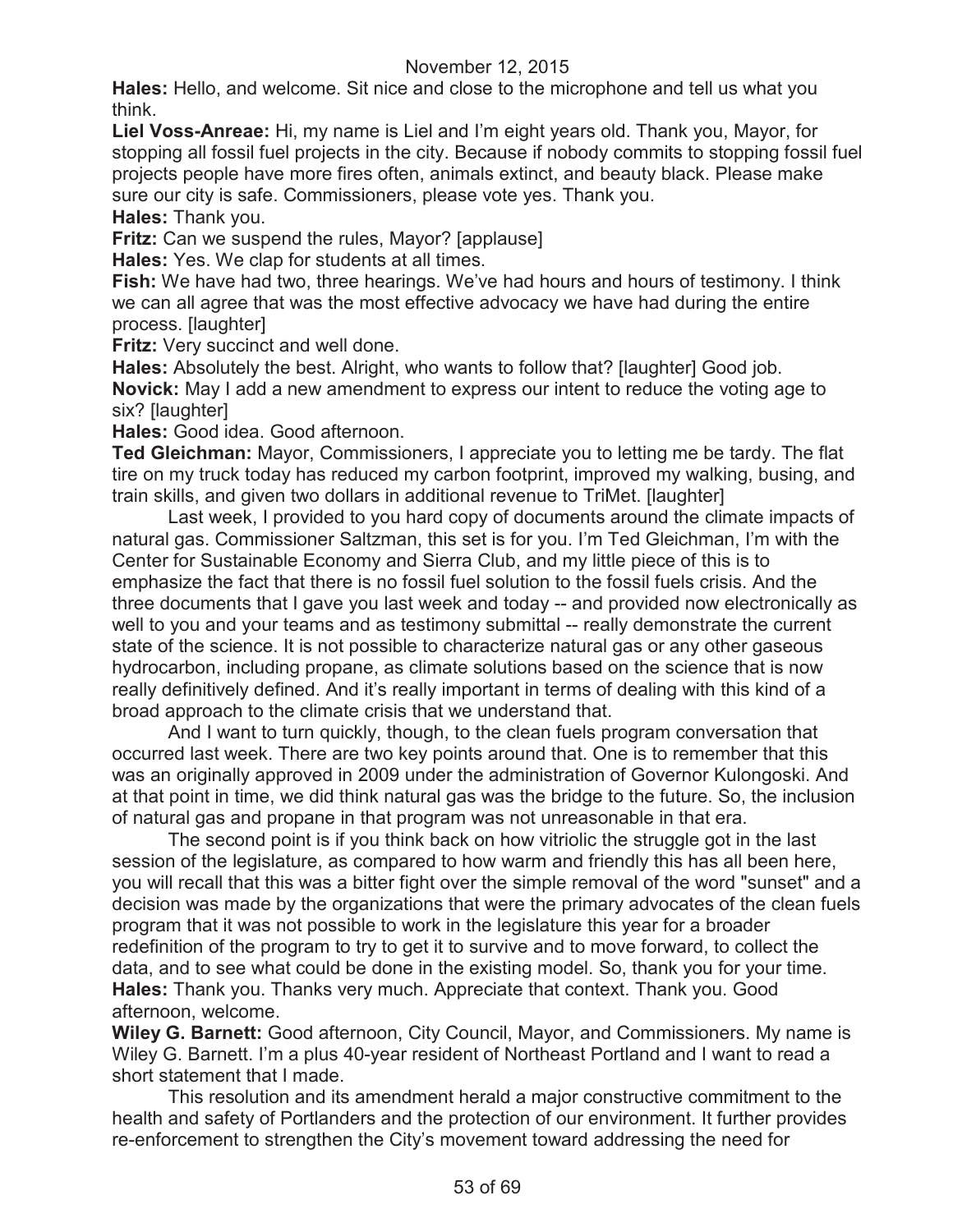alternative sources of the people's energy needs and jobs. But let me make something very clear at this important juncture. This city, its government, its people, and its social institutions will not succeed unless we all succeed together.

As by now we all know and as daily news reports remind us, the forces of racial injustice, segregation, ethnic isolation are endemic and systemic. Evidence abounds in the organizations of governance, justice, labor, business, schools, and even the environmental movement itself. So in the commendable initiative to protect this city from the dangers of hazardous materials, I therefore repeat: we all must be involved and engaged from the start and not just as an afterthought.

Therefore I assert that in the Fish amendment -- and since you changed the numbers around and around, I don't know what is what -- but the paragraph that includes things like business, labor, and so forth, the following word should be inserted after the word neighborhoods: the words "ethnic communities." Otherwise, we will be overlooked once again and our concerns and interests not taken into account.

**Hales:** Thank you very much.

Fish: Mayor Hales, I think it's a splendid suggestion and I'm prepared to accept it as a friendly amendment.

**Fritz:** Second.

**Hales:** Alright, if the maker of the motion and --

**Fish:** We accept the language change, and thank you for your proposal, sir.

**Hales:** Thank you very much. Good idea. Welcome.

**Rick Brown:** Thank you. Mayor Hales, Commissioners, my name is Rick Brown and I'm speaking today on behalf of 350 PDX where I serve as a member of the volunteer board. My background is in forest ecology and I've written on the implications of climate change in forest management.

Today, in support of the resolution and Commissioner Fish's amendment, I'll read a statement from Dr. Mark Jacobson of Stanford University, where he is professor of civil and environmental engineering and director of the atmosphere energy program. He and his team have assessed pathways to 100% renewable energy for the U.S. as a whole for each state and for more than 100 other countries around the world. His extensive and highly cited articles in top scientific journals have established him as a leader in this sort of analysis. His statement, edited for brevity, is as follows.

"We have developed a science-based plan for converting the energy infrastructure of Oregon to one derived entirely from wind, water, and solar power for all purposes - electricity, transportation, heating and cooling and industry -- by 2050. The generation of such infrastructure would create 22,000 40-year construction jobs and 14,000 40-year operation jobs. It would eliminate 450 premature deaths each year from air pollution due to fossil fuels and eliminate global climate emissions from the state. It would stabilize energy prices because wind and solar fuel costs are zero. Each Oregonian would save about \$30 in fuel costs per year, but the state would benefit by \$5000 per person per year in health plus climate cost reductions. This roadmap would also eliminate Oregon's reliance on imported fuels and would reduce catastrophic and terrorism risk because most wind and solar would be distributed rather than centralized. Sincerely, Mark Jacobson." Thank you. **Hales:** Thank you very much. Welcome.

**Peter Teneau:** My name is Peter Teneau and I'm here again, but this time with a different emphasis with some specifics that I think can't be overstated.

It's a gloomy subject, but here are some things we know. We know that a rush of oil train disasters, derailments, and consequent fires and explosions. Rail tracks are inadequately inspected and deficiently maintained. Much expanded air transport will only exacerbate the problem. DOT-111 tank cars carrying the bulk of volcanic and acid Bakken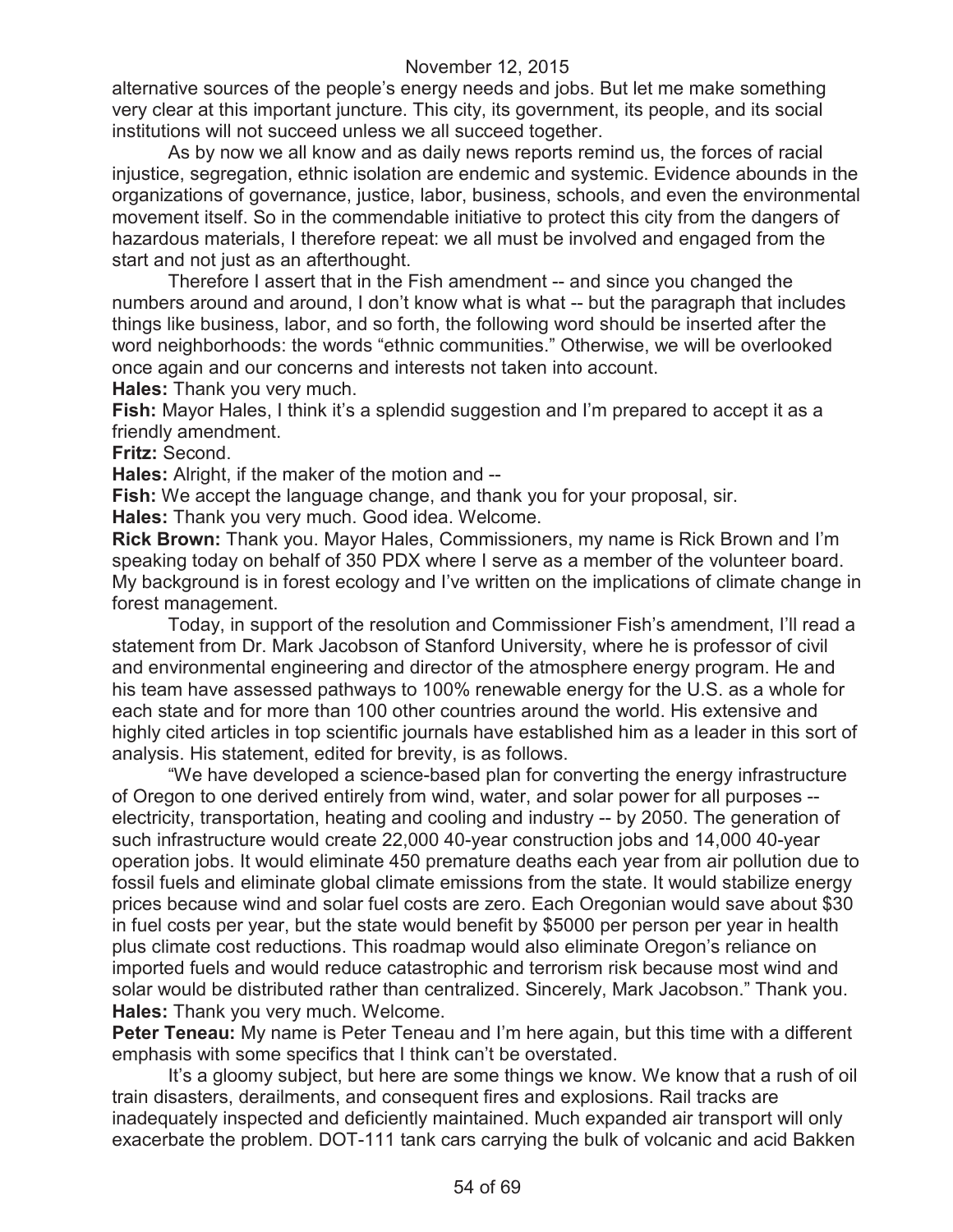crude are not likely to be upgraded, and a production of newer cars will not meet demand for years. In a Richter 8 earthquake, these cars will topple. Railroad bridges and trestles are dangerously faulted. Fire and hazmat teams simply cannot handle the larger threat of oil disasters. Ubiquitous oil trains and shorter car strings on sightings are an open target for terrorists and malefactors. And larger still, we know that the consequences of fossil fuel -- its mining and transportation, its pollution and use has placed the environment and the earth's population at a point of no return. So today, I urge you to pass this resolution. Among cities, let Portland shine.

**Hales:** Thank you very much. Thank you all.

**Jack Mosbrucker:** Thank you. Hi, my name is Father Jack Mosbrucker, and I'm a priest of the Archdiocese of Portland. I want to thank you for this opportunity to speak here today. **Hales:** Get a little closer to that. You can pull the whole box a little closer to you there. There you go.

**Mosbrucker:** I'm not used to speaking with a microphone. The proposed resolution presents a pivotal moment for action regarding not only the welfare of our society but also of future generations -- our children and grandchildren. We have been given this wonderful gift, this planet, this earth on which we live. And that entails the responsibility to protect it and to make sure that future generations can also enjoy it and live on it. The problem with climate change is -- [microphone feedback]

**Hales:** Sorry, that's not your doing. We'll fix it.

**Mosbrucker:** The problem of climate change is certainly beyond denial and its effects upon people are obvious and certainly chronicled. The primary cause of burning fuels, fossil fuels, is something that you've listed in your resolution itself. Already, as you know, these concerns are concerns of elected officials because of all of the regulations that have been passed from cars and smog and from the regulations that have been passed for emissions and the decommissioning of coal-fired generating plants indicate this is already a problem, and you can do something about it.

It also implies a responsibility for these regulations and that responsibility ultimately lies with elected officials. We, the people, can push, we can urge, we can demand, but you can vote and you can make changes. You are charged, of course, with caring for the welfare of people, the welfare of people and the commons, and that caring for that people you have already exhibited -- affordable care, housing, \$15 an hour -- you say that is important. And within this responsibility, especially, those groups that you have responded to in affordable housing and in \$15 an hour are the marginalized. Those are the people ultimately we should care for first, and they are the ones who are going to endure the effects of these climate change.

**Fritz:** Thank you for your testimony.

**Hales:** I need you to wrap up.

**Mosbrucker:** It says 40.

**Fritz:** That's over -- 40 seconds over.

**Mosbrucker:** Oh, OK. You know you can't slow down a preacher. [laughter] **Hales:** I know that. Yes. [laughter]

**Fritz:** We're going to try. Just for everybody, we really want to be able to vote today. You're making a good case.

**Mosbrucker:** I understand. In passing this resolution, there is also a challenge that is underlying it. And that challenge is to have an imagination, an imagination of an alternative society in which we don't have fossil fuel burning and an imagination that says we can live and benefit this society from that. This decision is not a limited issue to Portland. John Muir, who founded the Sierra Club put it this way. He says, you try to pick out anything by itself, and we find it connected to everything else in the universe. Pope Francis echoed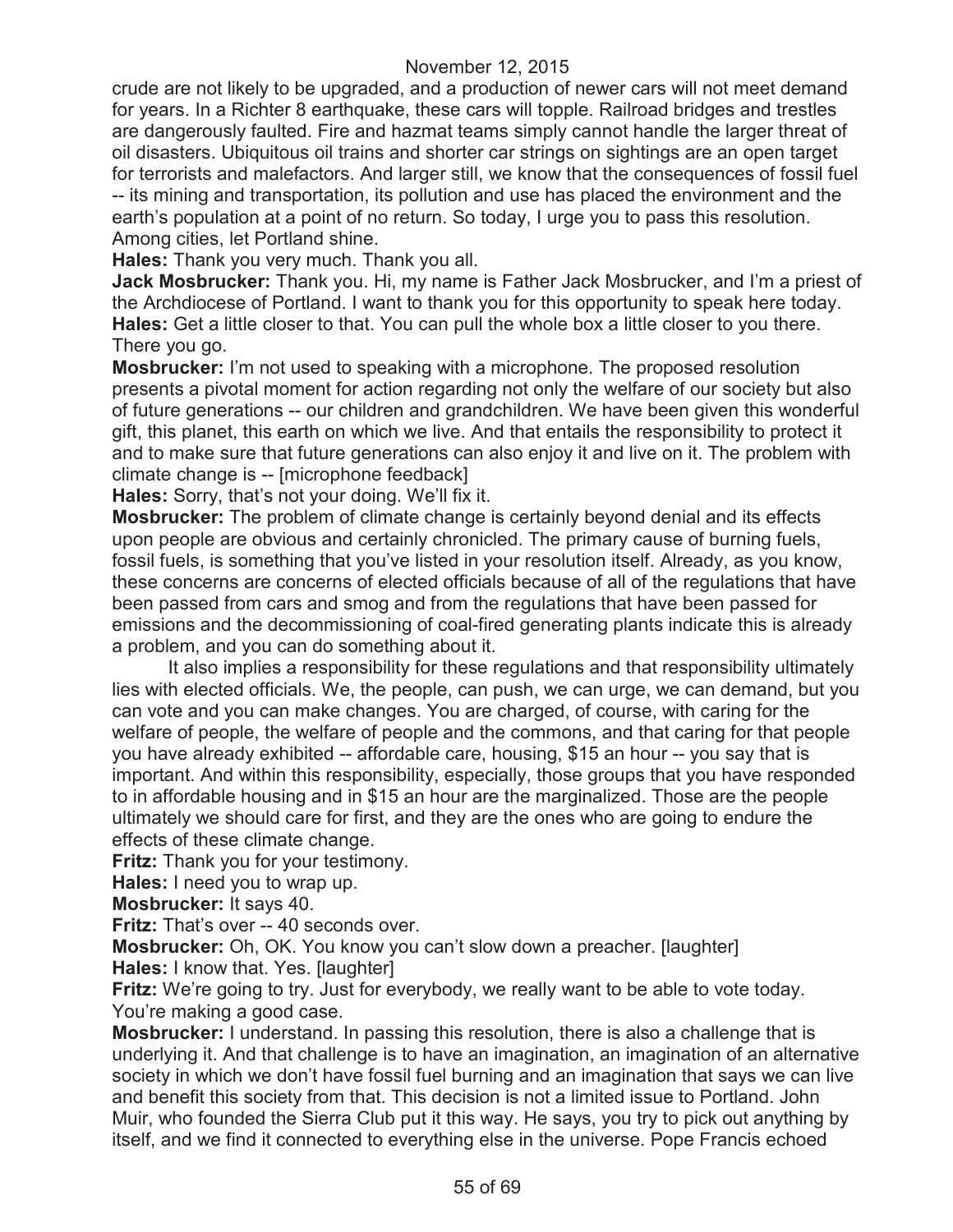that by simply saying, everything is connected. What you do here today is connected to everything else. Thank you for voting for this resolution.

**Hales:** Thank you very much. Welcome. Good afternoon.

**Dawn Orange:** Thank you. Good afternoon, my name is Dawn Orange. I am here -- I'm a businessman from Vancouver, Washington representing Vancouver 101, which is 101 businesses that have come together in opposition to our city's oil terminal. The point is that business is not universally in bed with the oil companies. Small business needs our community. These are my customers. This is what we are about.

It needs to be said -- our oil terminal, which is supposed to pump five billion gallons into the Pacific Ocean each year, is said to provide 175 jobs. They tell me that there's jobs induced by this. We believe that it will induce failures of businesses. We believe it will induce businesses to pick clean cities to go to. Dirty little Vancouver will become a lot like Tacoma. For every one of the 175 jobs, we believe we will lose 15 jobs in computer services, in clean energy, in software, and other things. We have proven it on paper. This nonsense that this is a path to prosperity -- to put oil into the Pacific Ocean, whether it is going to Asia or to California -- they're going to use our beautiful Columbia Gorge.

Oregon and Washington are the same people, we breathe the same air, we share the same water ways. I was raised here. I've spent half of my life here. I've lived on both sides of the Willamette River.

You people need to go ahead with this. I appreciate that you are bringing this up. Business needs to back you up. You need to understand that this isn't a question. Good god, the teamsters used to run horses. And 100 years ago, that became impractical, that wasn't the way for the new century. This is the new century. It's not time to keep bringing this fuel down here. We don't use this fuel here. That's not what's being proposed in these oil terminals for bringing this filthy oil from the Midwest down into the Portland, Vancouver, Puget Sound areas. This is great for the railroads and great for the oil companies. For the people here and the businesses here and people that work here, it stinks. I appreciate your time. Thank you.

**Hales:** Thank you very much. Thanks for coming over. [applause]

**Lowen Berman:** Hi, my name's Lowen Berman and I'm a resident of Northeast Portland. Let me tell you something about myself. I've been a member of at least four trade unions and vice president of one of the largest union locals in Oregon. I've been a punch press operator, a truck dock loader, and a warehouse laborer. I've been a production assembler and a telephone wire inspectors. I'm a journeyman machinist. I've been union negotiator and arbitrator. I've been a paid and unpaid union organizer. I also have a Master's degree in labor studies.

I am offended about the crocodile tears shed by some corporate and business leaders about income inequality and the plight of the working class. We all want familywage jobs. Older folks remember the news reels of World War II factories pouring out tanks and planes by the thousands. No shortage of jobs then. What we need today is a similar route of mobilization, but with factories pouring out wind turbines and solar plants and electric vehicles and new generations of energy storage systems. We need to build, install, and maintain a new energy and transportation infrastructure. We need to retrofit millions of energy-inefficient buildings. Such a mobilization would provide many times more jobs than the dying fossil fuel industry can produce.

Many labor leaders understand this reality and are supporting the fight for climate justice. Others are trying to hang on to the very few remaining union jobs by becoming allies to a dying industry. If this Council is truly concerned about the interest of labor, your concern must extend to the millions of farmers and workers in the U.S. and abroad whose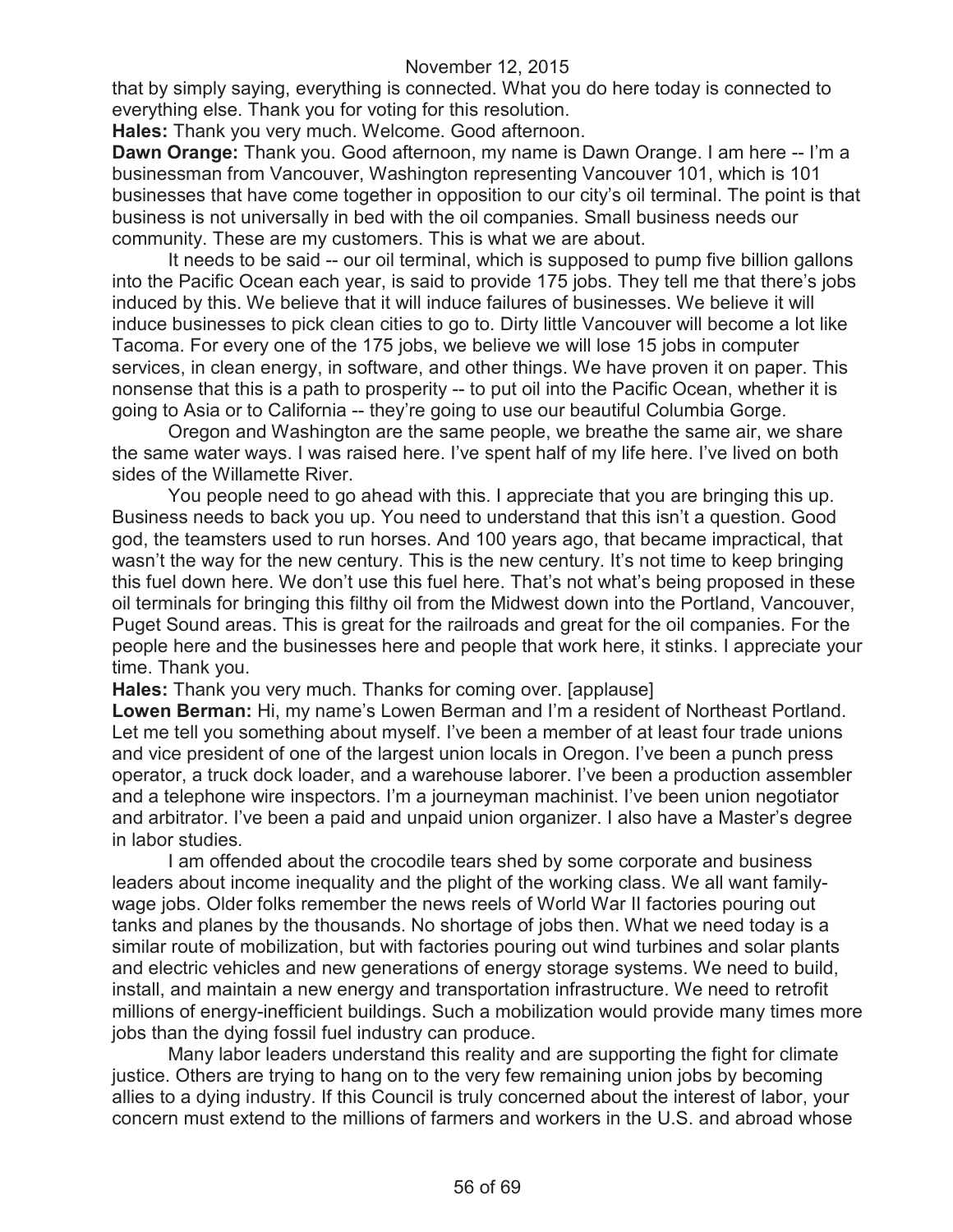lands and lives are and will continue to be devastated by climate change and fossil fuel extraction.

I'm old. I'm retired. Unlike many who have testified from the business community, I have no financial skin in this game. But it's clear to me that the interest in my fellow workers and of all the world's children lies with the embrace of a sustainable future, not a dying inequitable catastrophic past. Please pass this resolution. Make it real, and begin a just transition to a new and better world. Thank you.

**Hales:** Thank you. [applause] [cheers]

**\*\*\*\*\*:** As a member of Laborers 3737, I will tell you a lot of us rank and file workers are 100% behind that. That's absolutely true when I talked to everybody on the job site -- [inaudible]

**Hales:** Thank you.

**Moore-Love:** The next three are three Sunnyside students.

**Hales:** Good afternoon. And backup. You've got reinforcements. Welcome.

**Ella Shriner [spelling?]:** Good afternoon. I'm Ella Shriner.

**Liliana Shilling [spelling?]:** I'm Liliana Shilling.

**Sella Hush [spelling?]:** And I'm Sella Hush.

**Shriner [?]:** We are students from Sunnyside Environmental School. Some of us testified before you last week. We are here in part to thank you for the decision that you made in passing the oil train resolution. We know that decisions like that are hard to make, and we're very inspired by the four-zero vote on Wednesday. We have also come today to urge you to follow up on that decision and to make a broader and bolder statement eliminating the expansion of broader fuels. We hope that the City Council will not do anything to weaken or delay this resolution.

**Shilling [?]:** Today, the extraction of fossil fuels releases megatons of CO2 and methane into the atmosphere, changing the very climate on this planet. For years, eighth graders have been taking an overnight trip to Catalina Island to study the unique kelp forest there. This trip is considered one of the most exciting things we do at Sunnyside, our rite of passage into high school. Last year, the Sunnyside eighth grade class on their trip to Catalina discovered that there is no kelp due to warming of ocean temperatures. Right now, global warming is looking pretty bad, but that doesn't mean that this has to be our future. Let's turn the clock forward 200 years.

**Hush [?]:** Mom, mom, hurry up, we don't want to be late to the 200th year commemoration of the 2015 fossil fuel resolution! [laughter] You know, the one that changed the course of history and the ideas of the time? Just think, it all happened in the small city of Portland, Oregon. The City Council said no to the ideas of time and became global leaders. They decided to protect and honor all children and all life on planet earth at all costs. They took a stand against climate change and it started with a promise, a resolution. They remembered that there was another way to live on planet earth and they knew they didn't have a moment to waste, so they listened to the children.

This is a possibility. We can work together to take a stand against climate change. **Shriner [?]:** We as a future generation hope that you will be our heroes of tomorrow and that you will take a revolutionary stand with us to stop global warming. [cheers] [applause] \*\*\*\*\*: [music] [singing] Come senators, congressmen, please head the call -- don't stand in the doorway don't block up the hall -- for he that gets hurt will be he who has stalled -there's a battle outside and it's ragin' -- it'll soon shake your windows and rattle your walls, for the times they are a-changin' -- make the right choice for the good of us all, the times they are a-changin' -- [end singing]

**Hales:** Alright, thank you. [applause]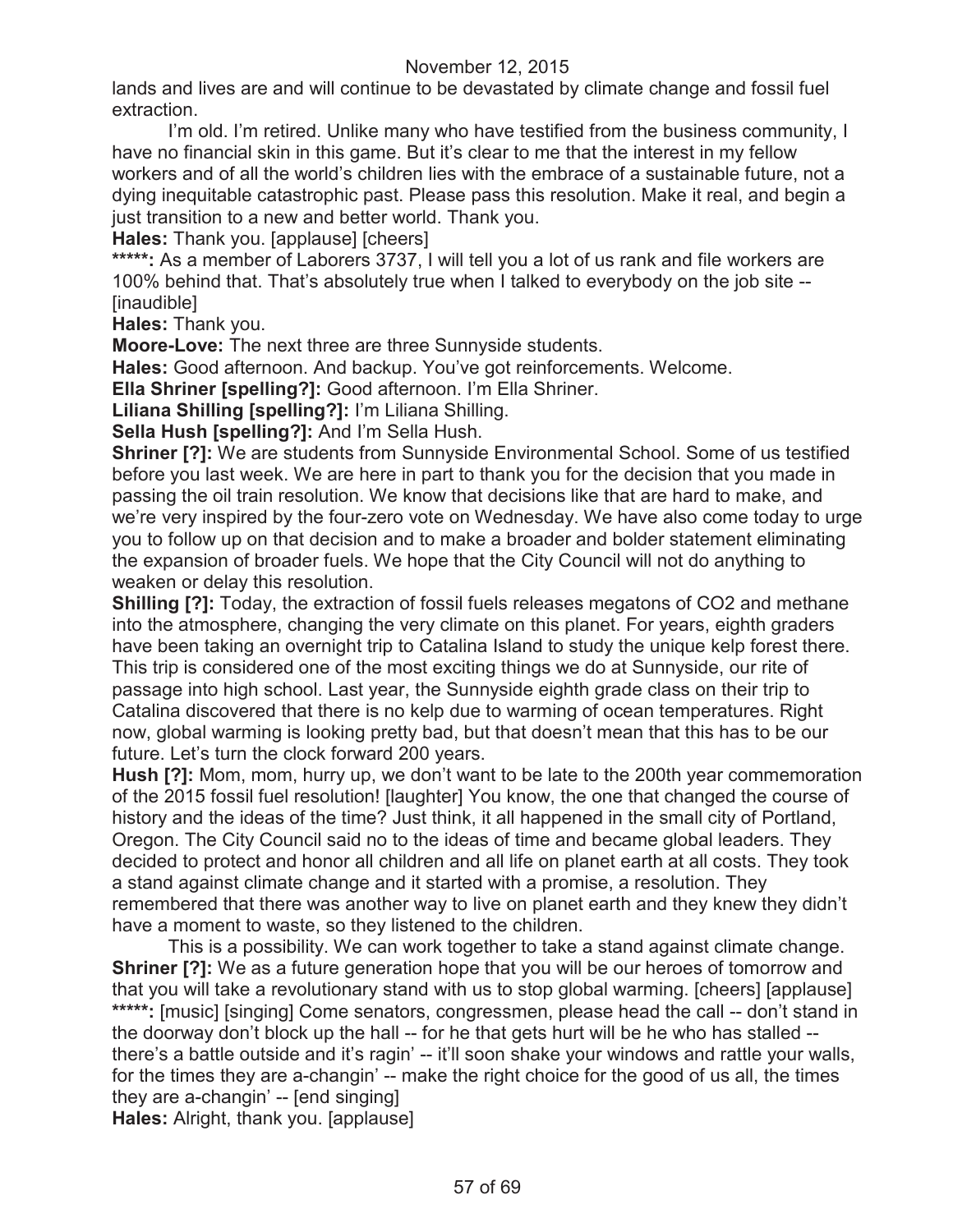\*\*\*\*\*: We as students of Sunnyside Environmental School would like to honor you for being environmental champions with these awards. Thank you for going to bat for the planet. And together with this resolution, we know you can make a home run.

\*\*\*\*\*: For Commissioner Novick, the greatest threat to our planet is the belief that someone else will save it.

**Novick:** Thank you.

\*\*\*\*\*: For Commissioner Fritz, unless someone like you cares a whole awful lot, nothing is going to get better, it's not.

**Hales:** Dr. Seuss -- always a good source. [laughter]

**\*\*\*\*\*:** For Mayor Hales, it's better to look at a future with opportunities than to find ourselves looking back with regret.

**Hales:** Thank you.

\*\*\*\*\*: For Commissioner Saltzman, when the last tree is cut down and the last fish has eaten and the last stream poised, we will realize that we cannot eat money. [laughter] \*\*\*\*\*: For Commissioner Fish, we do not inherit -- [laughter] -- we do not inherit the earth from our ancestors, we borrow it from our children. Is that the wrong one?

**Hales:** No, you got it right. Thank you very much. These are wonderful. Nice job, students. Let's hear it for the students! [cheers and applause]

**Novick:** Colleagues, I just have to say that I was told in advance that Liliana Shilling [spelling?] was going to be here today, and I made up my mind not to vote until after she testified. Now my mind is made up. [laughter]

**Hales:** She's pretty persuasive. Good afternoon.

**Bill Edens:** Dang, that's a hard act to follow.

**Hales:** You're in a tough spot. [laughter]

**Edens:** My name is Father Bill Edens. I'm a Paulist father and I recently arrived here about a year ago to work at St. Philip Neri Parish, a parish where they had the muddy boot festival for many years, which probably a number of people know about. That was based on the work of the bishops of the Columbia River area who got together and wrote a pastoral letter. This is Columbia River -- the watershed includes British Columbia, Alberta, Montana, Idaho, Washington, Utah, Oregon -- and they wrote about caring for creation and our common good.

The comments in historical terms that relates to the grassy area in a village that was used by everybody with all of their flocks on the same piece of ground. And in our day, that refers to the land and the river that belongs to all of us. The bishops say the commons belongs to everyone and yet belongs to no one. We hold this land in trust for our present use and also for future generations.

Pope Francis in his encyclical, which is caring for our common home, says there's pollution that crosses all boundaries that affects everyone, like transport of industrial materials and fossil fuels. Technology is presented as a way of solving all these issues, but it often is incapable of seeing the network of relations between all things. Pope Francis, says the earth, our home, is beginning to look like a pile of filth. Frequently, no measures are taken until after people's health has been irreversibly affected. These problems are closely linked to a throw-away culture that affects the excluded people just as it quickly reduces things to rubbish.

I spent several years ministering at the University of California, Berkeley, and they have many projects towards developing renewable energy, one of them being artificial photosynthesis which takes water and carbon dioxide and puts it together it into a fuel which can be burned in cars and trucks which is burned and then it releases -- it takes up all the carbon dioxide in the end, so it's energy-neutral. These are the kinds of things that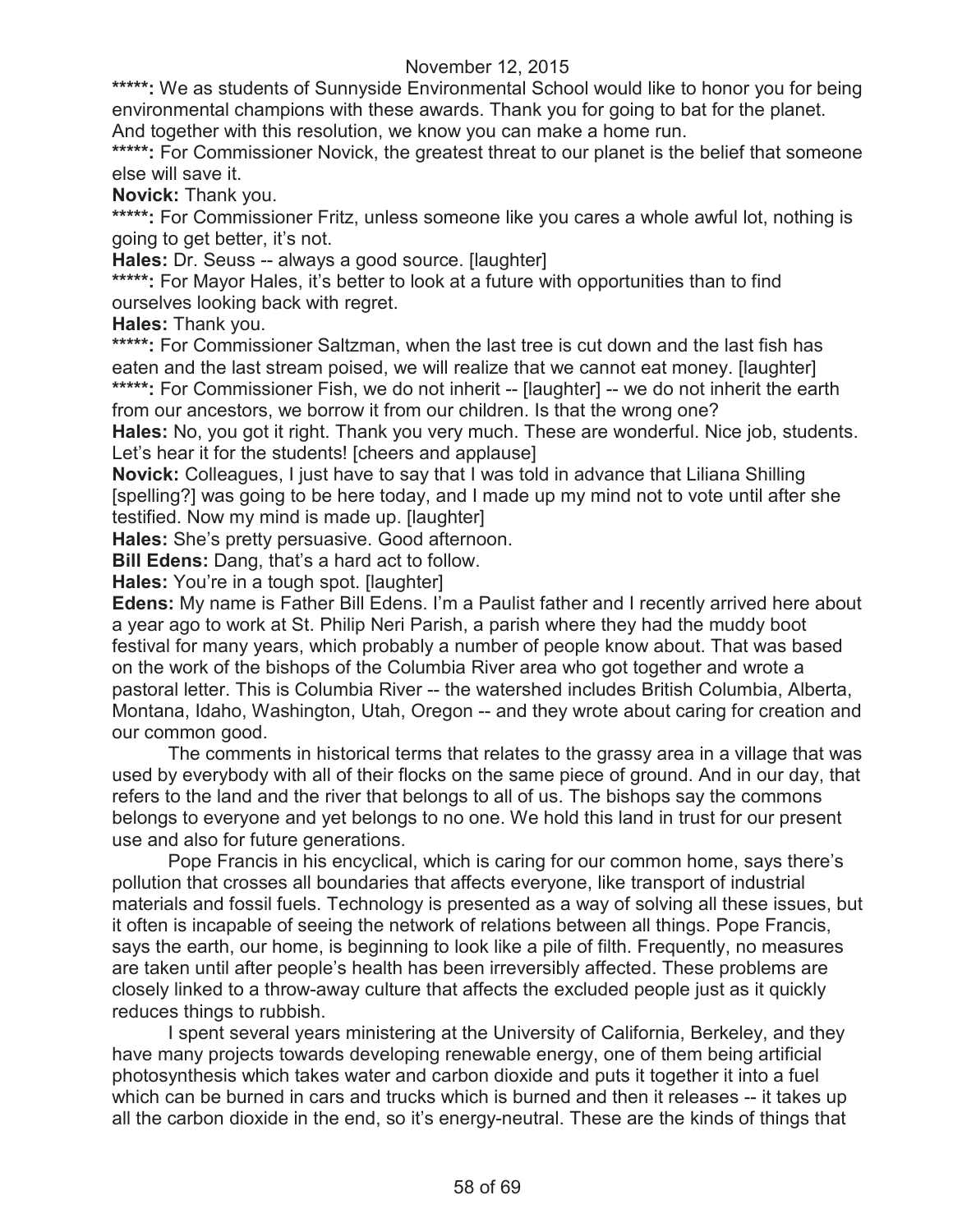will be helpful for us to develop to use more of these things and not use fossil fuels. Thank you.

**Hales:** Thank you very much. Peter, welcome.

**Peter Wilcox:** Hi. Greetings, Mayor and Commissioners. I'm president of the Columbia Riverkeeper but I'm speak as the co-owner of two small businesses here in Portland. One of those companies is Sequential Biofuels whose hat I'm literally wearing today.

First, I want to thank you all for writing such an excellent policy. Thank you, Senator Dingfelder, for your contributions. I know they are significant. What is great about this policy is that you have included the direction to City agencies to actually put this into code. That's, I believe, historic. The timing couldn't be better as we know with Paris talks about to begin.

In my opinion, this hits the sweet spot of Portland's values and our goals for our community and our future -- the children have made that very clear -- and protect our safety and it will help steer future investment both in private industrial and also port investments in exactly the right direction, the smartest and most forward thinking way to go. So, thank you for that.

I believe this policy will do great things for Portland and our reputation, our brand, our economy, but equally for my two small businesses, and I think -- which are a green building business and also alternative energy. I think that I really urge you to make a unanimous vote. I think that would send a great signal to the world.

**Hales:** Thank you both. Good afternoon.

**Julie Chapman:** Good afternoon. I'm Julie Chapman representing the League of Women Voters of Portland. Thank you for clarifying the intent of the amendments today. It jerryrigged my testimony, but I think we're on the same page.

The League of Women Voters of Portland continues to support this resolution. It's a statement of intention and a model for other local and state mandates to reduce reliance on the coal and oil industries.

We do have reservations about amendments that require further study and could delay implementation of the resolution. However, if approval of these amendments would not weaken the resolution or postpone the work of developing proposed code changes, we can be pleased to support resolution 1179. Thank you very much for your consideration. **Hales:** Thank you. As I think you heard in Council's discussion, in my opinion we have not weakened it and none of these requirements for further action will involve delay. **Chapman:** Thank you so much.

**Hales:** Thank you. Welcome.

**Claudia Keith:** My name is Claudia Keith. I represent the League of Women Voters Oregon. I would like to thank Julie today and all of you for your leadership in this very important topic. I, too, want to emphasize the fact that it's important that we pass this resolution today with a sense of urgency and a sense of leadership. Thank you. **Hales:** Thank you. Welcome.

**Antonio Zamora:** Thank you. This is really fascinating that this is happening. Today is my birthday, so I spent the whole day here.

**Hales:** Ah, happy birthday. Give us your name for the record.

**Zamora:** My name is Antonio Zamora. I am an Oregonian, and so is my mother and my mother's side of the family are, too. I'm a Portland-born Chicano, I'm an activist. I participated with Occupy Portland, other social justice movements in our city, and recently, Portland versus Shell. I was in a kayak when the polar pioneer -- polar discoverer was towed into the port of Seattle, too. At the time, seven kayakers -- we held the polar pioneer ground for six hours without violence. Another world is possible. We can divest. We can change.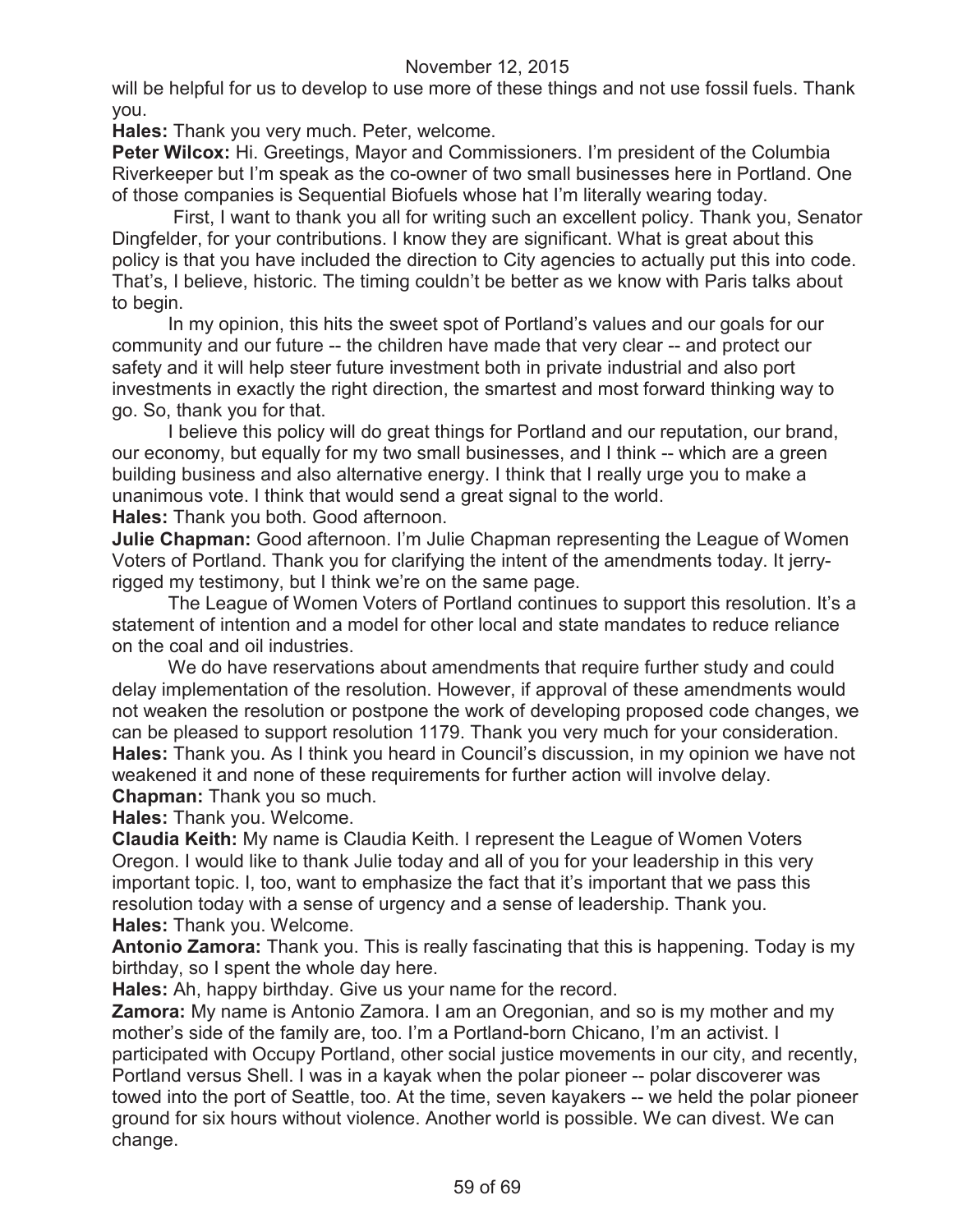I'm going to the climate talks and I want to represent my home city that we are against climate change. Please support amendment four Fish. To all members of Council, do not be idle. Our legacy against climate change matters to generations after us. Please divest, Portland, divest.

**Hales:** Thank you very much. Thank you. Good afternoon.

**Sandy Polishuk:** Good afternoon. Mayor Hales and Commissioners, my name is Sandy Polishuk. I'm the divestment/reinvestment coordinator for 350 PDX. I wish to speak to the amendment that asks for an analysis of economic impacts of proposed code changes on jobs.

You've already voted to disinvest from fossil fuel securities, a wise decision given the increasingly risky nature, vulnerable to becoming stranded assets as the world acknowledges and acts on the necessity of keeping most carbon reserves in the ground. In your disinvestment resolution, you noted numerous ways climate will affect our economy negatively by impacting infrastructure and our built environment, creating new costs for families, businesses, and governments. You recognize the economic burden to households, power generation, agriculture, forestry, salmon recovery, snow-based recreation, coastal tourism and infrastructure, and public health. Our city under leadership has made us a leader in climate change response and planning. This resolution continues this outstanding leadership.

I'm very pleased by the amendment to the amendment, the addition that will now inform the city on how to support a just transition for workers to clean energy economy. None of us has a crystal ball to foresee exactly what the balance will be between bluecollar jobs lost in one set of sectors if we do this compared to blue-collar jobs lost in other sectors if we do not, but we can make a rational decision based on science to lower our carbon footprint and other risks from fossil fuels in order to save ourselves and our planet for future generations. There are no jobs on a dead planet.

I've brought copies of an article for you that was just published earlier this week entitled "Going off fossil fuels would boost disposable income and create a million jobs," that shed light on some of the alternatives to fossil fuel infrastructure jobs. Thank you so much for your time.

**Hales:** Thank you. Welcome.

**Nicholas Caleb:** Hi, I'm Nicholas Caleb currently at the Center for a Sustainable Economy. I'm a policy fellow and I teach at Concordia University. I'm kind of crawling out of my skin with excitement today, I have to say. This is great. I'm anticipating a 5-0 vote - because who would vote against this? -- and I'm feeling very enthusiastic that the City of Portland is putting itself out there to be the leader we should be. And everyone who votes and has pushed for this, especially Commissioner Fritz and Mayor Hales, deserves a tremendous amount of credit for bringing this to the forefront. Thank you so much for this.

My role today was to speak sort of as a low wage worker. I think that the last hearing -- many of us were bothered by the idea that there's a disconnection between labor and environment, that there's some kind of wall that's splitting apart and people have labor interests and jobs and there's these wealthy folks that are environmentalists and they're kind of pushing all this forward. I think they are referred to as "special interest." And you know, the environment is not a special interest, it's a common interest that we all share. Young people are almost uniformly united to the fact that we're looking forward to a terrible economy in front of us if things keep going the way they are, and we don't want to compound that with a terrible environment.

Saying no to fossil fuel infrastructure and starting to set a trend forward is going to be good for everybody in the long term because it puts pressure on other sectors of the economy that we're going to have to reform the same way we reform our industry. These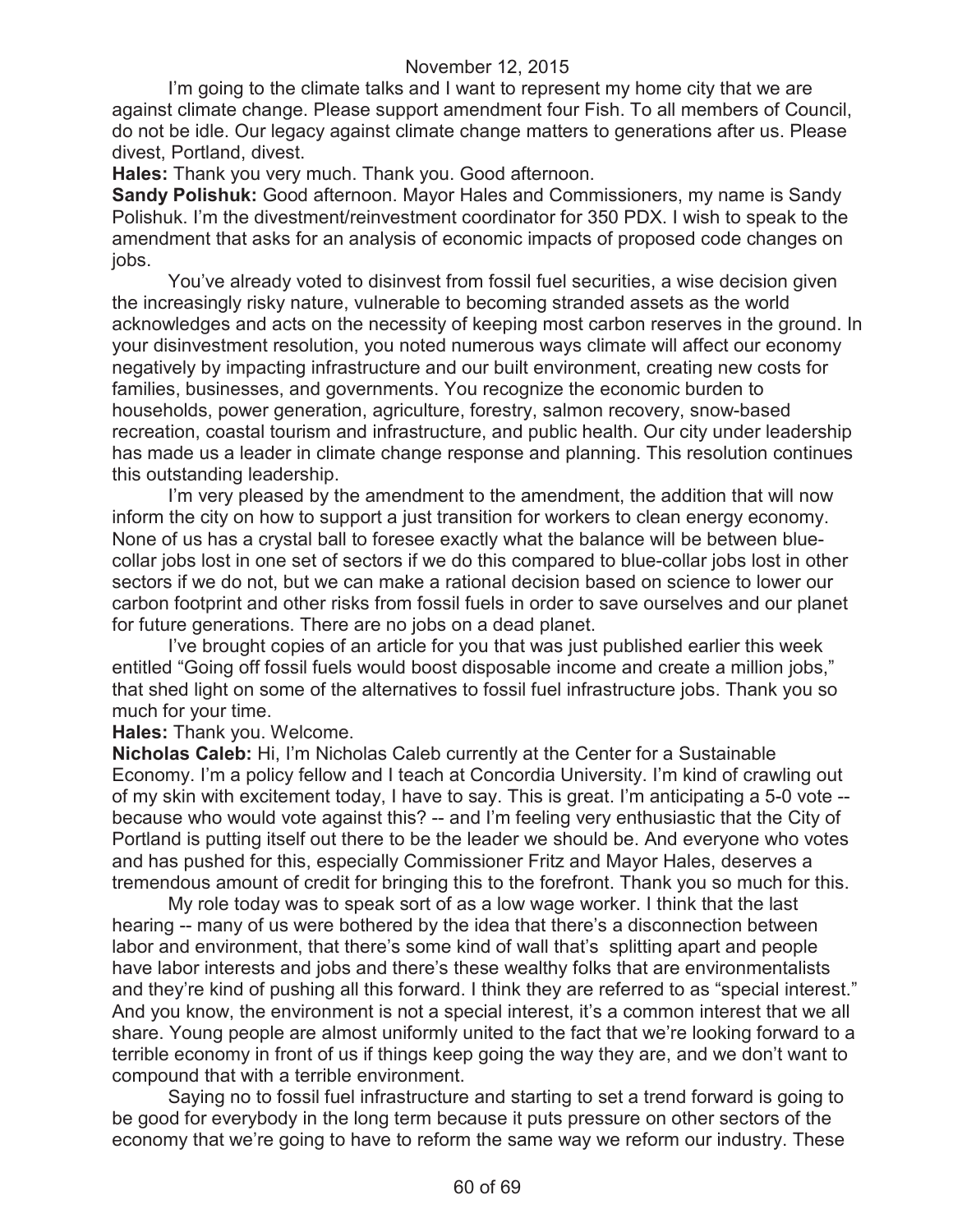are inevitabilities. And so when we say no to new fossil fuel infrastructure, we put pressure on the other sectors to be creative.

So, can't say it enough. This is a great day for Portland, it's a great day for the world, and it's going to be exciting to watch other people follow in our footsteps. Like the Sunnyside kids were saying, people will remember days like this when people say the right thing -- when they follow science and say exactly how we're supposed to be acting in the world. Thanks again. Appreciate it. [applause]

**Hales:** Thank you. Welcome.

**Eric LaBrant:** Thank you. Good afternoon. I'm Eric LaBrant, commissioner-elect of the Port of Vancouver, USA. I'm president of Vancouver's largest and most industrial neighborhood, Fruit Valley. In June of 2014, nearly 700 people publically supported Vancouver City Council in their resolution against oil trains, setting an all-time attendance record. Most are here today to support you, and we thank you for your leadership.

When Cortez reached North America, he ordered his soldiers to burn the ships. In spite of their fears, burning one's ships doesn't actually make the path forward more difficult. Commitment devices like this protect us from the temptation to turn back. Adolescence and mid-life crises are two other times where we face the choice to avoid responsibility and to backtrack or to move ahead to bigger and better things. Likewise, resolving to forbid the expansion of fossil fuel infrastructure does not impede our forward progress, it only makes it more difficult to regress.

Despite cries to the contrary, this resolution does not prevent us from building or growing. It provides forward direction on what we will build and how we will grow. As we continue to innovate and find cheaper, more efficient ways to power our homes and businesses, markets for coal and oil continue to fade. Your charge is to build and strengthen the city of Portland, and this resolution protects Portlanders from the hydrocarbon industry's rush to make one last quick buck off markets in Asia before their window of opportunity closes forever.

Greater Portland, Inc. and the Columbia River Economic Development Council are already working hard to attract and grow businesses in our area. Petroleum export simply doesn't have the long-term potential to make it into the Greater Portland 2020 plan. Coal, oil, and gas are actually distractions from the kinds of investments we need to bring jobs and growth to this region. Today, we support you in your resolution to not get distracted. Let's stick to the plan and make it easier to stick to the plan in the future by removing that dead-end temptation. Let's keeping building and moving forward by resolving not to shift into reverse on down the road. Thank you.

**Hales:** Thank you very much. Good afternoon, welcome.

**Stephen Eldred:** Thank you. My name is Stephen Eldred, I am a continuing student at the National American University in Tigard. I'm also [indistinguishable] environmentalist. I would like to share three basic scenarios that I picture most of the time -- and admittedly, I'm no expert at the components of climate change. I'm still studying, you know, making notes of whatever I can to learn for future environmental careers, but I do know for sure that there's going to be one of three scenarios that turn out for our future generation.

One -- worst case scenario. We don't learn to change our habits and switch to more sustainable sources for energy and in turn, our planet gets depleted to the point of everyone dying of starvation, dehydration, and suffocation. That's scenario one.

Scenario two, I would imagine, is like a very rough transition to our future generation surviving just by a thread where there may be wars breaking out from other nations or rebellions viewing everyone -- consumerist societies -- as the enemy, and want to take what we're taking away from them. Hopefully, it won't turn out that way.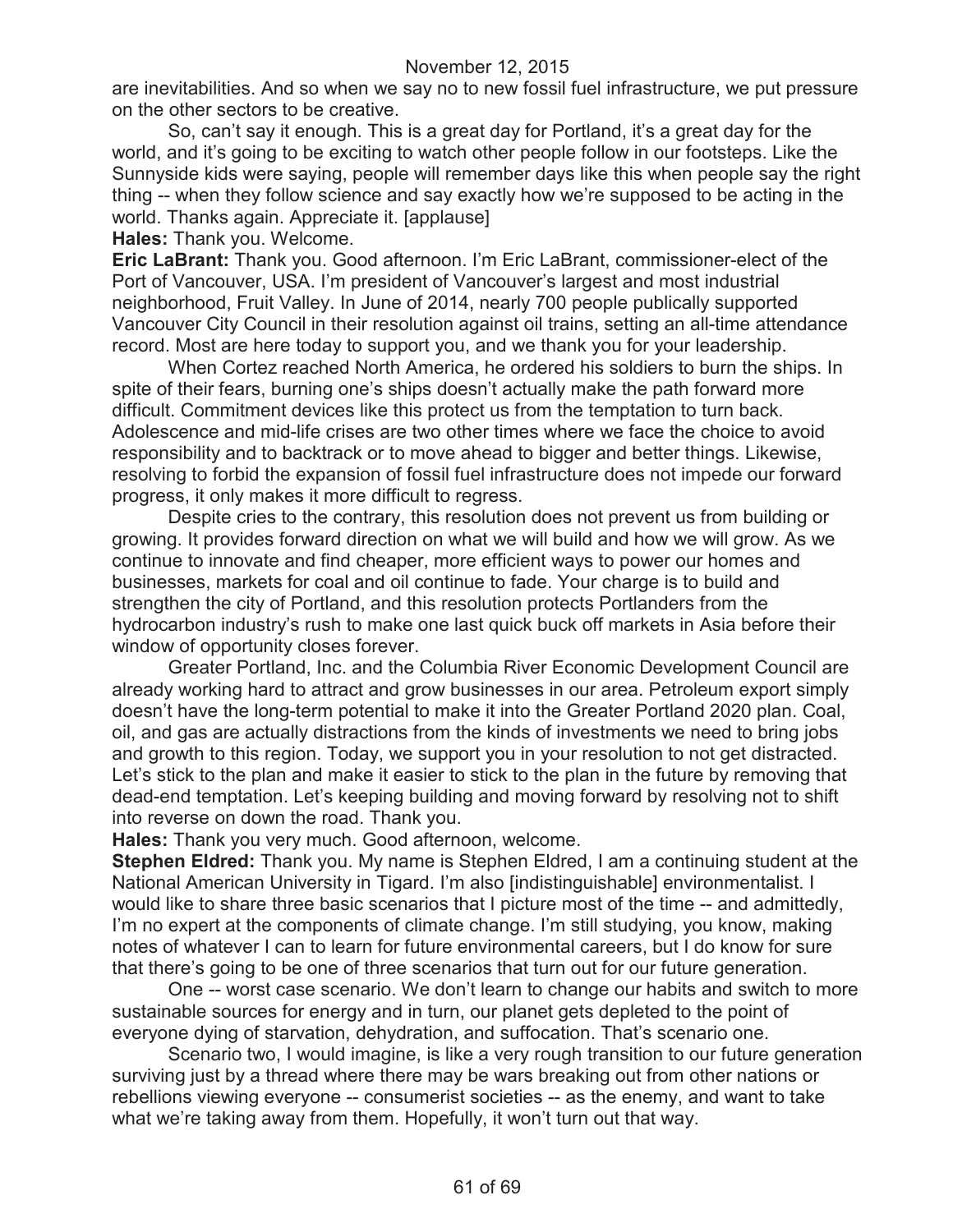Or scenario three, the best case scenario, is that we quickly avoid wars by realizing our habits that have an impact, resources we use, how it affects everything as a whole not just in our little communities. our little so-called bubbles, but within this atmosphere that we all share. That's just how it is.

How I heard about this meeting was the 350 PDX, and I heard about 350 PDX by reading this book called EcoMind by Frances Moore Lappé because at the time -- and still is -- most of my information I get from reading current environmental articles and testimonial books. If I had not read that book, I probably wouldn't be here today. And so after hearing all these powerful, effective testimonies, I assume that most of you are aware of this as well or you probably wouldn't be here, either. Daily when I still do see contraries to what we are fighting for -- as in fossil fuel burning cars continue to be driven and trash to be on the street -- those are the moments I get discouraged but today I'm very much encouraged. I'm glad to have actually chosen to go to this meeting and get more personal inside viewpoints from like-minded people such as yourselves.

**Hales:** Thank you very much. Thank you both. Last panel? I think we probably are going to have to move to voting pretty soon. We still have quite a few folks signed up. Let's see if we can't take a few more before we get to 4:00 and vote. Take these six and see if we're ready to take action. Welcome.

**Harriett Cooke:** Thank you. Good to see you again.

**Hales:** You too, thank you.

**Cooke:** I was here a couple weeks ago basically promoting the same sort of thing. Different issue, same issue, which is our economic system. I want to begin by thanking you --

**Hales:** Oh, just put your name in the record.

**Cooke:** Harriett Cooke. Semi-retired physician, Master's in public health.

I want to thank you for the example that you give in the way that you have worked on this resolution and the amendments. I think it's beautiful and I'm proud to be part of the city.

This is the beginning. When I hear about the assessments that need to be made on the economic impact, my guess is that we're looking at it from eyes that are looking at the economic system that we exist in, which is not the economy that is going to sustain us. Fortunately, a book by economists just came out that I'm here to promote. Enough is Enough: Building a Sustainable Economy in a World of Finite Resources. And some of the weird lunatic ideas that I have been carrying forth on my torch -- I haven't been able to find others -- they're in here, so I feel kind of validated. And Mayor Hales, I understand you're about to leave on a sabbatical.

**Hales:** Ways off.

**Cooke:** I like to think of it that way. I would like to invite you and the rest of the Council to take a look at this book and really start to expand your vision about not only what's possible, but what's absolutely essential if we are going to preserve this planet and have jobs and food and meet the needs of everybody, which is absolutely possible. Thank you. **Hales:** Thank you. Welcome.

**Baron Glassgow:** Thank you. Mayor Hales, Commissioners, my name is Baron Glassgow. I'm a senior director of the National Propane Gas Association and executive director of the Pacific Propane Gas Association. With the minister that was here earlier -- I just want to note that my dad was a minister and I'm a preacher's kid. When my dad was in the pulpit, they used to say the congregation needed a calendar instead of a watch and so I will promise to be brief.

I appreciated the comments in the discussion earlier today about the definition of "end user." For us in our industry, that's a really important discussion item. In the propane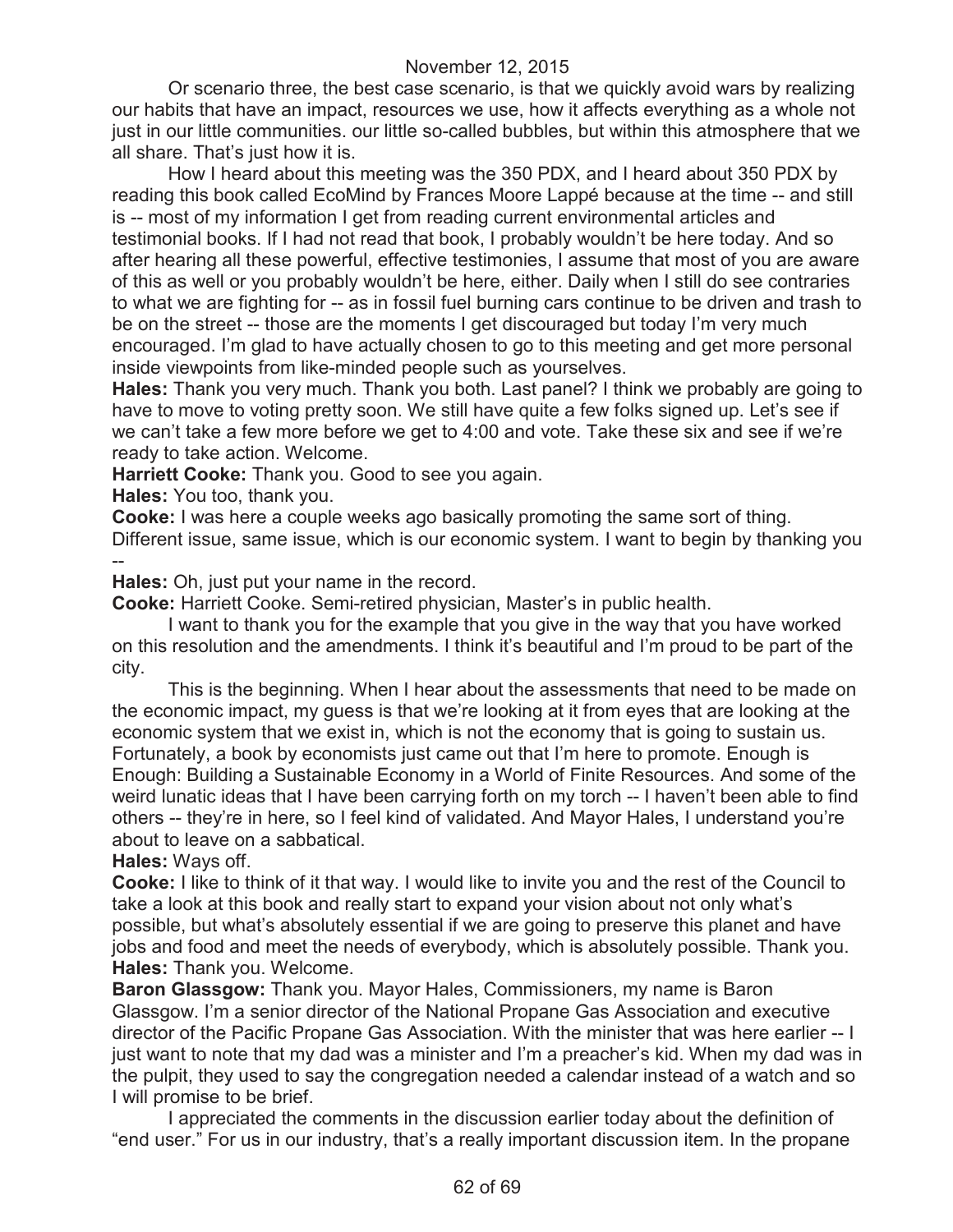industry, we have several organizations and customers that would like to expand their use of propane as a less carbon-intensive fuel than some of the alternatives. Examples of those are the Portland Public Schools. Currently, Portland Public Schools transport almost 8000 kids a day on propane school buses, and their ability to expand propane, the use of propane as opposed to gas or diesel, is important.

We also have landscaping companies who are adopting newer technologies such as propane commercial lawnmowers as opposed to gasoline or diesel mowers that spew out more carbon, require more maintenance, and are subject to spills of gasoline and diesel whereas propane is nontoxic and if you spill it, it doesn't contaminate soil or water.

So again, the ability of end users to be able to expand their use of those fuels as opposed to more carbon-intensive fuels is really important, and I appreciate your time. **Hales:** Thank you. We'll take three more and then move to action. Welcome. **Michael Colvin:** Mayor Hales, Commissioners, my name is Michael Colvin. I'm a retired teacher, pastor -- I'll be brief -- and I also had a career in emergency management.

My concerns today about the resolution have to do with emergency management issues and existing facilities that we have in Portland, particularly the tank farms along the northern Willamette. If you've seen OPB's Unprepared documentary, you've seen graphic animations of what is really expected to happen in that case. And it would be a massive disaster inside of an enormous disaster in a Cascadia subduction zone earthquake.

The companies that own those tanks have refused to mitigate or do any remedial work to keep them from sinking into the ground because they are on liquefaction soils. I'm wondering if there's anything that could be done in the language of these proposals, these resolutions, to ensure that those companies are made accountable for the profits that they've been making for years from these facilities. Would it not be possible -- as with service stations that are required to replace leaking gas tanks -- to have any companies that want to do new facilities of any kind here in Portland that own those tanks to mitigate those problems? Which are easily done. It's not a big thing. It might be a bit expensive. But that's basically my issue and I'm wondering if there's any response from you on that. **Hales:** I think we've tried in the language to make sure we don't stand in the way of any resiliency improvements in those kinds of facilities. Moving to the next step of actually requiring them could be one of those code actions that comes from adopting this resolution. So, the resolution establishes the direction, then our staff will be bringing all kinds of code changes that reflect that in what we require. First step is to say we're certainly not stopping anyone from making resiliency improvements, because you're right. Commissioner Novick and his bureau constantly point out huge vulnerability you just mentioned. That will be the next stage of this work. Thank you.

**Colvin:** The other thing then -- I guess that means then that there is some possibility of putting teeth into this.

**Hales:** There is.

**Colvin:** As opposed to it simply being voluntary on the corporation's part.

**Hales:** No, we're not looking just for voluntary compliance.

**Colvin:** Thank you. I appreciate that clarification.

**Hales:** Thank you. Welcome.

**David Medford:** Thank you so much. My name's David Medford. It's an honor to have two minutes of your time, frankly. I'm a 40-year resident of Portland, 30-year member of the National Association of Letter Carriers. I'm also a union activist in a group named Climate Jobs PDX which spreads the word about climate crisis to the labor community and advocates to environmental groups about the need to fight for massive clean energy job programs as well as just transition for workers involved.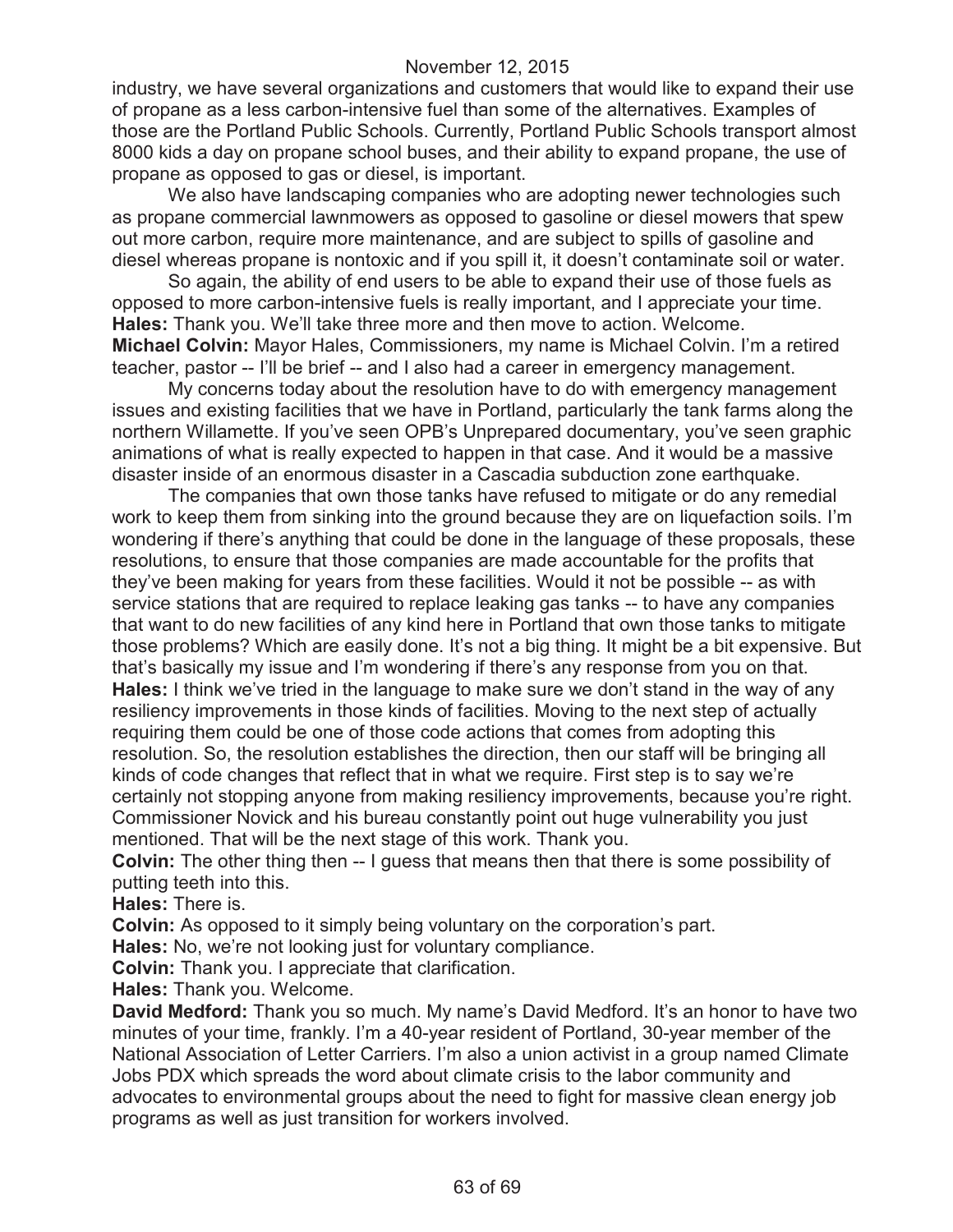I want to commend Mayor Hales and Commissioner Fritz for their leadership on this issue. The science is overwhelmingly convincing about the oncoming disaster humans are facing. We know we have to leave dirty energy in the ground and a thoughtful, planned, rapid World War II size ramp-up of climate-healing and people-healing strategies. I want to voice any support for the City Council fossil fuel initiative. Please vote yes.

I also want to submit -- which was spoken of earlier -- the clean energy plan. It's an amazing document. I know you've got plenty of things to do, etc., but it's a serious comprehensive planned collaboration between labor network for sustainability, 350.org, and synapse energy. The report is a plan to reduce U.S. greenhouse gas emissions 80% by 2050 while adding a half million jobs and saving Americans billions of dollars on electricity, heating, and transportation costs. This detailed plan will help bring together policy makers, lawmakers, business, environmental, and labor advocates around their common interest in putting Americans to work and saving the earth's climate.

The reality is there's no conflict between the two, between good paying jobs and solving our environmental problems. For unions and other job advocates, climate protection is also a great jobs program. We can create many more jobs by protecting the environment than by expanding the fossil fuel infrastructure. Please take it seriously -- **Hales:** We will.

**Medford:** It's a really good document. Thank you so much.

**Hales:** Thank you. Welcome.

**John Nicol:** My name is John Nichol. I'm from North Portland and I'm going to assume that this excellent resolution is going to pass. And looking beyond that, I believe that you're going to face someday the need to actually remove the existing fossil fuel infrastructure from Portland. To that end, I would like to say take heart, the technology is there for you do this. We think of alternative energy as being wind, water, solar production of electricity. Within that, I would also add the largely ignored principles of passive solar design.

But beyond that, there are much more developments that have taken place already that are -- this is going to sound pretty wacky, but there has been secret development of new energy systems by the military. It's one of these justifications of the over-bloated military budget that we have that they have done this. You're going to be astounded when the time comes to change Portland over to much more sensible system. So knowing time is short, I hope you'll go right to a vote.

**Hales:** Thank you very much. Before we close the hearing, I did see some students come downstairs. In case they want to speak -- did I miss them? Don't want to miss anyone that has to do a homework assignment based on coming here today. [laughter] Wouldn't want you to leave empty-handed. OK, perhaps now. Again, appreciate all the great testimony. It is time -- oh, there are students. OK, students, you get to speak because we're going to make that always an exception. Come on up. Good afternoon. We always try to make room in what we do here for the next generation of leaders, so come on up and join your colleague here. Tell us what you have on your mind. Just give us your name. And what school do you go to?

**Issac Vergun:** OK. I'm Isaac Vergun and I go to the International School of Beaverton. **Hales:** And you?

**Miko Vergun:** I'm Miko Vergun, his sister. And I also go to International School. **Hales:** Welcome.

**I. Vergun:** I ask you to support the resolution introduced by Mayor Hales. I represent plan for the planet climate change recovery, climate change for families, and our children's trust. My sister and I are two of 21 plaintiffs who filed a lawsuit in August against the federal government for promoting the use of fossil fuels despite the government's knowledge since at least 1965 that fossil fuel use was causing dangerous climate change.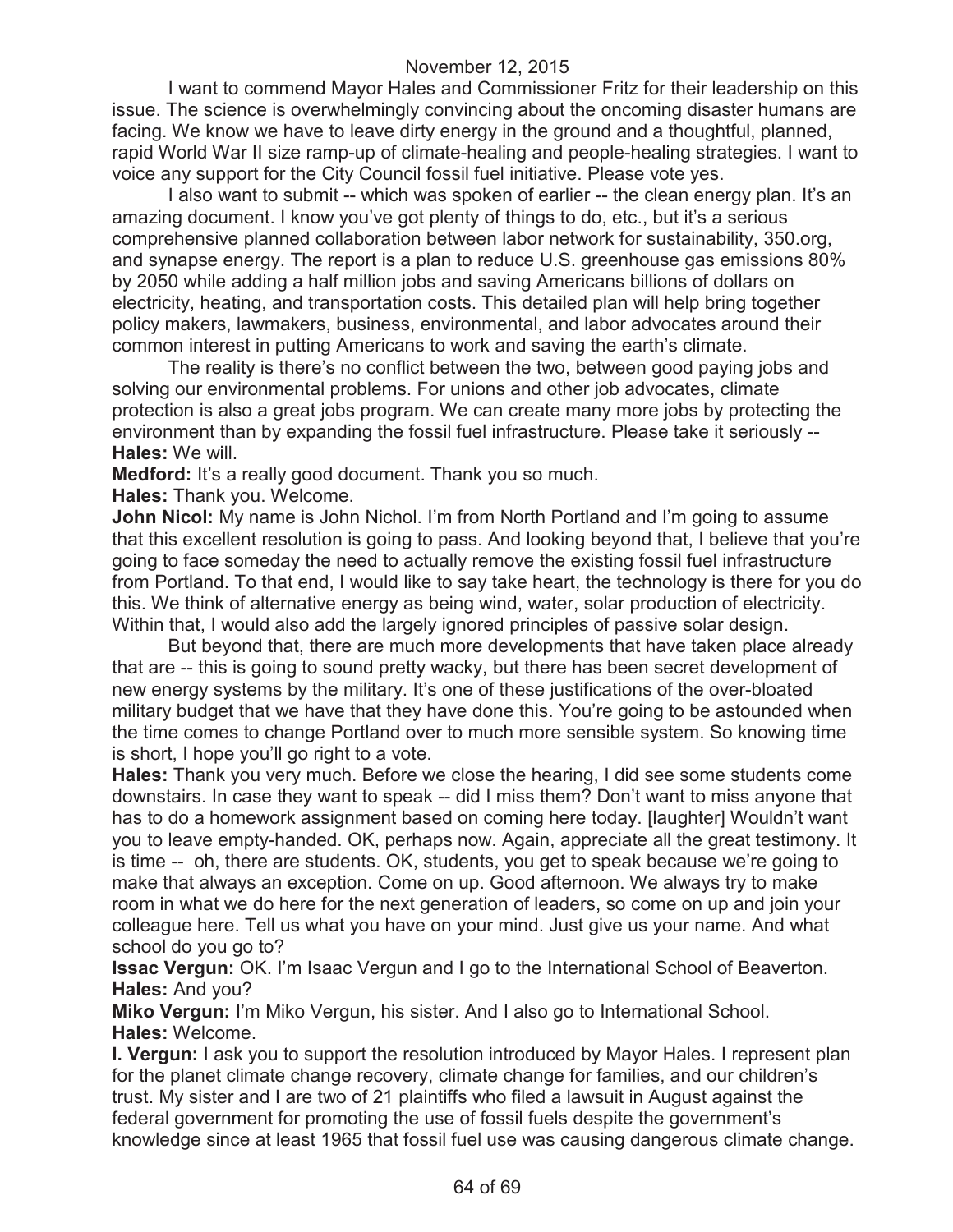I've felt guilty due to climate change because my and my family went to great America this summer in California, and there was a water park, and they have a drought that's been going on for a couple of years.

While this case is ongoing -- the case I just mentioned, it is imperative that local and state governments also do their part to stop new fossil fuel projects and to put in place science-based climate recovery plans.

**Hales:** Thank you very much. Welcome.

**M. Vergun:** Hi. My name is Miko Vergun, and I'm 14 years old and I'm a freshman at the International School of Beaverton.

Going to a school that focuses on advocacy really helps a lot, especially when you go to monthly Beaverton City Council meetings that directly affect your future. I'm here to advocate not only for my own future but my rights and the rights of future generations and my people: islanders who are affected by the rising sea levels due to climate change.

What frustrates me so much is when elected officials don't see climate change as a pressing issue. My parents worked very hard to get Obama president for both terms, and right now, he's promoting Arctic drilling and not doing enough to discourage the use of fossil fuels. This upset me and my brother and 19 other kids in the United States whom we have worked with to filed this lawsuit against the government and the president.

You see, the government and the president have been violating our rights to life, liberty, and property by allowing the use and extraction of fossil fuels. This will impact us in the future, and that's why we decided to take action. Please vote yes on the resolution. So many future generations are counting on you.

**Hales:** Thank you both. [applause] Alright, we appreciate everyone that was able to testify. Sorry for any that weren't able to, but we need to take action because we're going to lose a quorum. I think we have a slight refinement of that amendment, is that right?

**Fish:** Yes, Mayor. We've had some feedback from City staff that Fish amendment five would be strengthened instead of saying "including ethnic communities" we inserted "communities of color" which is intended to be broader and more inclusive. I accept that as a friendly amendment.

**Hales:** OK, that's noted as a friendly amendment and included. Any further amendments or discussion before we take action? So roll call vote, please.

### **Item 1179 Roll as Amended.**

**Novick:** I think this is a great resolution, and I'm proud to support it. [cheers] [applause] But if Portland is to be truly a model of the rest of the world in climate disruption, it's not enough of course just to be against fossil fuel exports, we have to reduce our own fossil fuel imports. [applause] We've made some strides in that direction, we've reduced our carbon emissions in Portland by 13% in the last 25 years. That's good. We need to reduce them by another 80%. And that means that not only do you have to challenge us to do the right thing -- which you have done, and I thank you -- but it also means that in some context, we're going to have to challenge our own friends and neighbors. Because I think all of us have friends and neighbors that oppose policies that are actually designed in part to reduce our carbon emissions. And that's not because they are tools of the fossil fuel industry, it's because they're acting on what they see as common sense and the desire to protect their own neighborhoods and way of life.

I know and I'm sure you know people who are really irritated by all these bike lanes and want the City to stop spending money on bike lanes because they see bike lanes as a frill. But we do need to get people out of their cars, and bicycles are in fact an alternate means of transportation that in Copenhagen, for example, represents 30% of all trips. It's not a pipe dream to move a bunch of people from cars to bikes, but it requires expanding those evil little bike lanes.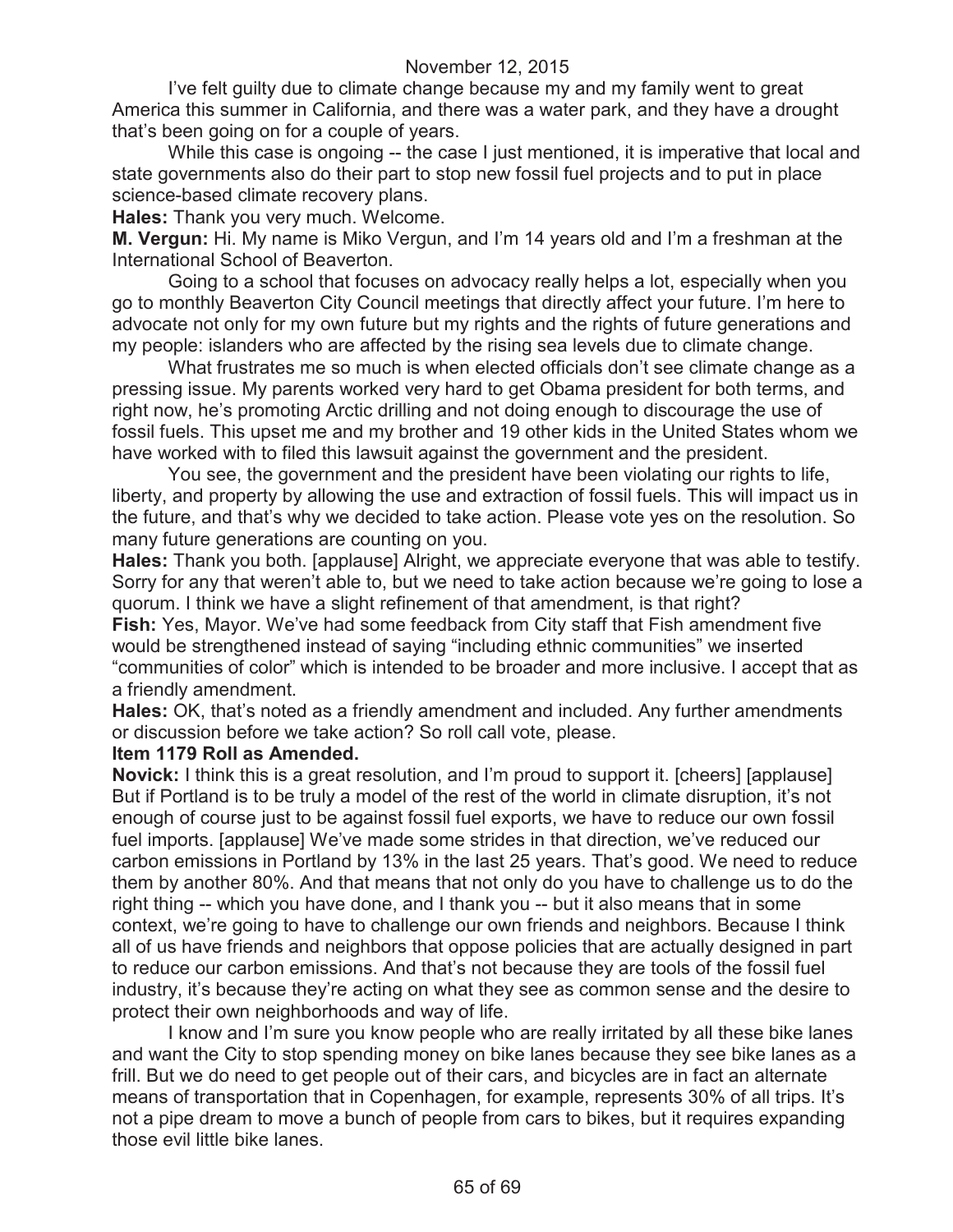And there's a lot of folks who are upset when there's a new apartment building in their neighborhood. And it might be counterintuitive, but having more people living in apartments is one of the ways we reduce carbon emissions because if we have a bunch of people living close together, then there will be a grocery store that springs up within walking distance that people are living spread apart are likely going to drive. So I ask you to remind your neighbors that apartment buildings actually can be good for the environment. And there are people who are especially upset about the apartment building without a parking space for every apartment. I ask you to remind your neighbors that if we keep building society around the idea that everyone will drive a car all the time, it becomes a self-fulfilling prophecy.

So, I ask you to again not just challenge us, not just challenge the fossil fuel companies, but to challenge your neighbors. And I know that if we were in a position to switch immediately tomorrow to all electric cars powered by all renewable energy, then we wouldn't need to make these kind of sacrifices. But right now, electric cars are too expensive for most people and we have a lot of work to do in terms of building wind transmission infrastructure and figuring out how to store solar before we get there. Until then, we have to focus on conservation, and that's a challenge and I look forward to working with you on those challenges. Aye. [cheers] [applause]

**Fritz:** There were a lot of individuals and organizations who worked on these policies -- the one last weekend, the one this week. I particularly want to thank Oregon Physicians for Social Responsibility, the League of Women Voters, Columbia Riverkeepers, the Audubon Society of Portland, Friends of the Columbia River Gorge, 350 PDX, Northeast Coalition of Neighbors and North Portland Neighborhood Services, Ecumenical Ministries. I'm sure I could go through the testimony from last week and add many more, so I apologize if I missed yours.

I do also need to single out some individuals who have been particularly strong leaders in the community. Bob Sallinger, Don Ceres, Mia Reback, Michael Lang, Sandy Polishuk, and Nick Caleb have been particularly helpful to me and my staff in crafting the resolution last week and this week. And talking of staff, Michael Armstrong, Jackie Dingfelder, and Christine Nieves -- the first two being Mayor Hales' staff and Christina being mine -- have been absolutely fantastic.

There's been a lot of great energy, a lot of good work that's gone into the resolution last week and the resolution this week. I particularly want to commend whoever invented the chopstick with the crepe paper. [laughter] Who was the inventor of the chopstick with the crepe paper? [shouting] Right there! Thank you very much. Last week, I took mine and I took it to the East Portland neighborhood organizations saying this is the next great thing in community organizing. [laughter] It's much less expensive than the T-shirts -- I appreciate the T-shirts, and yes, I wore red today intentionally. [applause] It looks like it's so much more fun to wave those than to do the jazz hands. So we'll certainly be encouraging folks from the budget session and from now on pick your color, bring your chopstick. I think it's a huge step forward. I saved mine from last week and it's in the vase that has the flag I got on the day marriage equality became the law of the land.

The Sunnyside students talking about celebrating in 200 years' time still makes me tear up. That's quite significant to think that cities can lead -- and I love the sign you have - - cities lead. Like paid sick leave, this is something that is going to go statewide, it's going to go national, it's going to go international. And little old Portland, Oregon, is paving the way -- except not paving the way -- [laughter] we're not adding to the impervious surface. We're keeping things green. And keeping Portland clean I think is another great suggestion that I heard today about what our new slogan should be.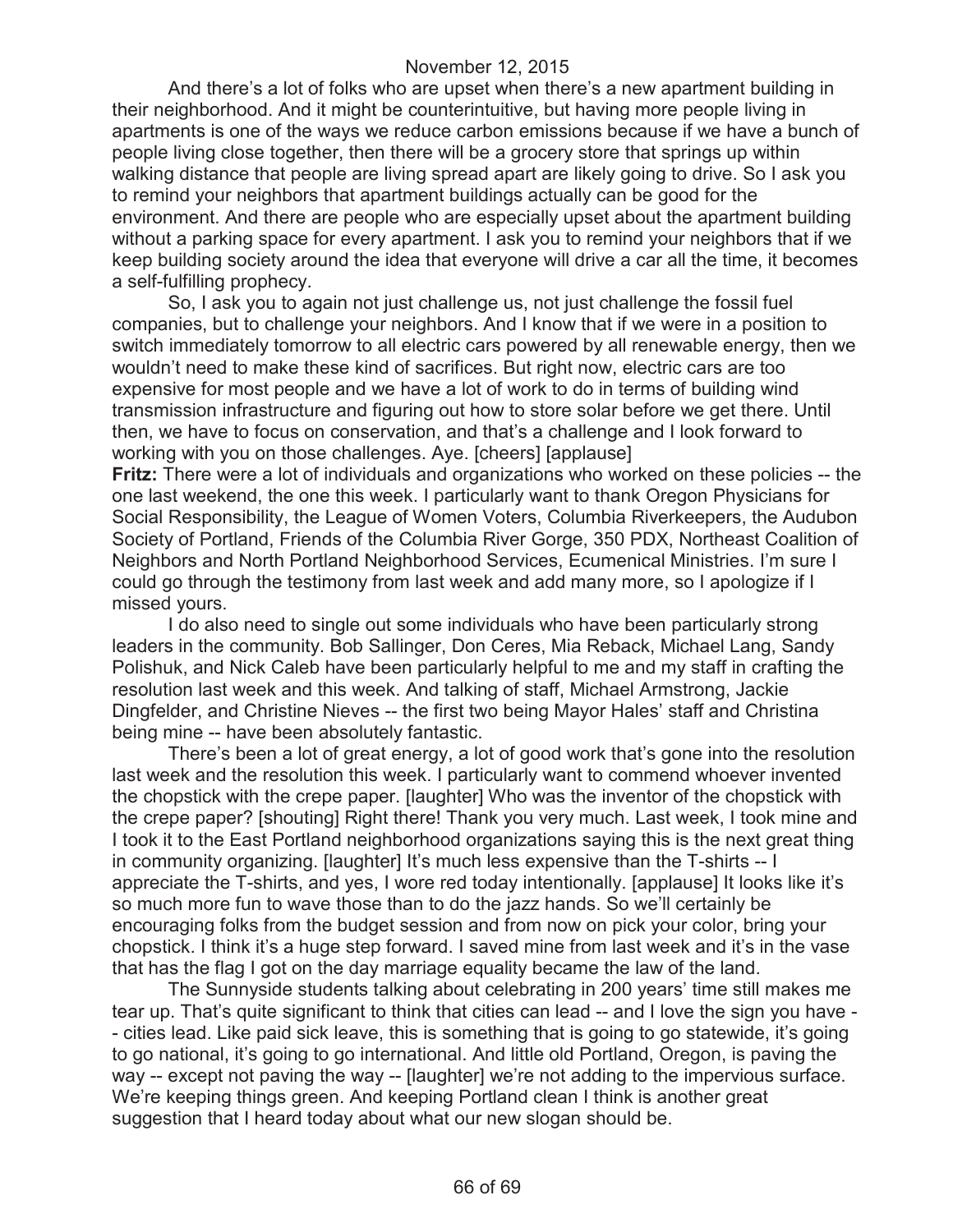Last week after we had voted on the oil train resolution -- and again, thank you for supporting that -- there was a big chant of, "vote on both, vote on both." I'm so glad we didn't vote on both. Partly because we had another great hearing today -- a lot of super testimony. More importantly, though, it gave us time under Mayor Hales' leadership to bring every one of the Council in on rep fining and making the resolution even stronger.

Commissioner Novick, thank you for making your amendments targeted and succinct and for not only voting for the resolution last week but for voting for it this week. Commissioner Fish put in an enormous amount of time and attention to detail on the language, even up to the very last minute making that change, and did an extraordinary job of helping to coordinate the Council. Commissioner Saltzman, I'm so glad you're able to be here this week and that your amendment also caught a particular nuance of the quasi-judicial system, which may end up being really important. And that's what we try to do up here. We try to think of things that that may be really important so we can address them ahead of time.

None of this would have happened without Mayor Hales and his courage in bringing this forward and also working on it really fast. He decided that we couldn't wait and that he was going to bring this resolution today at the same time that I had been working on the oil train resolution for months. And you and your staff, Mayor, were able to get it coordinated to work with all parties. I feel so proud to have been a co-sponsor of both of these resolutions with you. Cities can lead. Aye. [cheers] [applause] **Fish:** Colleagues, today I'm proud to join you in support of this historic resolution. [cheers]

[applause] When this fossil fuel policy was first proposed, I had a lot of questions. I wondered what it would mean for existing businesses that wanted to make safety improvements, especially around seismic resilience. I wondered what it would mean for our blue-collar workers. I wanted to better understand the intended and unintended consequences of our proposed action. I wanted to make sure that we took the time now and in the future to get it right. My job is to ask these questions. And I have in conversations with Michael Armstrong and Jackie Dingfelder, with citizens and with advocates, and during the hearings. And today, my questions have been answered.

I'm grateful to my colleagues for supporting my request that we find ways to invest in our workers as we transition from a fossil fuel economy to a clean energy economy. Today's action strikes a balance. We're sending a strong signal that we're moving away from fossil fuels and welcoming clean energy companies to our community, and we're signaling to our local workers that we care about their future -- what someone called a "just transition." You see, a healthy and sustainable future depends on protecting our environment and creating opportunities for all of our people. For me, it's never an either/or, it's both. I believe Portland has a chance to demonstrate the power of a blue and green coalition leading the way to a better future.

In my seven years on this Council, I've been proud to work with very talented colleagues to support a number of initiatives to protect our environment and to address climate change. Two Climate Action Plans, one in 2009, one in 2015; the City's financial divestment from fossil fuels; clean energy works; gray to green; new and important protections for our Willamette river and our Bull Run watershed; and yes, we're even turning human waste into clean energy and fertilizer.

The challenges of climate change are unprecedented, but they are not insurmountable -- no matter what our critics say. Today's vote sends a strong signal that Portland will continue to lead the way like we always have. Thank you, Mayor Hales and Commissioner Fritz, for your leadership on this historic occasion. I vote aye. [cheers] [applause]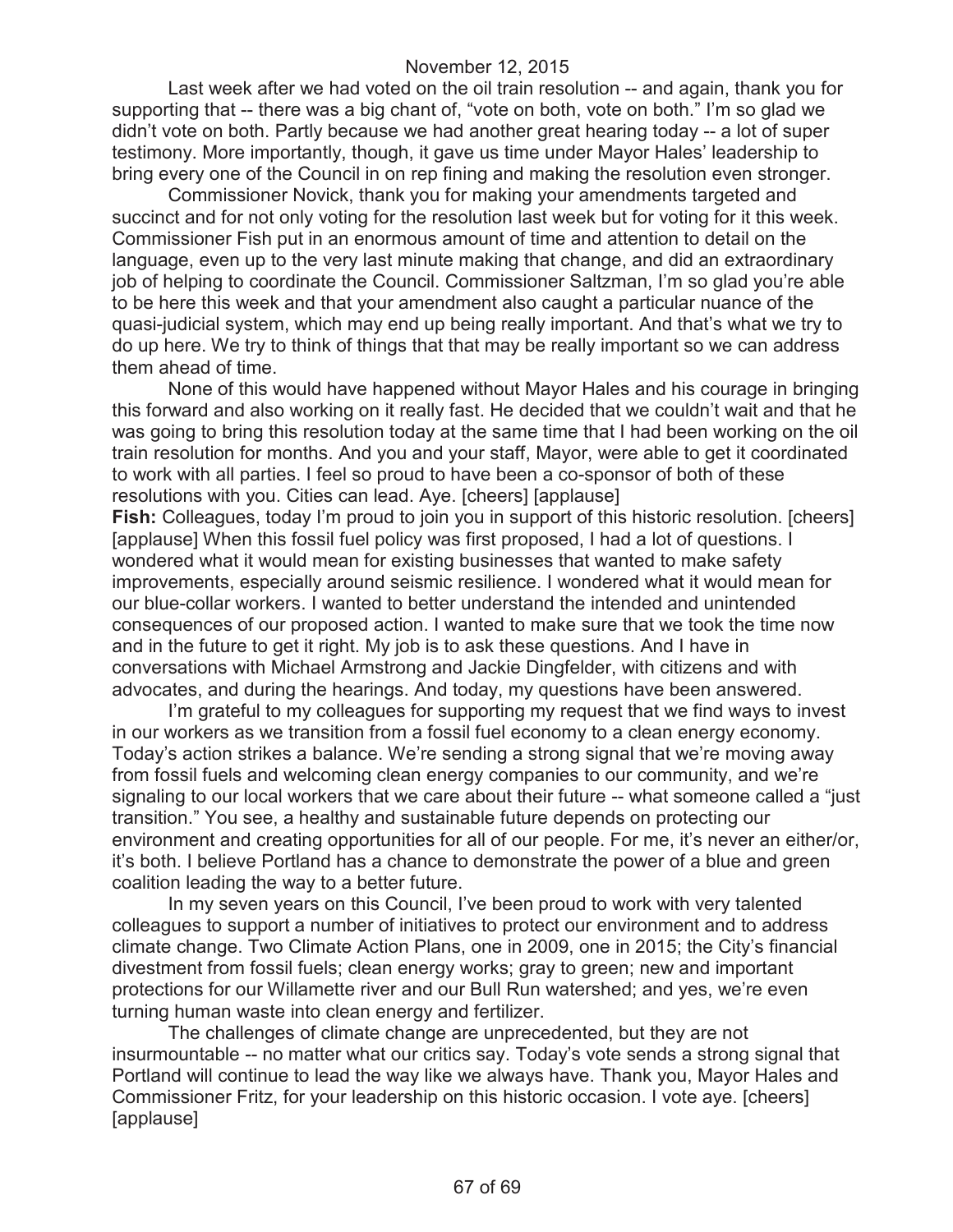**Saltzman:** I want to thank Mayor Hales for bringing forward this resolution. And I guess I'm old enough to remember putting a man on the moon in less than eight years from sort of conception to realty. And all the good things that came from that -- not only just the sheer amazement of it, but all the good technological spinoffs of an incredible ambitious effort like that. I'm hopeful that perhaps our effort to put a person on Mars or people on Mars will similarly lead to the technological breakthroughs that are necessary to truly attain a clean energy economy. As Commissioner Novick observed, there are several obstacles to clean energy that unfortunately fossil fuels fit the niche -- like moving around, storage, things like that -- but I think that it's up to cities like us and people like you and movements like 350 to keep us moving and pushing the envelope. And I do think that we can truly look people in the eye and say, "I can imagine a clean energy economy."

I know we still have a lot of people to convince. In a recent poll last week showed that fewer than 40% put climate change as the most important issue facing us today. So, we still have a lot of work to do. It's easy to proselytize among ourselves and feel a sense of excitement in the City Hall chamber parked with advocates but when you step outside, we've got a real world that has to be persuaded and convinced to change lifestyles. And the lifestyles need to change. Only look at the fact that the best-selling autos in this country are the Ford 150 and an SUV. So, we still have a long way to go to achieve clean energy economy, but I do believe every movement starts with a small step. This is a good step in the right direction. I think that I want to again thank my colleagues for being here and supporting this. Aye. [cheers] [applause]

**Hales:** Well, let me start by thanking my colleagues. You know, people come to this chamber in some cases frequently and in some cases occasionally, and I think you saw today how thoughtful this Council is and how we try to get it right. And I appreciate that very much.

A lot of folks have been thanked and they deserve it. I want to just touch on three of them as individuals. They've been mentioned, but I want to give them a little more love. Michael Armstrong is a quiet man, but he knows more about climate and about these issues than any of us. He not only is -- as you saw here today -- encyclopedic in his understanding, but he has this ability to get people to understanding whether they are opponents or advocates of a given idea. Michael, thank you, because this is great craftsmanship and great statesmanship on your part.

Jackie Dingfelder is about to go tell the Portland story down under in a Fulbright fellowship, and we will miss her in my office but having her leadership is wonderful. Thank you, Jackie.

And then, It's part of my job as a community leader to support and raise up new leaders and I have had the chance to get to know Mia Reback and see her in action. [cheers][applause] So, I appreciate your leadership and look forward to seeing more of it.

Those of you that know me know that I spends what little free time I have as often as I can in a boat. My earliest memory was actually sitting in the bow of my dad's sailing canoe curled up in the bottom listening to the waves slap against the water. And so when I try to put things that are deep for me into words, I often return to boat metaphors. Over the last months, I've spent more and more and more time thinking about climate change as maybe we all have. There's been so much this year and the Pope's encyclical and the President's clean energy policy and so many actions where it feels like things are accelerating.

And actually, that's the memory that comes back to me. My dad and I did a lot of whitewater canoeing. Once we were on the river and there was a waterfall around the corner but we couldn't hear it. It was a rapids and there was only one place to steer through. It was difficult rapids, but we couldn't hear it or see it because the river was